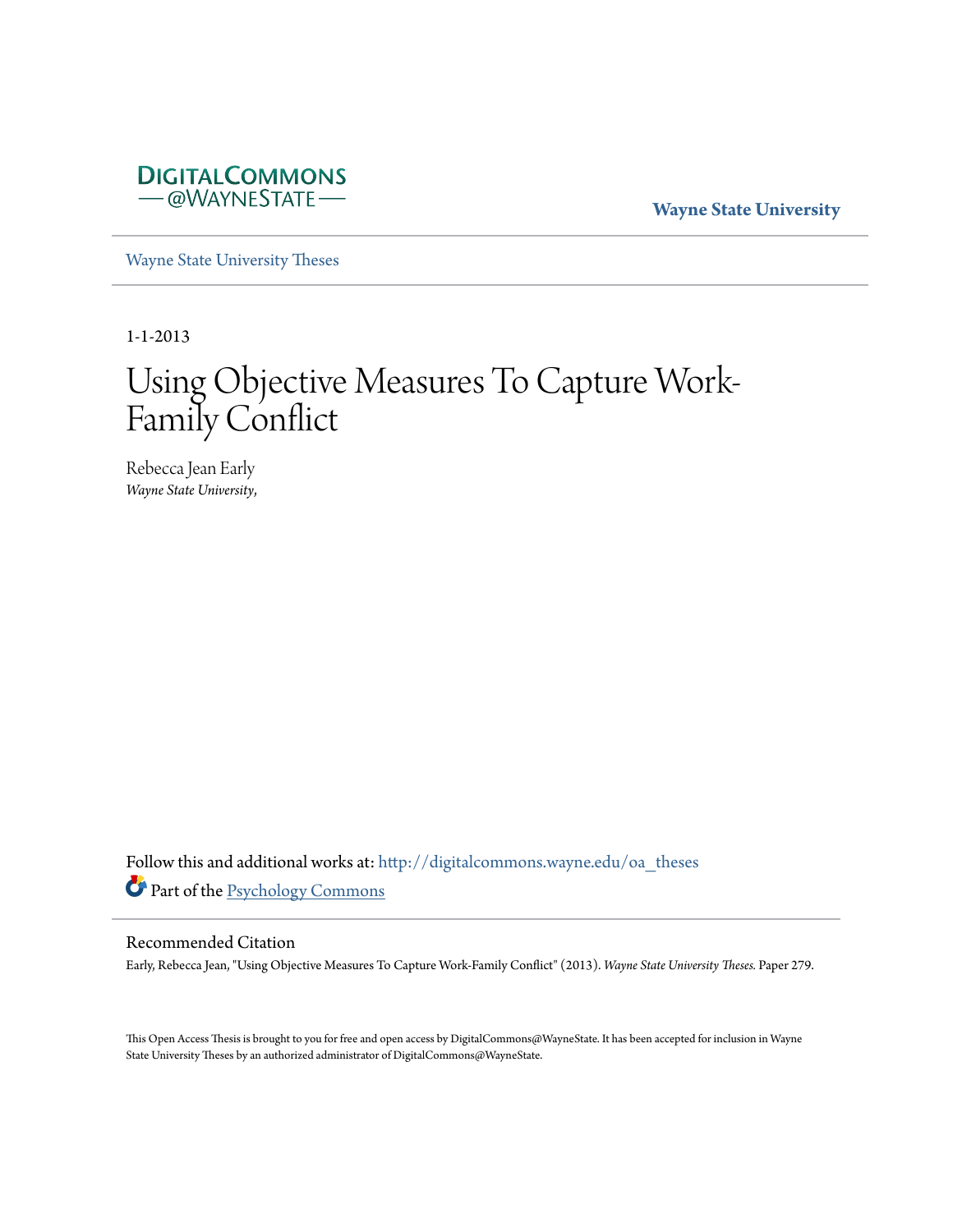# **USING OBJECTIVE MEASURES TO CAPTURE WORK-FAMILY CONFLICT**

by

# **REBECCA J. EARLY**

# **THESIS**

Submitted to the Graduate School

of Wayne State University,

Detroit, Michigan

in partial fulfillment of the requirements

for the degree of

# **MASTER OF ARTS**

2013

MAJOR: PSYCHOLOGY (Industrial/Organizational)

\_\_\_\_\_\_\_\_\_\_\_\_\_\_\_\_\_\_\_\_\_\_\_\_\_\_\_\_\_\_\_\_\_\_\_\_\_

Approved by:

Advisor Date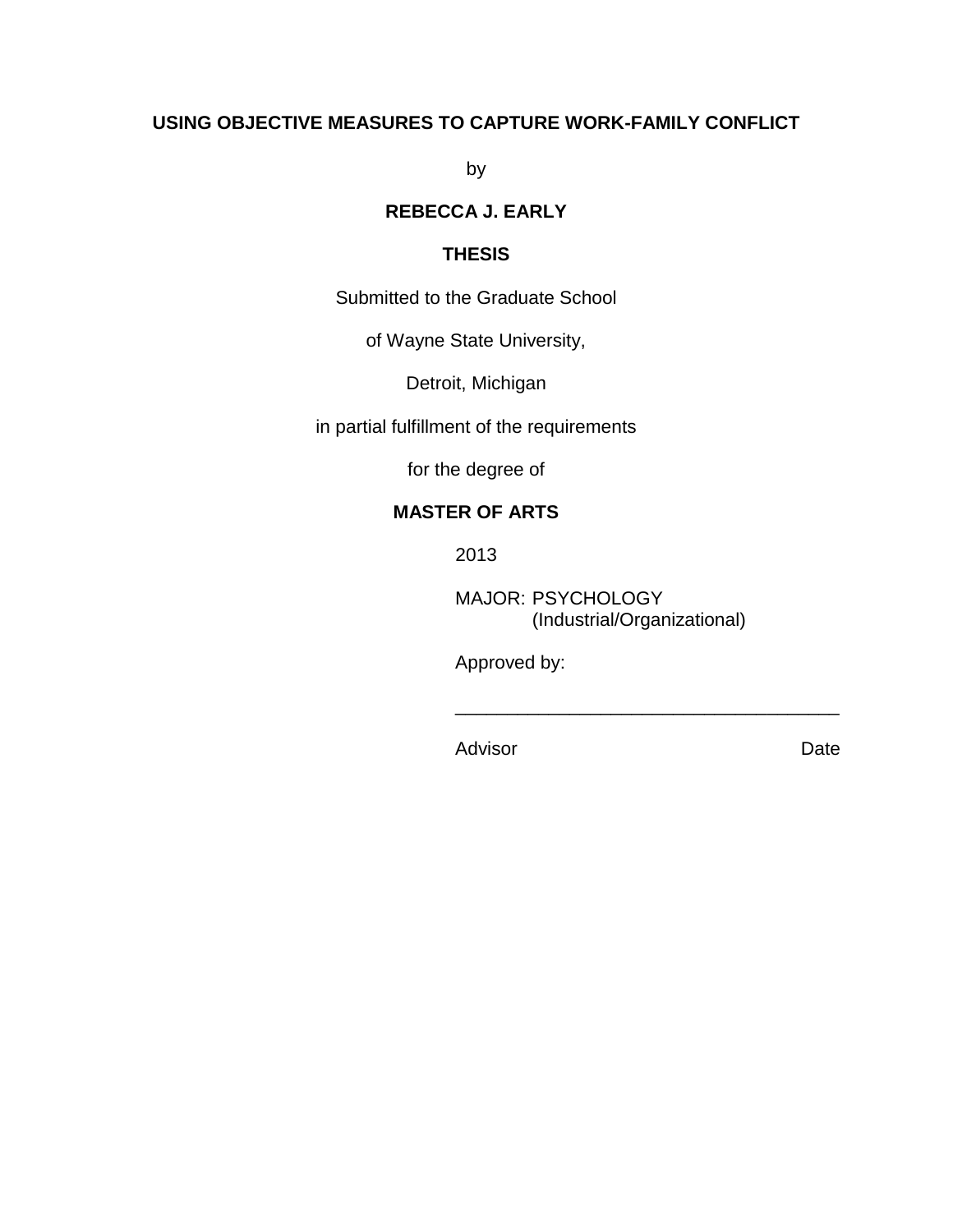#### **ACKNOWLEDGEMENTS**

I only had the opportunity to complete this research because of the hard work of all the many people that care for me. At Albion College, I met the love of my life, Kenneth Early. He has stood by me through thick and thin. Even when life got very busy, with the birth of our sweet baby boy, Ryan, he always encouraged me and sought creative ways to give me time to get this done. Without his love and support, I certainly wouldn't be where I am. Words cannot express how much I appreciate all he has done for me and the successes we've enjoyed together.

This also wouldn't be possible without my family. Thanks to my mom, Char Oosterhoff, who has always encouraged me and would often give me time away from my other responsibilities to work on this project. To my dad, Pete, who always supported me in pursuing higher education. I'd like to thank my siblings, since their unique personalities originally sparked my interest in psychology. My family has grown larger over the years, so I'd like to acknowledge my parents-in-law, Jim and Ann Early, who have supported me along this journey, with their time and encouragement.

I also want to thank my advisor Dr. Boris Baltes. He willingly devoted much time and energy to helping me in this project, and I feel very fortunate to have worked with someone so patient and helpful. To the rest of my thesis committee, Dr. Marcus Dickson and Dr. Jason Huang, I thank them for their ongoing support. Their suggestions and constructive criticisms allow me to take much pride in this work. Of course, it would be impossible to get through grad school without friends. It's been an honor to become great friends with the members of my cohort – Asiyat, Keith, and Ben. Without them, graduate school would have felt a lot more difficult.

ii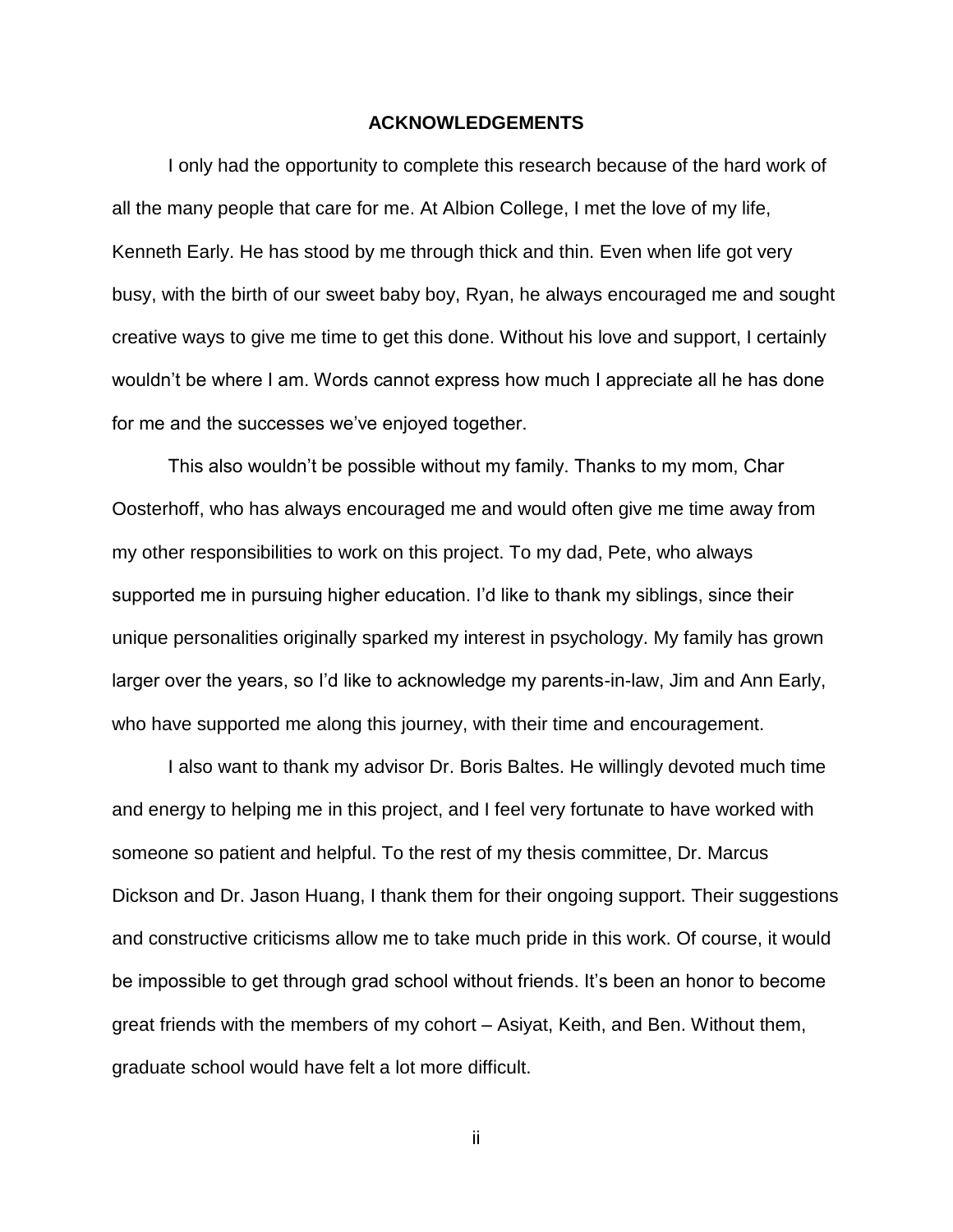# **TABLE OF CONTENTS**

| CHAPTER 3 - CURRENT STUDY AND RESEARCH QUESTIONS  19                     |
|--------------------------------------------------------------------------|
|                                                                          |
|                                                                          |
|                                                                          |
|                                                                          |
|                                                                          |
|                                                                          |
|                                                                          |
|                                                                          |
|                                                                          |
|                                                                          |
|                                                                          |
|                                                                          |
|                                                                          |
| Choosing "Frequency Data Only" Approach over Multiplicative Approach  48 |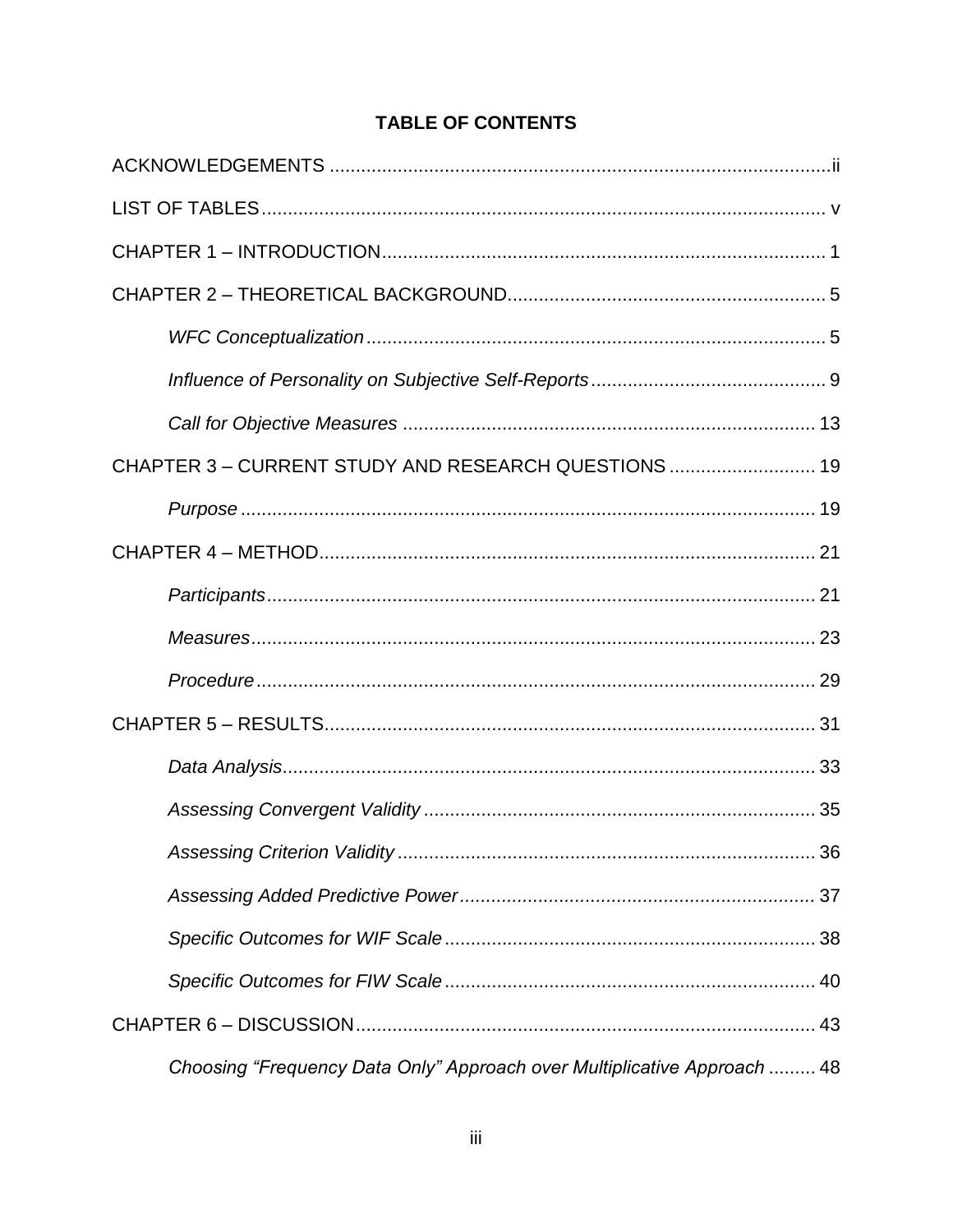|  | APPENDIX D - Items Generated for Wave 2 from Focus Groups 61 |
|--|--------------------------------------------------------------|
|  |                                                              |
|  |                                                              |
|  |                                                              |
|  |                                                              |
|  |                                                              |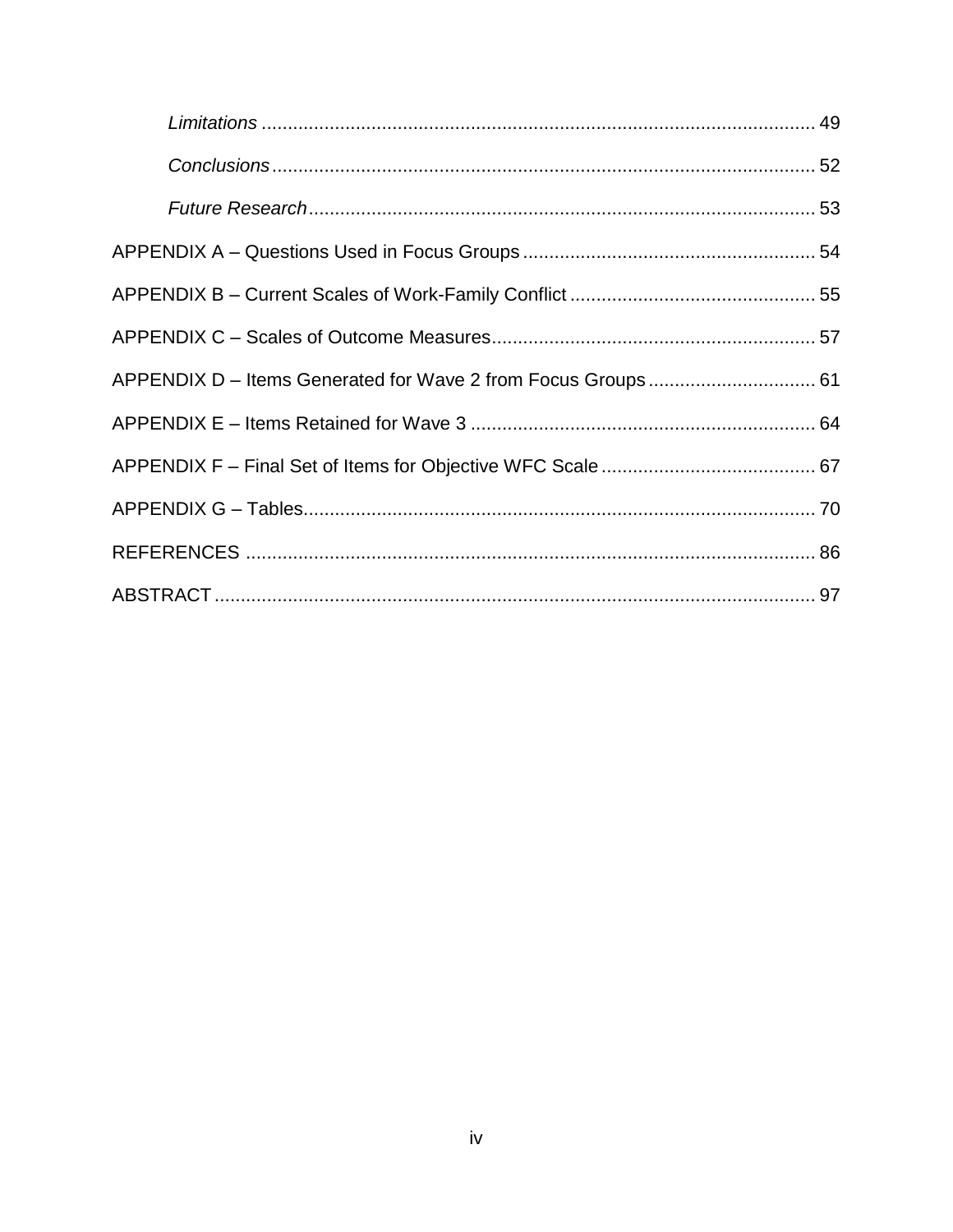# **LIST OF TABLES**

| Table 3: Correlation Coefficients using the Multiplicative Approach as an Indicator of |
|----------------------------------------------------------------------------------------|
| Table 4: Correlation Coefficients using the "Frequency Data Only" Approach as an       |
|                                                                                        |
| Table 6: Hierarchical Multiple Regression of Objective and Subjective Measures of WIF  |
| Table 7: Hierarchical Multiple Regression of Objective and Subjective Measures of WIF  |
| Table 8: Hierarchical Multiple Regression of Objective and Subjective Measures of WIF  |
| Table 9: Hierarchical Multiple Regression of Objective and Subjective Measures of WIF  |
| Table 10: Hierarchical Multiple Regression of Objective and Subjective Measures of     |
| Table 11: Hierarchical Multiple Regression of Objective and Subjective Measures of     |
| Table 12: Hierarchical Multiple Regression of Objective and Subjective Measures of     |
| Table 13: Hierarchical Multiple Regression of Objective and Subjective Measures of     |
| Table 14: Hierarchical Multiple Regression of Objective and Subjective Measures of     |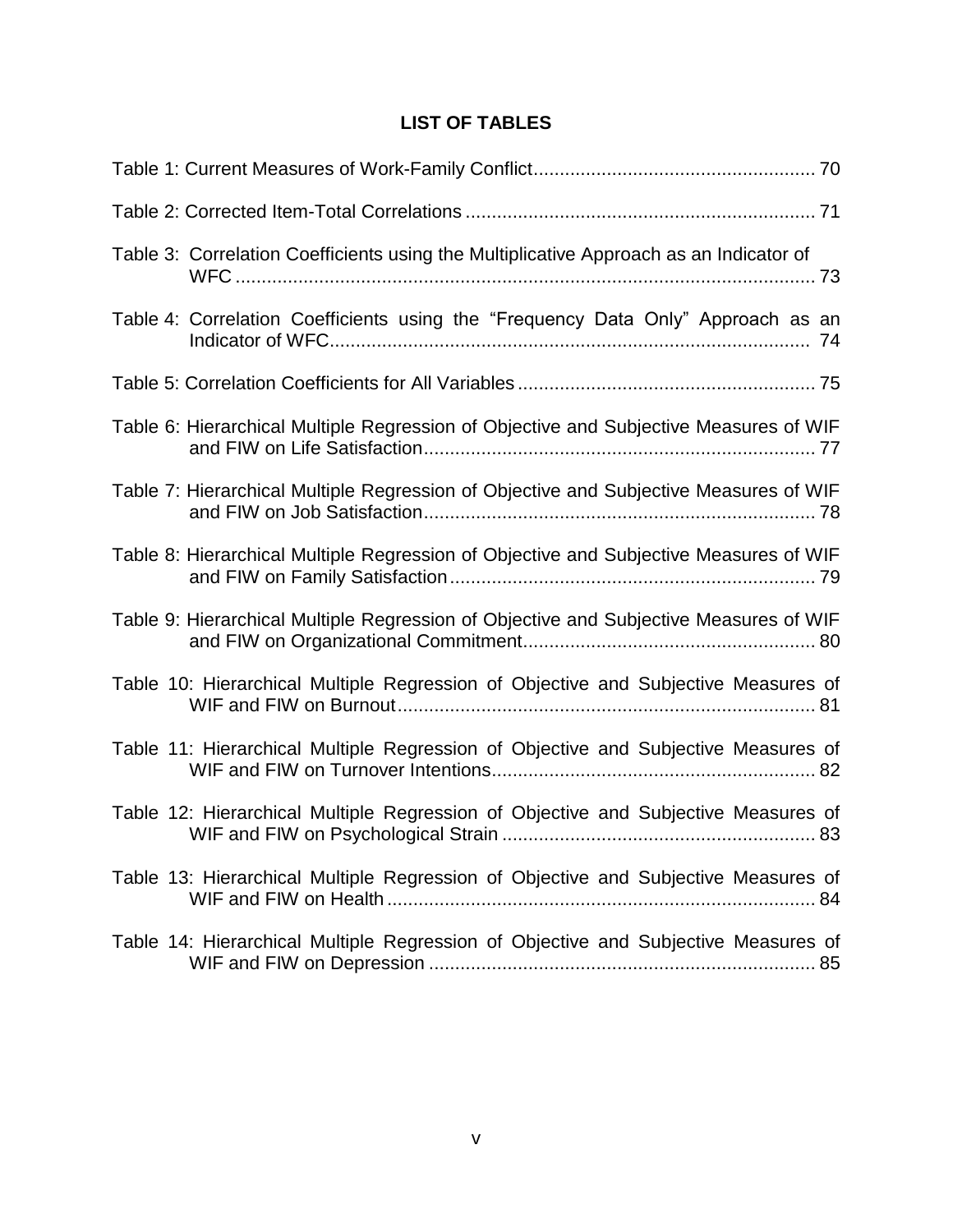## **CHAPTER 1**

# INTRODUCTION

Work-family conflict (WFC) affects many working individuals. Many people serve in several roles throughout their adult life, including parent, employee, friend, and possibly student, among others. Essentially, WFC has been defined in the literature as conflict experienced when these multiple roles interact in such a way that pressures from one role (e.g., work) are mutually incompatible with pressures from another role, such as family responsibilities (Greenhaus & Beutell, 1985). This definition is, in part, based on role theory. Role theory (Katz & Kahn, 1978), one core theory in explaining WFC, suggests that life domains (e.g., work, family) involve multiple roles where demands are placed on the individual. Combined with the scarcity hypothesis, which posits individuals function with a fixed amount of resources such as time and energy, the role theory framework posits that the work and family domains can be incompatible, resulting from different norms and requirements (Burke, 1988; Evans & Bartolomé, 1984). These theories together suggest that conflict between the roles may exist when resources are limited. An individual's choice of work and familial relationships, together, define the human experience in such a unique way that individuals would like to excel in both; however, in many cases, excelling in one comes at the expense of the other.

As evident by the expanding literature, this balancing act is difficult to master, leading many to view the absolute separation of an individual's multiple roles as an outdated notion (e.g., Gronlund, 2007). Previous research has indicated that the stress generated by this conflict can impact a number of other factors in one's life, such as health (e.g., Greenhaus, Allen, & Spector, 2006), job satisfaction (e.g., Bruck, Allen, &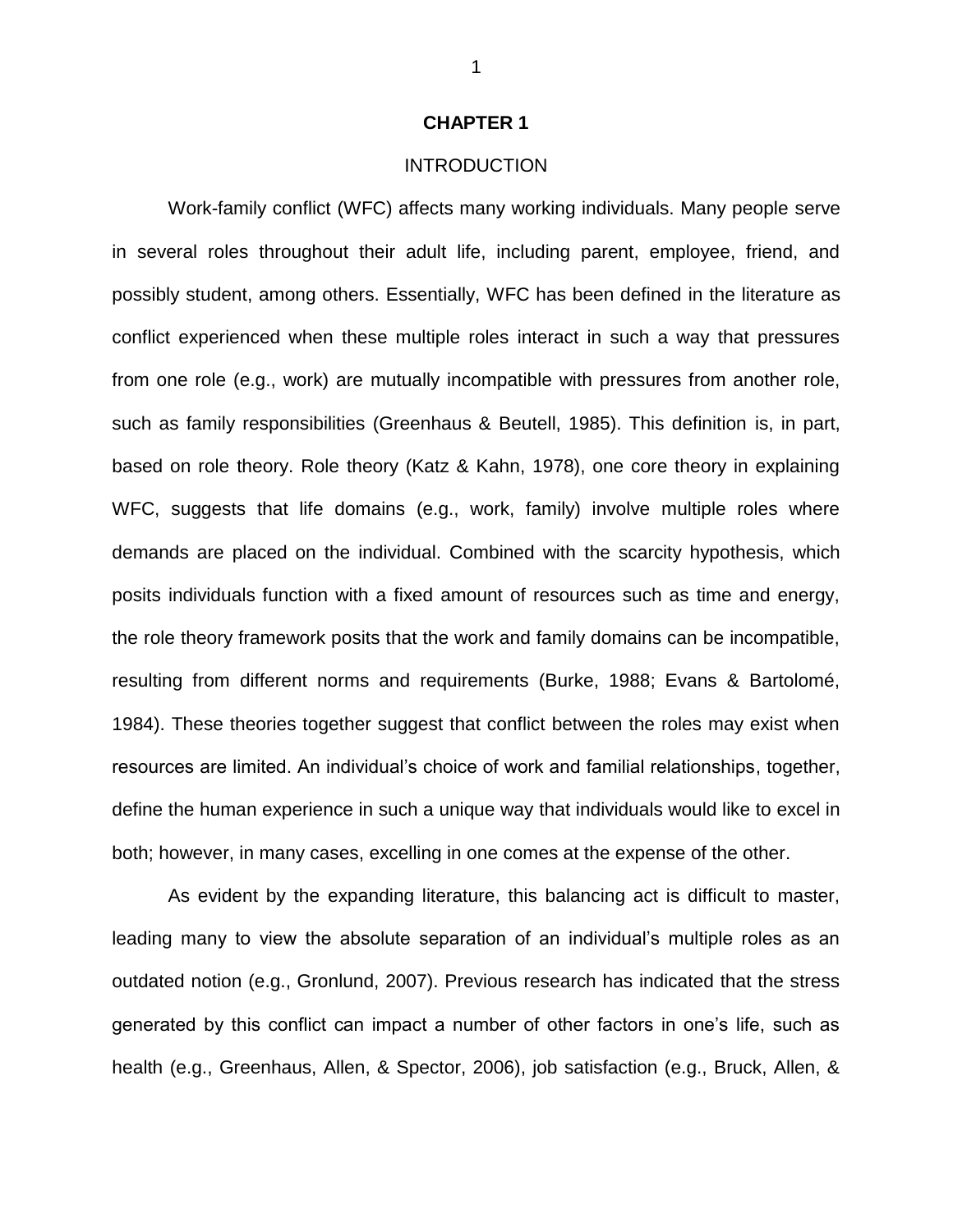Spector, 2002), life satisfaction (e.g., Allen, 2001; Kossek & Ozeki, 1997), absenteeism and turnover (e.g., Boyar, Maertz, Pearson, & Keough, 2003), and job commitment (e.g., Allen, 2001). Better understanding the connection between work and family is beneficial to the employee, since members of one's family ultimately become affected by the stress produced by the conflict. From the perspective of the organization, many of these outcomes also mediate performance and organizational effectiveness, although these relationships have only been shown to be marginally effective and widely understudied to-date (Kossek & Ozeki, 1999). From the perspective of the individual, relationships between work and family can have an important effect on job and life satisfaction (Adams, King, & King, 1996).

As other authors have demonstrated in the literature, one of the first steps in identifying levels of one's WFC is to develop and utilize scales which best capture the link between the WFC construct and previously established outcomes (Carlson, Kacmar, & Williams, 2000; Frone, Russell, & Cooper, 1992; Kopelman, Greenhaus, & Connolly, 1983). Once a solid measurement tool is produced, the resulting data can be used to hone in on predictive relationships, which could potentially lead to interventions, training programs, and other solutions used to lessen the stress involved in both the work and family domains.

Although several scales currently exist (see Table 1), none of them capture any form of objective data directly from a single person. Further, many of these measures in the work-family literature have self-admitted limitations; specifically, many use crosssectional data, require further validation and development, and seem to be replaced about as quickly as they are published (e.g., Matthews, Kath, & Barnes-Farrell, 2010).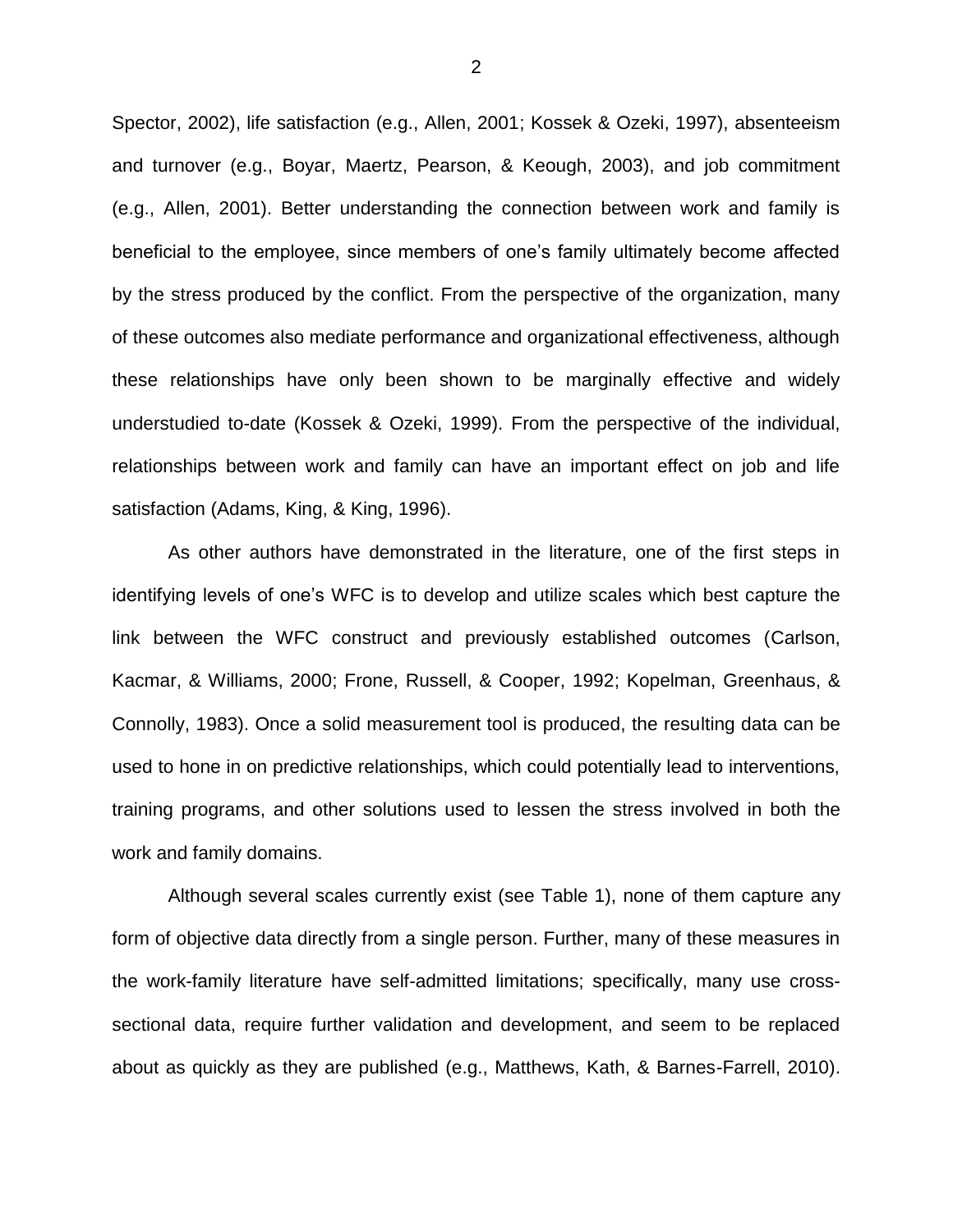In fact, Lambert and Kossek (2005) discuss the importance of updating the methodology used to study WFC, as the majority of research in this field is crosssectional in nature and relies on self-reported data, which is collected largely through surveys. Furthermore, Lambert and Kossek (2005) draw attention to the origination of the current measures for collecting data in this area: "two-parent, male-headed, Caucasian American households" (p. 519). This suggests that the current, subjective measures may have become even more outdated, and that the development of measures which are objective in nature are even more crucial in understanding WFC from a number of life situations. Since many of the existing scales that have been developed to-date may not be capturing all of the available information from an individual, the research may not be reflecting a more comprehensive view of WFC. To add predictive power in explaining WFC, objective measures should be included alongside currently existing subjective measures. This will offer a more holistic view of the WFC phenomenon. In sum, a fresh perspective on the balance between work and family roles is necessary.

The purpose of this study is to 1) identify objective items which can be developed into a scale to measure WFC, 2) test the scale for relevant psychometric properties in an initial validation, and 3) determine whether these objective measures can predict pertinent, relevant outcomes at the individual level to add unique predictive ability above and beyond the subjective scales that are currently recommended.

The following chapters offer theoretical and practical arguments for the development of a more objective scale. Chapter 2 offers an overview of the existent literature on WFC, an examination of the current scales used to assess levels of WFC,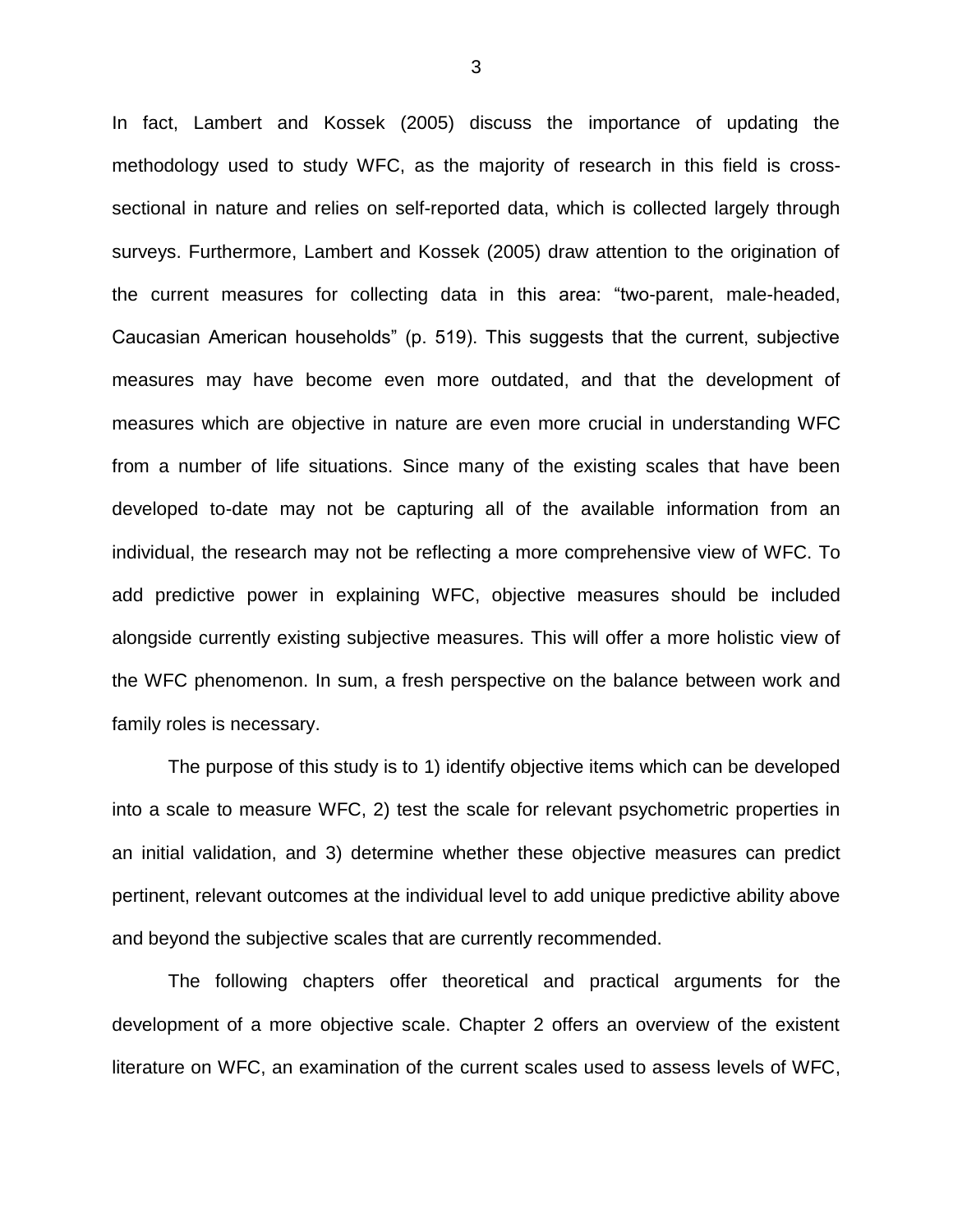and exposure of the gap in the literature surrounding a better measurement of the WFC construct. Chapter 3 describes the purpose and design of the current study, and chapter 4 describes the methodology used to generate items, the operational definitions for each construct, and validation of the scale. Chapter 5 describes the results of the study, while Chapter 6 concludes with a discussion, including implications of the results, limitations of the current study, and ideas for future research.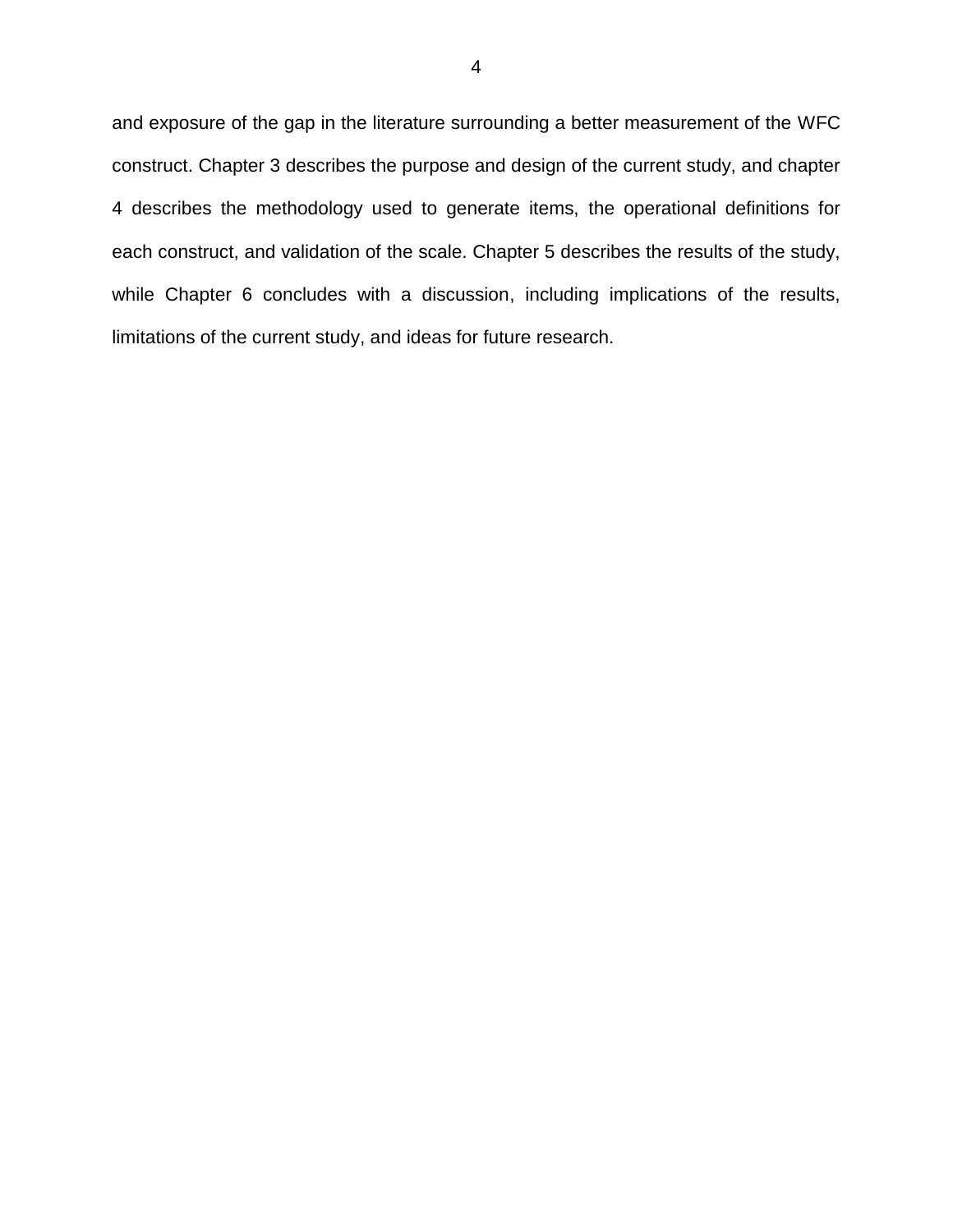## **CHAPTER 2**

# THEORETICAL BACKGROUND

To more clearly understand the concept of WFC, definitions and descriptions from many perspectives in the literature are reviewed in this chapter. First, distinctions between the definitions of WFC that currently exist are necessary to set a solid foundation for any work in scale development (Allen & Yen, 1979).

#### *WFC Conceptualization*

WFC has been described using a number of terms in the literature, with some general and others more specific. Each definition shares the commonality that an individual will experience stress when that person has limited time and energy to devote to a number of different roles. As more roles are acquired, the individual has a greater need to prioritize and, ultimately, that person has a smaller chance of meeting all expectations (Goode, 1960; Greenhaus & Beutell, 1985). Accordingly, work–family conflict revolves around the idea that increased performance in one domain (such as work) results in a fixation with that role and can result in decreased performance in another domain (such as family).

Important differentiations exist between WFC*,* work-family *interference,* and work-family *balance* (Byron, 2005). Interference and conflict are often used interchangeably, with the idea that both focus primarily on the dysfunctional impact on the person that results from one role conflicting – or interfering – with the other role [\(Westman & Etzion, 1995\)](http://web.ebscohost.com.proxy.lib.wayne.edu/ehost/detail?sid=eebda225-56f4-4279-99be-6d12819b7a3a%40sessionmgr110&vid=15&hid=113&bdata=JnNpdGU9ZWhvc3QtbGl2ZQ%3d%3d#c67). Balance is another way of describing the relationship; however, the term "balance" implies fewer negative outcomes that can result from the conflict between the roles, and suggests that one *could* balance the roles with effort.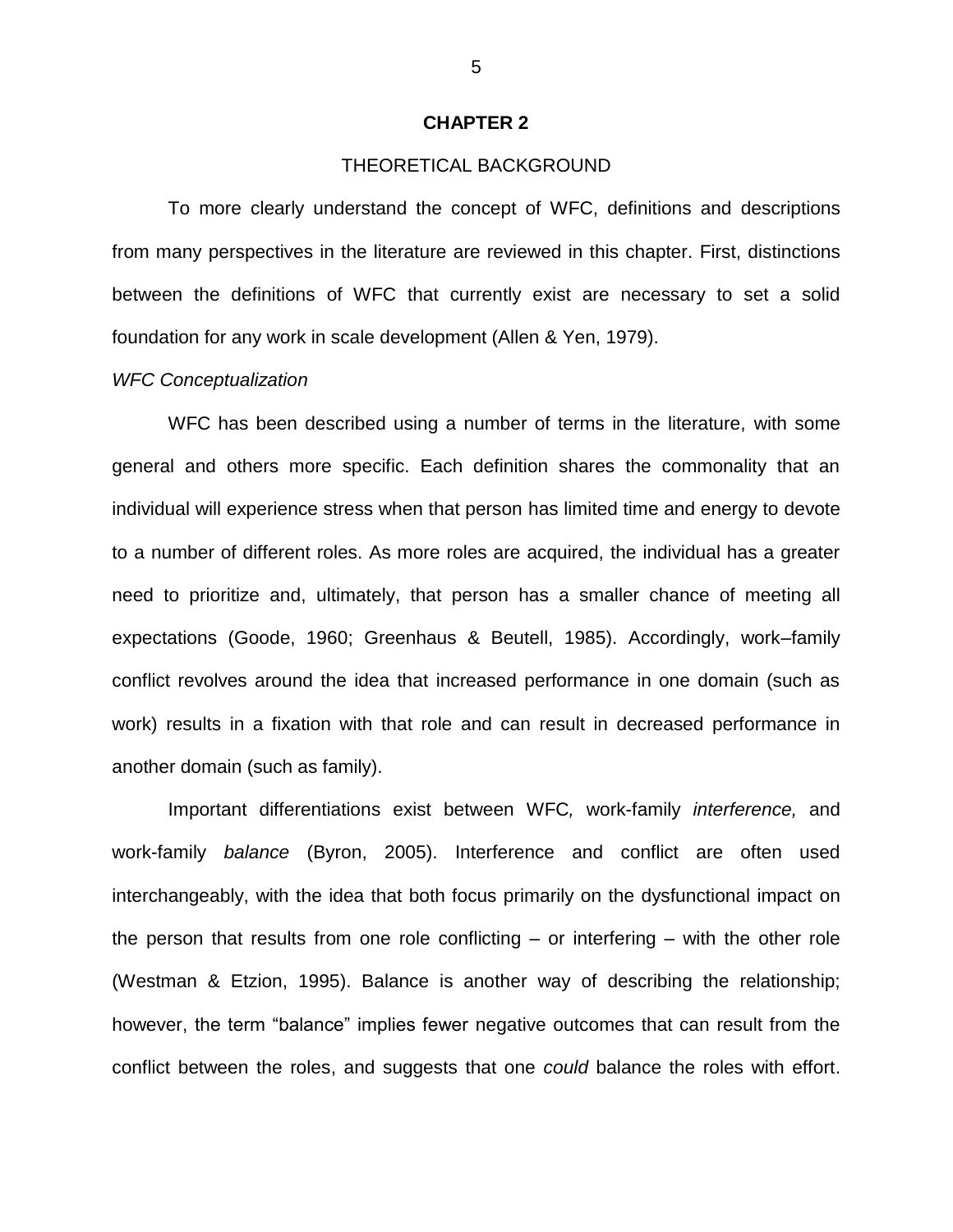Interestingly, referring to this relationship as balance may be described as a noun (e.g., one can seek balance), a verb (e.g., to balance work and family responsibilities), or an adjective (e.g., a balanced life). Work–family balance often implies reducing time spent on work to focus on one's family. Moreover, it is thought to be in an individual's best interest to live a balanced life (Kofodimos, 1993). Several scholars have proposed definitions of balance that distinguish it from other similar concepts (e.g., Clark, 2000; Marks & MacDermid, 1996). One study conducted by Greenhaus, Collins, and Shaw (2003) dissects work-family balance into three components: time balance, which requires devoting equal time to work and family obligations; involvement balance, which requires devoting equal levels of psychological involvement to work and family; and satisfaction balance, which results in equal satisfaction with work and family roles. Results of this study suggest that individuals should invest substantial time in their combined work and family roles, but how this time is divided may play a role in the amount of balance the person experiences. Namely, those who spent more time with family compared to work experienced a higher quality of life than those who spent equal amounts of time in both domains. Those who spent more time at work, however, reported the lowest quality of life (Greenhaus et al., 2003). Ultimately, this study implies that "balance," as it is traditionally defined, may not lead to the most optimal outcomes. Even though work-family balance studies yield interesting results, the definition of balance often varies by author, the measurement of balance is problematic, and the impact of work–family balance on a person's well-being has not yet been established, making it challenging to find consistent patterns.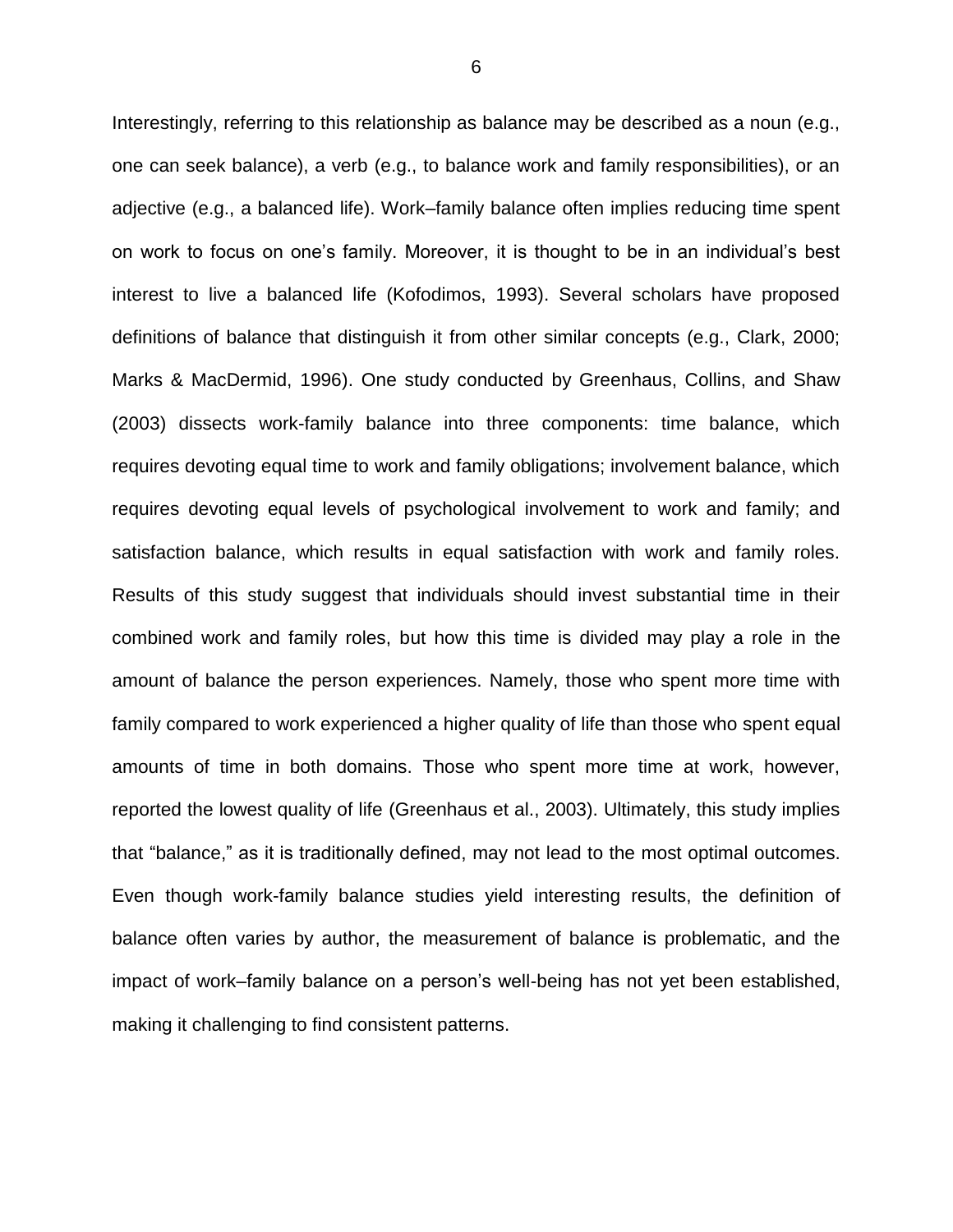This distinction can become even more complex when the term "family" is substituted for a more general term, such as "life" or "non-work" (e.g., Sturges & Guest, 2004). Some authors (e.g., Fisher, Bulger, & Smith, 2009) suggest that using "family" describes a construct too narrow for the sake of seeking "balance" or eliminating "conflict," as its use implies that life consists only of these two domains. Whether a working individual has a family unit or not, he or she may hold other important roles and responsibilities (e.g., volunteer activities) that impact his or her experiences of WFC, especially when considering the diversity in families and societal trends that currently exist (Fisher et al., 2009). The concepts to "work" and "nonwork" appear to include more of the many activities and interactions that individuals experience outside of work, such that they can be captured and accounted for.

Although this terminology is considered far more inclusive, the exploratory nature of the current study calls for definitions that are well-established in the area, at least for the purpose of an initial investigation. Therefore, the term "WFC" was the conceptualization selected for this study, as it is the most widely accepted conceptualization use to describe the pressures experienced when an individual is using a limited amount of time to meet the requirements of multiple roles. Beyond being more recognized, WFC is more specific to the challenges and stress the employee experiences, which is more likely to be viewed as holding practical value than using the term "balance."

Within this conceptualization of WFC, researchers historically have thought of this framework as being unidirectional. Specifically, WFC was originally viewed narrowly as work interfering with family (WIF), or the degree to which participation in the work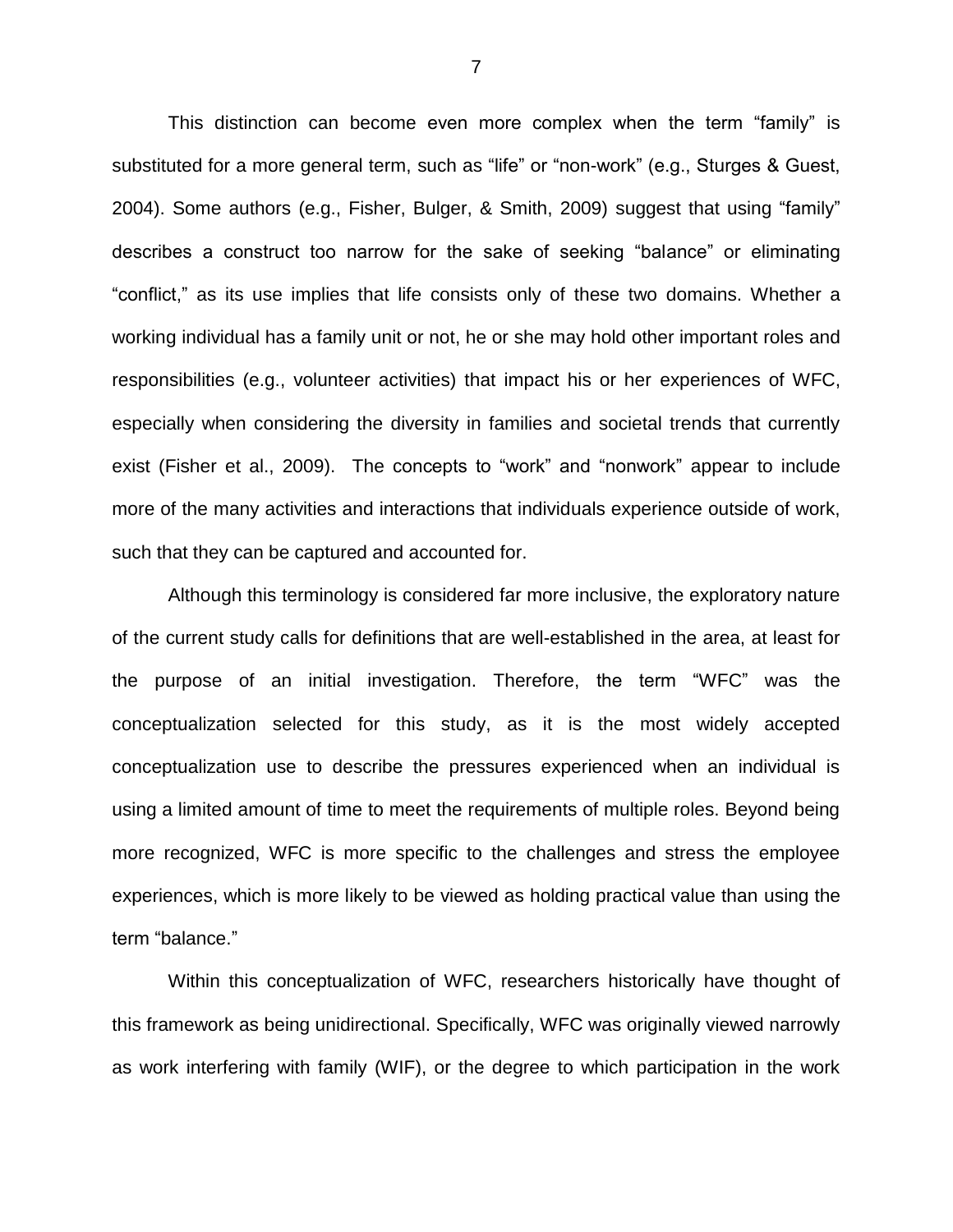role is made more difficult from participation in the family role (Greenhaus & Beutell, 1985). Although it is more intuitive to think about the consequences of one's work role interfering with one's family role, WFC should also include the conflict that exists when one's family role conflicts with work. Recent research has defined WFC more broadly to reflect this bi-directionality with the addition of family interfering with work (FIW), or the degree to which participation in the work role is made more difficult due to obligations related to one's family. This recent research on WFC has shown that role pressures are directional and generally produce negative effects (conflict) from one domain to the other (Ford, Heinen, & Langkamer, 2007). In WIF, pressures may spill over from work into the time typically spent with one's family. When the requirements to care for one's family begin to interfere with the person's ability to complete work responsibilities, FIW occurs. These concepts are different, yet related concepts that have been distinguished by several authors (e.g., O'Driscoll, Ilgen, & Hildreth, 1992).

WFC has also changed over time to suggest the existence of three forms: timebased, strain-based, and behavior-based, a differentiation described by Greenhaus & Beutell, 1985. Greenhaus and Beutell (1985) argue that time-based conflict occurs when the time required for one role creates problems for another role (e.g., missing a child's performance at a sporting event due to a late meeting). Strain-based conflict occurs when the strains from one role interfere with participation in another role (e.g., a bad mood lingers from work and one's family is the recipient of the displaced frustration). Finally, behavior-based conflict occurs when certain behaviors in one role are mismatched with the behavioral expectations for another role (e.g., delegating work using an authoritarian style may work in the office, but it may not work as well at home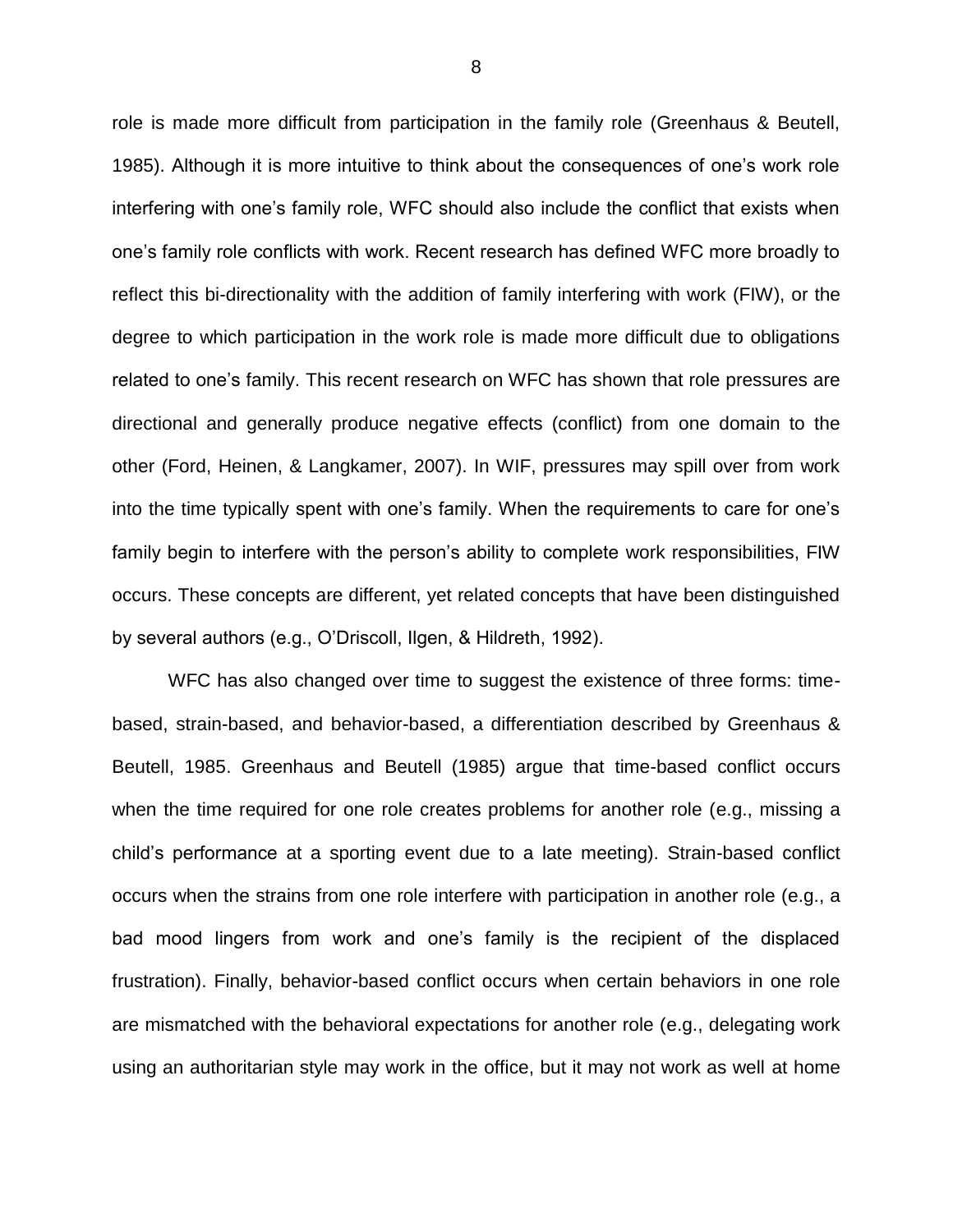with one's family). These forms are worth mentioning, since the behavioral, objective examples of WFC being investigated in this study may utilize any form of WFC.

With the construct defined, one can examine the current methods used to measure WFC, including some that could use improvement. There are currently a total of seventeen measures of WFC that can be found in the literature, the first published in 1978 (Pleck, Staines, & Lang). Each scale ranges in items from one (Rice, Frone, & McFarlin, 1992) to eighteen (Carlson et al., 2000). A full list of currently used measures listing author, year, and number of items is available (Table 1). As it is evident that subjective scales are frequently used, the next section is used to describe the influence of one's personality on their self-reported responses to these perceptual WFC questionnaires.

#### *Influence of Personality on Subjective Self-Reports*

Much of the work-family literature discounts the influence of personality on the conflict experienced by the individual in his/her attempt to balance multiple life roles. More recently, researchers are calling for more consideration of these dispositions when understanding how an individual experiences, interprets, and reacts to the responsibilities linked to their work and family roles (e.g., Carlson, 1999).

One of the greatest ways in which personality can have an effect on how an individual will interpret his or her WFC is through the perception of stress. For example, individuals will experience stressors in the environment; however, the way in which the person perceives the stressors and the emotional reaction one experiences as a result (e.g., strains) can vary as a result of individual differences (Bolger & Zuckerman, 1995). Further, personality can influence how many - or what type - of events cause stress.. In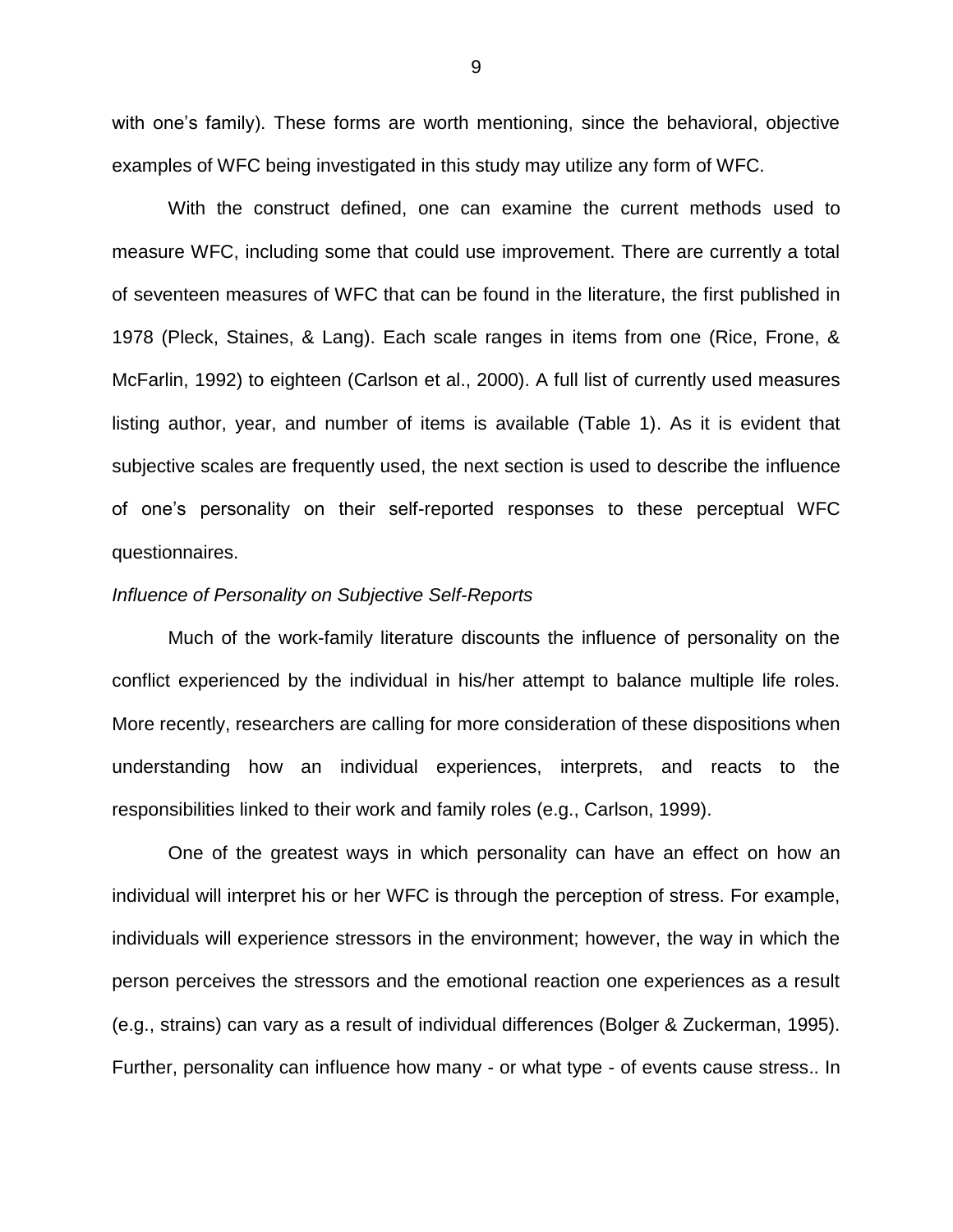measuring WFC, the person's perception, or strain, associated with each role can have an impact on how the person reports their conflict.

Friede and Ryan (2005) examine a number of ways in which personality can influence the relationship between work and family role requirements. First, an individual's personality may cause them to self-select into different environments or take on different tasks. When these selections are more taxing, the person may perceive the management of their multiple roles as being more difficult. Second, the authors acknowledge that even under the same circumstances, a person's perception of the situation can lead them to feel conflicted, enriched, or some combination of the two. This differentiation in perceptions can increase the conflict one experiences and coping strategies may be chosen and utilized differently based on personality (Friede & Ryan, 2005).

The processes through which personality characteristics influence WFC have also been investigated as a means of evaluating the effects of coping strategies (Baltes, Zhdanova, & Clark, 2011). Results indicated that personality traits positively related to the reported use of certain behavioral coping strategies, and that the use of these behavioral strategies negatively related to the levels of experienced WFC. Specifically, emotional stability was found to have both direct and indirect effects on WFC, and negative affect was found to only have direct effects on FIW (Baltes et al., 2010). The authors concluded that different processes may underlie the influence of specific personality characteristics on WFC. The findings from this study can have implications for the effectiveness of interventions aimed at reducing work–family conflict, since individual factors have a strong influence on a person's choice of coping strategies.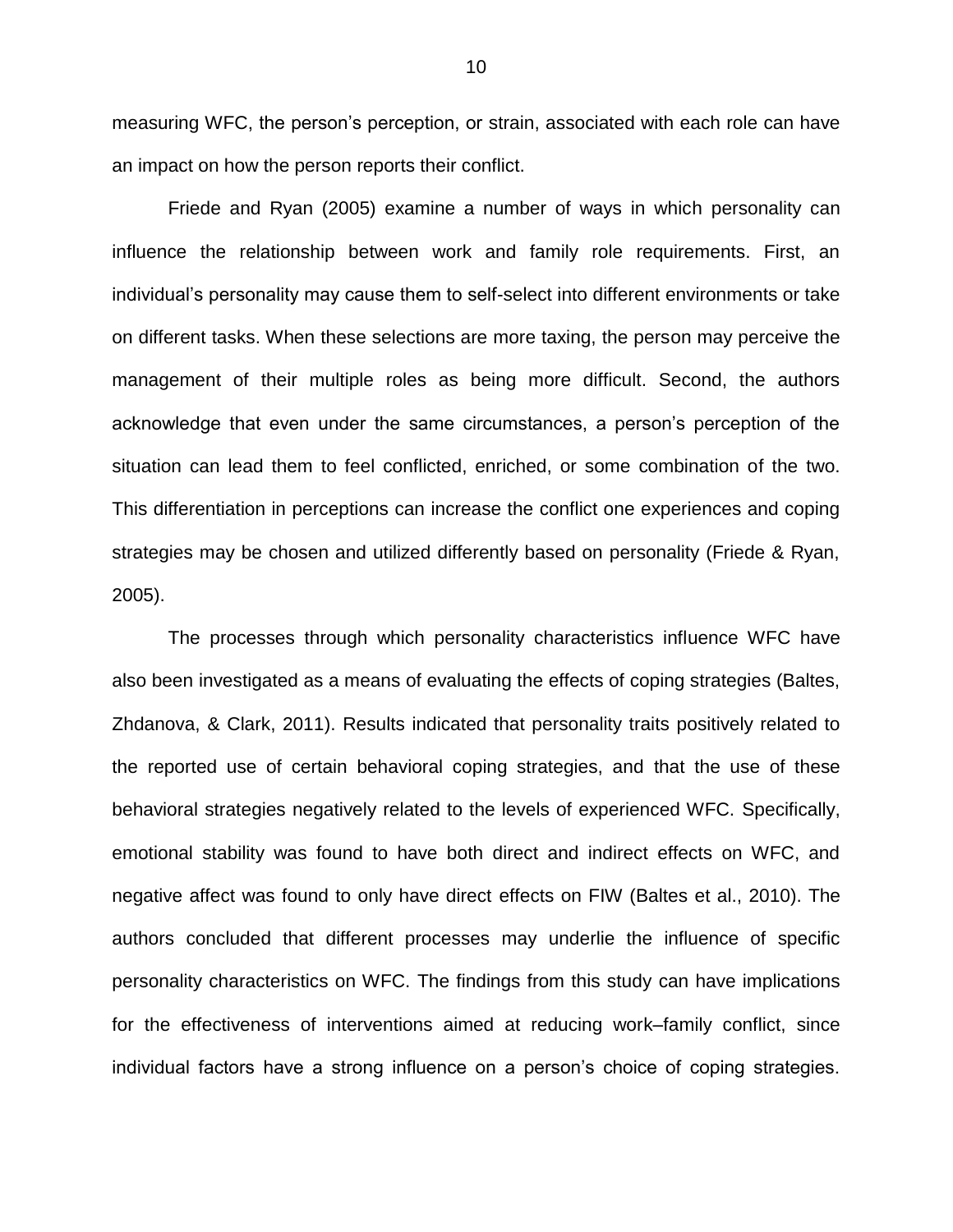Findings also support that idea that participants' personality traits influence their perceived WFC. If one's perceptions of WFC are due to individual differences, the scales currently used to collect these data may not be representing WFC as well as they could if objective measures were used in addition to the subjective measures that currently exist.

Additionally, research has investigated the effects of affectivity on perceptions of experienced stress. Specifically, differences in affectivity (i.e., negative and positive) have been examined in relationship to stress and other outcomes. The influence of negative affectivity (NA), a mood-dispositional dimension that reflects pervasive individual differences in negative emotionality and self-concept, can be strongly seen in the general areas of stress, health, and psychopathology (Watson & Clark, 1984). Furthermore, various between-subjects analyses have indicated that self-reported stress is correlated with individual differences in NA, but is largely unrelated to positive affectivity (PA; Watson, 1988). While each type of affectivity is important, the influence of negative affectivity is a stronger predictor for explaining how people perceive and report feelings of stress. This may be because the person experiencing pressure and stress may increase his or her NA level to deal with the pressures. On the other hand, it may be that high state negative affectivity causes the person to perceive and evaluate events more negatively, almost as if they were viewing current life events from a negative lens (Watson, 1988).

In summary, the affectivity literature suggests that self-report measures of stress are moderately correlated with state NA scales but are unrelated to PA (Kanner, Coyne, Schaefer, & Lazarus, 1981; Watson, Pennebaker, & Folger, 1987). Because the scales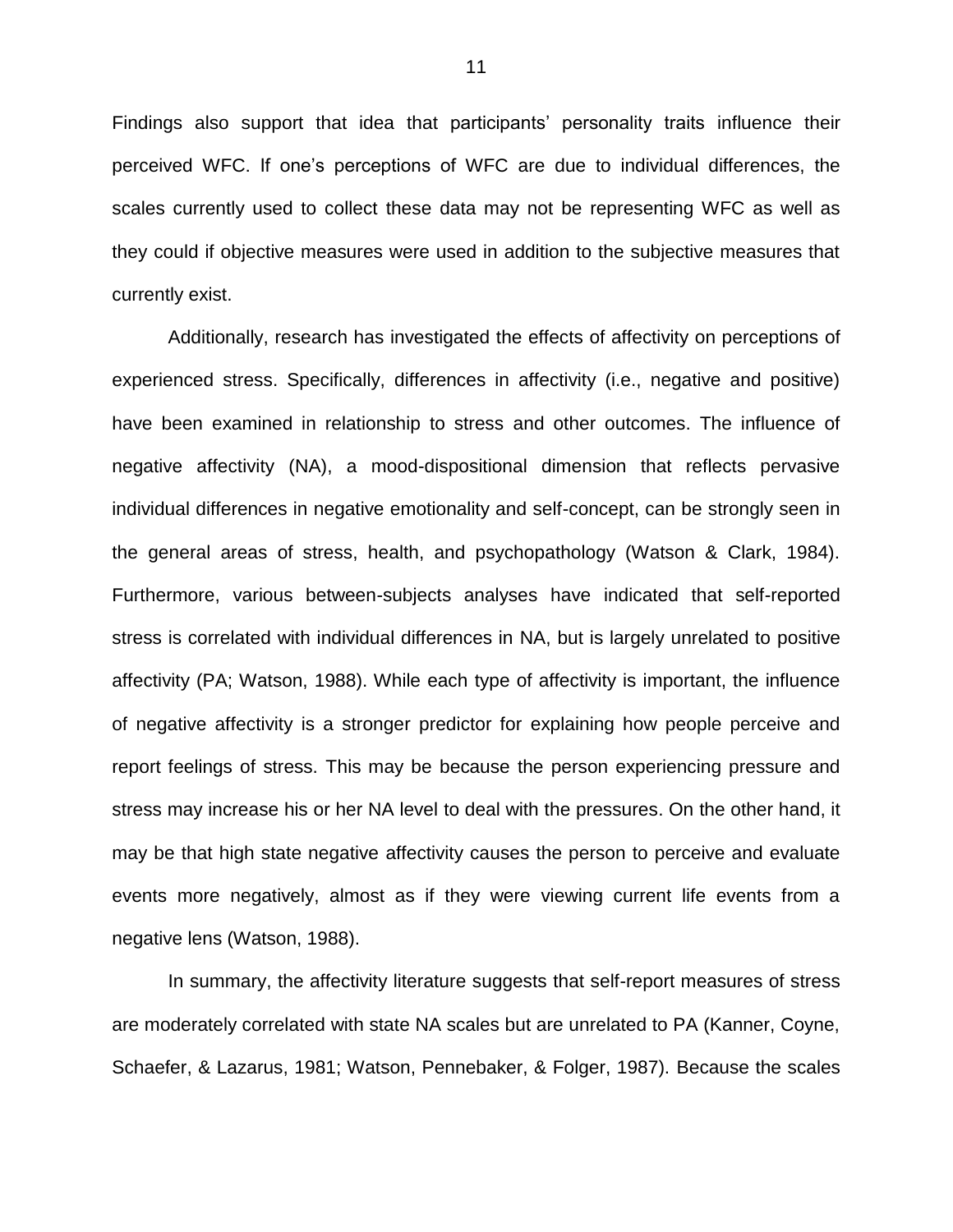currently used to measure WFC involve self-report, this conceptualization of WFC likely results from *perceived* or *subjective* stressors in each role, implying that the relationship between objective stressors and WFC is unclear. If, in fact, often-reported job stress-job strain relationships are inflated because of self-report measures of both stress and strain being exaggerated by NA, that questions the current state of the job stress literature, and how hypotheses might be tested moving forward (Brief, Burke, George, Robinson, & Webster, 1988). Ultimately, NA has been shown to be both a methodological nuisance and a substantive cause of stressful work events; therefore, NA should be included in studies on job stress in future research with respect to subjective measures (Brief et al., 1988). The use of objective measures in addition to the subjective measures may limit the impact of NA as an influence on WFC.

Other studies investigating the relationship between personality and health outcomes suggest that personality types and characteristics heavily influence how one reports health issues (e.g., Frese & Semmer, 1986; Parkes, 1999; Perrewé & Spector, 2002). In a study by Parkes (1999), for example, neuroticism was a significant predictor of all outcomes except injuries, and Type A scores were significant for all health outcomes except headaches. Results indicate that individuals high in neuroticism or in Type A scores (or both) were consistently more likely to report health problems than their low-scoring counterparts (Parkes, 1999). Hence, this literature acknowledges the influence of personality on health outcomes, but also emphasizes the limitation of subjective measures used in isolation.

Since individual differences can play such a large role in the perceptions of WFC experienced by a person, one should consider other opportunities to improve upon the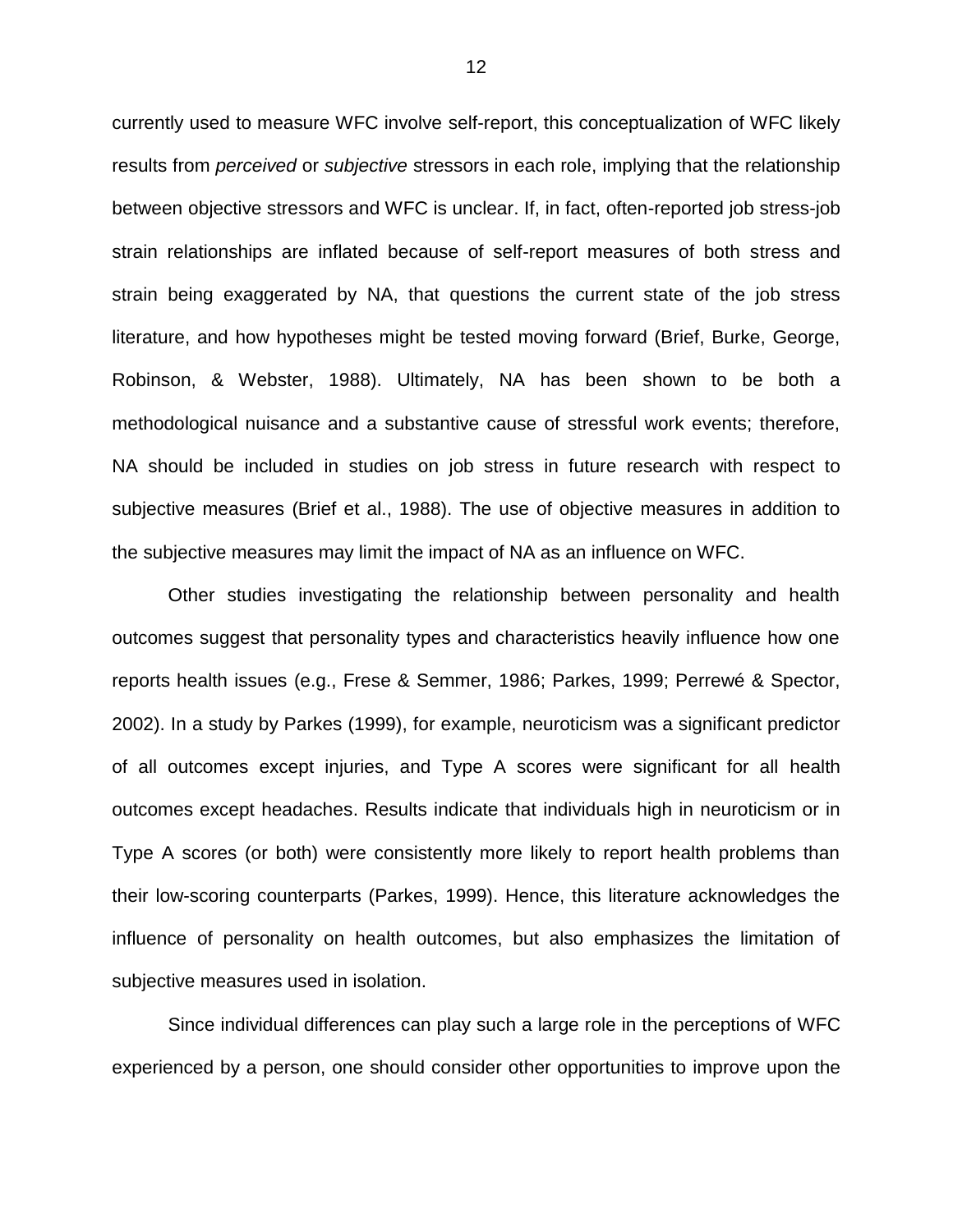predictive ability using other methods. In essence, subjective measures used for the study of WFC can only provide researchers with part of the story. Objective measures are indispensable in the quest to gain a more complete understanding of the construct. Many studies within this area identify this lack of measurement as a limitation in their work (e.g., Allen et al., 2000; Friede & Ryan, 2005; Kossek, Baltes, & Matthews, 2011), and call for future investigations to address this methodological shortcoming. Yet, to the author's knowledge, it remains untouched. Allen and colleagues (2000), among others (e.g., Lambert & Kossek, 2005), have called for the addition of objective measures to be used as a way of further linking antecedents and outcomes in the literature, yet no such scale currently exists. On this basis, the focus should be drawn toward the development of objective measures that can effectively impact the way in which researchers understand, predict, and develop interventions to reduce WFC.

#### *Call for Objective Measures*

As discussed above, much of the WFC literature relies on the use of self-reports. The most efficient and appropriate way to examine this complex topic has been to ask the employee to complete a scale as part of a questionnaire. Even more common as a proxy for WFC is a directly subjective measure asking the individual how much WFC he or she experiences. Because the person is subjectively answering the question on a Likert-type scale, their own perceptions of what constitutes "conflict" may introduce unnecessary error in the measurement process.

Some studies in the work-family domain have acknowledged the need for more objective measures (e.g., Allen et al., 2000; Lambert & Kossek, 2005), employing the use of some verifiable information such as time spent in a specific role compared with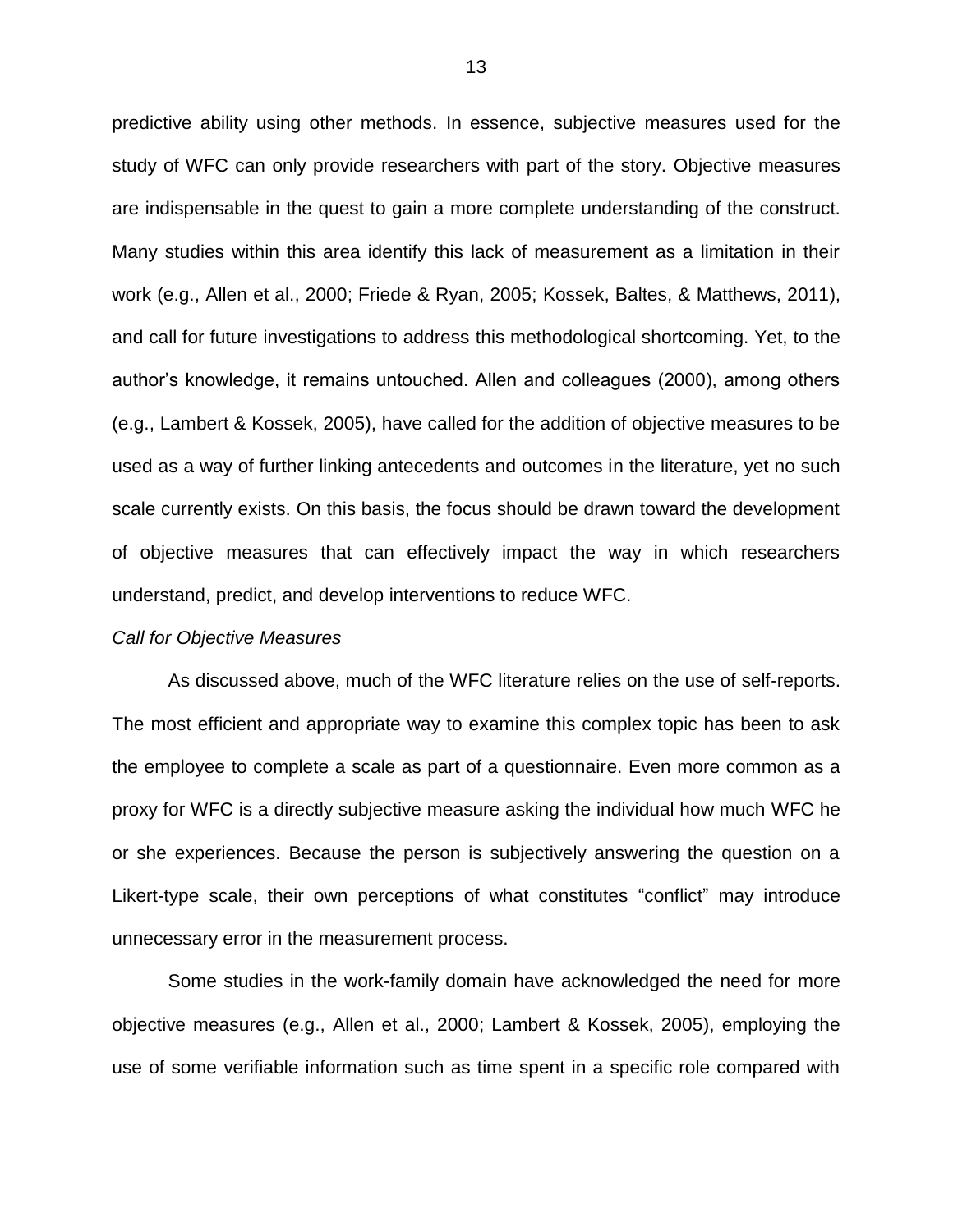time spent in another competing role (Greenhaus et al., 2003). In one study, researchers investigating work-family balance requested respondents to report the number of hours they worked weekly as a proxy of time spent in work the work role. For comparison purposes, time spent on home and on family responsibilities was also collected. Scores were calculated by summing the number of hours in an average week respondents reported spending on household chores and on child care activities (Greenhaus et al., 2003). The authors emphasized the strength of using objective assessments of balance, but also acknowledged that it would be useful to measure balance both objectively and subjectively simultaneously. In future studies, Greenhaus et al. (2003) recommend a more comprehensive approach, using subjective measures in addition to time spent, to capture subtle aspects of balance.

Because WFC has been most frequently measured through direct self-report methods, researchers fail to distinguish between objective and subjective, or psychological role conflict (Allen et al., 2000). Greenhaus (1988) discusses the importance of the distinction between objective role conflict and experienced, or psychological, role conflict. In his recommendations for future research, he identifies how each type could result in different consequences, based on the level of importance to one's self-concept. For example, if an individual is not able to attend a family function due to an increase in work demands, that person is likely to experience WFC as it is defined by role theory. However, the person in this scenario may not experience any psychological conflict. An individual's level of psychological conflict is based on environmental pressures and the relative salience of work and family roles. Structurally, these work engagements may "conflict" with family activities; psychologically, the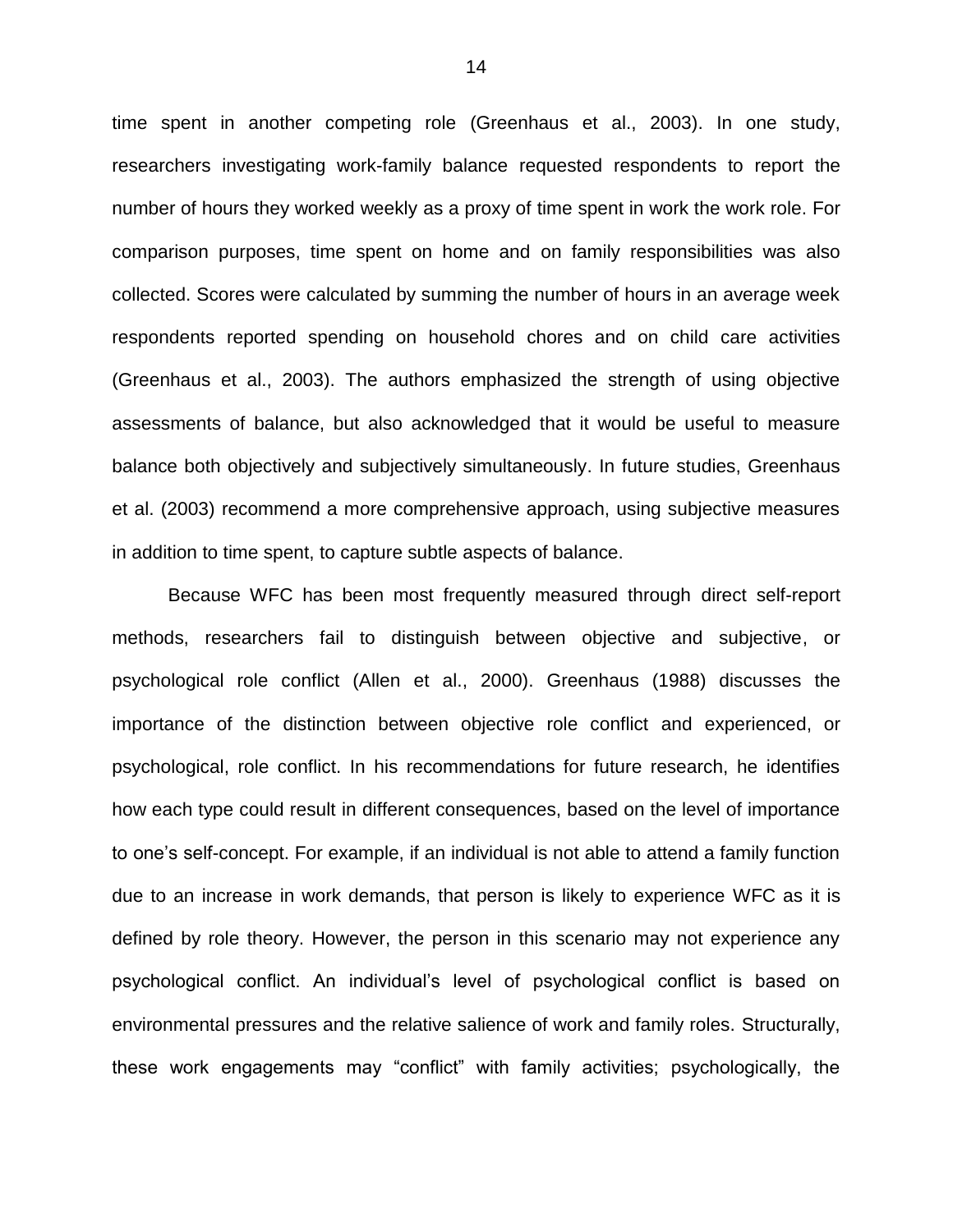person may not experience conflict subjectively if family is not particularly essential to one's self-concept (Greenhaus, 1988). In order to examine WFC more accurately, the scales used to measure it should tap into objective and psychological conflict separately (Greenhaus, 1988). Many scales currently in use confound the two operationalizations (e.g., "My work schedule often conflicts with my family life") or focus exclusively on the amount of psychological conflict experienced (Greenhaus, 1988).

Other areas of study expose considerable differences between objective and subjective measures of the same phenomena (e.g., Judge, Boudreau, & Bretz, 1994 regarding subjective versus objective career success; Spector, Jex, & Chen, 1995 regarding subjective versus objective reports of job characteristics). Research examining WFC using different methodologies can enhance ways in which this conflict differentially affects individuals. This knowledge can aid in theoretical understanding and practical utilization. Improved measurement may be just as important to furthering our understanding of WFC as theoretical advancements (Allen et al., 2000).

Developing new scales to measure objective levels of WFC can be challenging, since items within an objective scale are not necessarily related, which could result in low internal reliability (Kossek et al., 2011). This measurement perspective reflects the idea that the indicators are chosen based on the likelihood that they, together, *cause*  the latent variable, rather than *are caused* by the latent variables, as is the case of reflective measures (Diamantopoulos & Winklhofer, 2001; MacCallum & Browne, 1993). One classic example of a formative relationship uses the latent variable socioeconomic status (SES), which is formed by a combination of specific indicators, namely education, income, occupation, residence (Hauser, 1971). As the levels of each variable increase,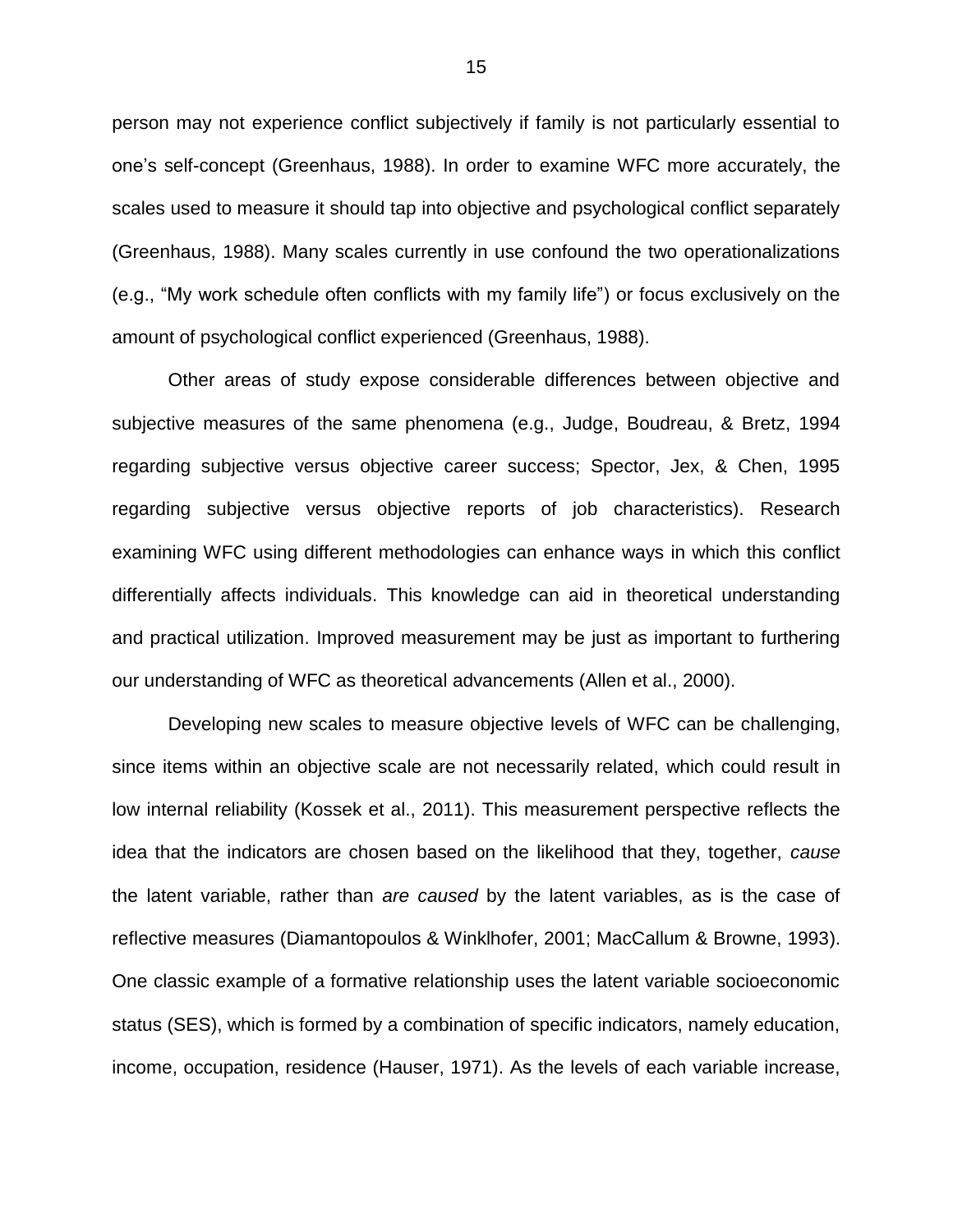the latent variable of SES is subsequently affected, even when the others are held constant (Diamantopoulos & Winklhofer, 2001). An objective WFC scale is likely formative in nature, as all items on the scale would predict WFC, but each may not be necessarily related to one another. Most work-family measures are reflective; meaning the latent variable "WFC" can be represented by the items on each scale (Diamantopoulos & Winklhofer, 2001). Formative measures may not be influenced by the latent constructs but may form (influence) them (Bollen & Lennox, 1991). Since objective scales are most likely formative and thus do not exhibit some of the desired characteristics tested in reflective scales (e.g., internal consistency), it will probably require those in the WFC arena to become more open-minded regarding measurement and data collection (Kossek et al., 2011).

As an example of an objective measure, some research has indicated that time demands are related to WFC outcomes. Specifically, work role conflict and time demands were most related to WIF, while family role conflict and role ambiguity were most related to FIW (Michel, Mitchelson, Pichler, & Cullen, 2010). These results led these researchers to question whether including more objective measures - beyond time demands - may enhance the understanding of WFC as an outcome.

It is clear that there is interest in developing objective measures of WFC to use in addition to the more subjective scales that are currently used, primarily when one considers issues that stem from using one type of measure exclusively. When subjective measures are used, individuals may be concerned about social desirability when responding to these measures, and may unintentionally under- or over-report perceived WFC. Specifically, individuals may underreport conflict when work interferes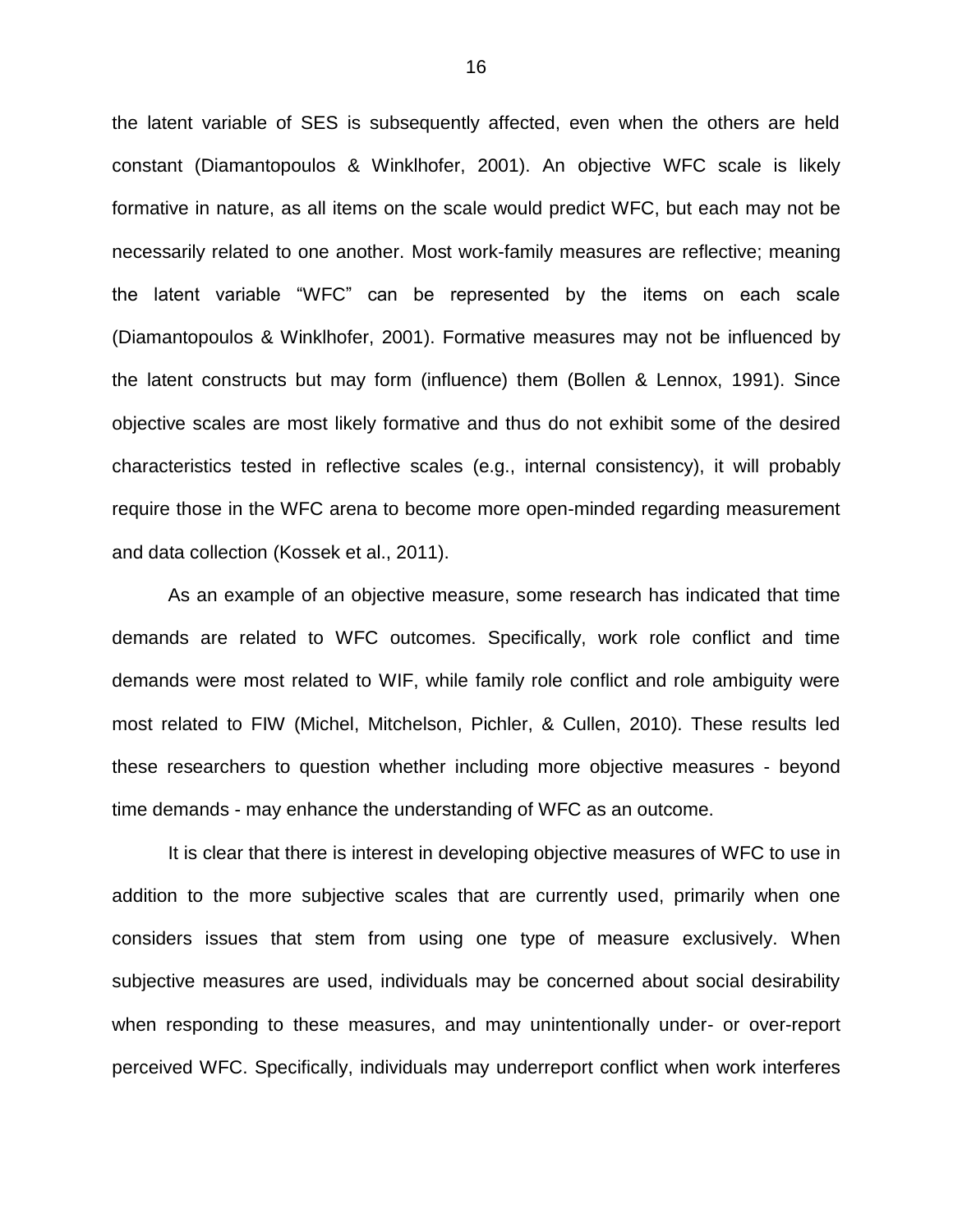with family if the participant feels that it is socially undesirable to neglect or otherwise experience conflict when discussing familial relationships. Conversely, one may not experience conflict when family interferes with work, or consider it invasive enough to report.

Beyond social desirability, individual preference could be used to explain differences in reporting WFC. For example, boundary theory posits that individuals create and maintain boundaries around each role to simplify their environments (Ashforth, Kreiner, & Fugate, 2000; Clark, 2000). Specifically, individuals exist somewhere along the segmentation-integration continuum, where some are more likely to separate their experiences in each domain to avoid spillover, whereas others prefer to integrate their work and family and minimize the division of the two (Ashforth et al., 2000; Matthews & Barnes-Farrell, 2010). It would make sense, then, that an individual's preference on the continuum (i.e., preference for integration or segmentation) is likely to influence the way in which they experience and respond to questions on WFC. Specifically, a person who strongly prefers integration over segmentation may have a more difficult time recognizing conflict when he or she experiences it, since his or her work and family roles are harder to differentiate.

Kossek and Ozeki (1998) offer more evidence for the measurement issues of scales within this domain. They believe variation within and across measures of WFC may explain the discrepancies in results. These psychometric concerns may reflect weaker validity than actually exists. In fact, of the 25 independent studies included in a recent meta-analysis, internal consistency reliabilities ranging from .56 to .95 were found for measures that included between 2 and 22 items. Such variation in the length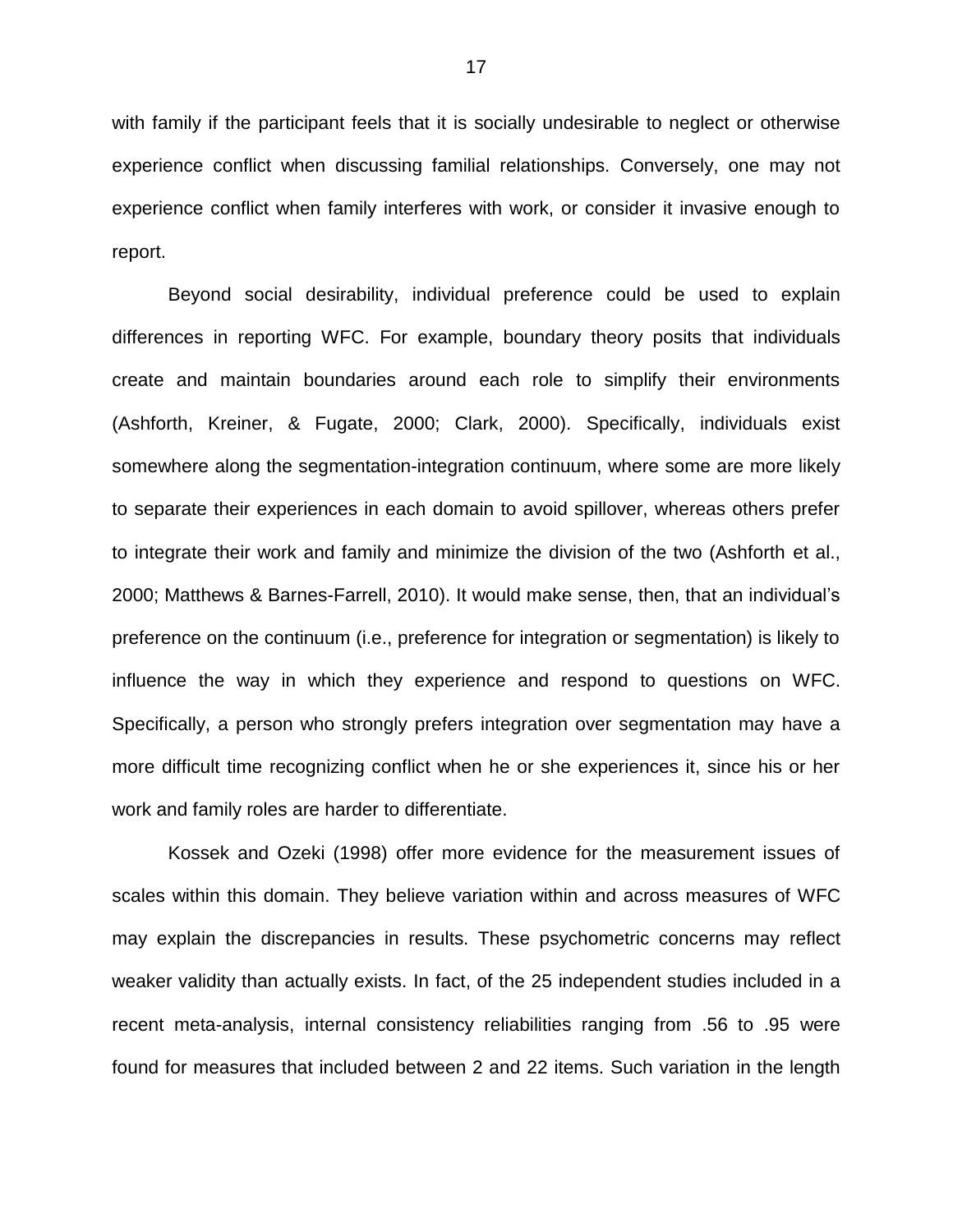of the scale used, the item content, and internal consistency could yield varying research outcomes and discrepant conclusions (Mesmer-Magnus & Viswesvaran, 2005).

Taken together, it is clear that measurement within the WFC domain has undeniable shortcomings. Although the inclusion of more objective measures may not eliminate all of the issues, the addition of such measures could certainly improve the current methodology without adding undue pressure on the participant in the data collection process. By giving the individual a frame of reference within which to examine their behaviors, feelings, and decision outcomes (e.g., pre-determined period of time), he or she may be better able to accurately report experiences of conflict the person may otherwise have failed to report when asked for subjective feelings. For this reason, objective measures in the WFC domain were evaluated and considered for use. The current study design and methodology is discussed in the following chapters.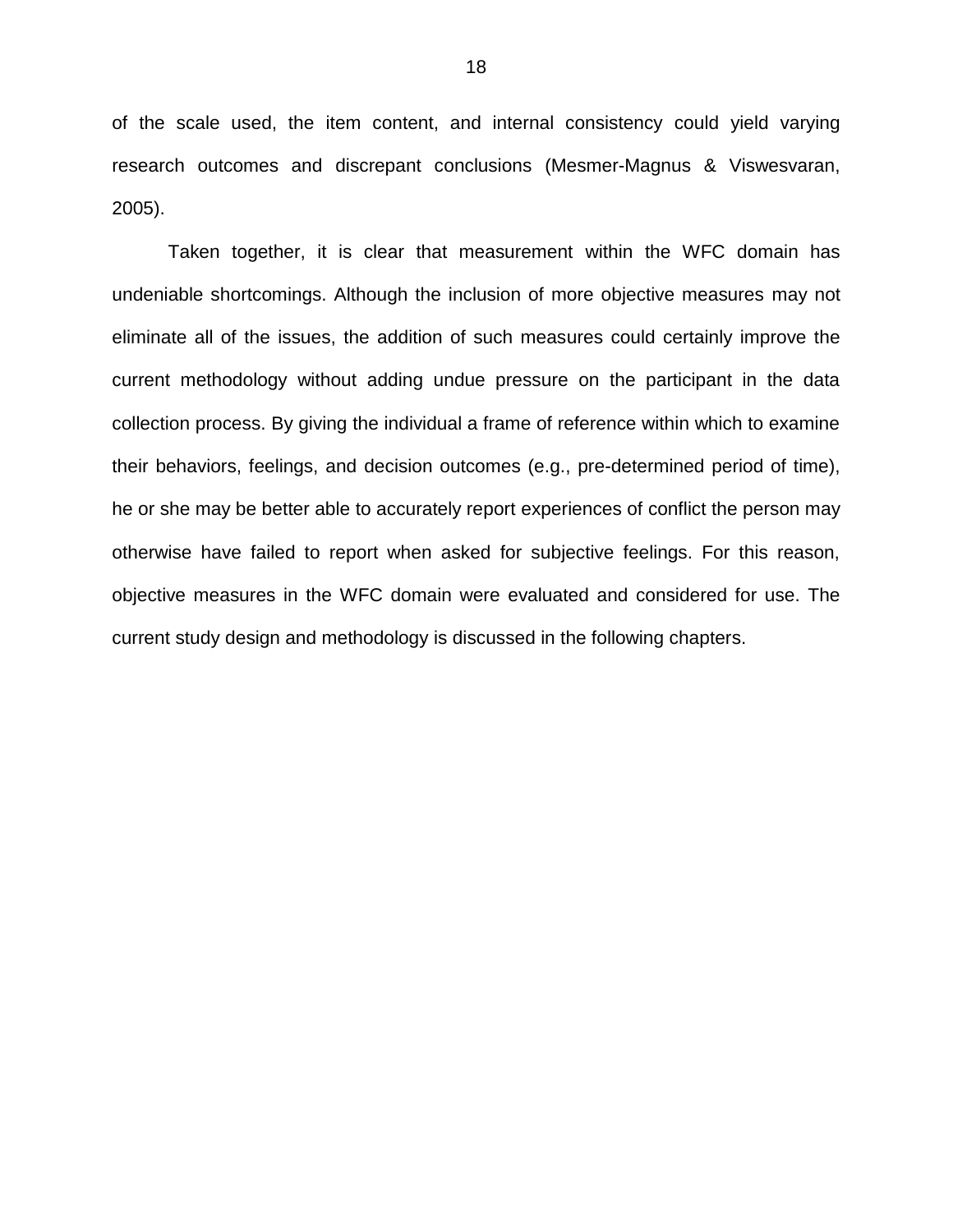## **CHAPTER 3**

# CURRENT STUDY AND RESEARCH QUESTIONS

## *Purpose*

The purpose of this study is three-fold. The first purpose is to identify objective items to be developed into a scale to measure WFC, which can uniquely predict a number of outcomes above and beyond that of the subjective measures currently in place. The second is to test the scale for relevant psychometric properties in an initial validation. The third purpose is to determine whether these objective measures can predict pertinent work outcomes of interest at the individual level.

The present study utilizes qualitative data from a number of participants to determine some objective items that best reflect WFC bidirectionally (WIF and FIW). The examples of behaviors believed to influence WFC were generated by participants to create items that were commonly experienced by individuals. These items were assembled into a scale believed to better predict specific outcomes when used in conjunction with current scales that assess perceived role conflict.

To be clear, the goal in creating this WFC scale was not to replace any of the measures currently used, but rather to improve the measurement in this area by adding unique predictive ability that has not been captured given the subjective nature of the other scales. In many ways, understanding the experiences that lead an individual to heightened levels of WFC advances both the theoretical and practical application of the constructs. In identifying experiences that lead one to perceive WFC, researchers will be better equipped to predict specific outcomes resulting from the stressors induced when participating in a number of work- and family-related roles in the future;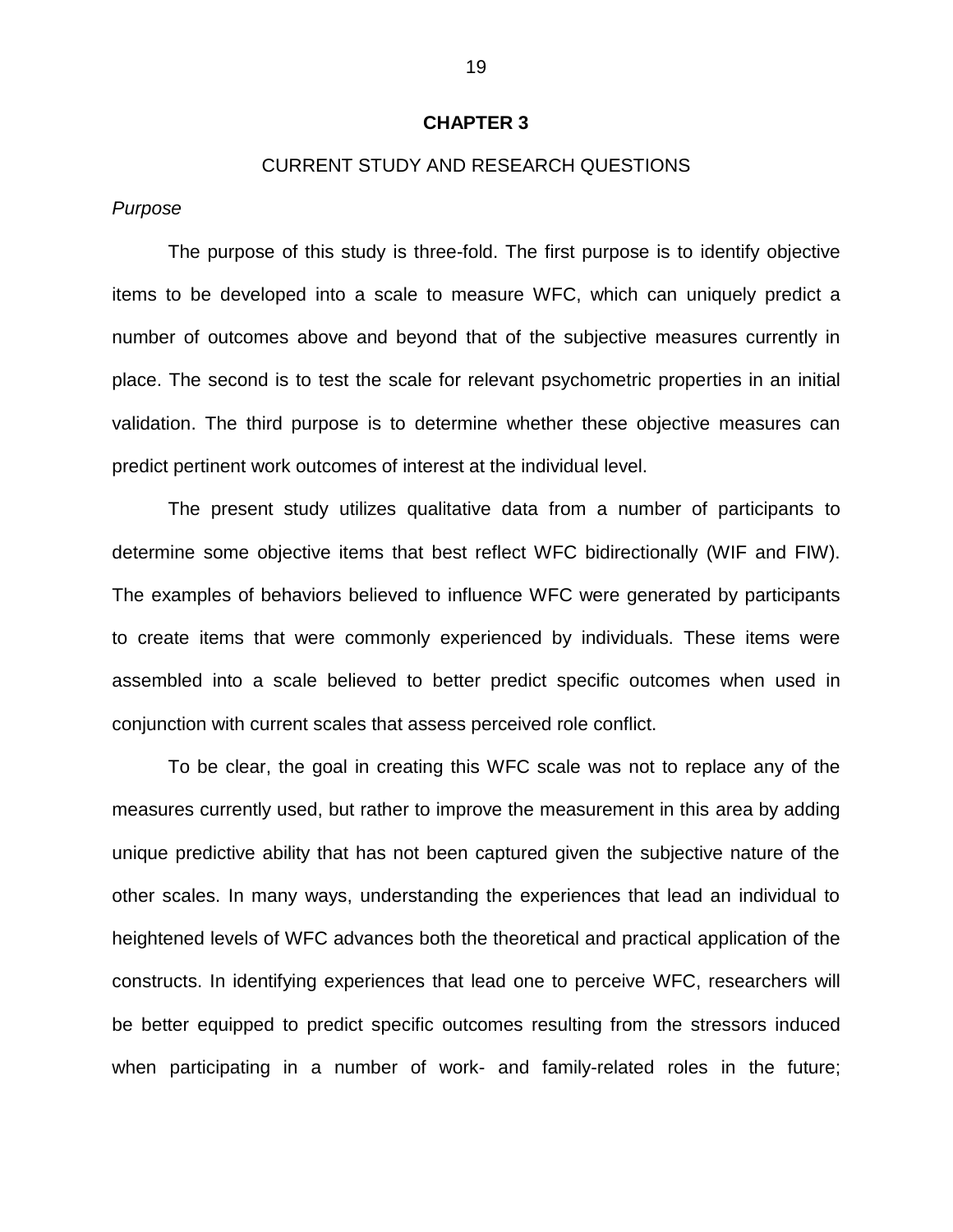practitioners can apply the findings to programs, interventions, and training opportunities designed to help employees minimize experienced conflict.

The proposed study methodology is presented in the next chapter.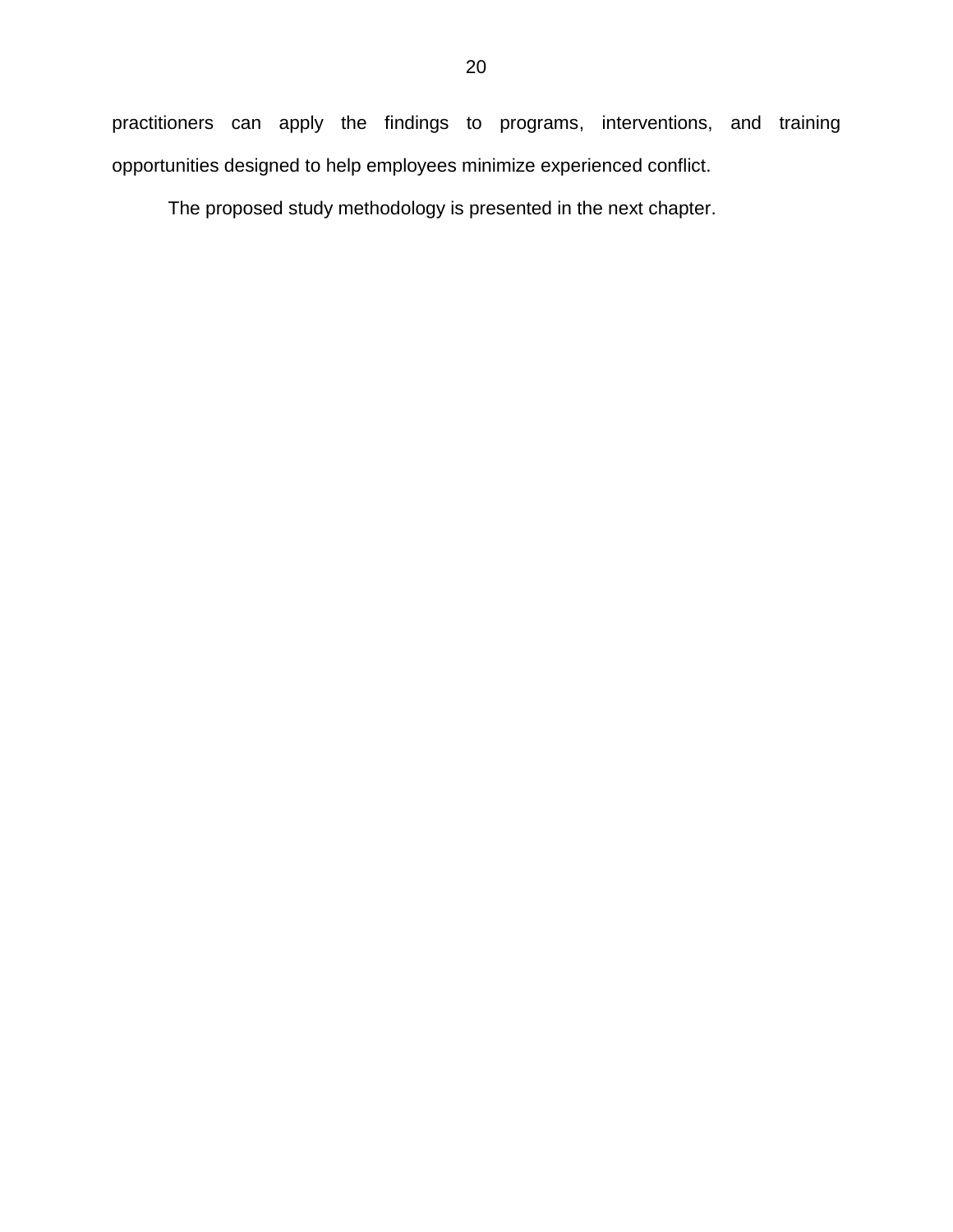# **CHAPTER 4**

# METHOD

# *Participants*

Due to the developmental nature of this study, several differing groups of participants were necessary in the data collection process. Initially, 20 adults working in industry, 17 working students from a large Midwestern university, and 13 working adults drawn from a convenience sample were recruited to participate in focus groups for Wave 1  $(N = 50)$ . To be invited to participate in these face-to-face discussions, participants were required to meet two criteria in an online pre-screening tool: (a) the person must be working at least part-time (defined by working a minimum of 20 hours each week), and (b) must either be living with a significant other and/or children. Both of these criteria were critical, especially with respect to student participant selection, as the nature of the study requires natural experience with conflict that results from an incompatibility with one's requirements in work and family roles. Whether these criteria had been met was discussed verbally at the onset of the focus groups when the information sheet was distributed. If a participant did not meet either of the criteria, they were thanked for their time, but asked not to participate. Upon reviewing the content generated by these individuals, it seemed unlikely that additional conversations would yield meaningful enhancements to the content already collected.

For Wave 2 of data collection, the content collected in the first Wave was content-analyzed and assembled into 82 individual items representing the most commonly reported and experienced indicators of WIF (56) and FIW (26). These items, along with the two participation criteria used throughout the study and five questions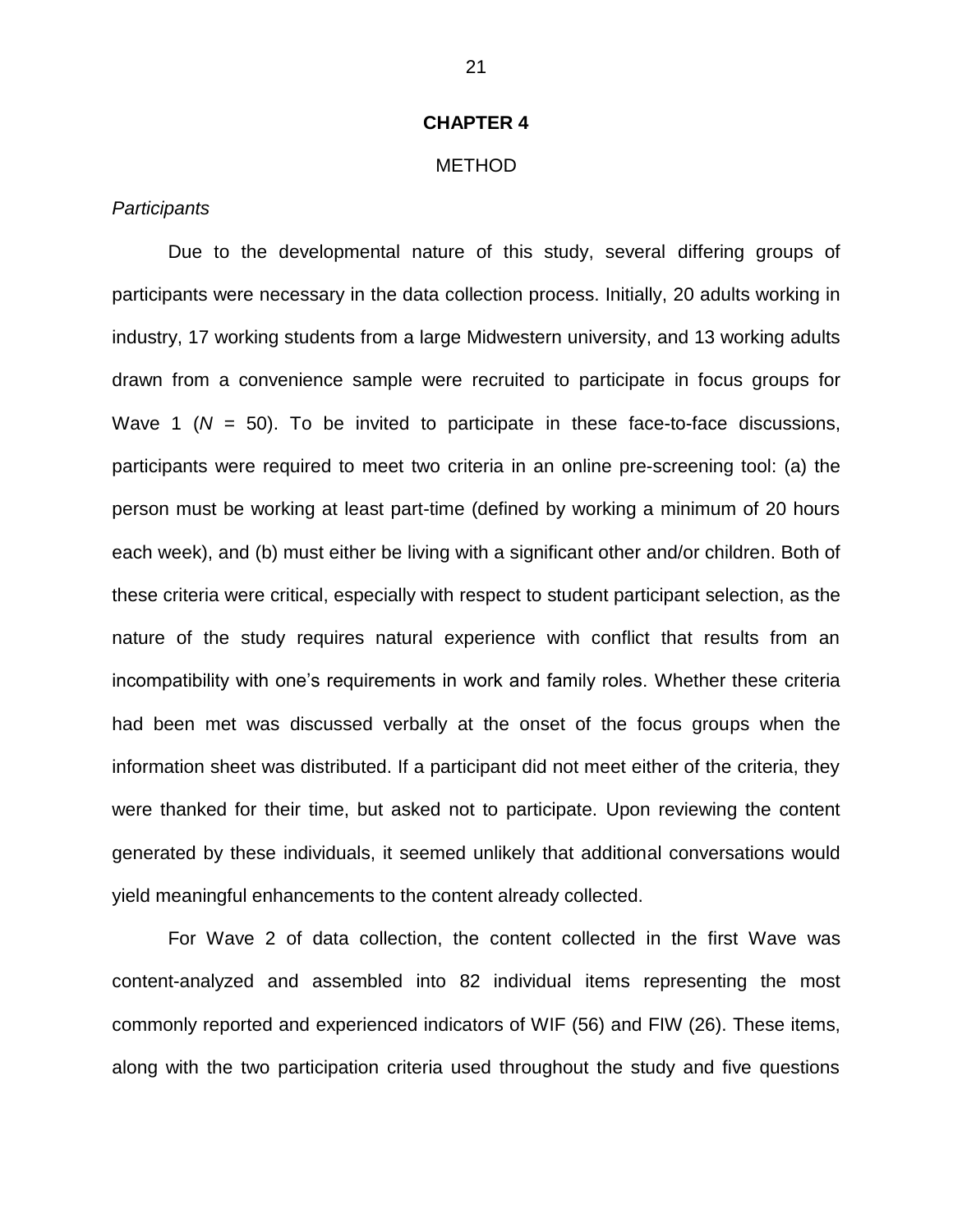checking for carelessness (e.g., "I should answer 'Rarely' and 'Unimportant' to this item to show I am paying attention"), were uploaded into an online survey tool. A total of 190 individuals were originally surveyed during this Wave to ensure at least 150 respondents met the criteria and passed the carelessness checks. Of the original sample, 7 participants failed to heed warnings that individuals must meet the work and family requirements to receive credit, and another 21 failed to respond accurately to more than half of the carelessness questions. As a result, the data from 162 working adults that met the above criteria were pooled from an online data collection tool called Mechanical Turk (MTurk), which was used to identify how frequently each behavior occurs and how important, or critical, each behavior is in impacting the participant's WFC.

The Wave 2 sample consisted of 57% male respondents and 30% female (13% chose not to answer), with an average age of 38 years (*SD* = 10.7 years). All of these participants lived with a significant other and/or children, and 72% of them were employed at least 35 hours per week. The remaining 28% reported working between 20 and 35 hours per week. Participants who passed the carelessness checks received a small monetary incentive in exchange for their time.

Wave 3 of data collection was used to validate the newly created scale consisting of the most commonly cited and frequently occurring objective indicators of WFC. In this Wave, 250 working adults were invited to complete questionnaires measuring outcomes that have been shown to be predicted by subjective measures of WFC, as well as the new scale. These surveys were posted online using the Mechanical Turk data collection tool, just as in Wave 2. Similarly, participants received a small monetary compensation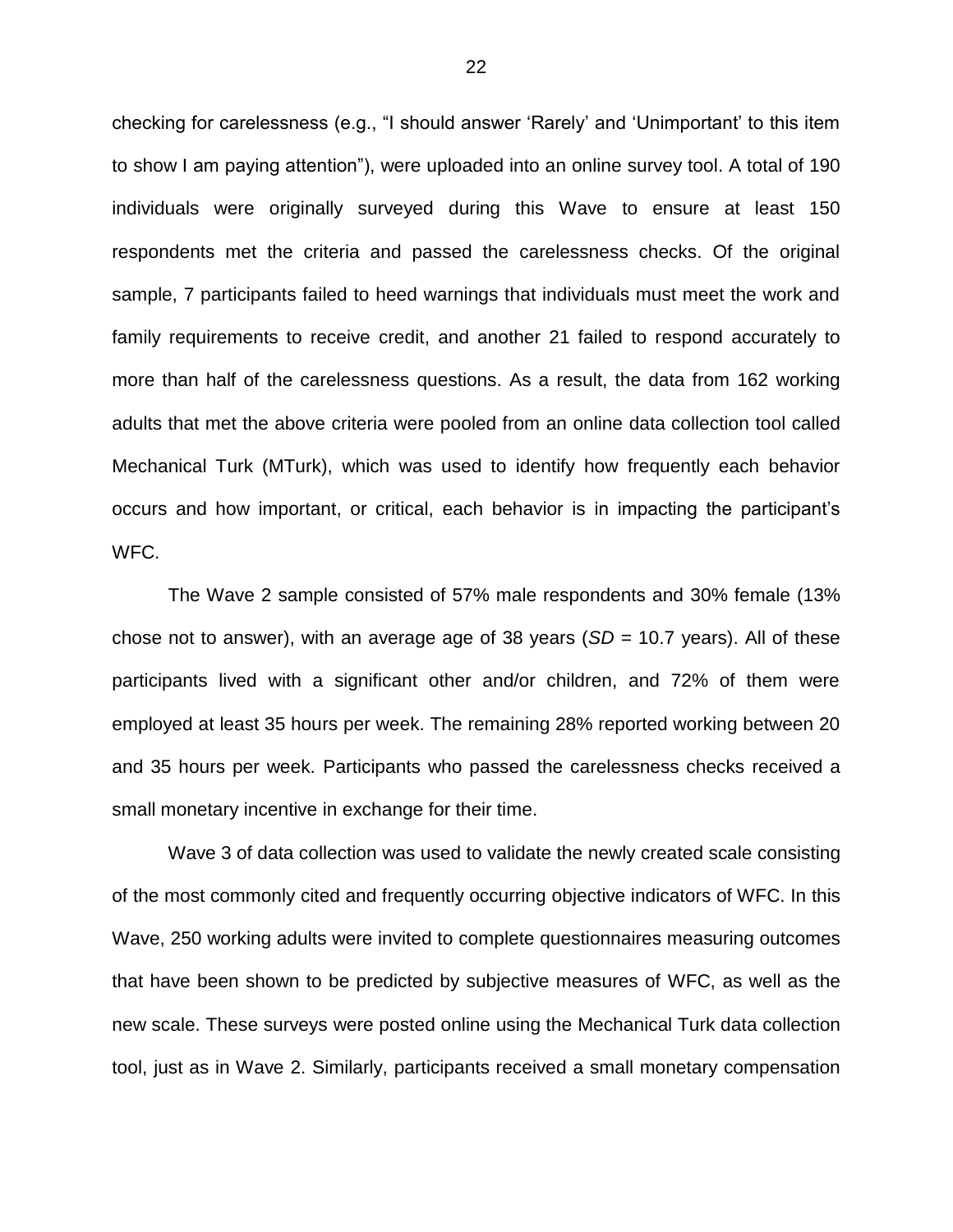for their time. Although 250 individuals were originally invited to participate, through the data cleaning process, only 226 cases were ultimately retained for the analyses. This elimination process is further discussed in the data analysis subsection in the results.

The Wave 3 sample consisted of 50% male respondents and 50% female, with an average age of 33 years (*SD* = 10.1 years). All of these participants lived with a significant other and/or children, and 69% of them were employed at least 35 hours per week. The remaining 31% reported working between 20 and 35 hours per week. Participants who passed the carelessness checks received a small monetary incentive in exchange for their time.

The remaining 226 cases were used to investigate relationships among current WFC measures, the new objective measure, and nine outcome variables that have been shown to be related to WFC in previous meta-analyses, discussed in detail in the next two sections. The process used to generate content for the new scale, additional information on the two subjective measures of WFC, and the meta-analyses and subsequent selection of nine relevant outcome measures are all described in the next two sections.

#### *Measures*

The verbal questions used in the focus groups for the first Wave of data collection consisted of open-ended questions designed to capture personal examples of WIF and FIW. The questions provided the participants with an example of each type of conflict to give them an idea of the type of information being sought. Further, questions were asked using behaviors and examples that have been experienced during the past two weeks, the past month, and the past year as a point of reference to initiate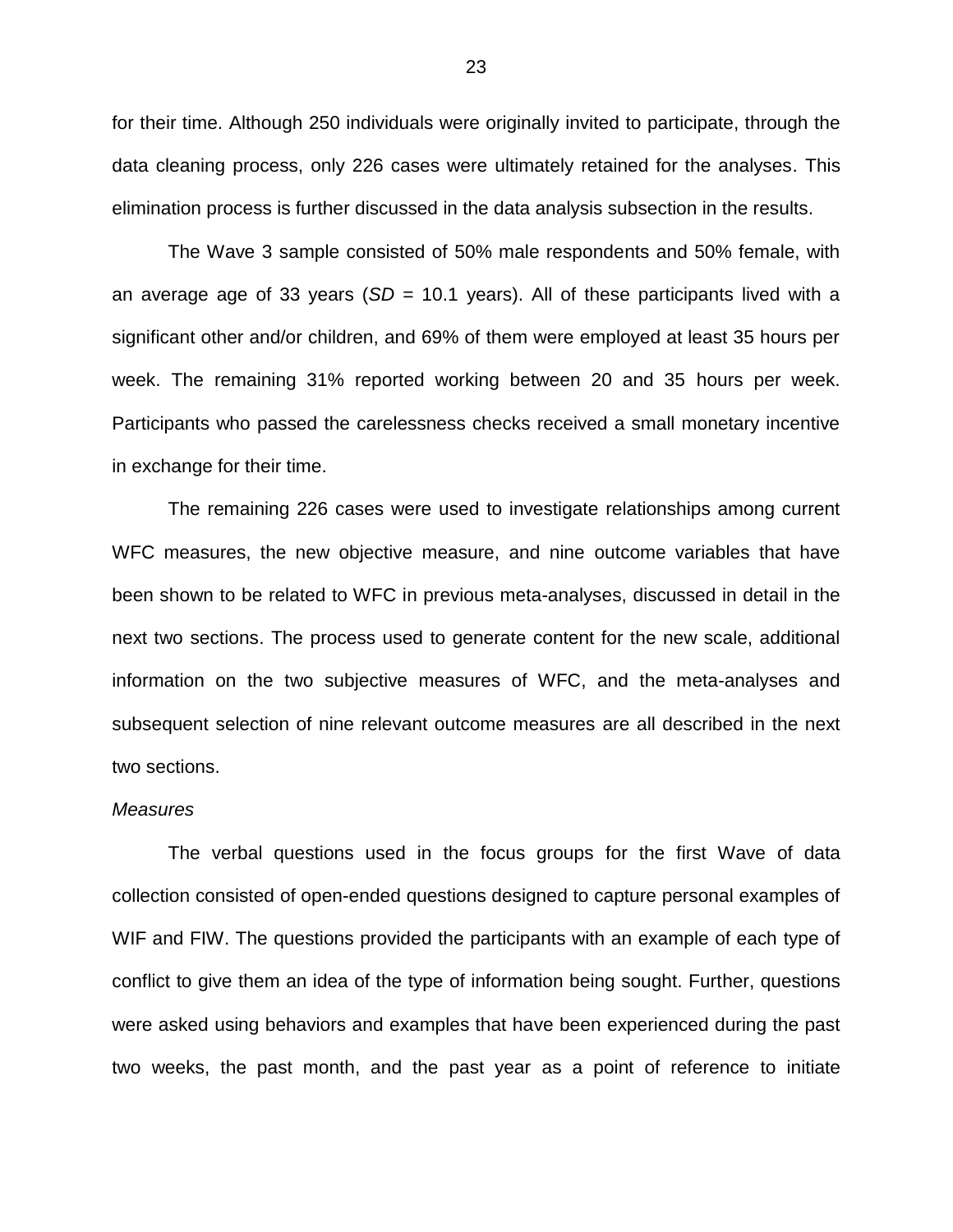discussion. Prior to collecting the first Wave of data, a number of questions were created and used to generate ideas during the focus groups (see Appendix A).

The content generated during the focus groups (Wave 1) was then used to generate 82 total objective WFC items. These items were used during Wave 2 in a survey to determine how frequently each behavior occurs and how important each behavior is with respect to a person's WFC. Thus, Wave 2 consisted exclusively of newly generated content for the objective scale. For Wave 3, the items used in Wave 2 were reduced to only those items that were given a 2.5 or higher on a 5 point importance scale. Thus, the new objective measure used in Wave 3 consisted of 73 items, as 9 were eliminated after Wave 2. This scale was then validated using a number of measures, including subjective measures of WFC (WIF, FIW) and specific outcomes previously found be to predicted by WIF and FIW, discussed below.

*Comparison WFC Scales*. In addition to the items generated by in-person focus groups, two subjective scales currently used to measure WFC were administered to the participants in Wave 2. For the first scale, the construct of WFC was measured in both directions (WIF, FIW) with a total of 10 items in the entire scale (Netemeyer, Boles, & McMurrian, 1996). A sample item from the Netemeyer et al. (1996) scale is: "The demands of my work interfere with my home and family life." Coefficient alpha for WIF was .914; for FIW,  $\alpha$  = .925. Higher scores represent higher levels of the constructs. A second 18-item existent scale was also used to measure WFC bi-directionally (Carlson et al., 2000). A sample item from this scale is: "My work keeps me from my family activities more than I would like." Coefficient alpha reliability for WIF was .825; for FIW,  $\alpha$  = .86. For the purpose of this study scores were examined using the WIF and FIW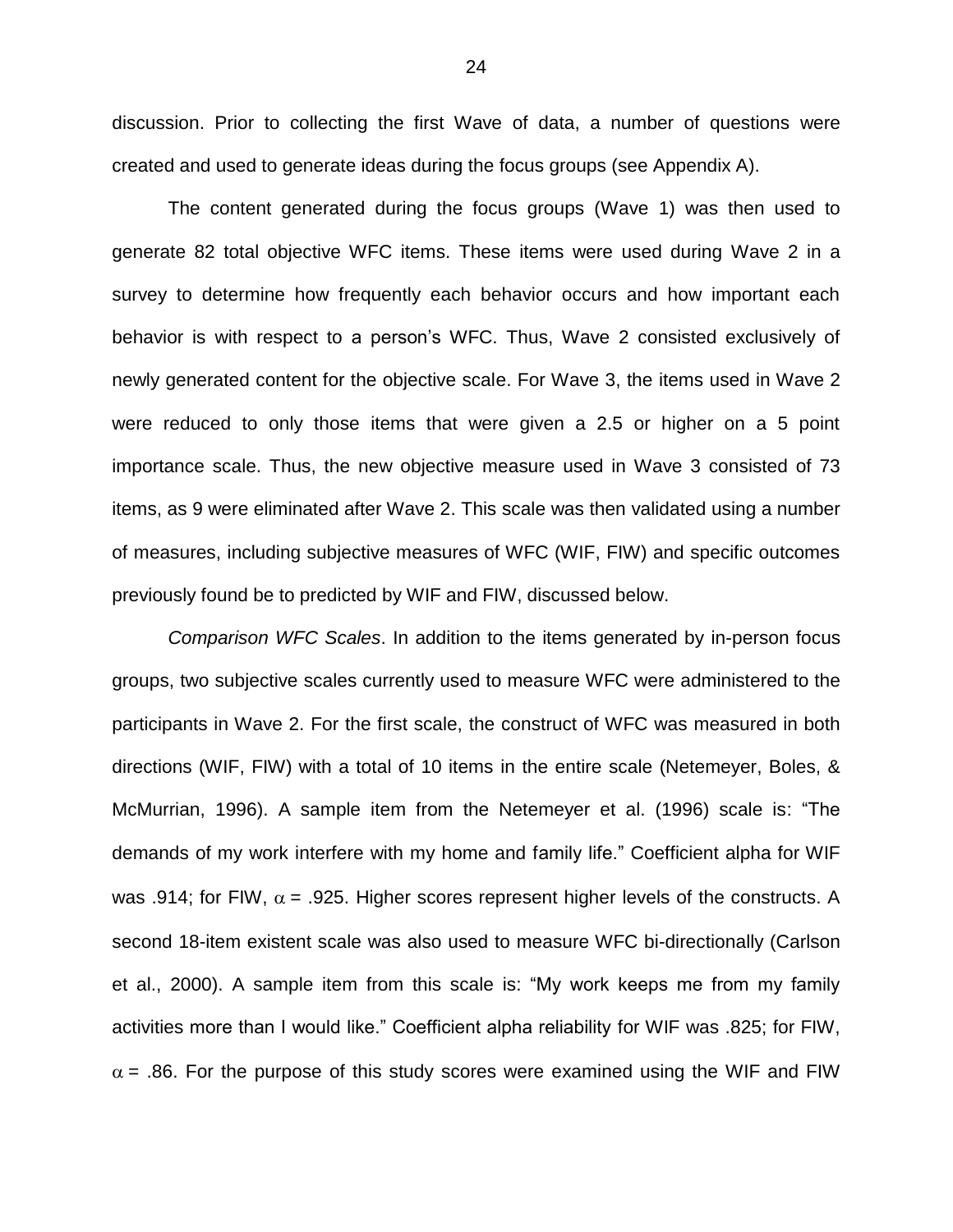breakdown only to remain consistent with the Netemeyer and colleagues (1996) scale. Higher scores represent higher levels of the constructs. The items within each of these scales can be found in Appendix B.

A number of outcomes of WFC are also necessary in determining the predictive validity of the new measure. To determine which outcomes to include, two metaanalyses on the subject were consulted. The initial meta-analysis on WIF and related outcomes, conducted by Allen et al. (2000) reported a number of significant relationships. Specifically, Allen and others (2000) examined the relationships between WIF and six work outcomes: work satisfaction (weighted mean  $r = -.24$ ), career satisfaction (-.04), organizational commitment (-.23), turnover intentions (.29), absenteeism (-.02), and job performance (-.12). Within the "nonwork" domain, three outcomes were meta-analytically investigated, including life satisfaction (*r* = -.28), marital satisfaction (-.23), and family satisfaction (-.17). The seven stress outcomes included general psychological strain (.29), somatic/physical symptoms (.29), depression (.32), alcohol abuse (.13), burnout (.42), work-related stress (.41), and family-related stress (.31).

A second WFC meta-analysis was conducted by Amstad, Meier, Fasel, Elfering, and Semmer in 2011 to include more recent studies that have been added in the last decade. Additionally, Amstad and colleagues' (2011) meta-analytic results also review the literature in terms of the differing directions of WFC (i.e., WIF, FIW), rather than limiting the results to only WIF.

Amstad et al.'s (2011) work suggests the most common work-related outcomes related to WFC include work satisfaction (unweighted mean  $r = -0.26$ ), organizational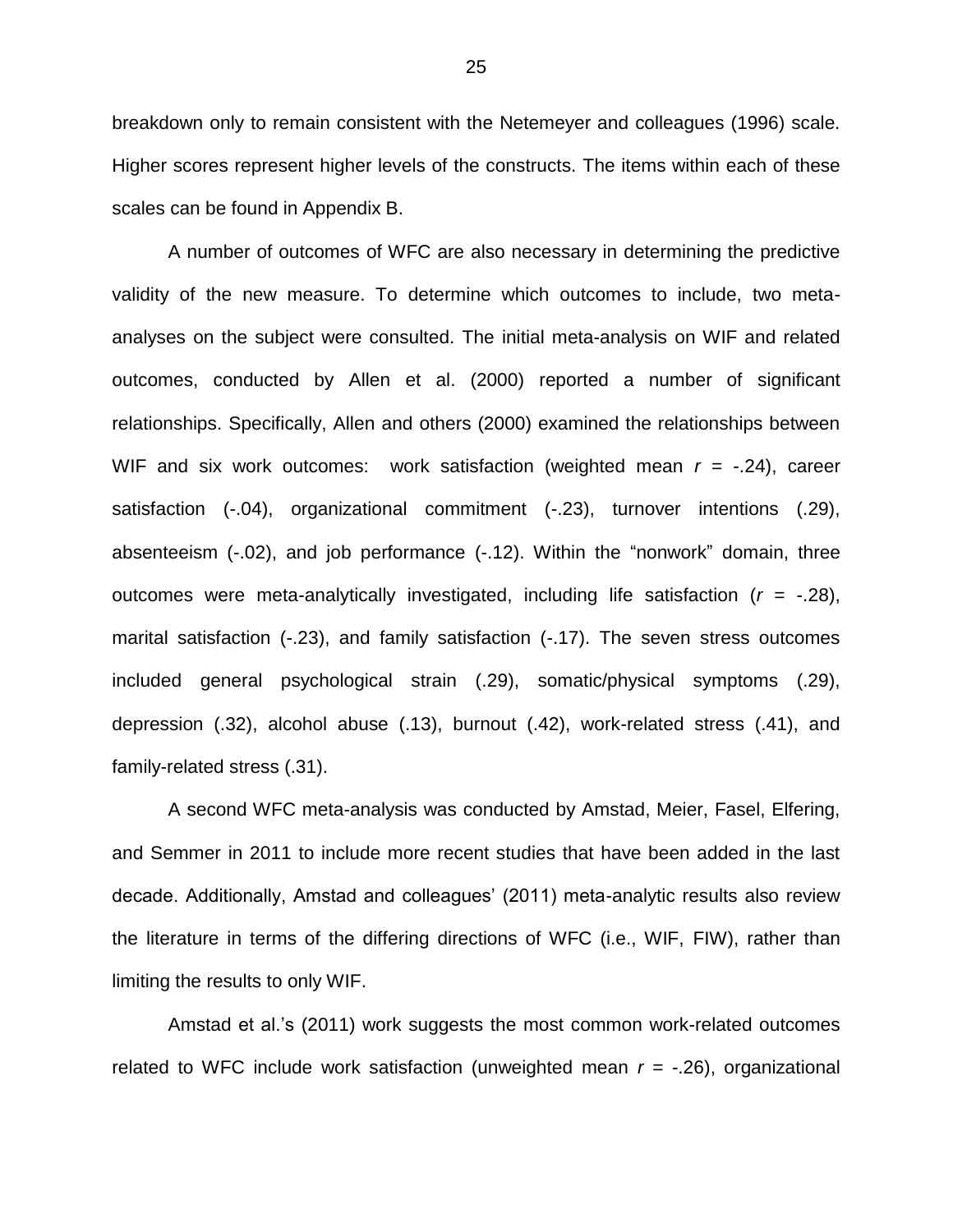commitment (-.17), turnover intentions (.21), burnout/exhaustion (.38), absenteeism (.03), work-related performance (-.11), work-related stress (.49), career satisfaction (- .09), and organizational citizenship behaviors (-.63) as work-related outcomes. Familyrelated outcomes include marital satisfaction (*r* = -.17), family satisfaction (-.18), familyrelated performance (-.18), and family-related stress (.23). Some outcomes do not easily fall within either category, and as such, they were combined into a third category. These include life satisfaction  $(r = -.31)$ , health outcomes  $(.28)$ , psychological strain (.35), somatic/physical symptoms (.29), depression (.23), substance abuse (.08), stress (.54), and anxiety (.14).

As indicated above, some relationships between WFC and specific outcomes are stronger than others. Furthermore, several of the variables investigated in these studies used fewer than five articles in determining the mean correlations. For the purpose of the current study, only strong relationships with correlations above .15 and those relationships based on more than 5 studies were included as outcomes. Although different outcomes could be predicted differently when using subjective and objective measures, the first logical step in understanding the value of items on an objective scale is to compare these items against what has already been tested, before moving on to other predictive relationships. Additionally, only outcomes that were included in both of the previous studies were considered. Thus, the nine specific outcomes of interest include job satisfaction, organizational commitment, turnover intentions, family satisfaction, life satisfaction, psychological strain, physical health, depression, and burnout.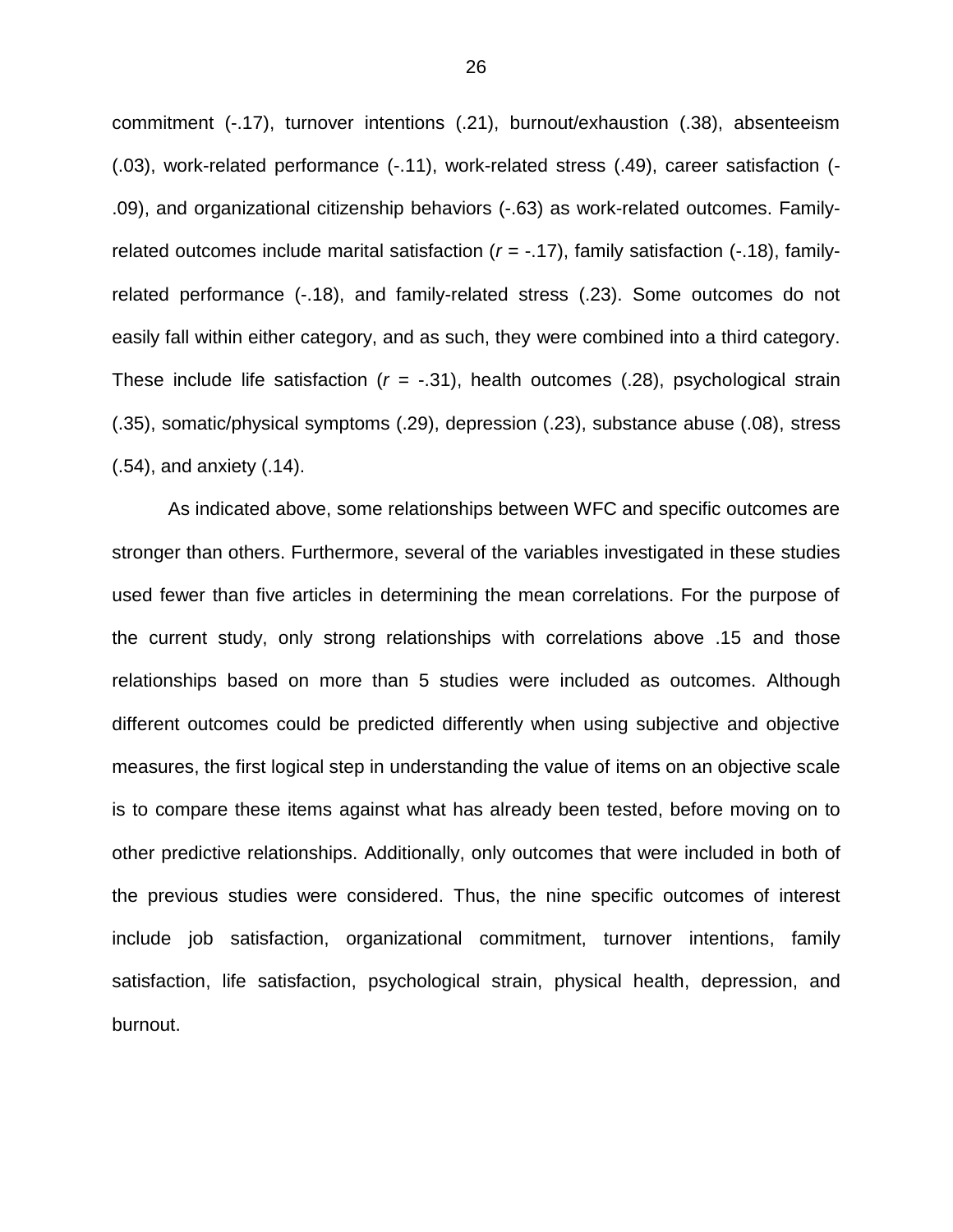*Job satisfaction.* The job satisfaction scale is an overall measure of the degree to which an individual is satisfied with his or her job. Job satisfaction was measured using a five-item General Satisfaction Scale from the Job Diagnostic Survey (JDS; Hackman & Oldham, 1975). An example item is: "Generally speaking, I am very satisfied with this job." Items were measured on a Likert-type response scale ranging from 1 (very inaccurate) to 5 (very accurate). Two items were reverse coded. Higher scores represent higher levels of satisfaction with one's job. The Cronbach's alpha for these five items was .74.

*Organizational commitment.* The organizational commitment scale measures the degree to which individuals are committed to the organization. Organizational commitment was measured using Meyer and Allen's (1990) scale, with 8 items for each of the three dimensions (affective, continuance, and normative commitment). Each of the commitment constructs were measured on a  $7$ -point scale  $(1 =$  strongly disagree to 7 = strongly agree). Because the current study does not require this level of differentiation, one overall measure of organizational commitment was used. The overall alpha for these three subscales was .79 in this study.

*Turnover intentions.* An employee's intention to quit his or her job was measured with a two-item scale (Boroff & Lewin, 1997). The items are: "I am seriously considering quitting this company for an alternate employer" and "During the next year, I will probably look for a new job outside this firm." Reliability for this scale was high ( $\alpha$  = .84). Higher scores represent higher levels of intentions to quit, as this scale is based on a Likert-type response scale ranging from 1 (strongly disagree) to 5 (strongly agree).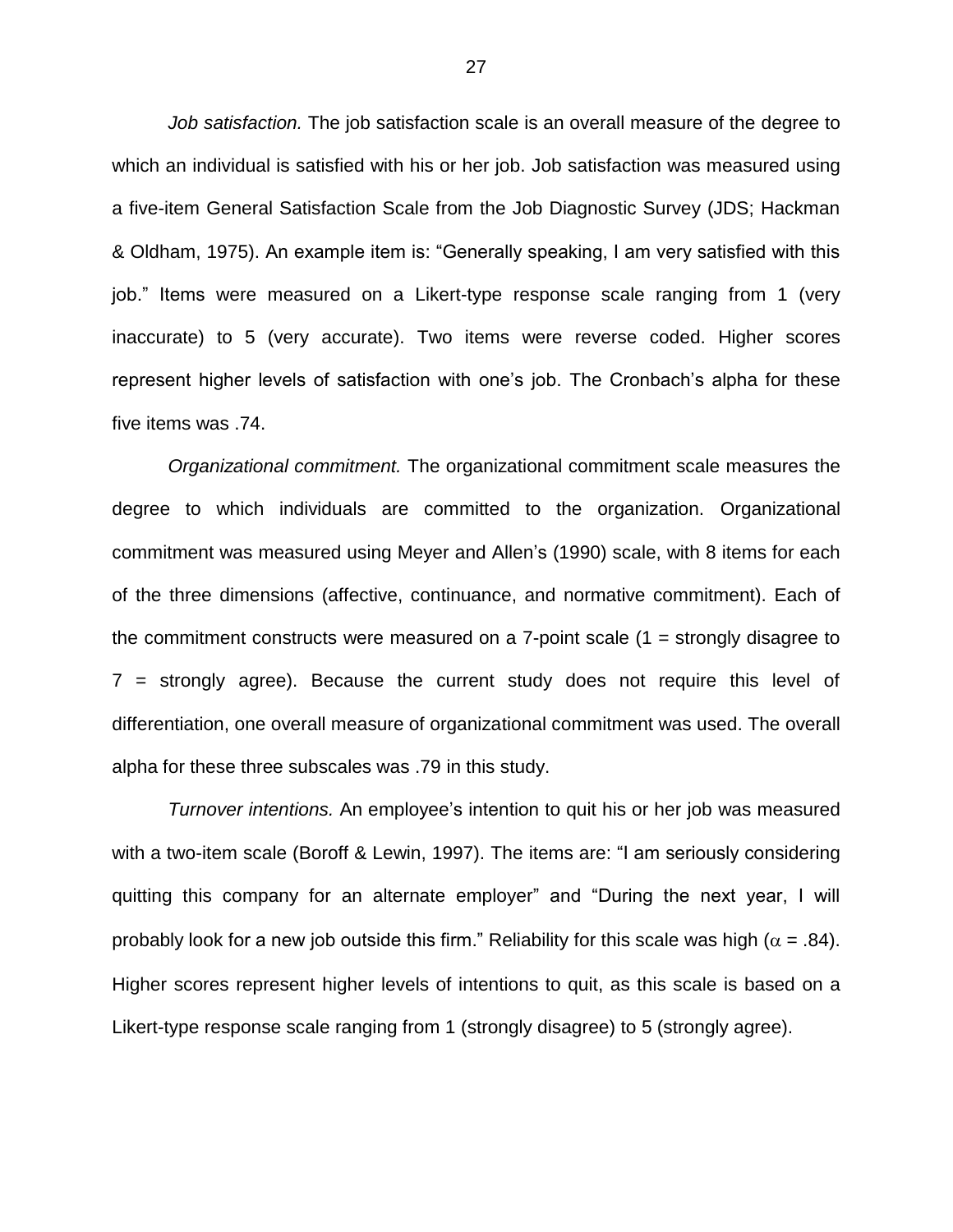*Family satisfaction.* A family satisfaction scale is an overall measure of the degree to which an individual is satisfied with his or her family life. Family satisfaction was measured using two items from the Kansas Family Life Satisfaction Scale by Schumm, Jurich, and Bollman (1986). Specifically, "How satisfied are you with your family life?" and "How satisfied are you with your relationship with your spouse?". One additional item from the Kansas Parental Satisfaction Scale by James, Schumm, Kennedy, Grigsby, Shectman and Nichols (1985) was also used. Namely, "How satisfied are you with yourself as a parent?". Thus, a total of three items were used to measure family satisfaction. Items were rated on a 5-point response scale ranging from 1 (very unsatisfied) to 5 (very satisfied).

*Life satisfaction.* The life satisfaction scale measures an individual's perceptions regarding the quality of his or her life in general. The five-item scale developed by Diener, Emmons, Larsen, and Griffin (1985) was used. An item from this scale is: "I am satisfied with my life." The Cronbach alpha estimate for this scale was .88 in this study.

*Psychological strain.* Psychological strain was assessed using the 12-item version of the general health questionnaire (GHQ–12; Goldberg, 1978). The GHQ–12 asks participants how they feel regarding their psychological health, using questions such as: "Have you recently been feeling unhappy and depressed?" Responses were given based on a 4-point scale ranging from 0 (more than usual) to 3 (not at all). Cronbach's alpha for the current study was .74.

*Health.* Health was measured with the Short-Form Health Survey (SF-12) 12 item physical composite score (Ware, Kosinski, & Keller, 1996). The Short-Form Health Survey is an internationally used self-report assessment of subjective health. A sample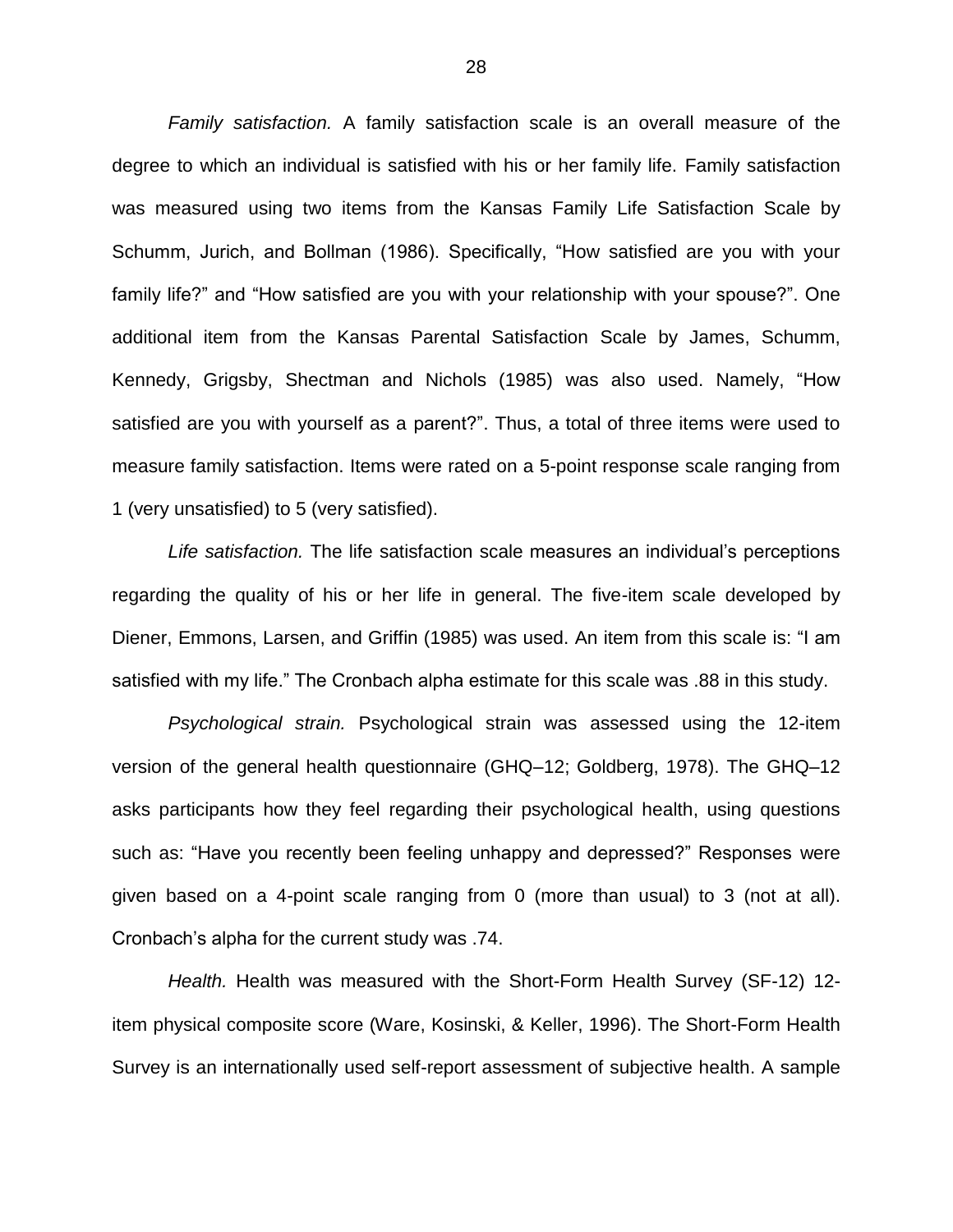item is: "During the past 4 weeks, how much of the time have you had any of the following problems with your work or other regular activities as a result of your physical health?" Scores were reverse-coded as appropriate. Higher levels on the scale indicated more positive health. The scale creators felt internal consistency measures are not appropriate for this formative scale, so none were estimated in the original article, nor are they here.

*Depression.* Depression was measured by assessing depressive symptoms using the Center for Epidemiologic Studies Depression Scale (CES-D; Radloff, 1977). The 20-item scale required respondents to indicate how much they had been bothered or distressed in the last week by various depressive symptoms. Four items were reverse coded. Specifically, "Most or all of the time" was scored 0 points and "Rarely or none of the time" was scored 3 points. Higher scores indicate greater the depressive symptoms. Cronbach's alpha was .91.

*Burnout.* Burnout was measured with Shirom's (1989) 14-item scale, which measures a combination of physical and cognitive exhaustion, particularly as it relates to one's ability to perform on the job. All items were measured using a 7-point response scale ranging from  $1 =$  never or almost never to  $7 =$  always or almost always. Coefficient alpha was .94 in the current study.

All the scales and respective items used to measure common outcomes can be found in Appendix C.

## *Procedure*

As noted above, three Waves of data were collected separately. In every Wave, only individuals that met the two criteria were permitted to participate (living with a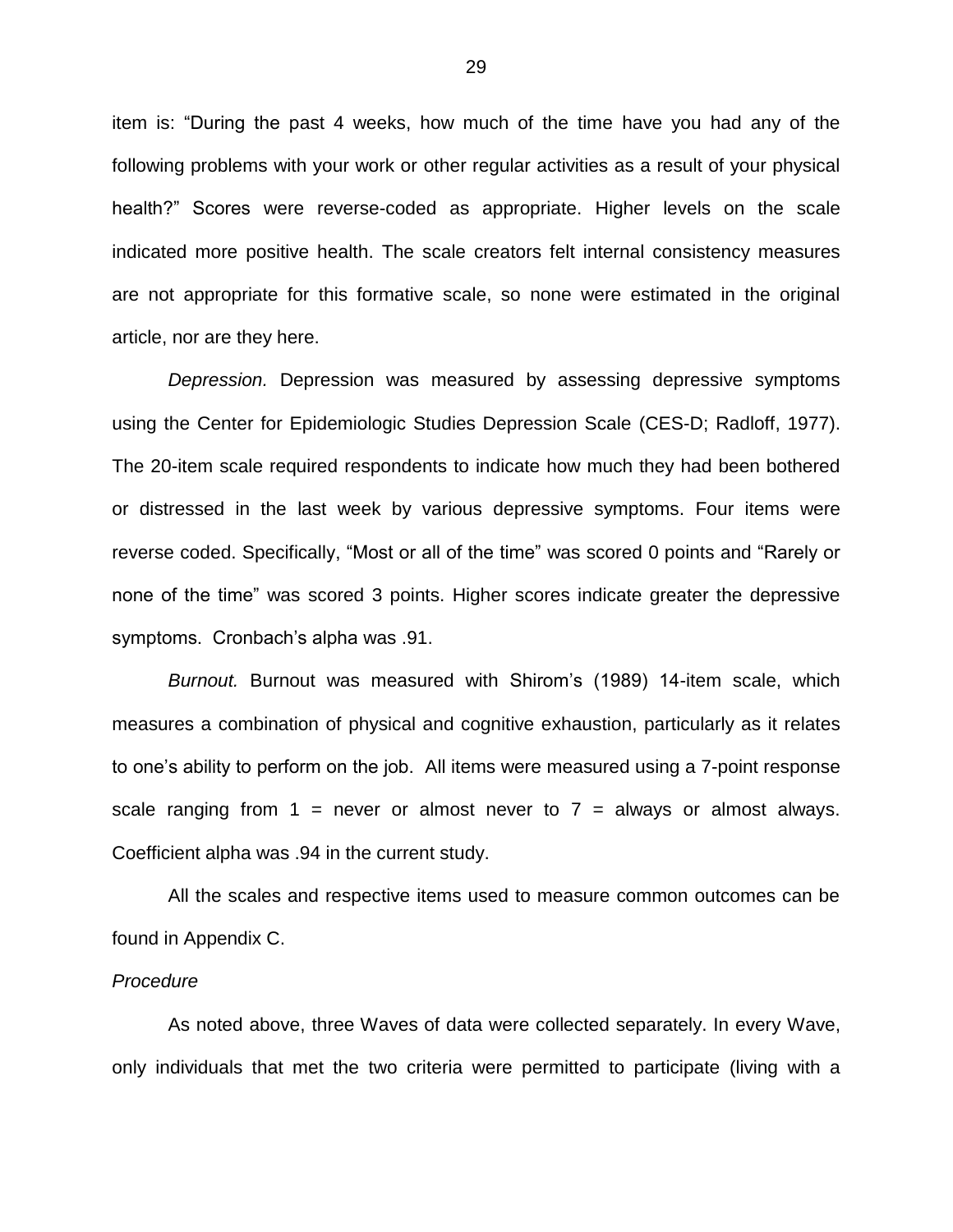significant other and/or children, and working at least 20 hours per week). The first Wave required in-person focus groups to generate the content for the items to include in the scale. Participants were instructed to use their experiences during the last two weeks, month, and year as a point of reference when recalling behaviors and observations of WFC for the focus groups.

Wave 2 required the ratings of a new sample of working adults to react to the scale items on both frequency of occurrence and importance with respect to one's WFC. Both ratings were initially considered, as some behaviors may occur frequently but they are not deemed as important indicators of WFC (e.g., "I change into my lounge clothes when I come home from work when I have had a particularly stressful day"). Conversely, some behaviors may be rated as important, but they rarely happen (e.g., "I don't "have time" for members of my family when I have a heavy workload"). Ultimately, researchers believed behaviors that were rated higher on importance would be more likely to result in experienced WFC; thus for Wave 2, only items rated above an average of 2.5 on a 5 point importance scale were included in the Wave 3 scale validation.

Wave 3 required participants to complete the new questionnaire (offering both frequency and importance ratings), as well as two subjective scales measuring of WFC, and the nine outcome measures identified above. All responses were kept confidential. For Wave 1, student participants received course credit in exchange for their time and working adults were thanked for their participation but otherwise received no compensation. The working adults recruited for Waves 2 and 3 received a small monetary compensation for their time.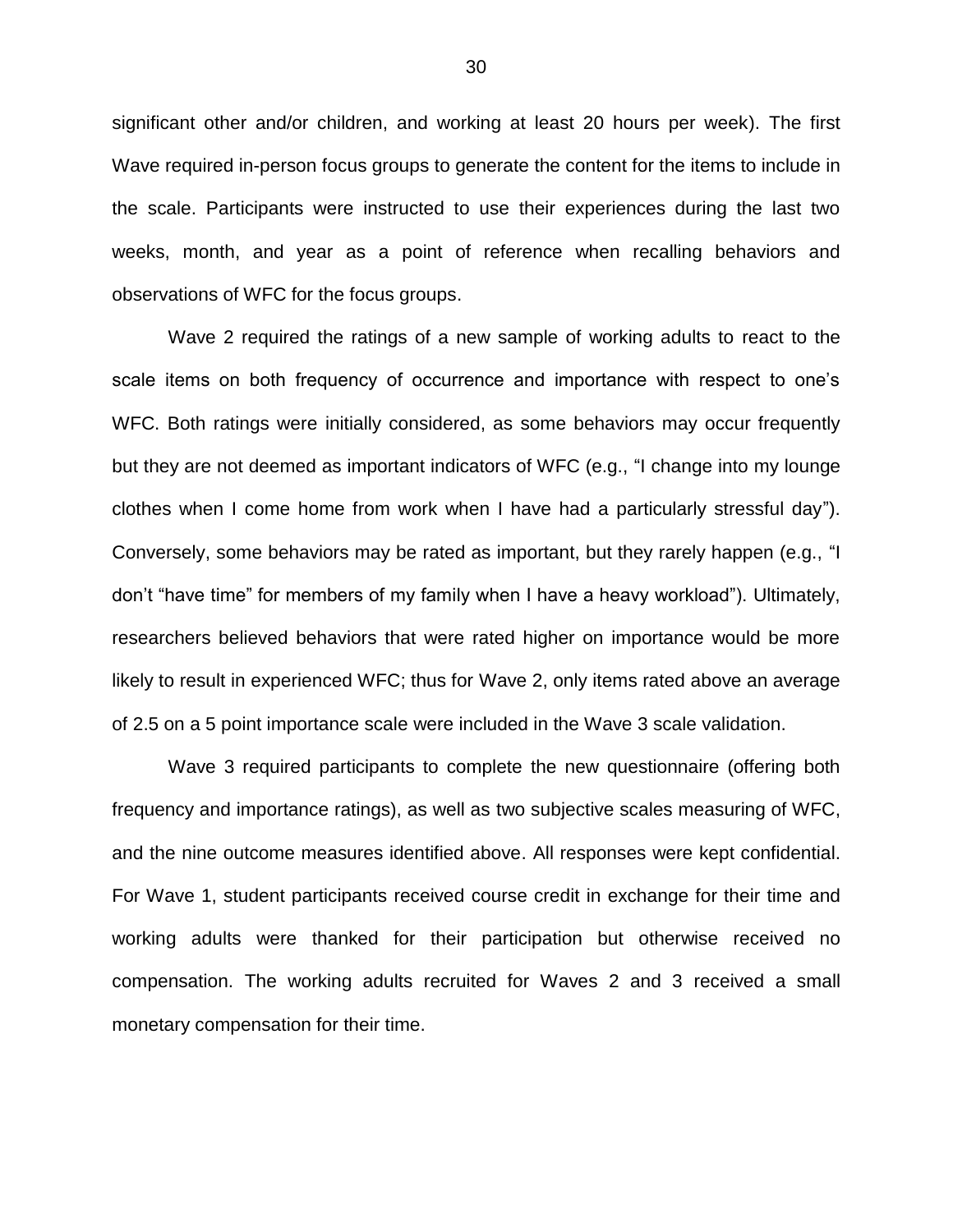#### **CHAPTER 5**

#### RESULTS

The results of the first Wave of data collection required information gained during the focus groups to be turned into a number of items. The content generated from Wave 1 was used to construct an all-inclusive scale of 118 items. These can be classified into 79 WIF and 39 FIW items. After further reviewing these items, the list was reduced to 82 items (56 WIF, 26 FIW; see Appendix D) by eliminating those that were redundant (e.g., "I skip meals when I am home" and "I eat less when I am home") or more representative of similar constructs ("I am disinterested in doing activities I would normally enjoy [e.g., go to the movie theater, go shopping, meeting with friends]).

To assess construct validity of the new objective WFC scale, a number of steps were taken. First, the items generated from Wave 1 as indicators of WFC were distributed to another sample to determine the degree to which additional working individuals also find the item to reflect perceived WFC in each direction (WIF, FIW). Upon reviewing the results from Wave 2, the scale was reduced to 73 items using cutscore criteria for inclusion in Wave 3 (see Appendix E). Specifically, only those items rated at or above 2.5 (between "Of little importance" and "Moderately important" on a 5 point scale) on the importance dimension were retained for the Wave 3. No cut-score was used for the frequency data at this stage.

In Wave 3, both the importance and frequency of occurrence for each item was determined and used. As anticipated, some experiences were found to occur frequently but resulted in less perceived importance with respect to conflict (e.g., taking a call from family while at work), while others were found to occur frequently but were rated more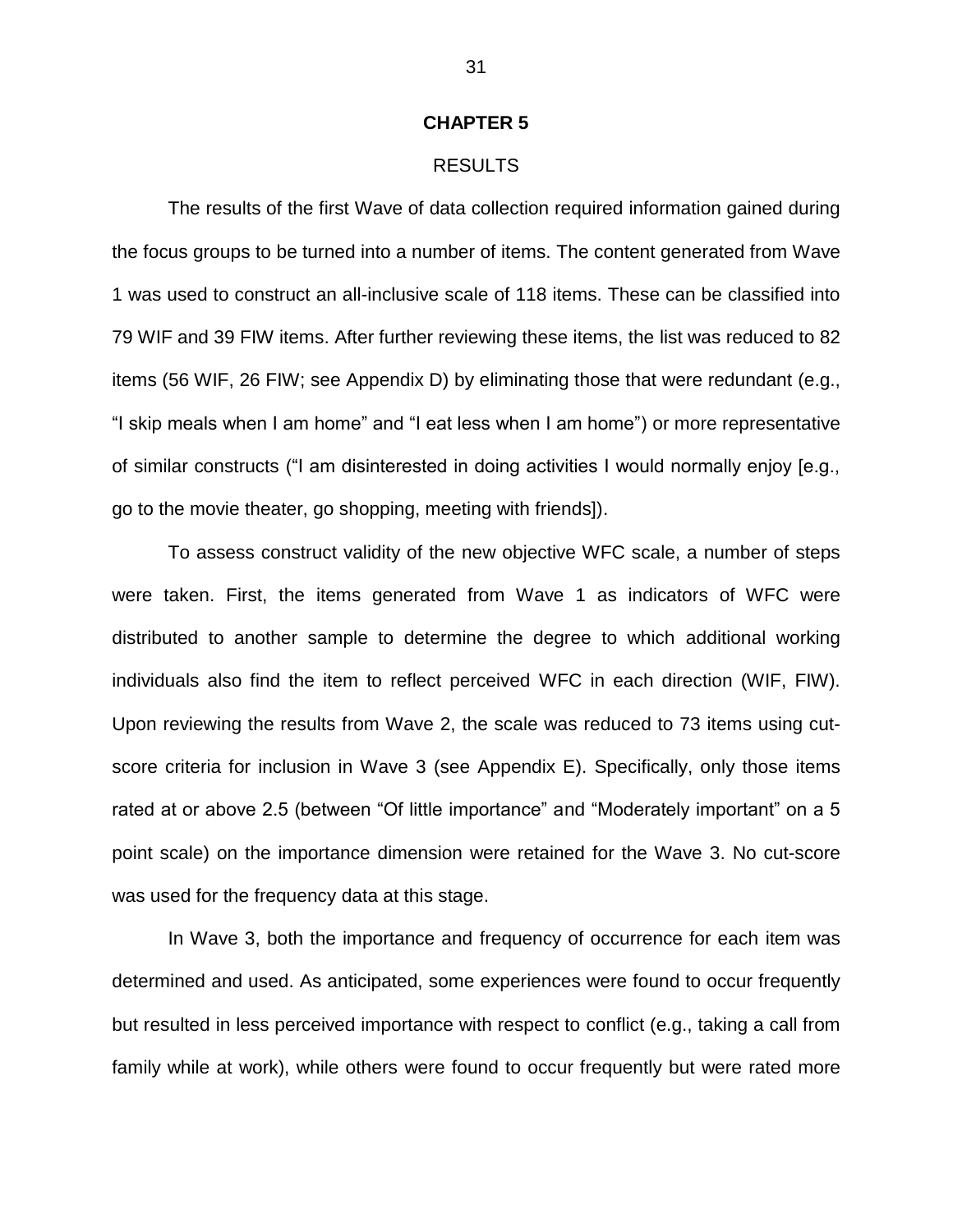important for one's conflict (e.g., being asked to stay late at work). A similar pair of relationships was expected for experiences that are less frequently occurring. This variability in frequency and impact on WFC perceptions allow researchers to indicate specific behaviors that are most predictive of WFC (namely, those high in both importance and frequency).

Wave 3 was also used to determine the correlation between the new objective measures, separated into two subscales (WIF and FIW), and the subjective WFC measures, also separated into WIF and FIW categories. Using the same cut-score from Wave 2 (i.e., items must be at least a 2.5 on the 5 point importance scale) the total number of items in the final scale was 63 (see Appendix F). Since the theoretical relationship between the items and the WFC construct follows a formative model rather than a reflective model for the new objective measure, it was not necessary that all the items for each subscale (WIF, FIW) were highly correlated with one another or for the items to result in a high reliability as indicated by a Cronbach's alpha (i.e., measure of internal consistency) or high item-total correlations. However, both the alpha for the WIF scale (45 items) and the FIW scale (18 items) were high ( $\alpha$  = .95 and  $\alpha$  = .91, respectively) were quite high. This was not a necessary characteristic for scale development, but it suggests that the items generated for each domain (WIF, FIW) are quite similar to one another. This may have been the result of sample homogeneity in the item generation step. Ultimately, upon evaluating the corrected item-total correlations, it was determined that the items are not hugely redundant and thus, worthy of retention (Table 2).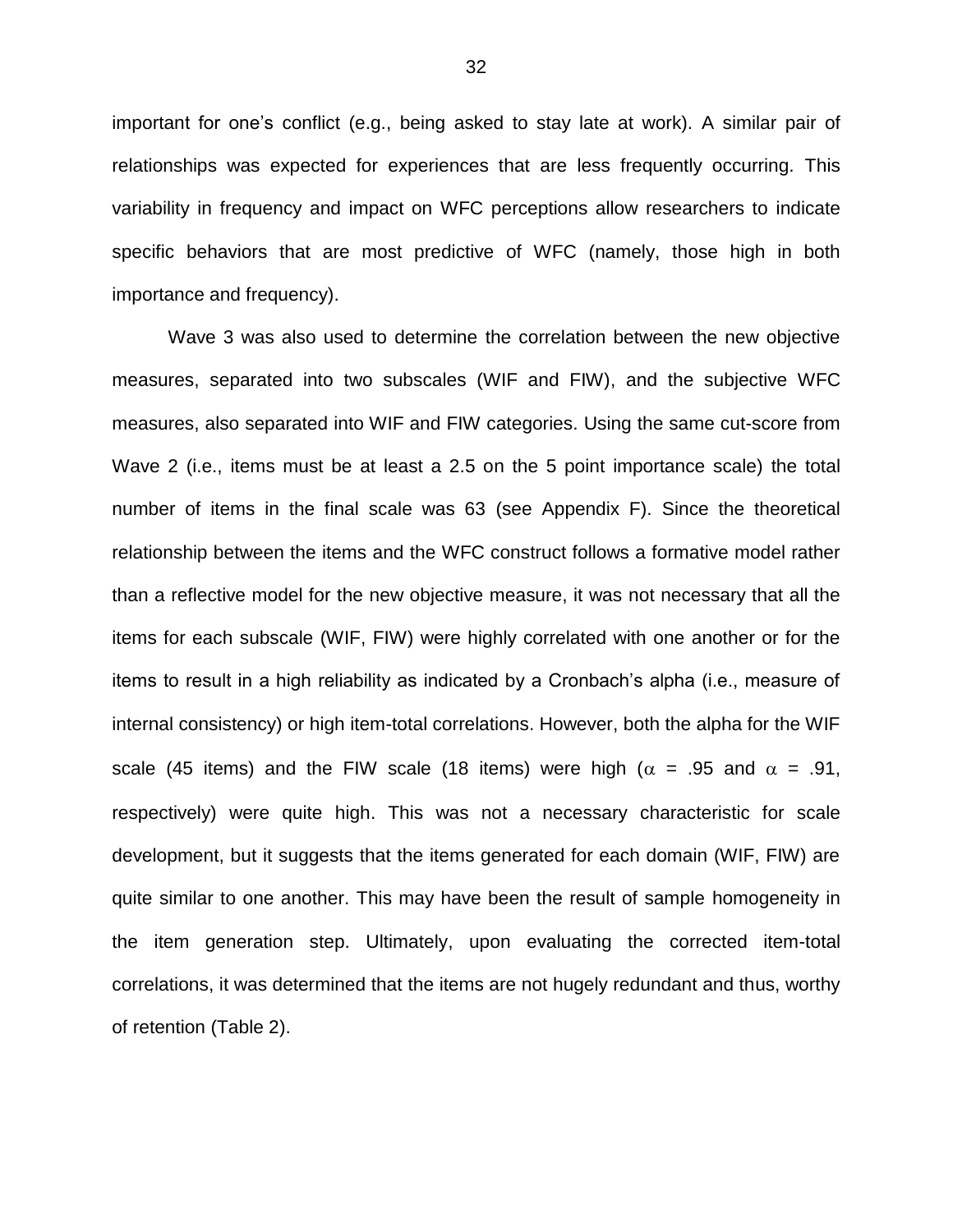*Data Analysis*

Multiple pieces of information were collected in Waves 2 and 3 pertaining to the new subscales for WIF and FIW. As such, it was a time-worthy exercise to explore which method of using and/or combining frequency and importance information would result in the strongest scale. For the purpose of this research, scale strength was defined as the method of using available data that resulted in the strongest pattern of bivariate relationships, when considering all of the outcome measures and subjective WFC measures. Two methods were explored.

The first was a multiplicative approach that utilized both the importance and frequency information combined into a single measure, with higher scores indicating behaviors that are believed to be most impactful on WFC. The second approach places a focus exclusively on the frequency rating once the most important items were identified. This method is more consistent with the decision made between Wave 2 and Wave 3. Thus, using this method, only items that were rated at least a 2.5 on a 5 point importance scale were retained for further evaluation. The frequency data used from these highly important items was then used. While one will note that this method only uses some of the available information to evaluate the level of WFC (namely, frequency data), it can be reasoned that the consensus on behaviors deemed most important is useful when determining which items to retain.

Conversely, how frequently each of these important behaviors is experienced was a much better indicator of WFC, as frequency ratings were found to be more variable person to person. Thus, individuals were found to agree on which behaviors were important without necessarily experiencing them similarly across all position types.

33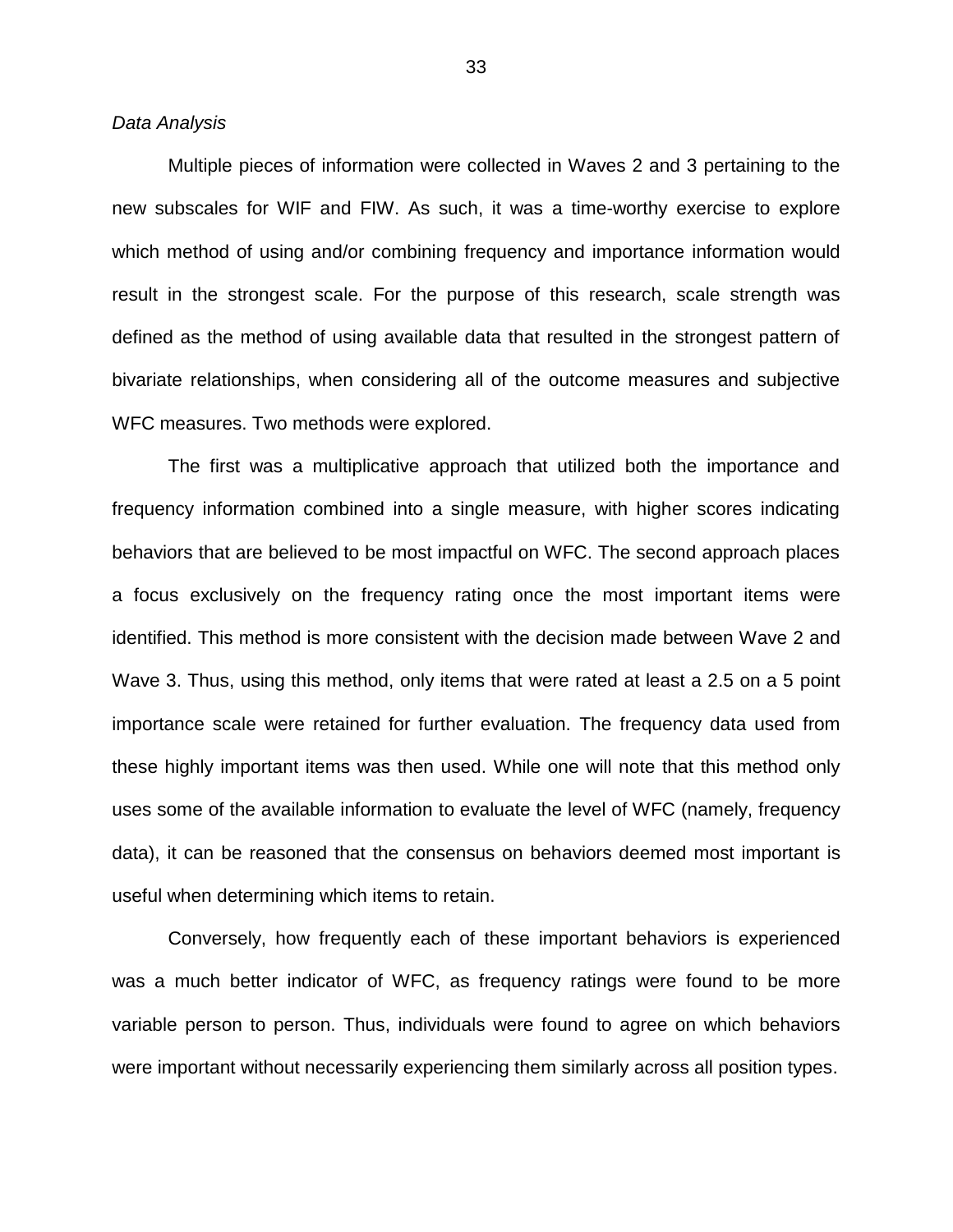Upon evaluating the patterns within the data following each of the approaches, it was determined that using only frequency data only lead to stronger relationships between the items in the new scale and those with outcome and subjective WFC measures. Very few relationships were stronger using the multiplicative approach compared with the frequency data only approach (see Table 3 and Table 4). This is true across a number of scenarios. Specifically, when the same cases  $(N = 223)$  are used and all items are retained for the analyses (73 items), the correlations between each objective scale with the outcomes and the subjective scales are stronger when the frequency data only approach was used. The same pattern is found when the scale is reduced to 63 items as described on the previous page. In fact, the strongest relationships with all variables of interest can be found when only the 63 most important items are used. Following this approach, three fewer outliers were found, resulting in a better utilization of the sample. Regardless of the subjective scale used for comparison, the number of times that the correlation was stronger occurred more commonly using just the frequency data compared with the multiplicative approach for both WIF and FIW. Thus, further analyses, including data screening and outlier detection procedures, utilize only the frequency rating data after omitting those items that did not make the cut-off on the importance scale.

At the onset of the data cleaning process, 248 individuals had completed Wave 3. Four individuals were eliminated for not meeting study criteria; thus, they reported working fewer than 20 hours a week or not living with a significant other and/or children. Items measuring careless responding where then checked (e.g., "I should answer 'Rarely' and 'Important' to this item to show that I am paying attention"). Although 17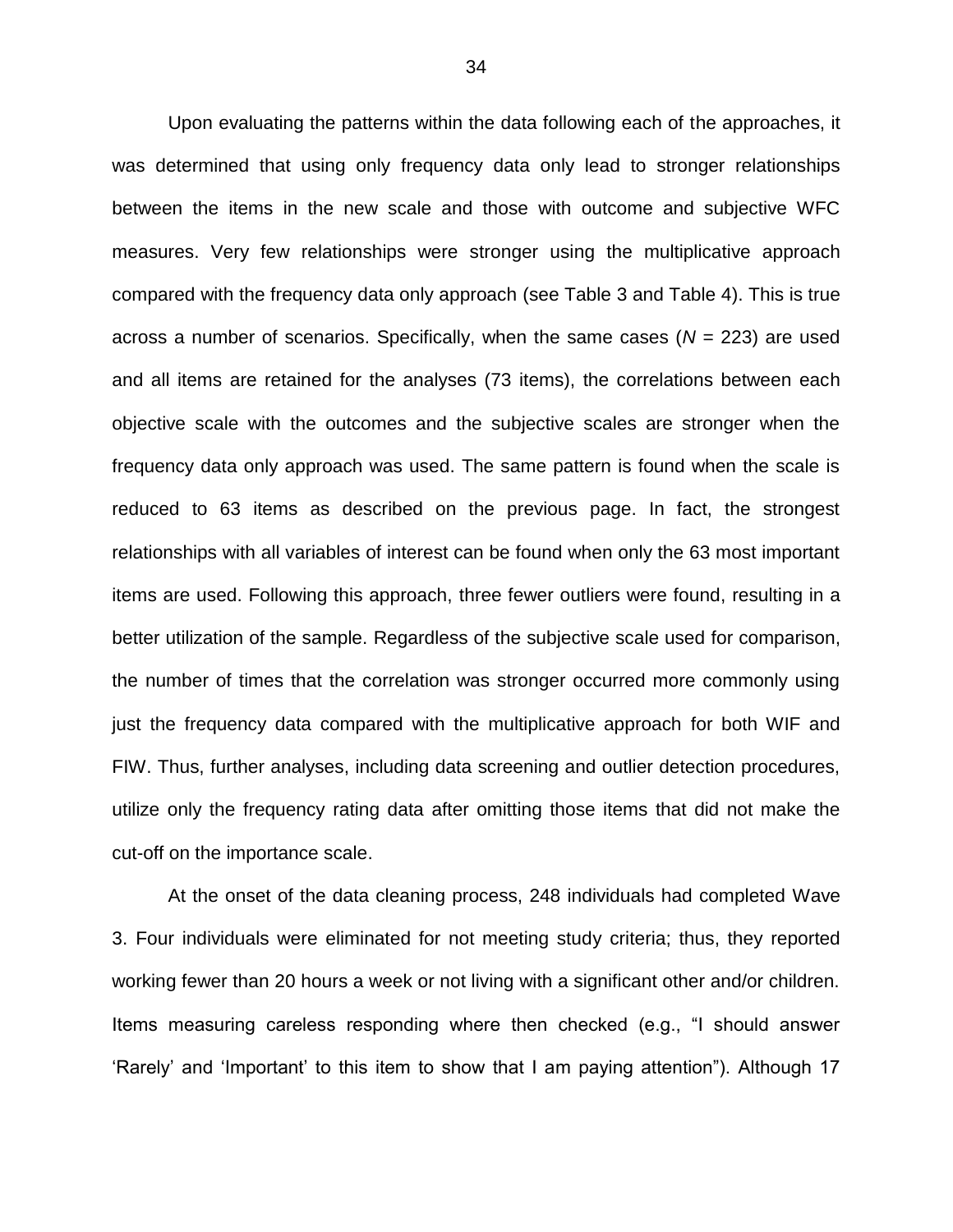individuals failed to respond correctly to at least one of the eight carelessness items, none of these individuals failed more than three. It was decided that all cases would be retained, given that every person answered the items correctly more than 50% of the time. In addition to the carelessness checks, response times were also used to check for careless respondents. While the range of time to completion was quite large (1-84 minutes), 16 individuals completed the survey in fewer than 10 minutes. Given that the mean time to completion was 24 minutes (*SD* = 12.7) and that the time estimated to complete all 286 items in the questionnaire was 30 minutes, individuals completing the questionnaire in 10 minutes or fewer would have had to answer each item in about two seconds. Thus, upon eliminating these 16, there were 228 remaining participants.

With respect to outliers, a total of two outliers were detected and omitted from further analyses (resulting *N* = 226). Missing data was minimal, with fewer than 3.5% of data missing from each variable. The missing value analysis suggested no pattern within the missing data to consider or account for. Additional data screening analyses were conducted and no additional cases were dropped on the basis of these results.

#### *Assessing Convergent Validity*

One way to assess construct validity is to determine the convergence of the new scales (WIF and FIW) with corresponding subjective subscales. Specifically, a bivariate correlation coefficient was computed using the new objective WIF scale against the WIF subscales already in use (5 items: Netemeyer et al., 1996; 9 items: Carlson et al., 2000; see Table 5). The same was done using the new objective FIW scale with the respective 5 (Netemeyer, et al., 1996) and 9 items (Carlson, et al., 2000). Table 5 also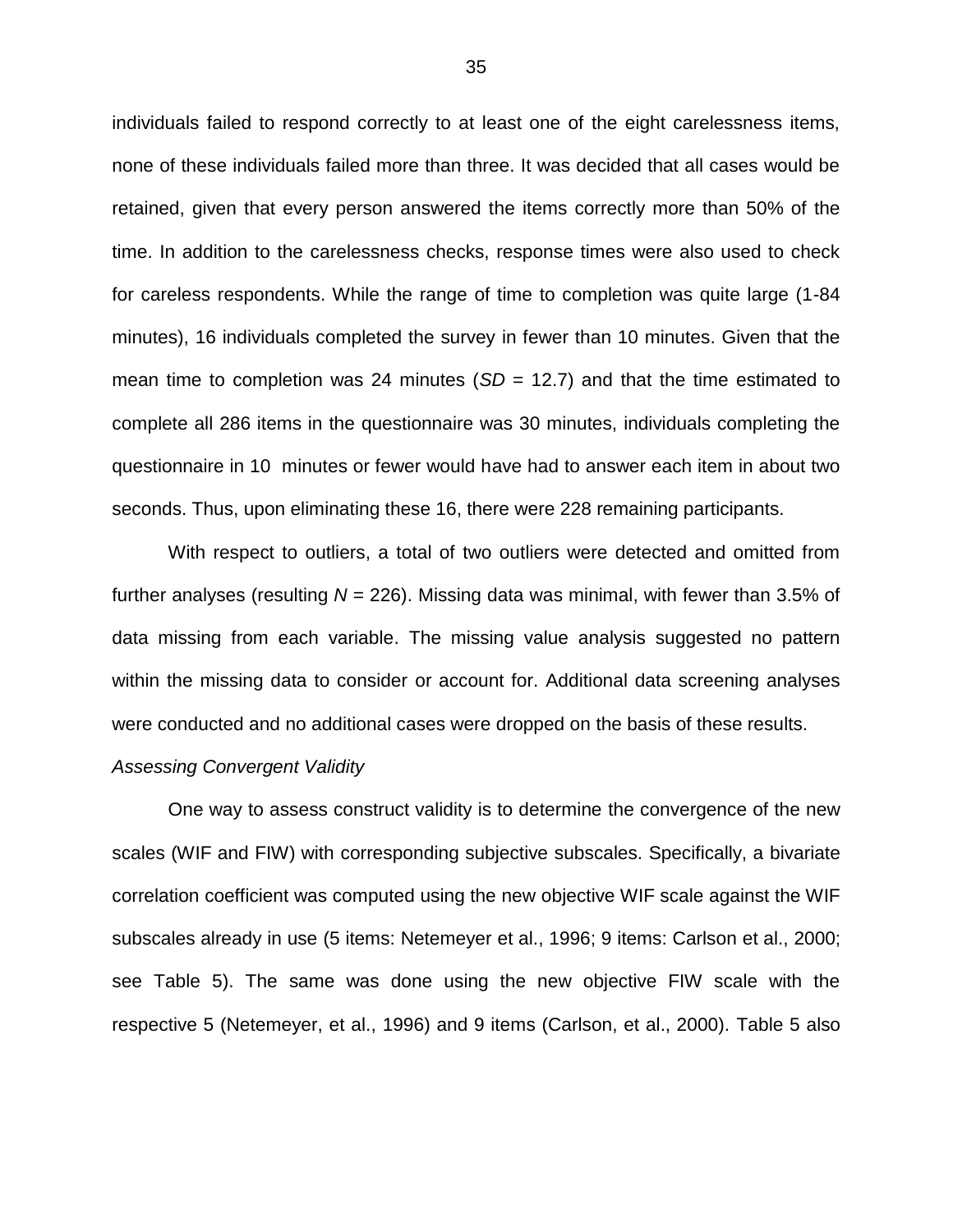displays the FIW bivariate relationships, means and standard deviations for all variables.

A moderate-to-high correlation existed (e.g., those experiencing high levels of WFC based on objective items likely also perceive their subjective conflict to be high). For WIF, the bivariate relationships between the new WIF scale and each of the existent scales was correlated and found to be statistically significant (new scale correlated with Netemeyer et al., *r =* .673, *p* < .001*;* with Carlson et al., *r =* .621, *p* < .001). This was lower than the bivariate relationship between the two subjective WIF scales against each other (*r* = .727, *p* < .001). The FIW scale was also found to be related to previous measures (new scale correlated with Netemeyer et al., *r =* .513, *p* < .001*;* with Carlson et al., *r =* .469, *p* < .001; Netemeyer et al. with Carlson et al., *r* = .623, *p* < .001), suggesting that both the new scales and the existent scales are measuring the same construct. However, given that they are lower correlations than those found between the two subjective scales, it was evident that the new measure was not as highly overlapping in with other WFC measures as much as the two subjective measures correlate with one another.

#### *Assessing Criterion Validity*

The next step in evaluating this scale was to assess the criterion validity. It was determined that this new objective measure predicts a number of outcomes that have been found to have relationships to other WFC measures. The specific results for the new WIF scale and FIW scale are discussed below.

For the WIF subscale, eight of nine possible significant relationships were found. Specifically, life satisfaction, job satisfaction, family satisfaction, burnout, turnover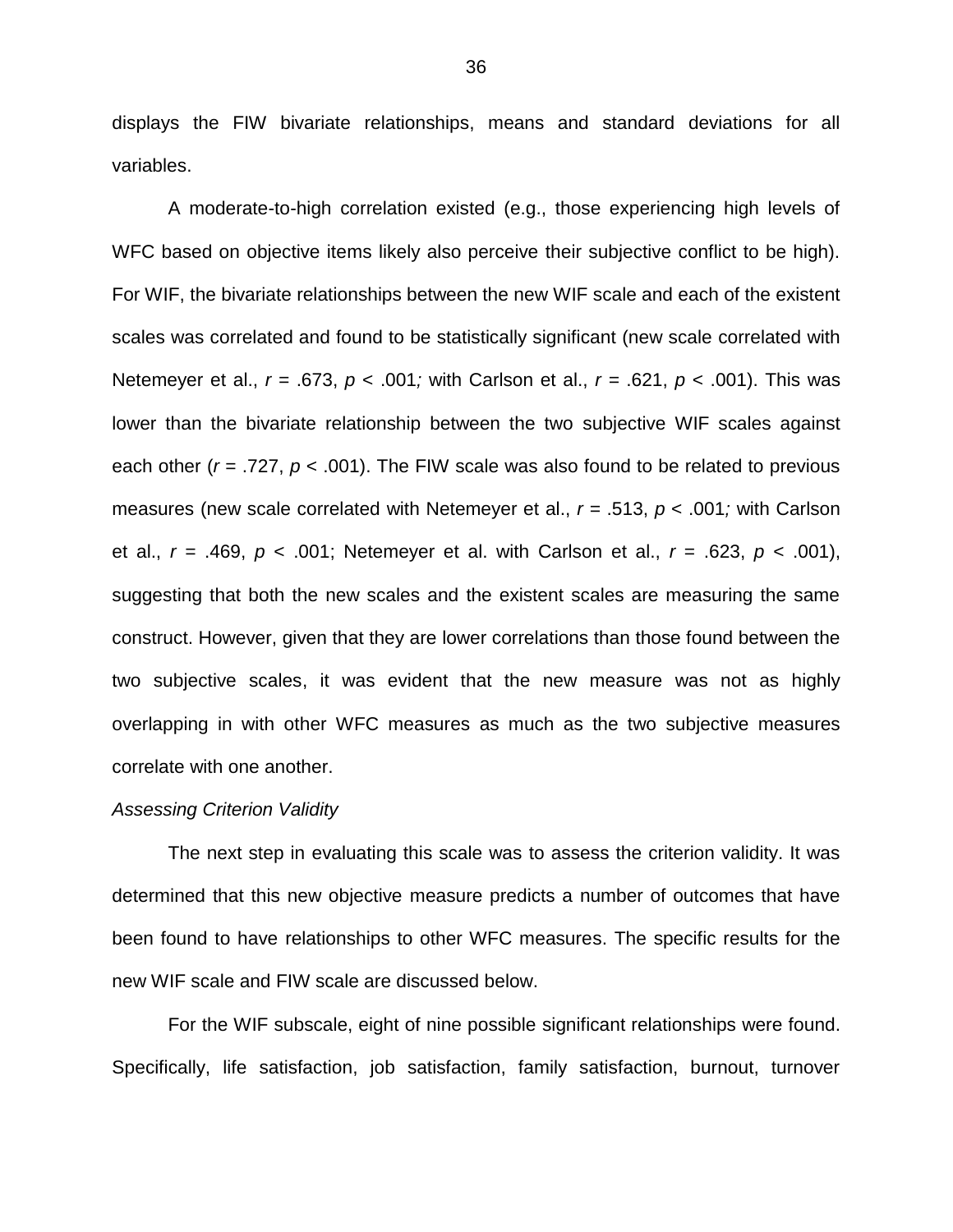intentions, psychological strain, health, and depression were all significantly correlated with the new WIF items, while organizational commitment was not found to be statistically significant. Eight statistically significant relationships were also found between the outcomes and subjective measures of WIF. However, of particular relevance, four of these outcomes (burnout, turnover, psychological strain, and depression) were even more strongly correlated with the objective measure of WIF that *either* of the subjective WIF scales.

With respect to the FIW subscale, four of nine possible significant relationships were found. Specifically, burnout, psychological strain, health, and depression were all significantly correlated with the new FIW items, while life satisfaction, job satisfaction, family satisfaction, organizational commitment, and turnover intentions were not found to be statistically significant. Five statistically significant relationships were also found between the outcomes and subjective measures of FIW. Unfortunately, the objective scale yielded only one stronger relationship across the variables compared with the FIW scales: organizational commitment. Three of the bivariate correlations (burnout, turnover intentions, and depression) were stronger using the objective FIW scale compared with the Netemeyer, et al., (1996) subjective scale, but these relationships were not as strong as the three outcomes with the Carlson and colleagues (2000) subjective scale.

#### *Assessing Added Predictive Power*

It was also predicted that the addition of the new objective scale will result in additional predictive power in a number of work and nonwork outcomes (i.e., job satisfaction, organizational commitment, turnover intentions, burnout, family satisfaction,

37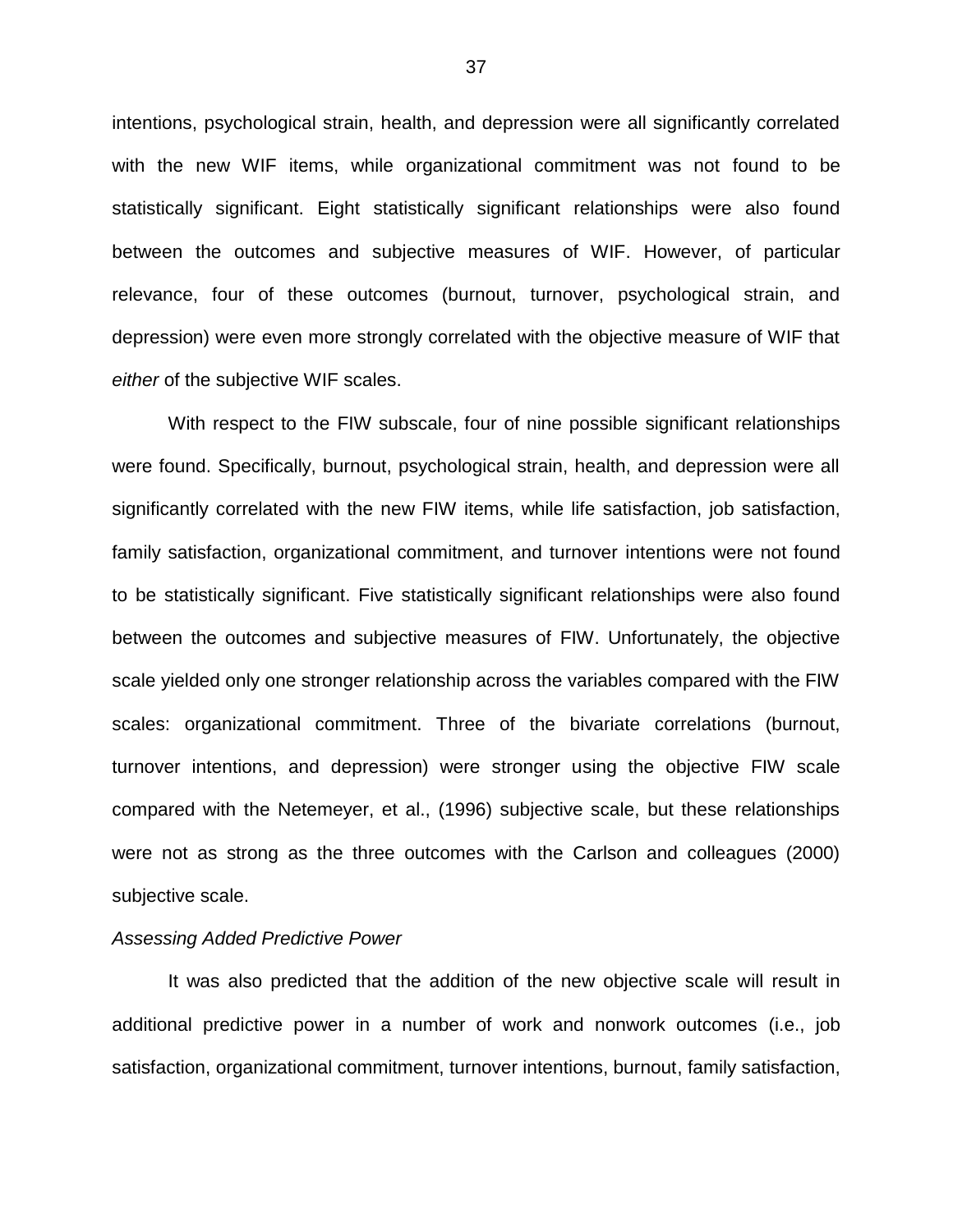life satisfaction, psychological strain, health, depression) above and beyond those attained using subjective measures alone. To test this, a hierarchical multiple regression analysis was conducted using a subjective WFC subscale (i.e., WIF, FIW) as a control in the first step. Because both the Netemeyer and colleagues (1996) and Carlson and colleagues (2000) scales are well-supported in the literature, the strength of bivariate relationships were checked to assess which subjective scale resulted in a stronger pattern with the outcome variables. Interestingly, the Netemeyer scale resulted in stronger relationships with the outcome variables using only the items measuring WIF, while the Carlson scale appeared to be better in predicting outcomes using its FIW items. To discover the extent of the additive predictive power in the most conservative manner possible, the Netemeyer and colleagues (1996) WIF scale was inputted in the first step to evaluate the WIF scale, while the Carlson and colleagues (2000) FIW scale was used for the assessment of the FIW scale.

Using this approach, it was determined how much additional variance could be explained when the objective scale was added in the second step, regardless of the subjective scale chosen for the first step. This test allowed the researchers to determine whether asking the participant to identify specific, objective examples of WFC can be used to add predictive ability above and beyond what can be attained when asking participants directly how much WFC they feel they experience.

#### *Specific Outcomes for WIF Scale*

To address the research question that a number of outcomes are a function of two variables (i.e., subjective and objective measures of WIF), a hierarchical multiple regression analysis was performed. Subjective WIF, as measured by the Netemeyer et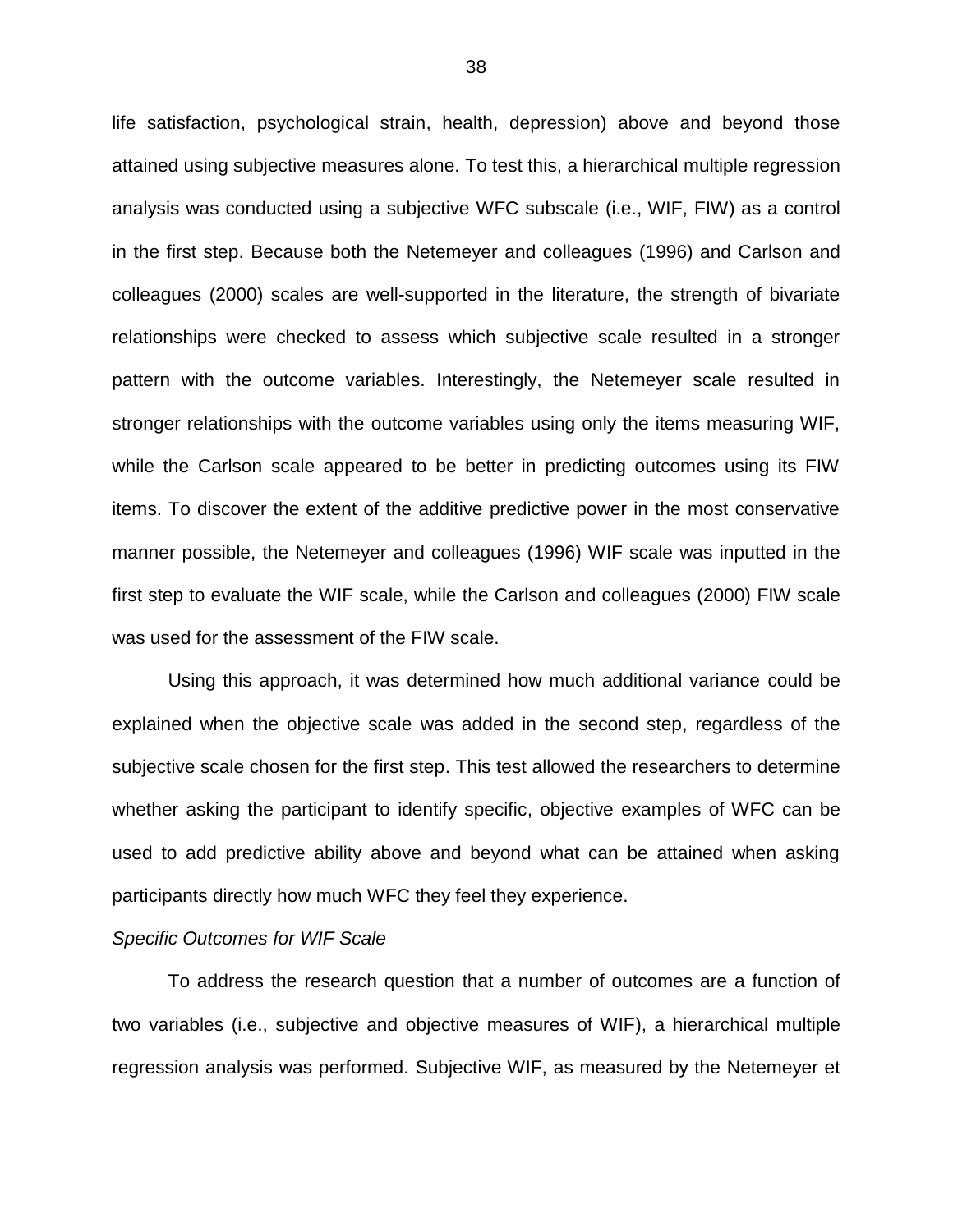al. (1996) scale, was the first variable entered, followed by the newly created objective WIF subscale. Results of the regression analysis provided partial support in addressing the research question, as four of the outcomes were better predicted using both subjective and objective measures. Specifically, beta coefficients for the two predictors as they pertain to life satisfaction, job satisfaction, and family satisfaction can be found in Tables 6, 7, and 8, respectively. For each of these satisfaction measures, the addition of the objective scale did not significantly improve prediction (life satisfaction  $R^2$  change = .005,  $F = 1.315$ ,  $p > .05$ ; job satisfaction  $R^2$  change = .003,  $F = .762$ ,  $p > .05$ ; family satisfaction  $R^2$  change = .002,  $F = .423$ ,  $p > .05$ ).

Interestingly, organizational commitment was not significantly predicted by either scale (subjective scale  $β = -.087$ ,  $t = -.969$ ,  $p > .05$  and objective scale,  $β = .004$ ,  $t =$ .043,  $p > 0.05$ ; see Table 9). With respect to burnout, beta coefficients for the two predictors are as follows: subjective WIF scale (Netemeyer et al., 1996), *β* = .236, *t* = 3.233, *p* < .001 and objective WIF scale, *β =* .405, *t* = 5.543*, p* < .001. Addition of the objective scale significantly improved prediction ( $R^2$  change = .090,  $F = 30.725$ ,  $p <$ .001; see Table 10).

The beta coefficients for the two predictors as they predict turnover intentions are: subjective WIF scale (Netemeyer et al., 1996), *β* = .134, *t* = 1.540, *p* < .001 and objective WIF scale,  $β = .171$ ,  $t = 1.967$ ,  $p = .05$ . Addition of the objective scale significantly improved prediction ( $R^2$  change = .016,  $F$  = 3.870,  $p$  = .05; see Table 11).

Psychological strain was also investigated. The beta coefficients for the two predictors are: subjective WIF scale (Netemeyer et al., 1996), *β* = -.200, *t* = -2.377, *p* < .05 and objective WIF scale, β *=* -.207, *t* = -2.458*, p* < .05. Addition of the objective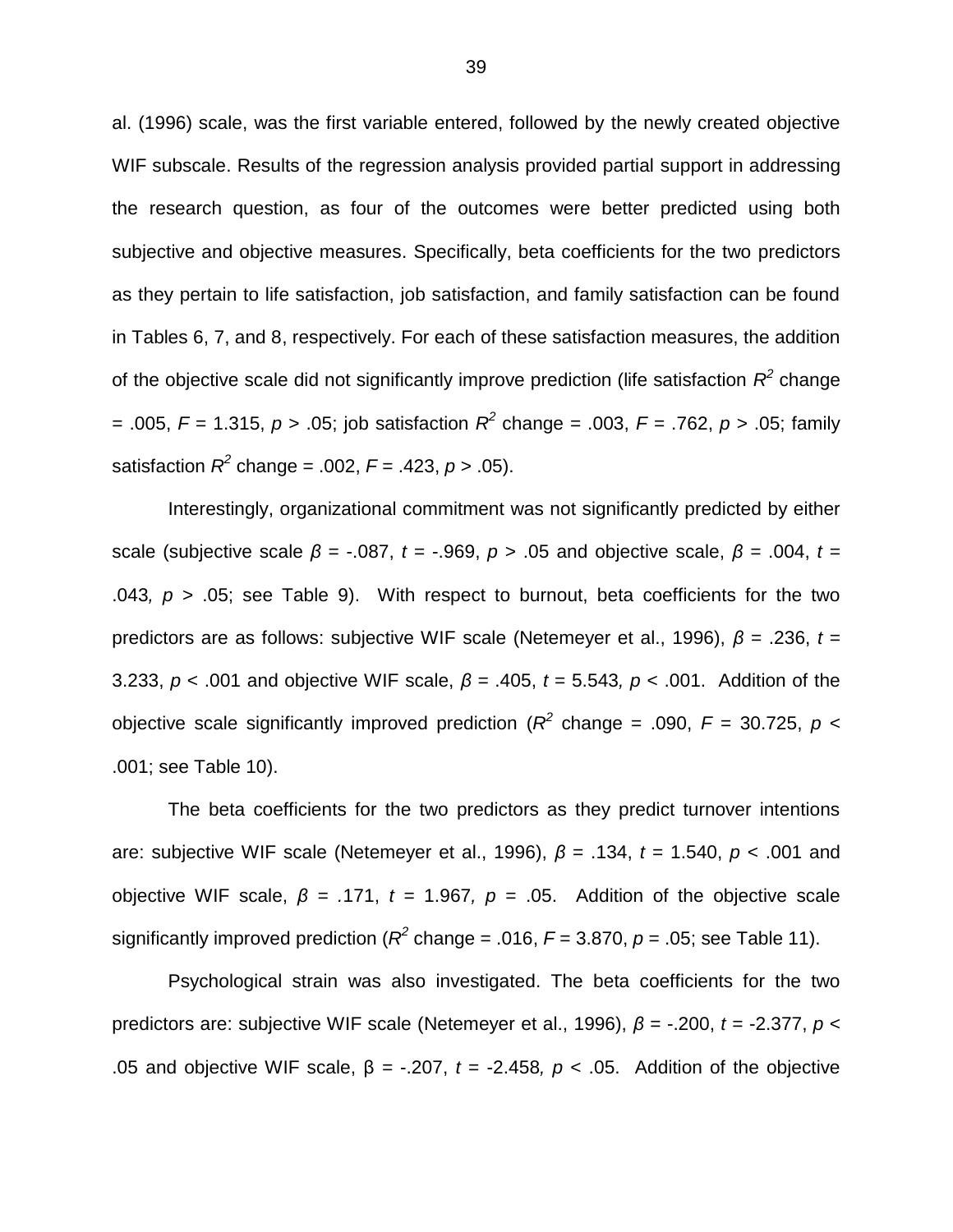scale significantly improved prediction ( $R^2$  change = .023,  $F$  = 6.044,  $p$  < .05; see Table 12). Health was predicted by subjective measures (*β =* -.271, *t* = -2.004*, p* < .05), but not objective measures (*β =* -.068, *t* = -.790*, p* > .05); thus, the addition of objective measures did not significantly improve prediction ( $R^2$  change = .003,  $F$  = .624,  $p$  > .05; see Table 13).

Finally, depression was predicted by subjective WIF scale (Netemeyer et al., 1996), *β* = .086, *t* = 1.107, *p* > .05 and objective WIF scale, *β =* .445, *t* = 5.705*, p* < .001. Addition of the objective scale significantly improved prediction ( $R^2$  change = .108,  $F =$ 32.547, *p* < .001), although the subjective scale did not significantly predict the outcome to begin with (see Table 14).

In summary, four outcomes were better predicted using the objective scale in addition to the subjective WIF scale: burnout, turnover intentions, psychological strain, and depression. By using objective measures of WIF above and beyond that of Netemeyer et al.'s (1996) measure, additional predictive power was realized.

#### *Specific Outcomes for FIW Scale*

To test the related FIW hypotheses, a hierarchical multiple regression analysis was performed. Subjective FIW, as measured by the Carlson et al. (2000) scale, was the first variable entered, followed by the newly created objective FIW subscale. Results of the regression analysis provided partial support in addressing the research question, as two of the outcomes were better predicted using both subjective and objective measures. Specifically, beta coefficients for the two predictors as they pertain to life satisfaction, job satisfaction, and family satisfaction can be found in Tables 6, 7, and 8, respectively. For each of these satisfaction measures, the addition of the objective scale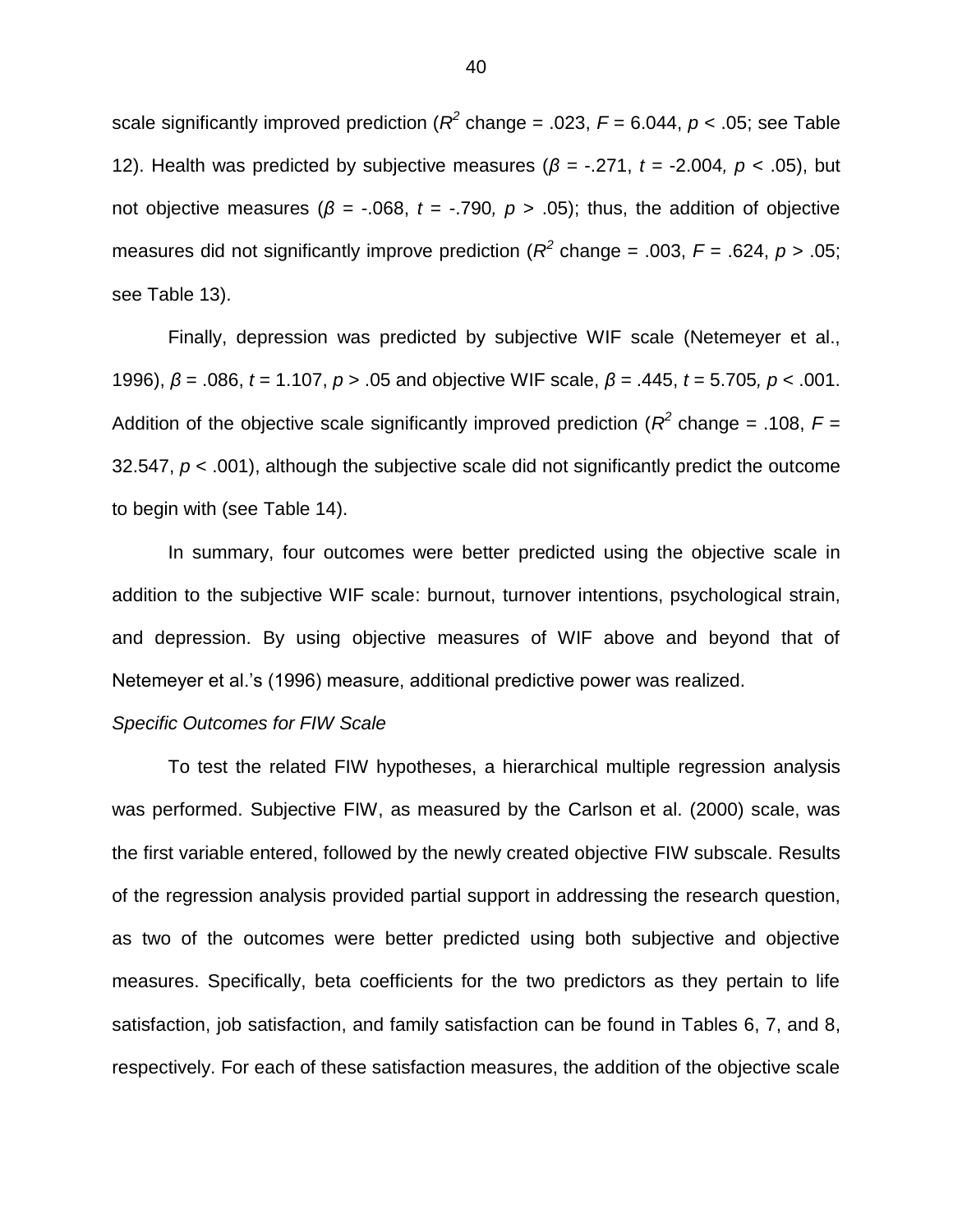did not significantly improve prediction (life satisfaction  $R^2$  change < .001,  $F = .099$ ,  $p >$ .05; job satisfaction  $R^2$  change = .001,  $F = .187$ ,  $p > .05$ ; family satisfaction  $R^2$  change = .011, *F* = 2.436, *p* > .05).

Interestingly, organizational commitment was not significantly predicted by either scale (subjective scale *β* = .050, *t* = .620, *p* > .05 and objective scale, *β =* -.056, *t* = - .699,  $p > 0.05$ ; see Table 9). With respect to burnout, beta coefficients for the two predictors are as follows: subjective FIW scale (Carlson et al., 2000), *β* = .170, *t* = 2.367, *p* < .05 and objective FIW scale, *β =* .336, *t* = 4.689*, p* < .001. Addition of the objective scale significantly improved prediction ( $R^2$  change = .078,  $F = 21.987$ ,  $p <$ .001; see Table 10). The beta coefficients for the two predictors as they predict turnover intentions are: subjective FIW scale (Carlson et al., 2000), *β* = .011, *t* = .136, *p* > .05 and objective FIW scale, *β = .*134, *t* = 1.686*, p* > .05. Addition of the objective scale did not significantly improve prediction ( $R^2$  change = .012,  $F = 2.841$ ,  $p > .05$ ; see Table 11).

The beta coefficients for the two predictors with respect to psychological strain are: subjective FIW scale (Carlson et al., 2000), *β* = -.213, *t* = -2.738, *p* < .01 and objective FIW scale, *β =* -.061, *t* = -.788*, p* > .05. Addition of the objective scale did not significantly improve prediction ( $R^2$  change = .003,  $F = .621$ ,  $p > .05$ ; see Table 12). Health was predicted by subjective measures ( $\beta$  = -.157,  $t$  = -2.004,  $p$  < .05), but not objective measures ( $β = -.089$ ,  $t = -1.138$ ,  $p > .05$ ); thus, the addition of objective measures did not significantly improve prediction ( $R^2$  change = .006,  $F$  = 1.295,  $p$  > .05; see Table 13).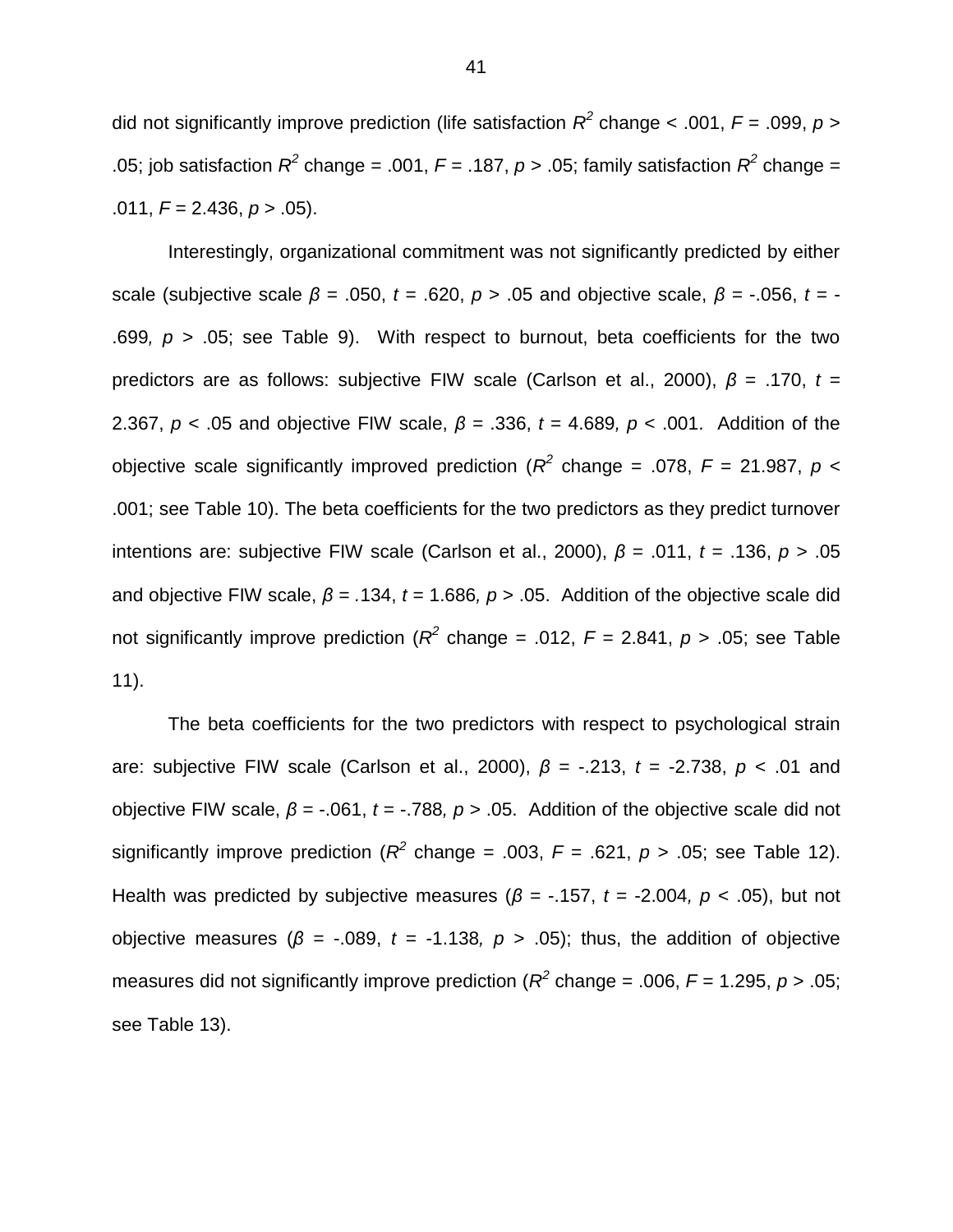Finally, depression was predicted by subjective FIW scale (Carlson, et al., 2000), *β* = .231, *t* = 3.130, *p* < .01 and objective FIW scale, *β =* .281, *t* = 2.954*, p* < .01. Addition of the objective scale significantly improved prediction ( $R^2$  change = .033,  $F =$ 8.726, *p* < .05; see Table 14).

Thus, additional variance was explained using the objective FIW scale for two outcomes (i.e., burnout and depression), above and beyond that of the subjective Carlson, et al. (2000) scale. Additional information with respect to these regression analyses can be found in Tables 6 through 14 (listed in Appendix G), as each table represents the WIF and FIW scales as they pertain to each outcome measure (e.g., Table 6 displays WIF and FIW for the new and subjective scale against the outcome measure *life satisfaction*).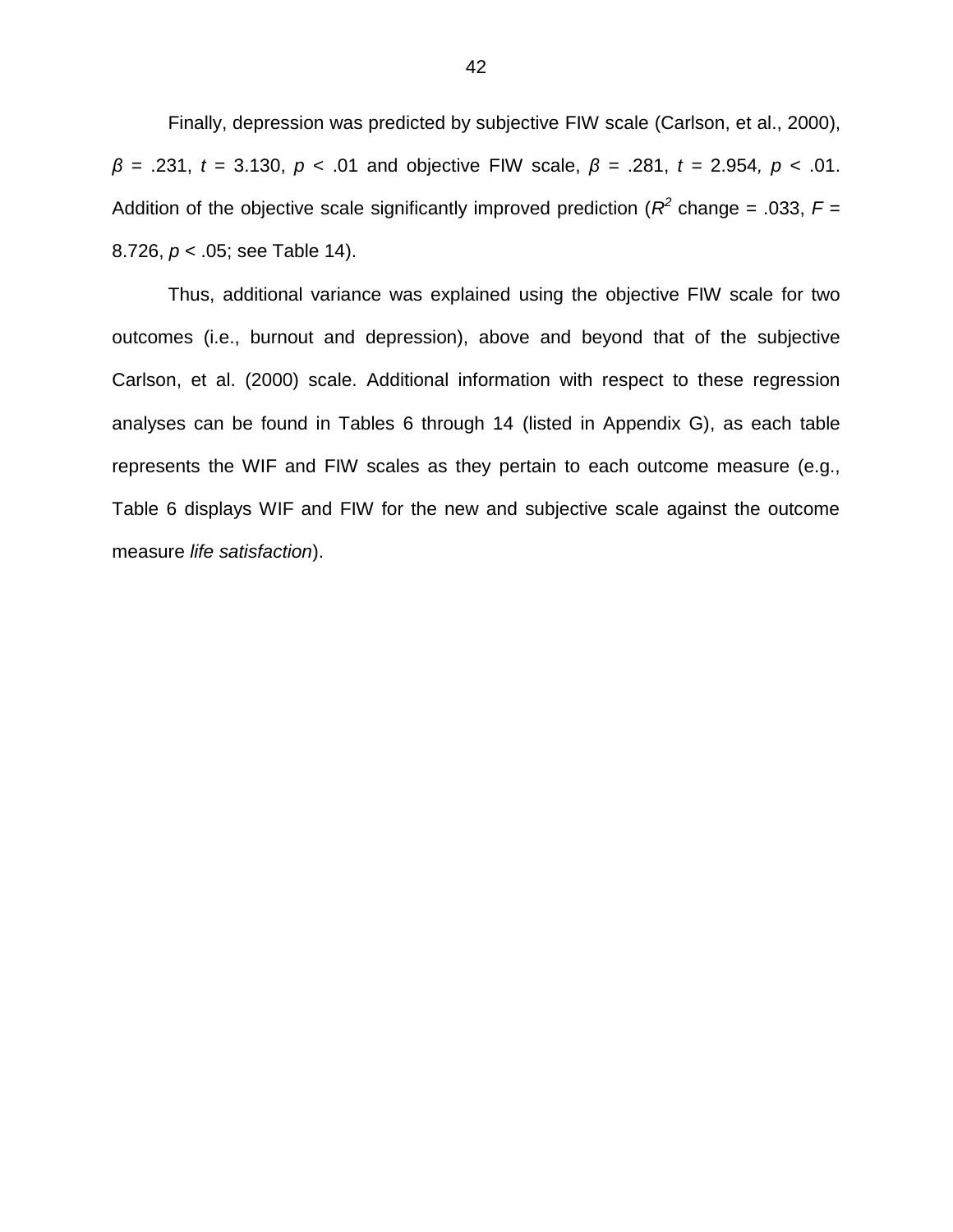#### **CHAPTER 6**

#### **DISCUSSION**

The demands of work and family can be difficult to accommodate, particularly with limited resources and ever growing demands to be successful in many roles. Past research suggests that with more roles to balance, more conflict is experienced psychologically, as well as increased physical and mental health risk (e.g., O'Driscoll et al., 1992). Additional implications for increased WFC include a reduction in satisfactory job performance, poorer parental performance, more incidences of work withdrawal behaviors (e.g., tardiness, absenteeism, turnover, and low job involvement), decreased morale, and lower satisfaction with job, life, marriage, and family (Duxbury & Higgins, 1991; Frone et al., 1992; Hammer, Bauer, & Grandey, 2003; Leiter & Durup,1996; O'Driscoll et al., 1992).

The current study confirmed a number of significant relationships between each of nine outcomes and two subjective measures of WFC already being utilized (e.g., Allen et al, 2000, Amstad et al., 2011). Within the WIF domain, only one of the nine outcomes, organizational commitment, was not significantly related to either subjective scale. This may have been a function of the industry one works in, a point which is further discussed in in the limitations. Within the FIW domain, fewer significant relationships were found between the subjective measures of WFC and the nine outcome variables (5 for Netemeyer et al., 1996; 5 for Carlson et al., 2000). Because a significant relationship between WIF and organizational commitment was not found, it was not surprising that the relationship was also not significant with FIW measures. Turnover intentions are also less likely to be predicted by FIW, as one cannot get "fired"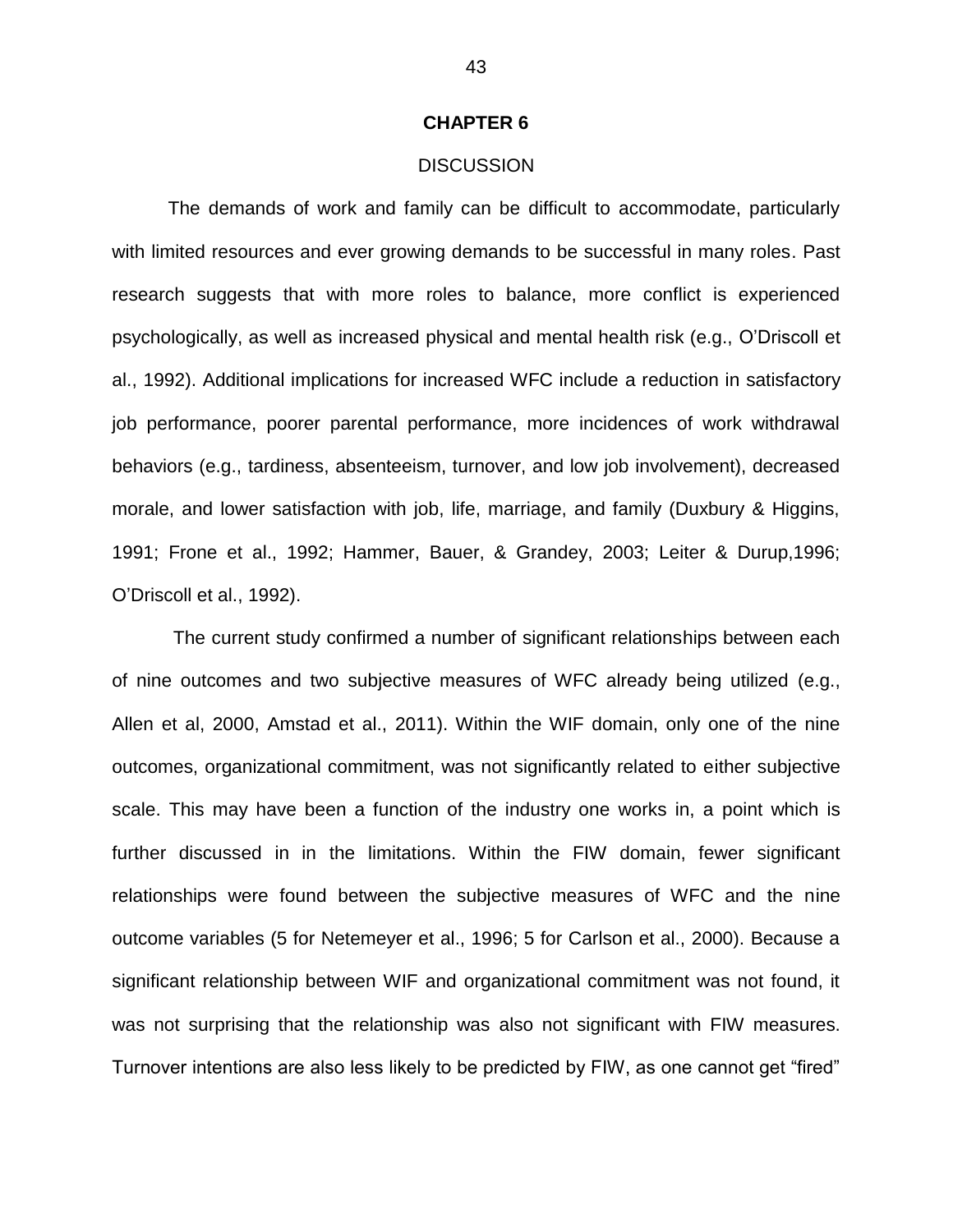from one's family life. The other measures that did not show significant relationships between the outcome measures and subjective scales of FIW were all measures of satisfaction (i.e., life, job, family). This may be due to personal preference: some people may be energized by instances of their family life being more salient during work hours (spillover), while others may prefer to segment the different areas of their lives and avoid overlap in either direction (Clark, 2000).

As expected, many relationships (8 of 9) were also found between each outcome and the WIF objective measure, as discussed in the criterion validity section of the results. The only exception to this finding was a weak relationship between the new WIF measure and organizational commitment. This relationship was also weak between organizational commitment and each of the subjective WIF measures. After examining the meta-analytic results discussed earlier (i.e., Allen, 2000, Amstad et al., 2011), organizational commitment had one of the lower correlations with WFC measures, so it was not surprising that similar results were found in the current study. Ultimately, these results could be largely due to the limited generalizability of the sample taken for Wave 1, which included students and a working sample. A second large group utilized in the first Wave included adults working in a single industry. Due to the lack of work diversity represented in this group, this study content may have been generated based on a narrow set of experiences that may not encompass enough WFC behaviors to result in a stronger relationship with organizational commitment.

Fewer relationships (4 of 9) were found between the outcome measures and the FIW objective measure, as discussed in the criterion validity section of the results. Specifically, the four outcomes found to be significantly related to the objective FIW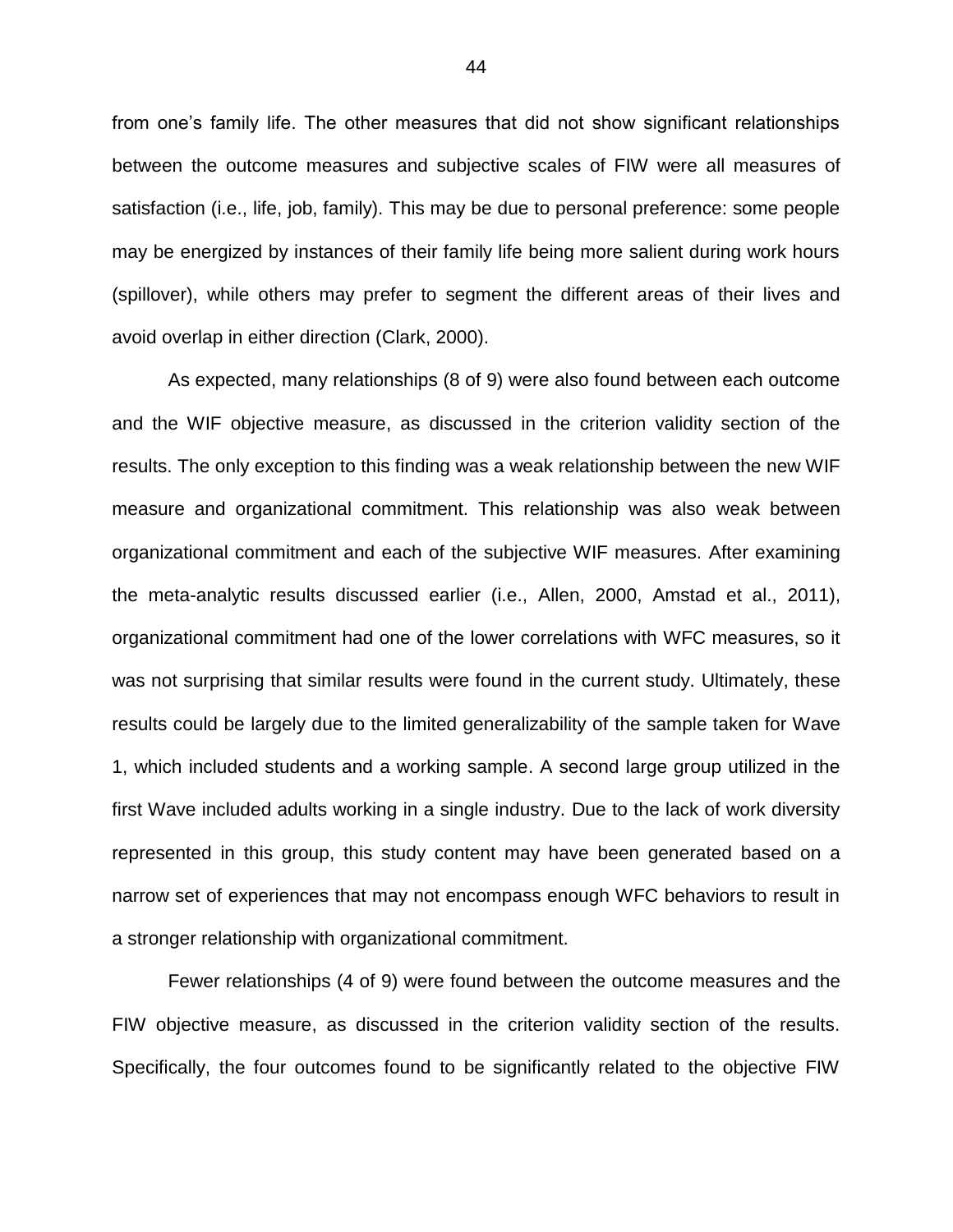measure included burnout, psychological strain, health, and depression. Although the number of significant relationships seemed low, similar results were found between the outcome variables and each of the subjective FIW subscales. Namely, only 5 of 9 significant relationships were found between each subjective FIW scale and the outcomes of interest (i.e., Netemeyer, et al. (1996): family satisfaction, burnout, psychological strain, health, and depression; Carlson, et al. (2000): job satisfaction, burnout, psychological strain, health, and depression).

The specific outcome measures that were shown to have weaker relationships are also shown in previous literature. Specifically, Amstad and colleagues (2011) found weaker relationships between indicators of WFC and organizational commitment (*r =* - .17), family satisfaction (-.18), and turnover intentions (.21). The original meta-analytic results by Allen et al. 2000 found the following relationships with WIF to be weaker compared with the others: family satisfaction (-.17), organizational commitment (-.23), work satisfaction (-.24), and life satisfaction (-.28). Thus, while the lack of significant relationships was unexpected, the pattern suggests that this likely not a reflection on the scale, but rather due to the data collected for the study. The same could be said for both WIF and FIW results, as the number of statistically significant relationships was very similar among all three measures of WFC and the nine outcomes of interest.

Of greater value is the enhanced predictive power offered for several variables when using *both* of these scale types. Namely, explained variance can be increased when predicting burnout, turnover intentions, psychological strain, and depression by adding the new WIF scale above and beyond that of a prominent WIF scale (i.e., Netemeyer, et al., 1996). Similarly, burnout and depression are better predicted using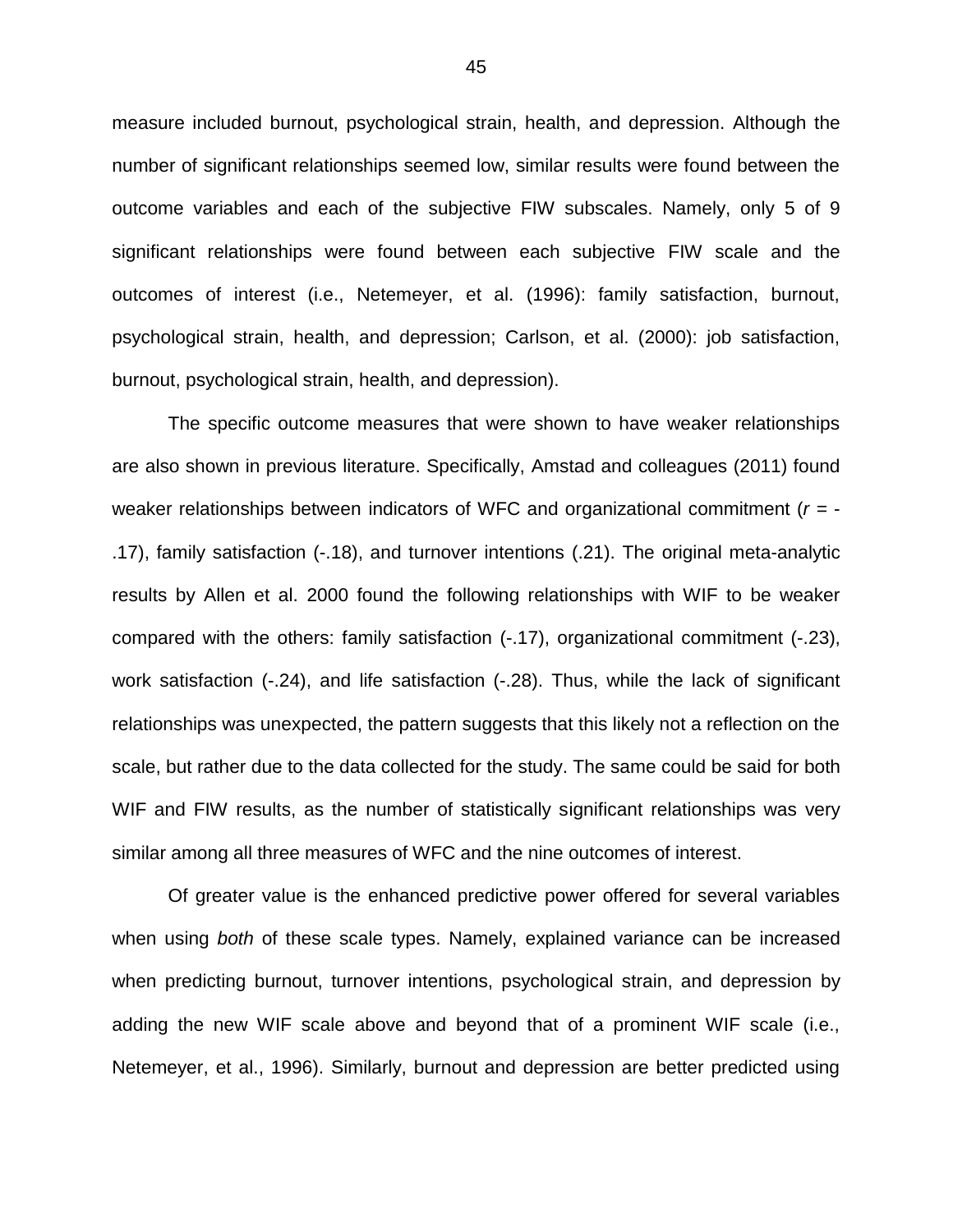the objective FIW scale in conjunction with a reputable FIW scale (i.e., Carlson et al., 2000). These health-based outcomes may be easier to recognize objectively.

According to Maslach, Schaufeli, and Leiter (2001), burnout can be defined as a reaction to chronic stressors. Those experiencing burnout report feeling a depletion of mental and emotional resources leaving them feeling exhausted. This continued exposure work-related stressors and nonwork role demands takes a toll on employees who try to "have it all," and can result in interrole conflicts, including WFC (e.g., [Peeters,](http://web.ebscohost.com.proxy.lib.wayne.edu/ehost/detail?vid=3&sid=2b379b0d-5d00-45de-84fc-38e050bd2a51%40sessionmgr110&hid=103&bdata=JnNpdGU9ZWhvc3QtbGl2ZSZzY29wZT1zaXRl#c56)  [Montgomery, Bakker, & Schaufeli, 2005\)](http://web.ebscohost.com.proxy.lib.wayne.edu/ehost/detail?vid=3&sid=2b379b0d-5d00-45de-84fc-38e050bd2a51%40sessionmgr110&hid=103&bdata=JnNpdGU9ZWhvc3QtbGl2ZSZzY29wZT1zaXRl#c56). Thus, it is of critical importance to both individuals and organizations to target and recognize potential causes of burnout to reduce its likelihood. The results of this study suggest that burnout may be predicted both through an affective or cognitive component (i.e., feelings of experienced WFC – both WIF and FIW), and a behavioral one (i.e., actions that are indicative of WFC in both directions). It is unsurprising that objective information can inform the predictability of burnout, as many of these stressors are linked with observable behaviors. That is, employees who lack boundaries between their work and family domains are likely to experience more spillover, resulting in a greater number of WFC-related behaviors identified on this new scale.

Similarly, research has found that individuals in high-stress jobs tend to have higher prevalence of mental disorders, including depression (Szeto & Dobson, 2013). Depression is defined by the National Institute of Mental Health as a common, but serious psychological illness that interferes with one's daily life and causes pain for both the individual and those who care about him or her ("What is Depression?", 2013). It is characterized by a combination of symptoms that interfere with a person's ability to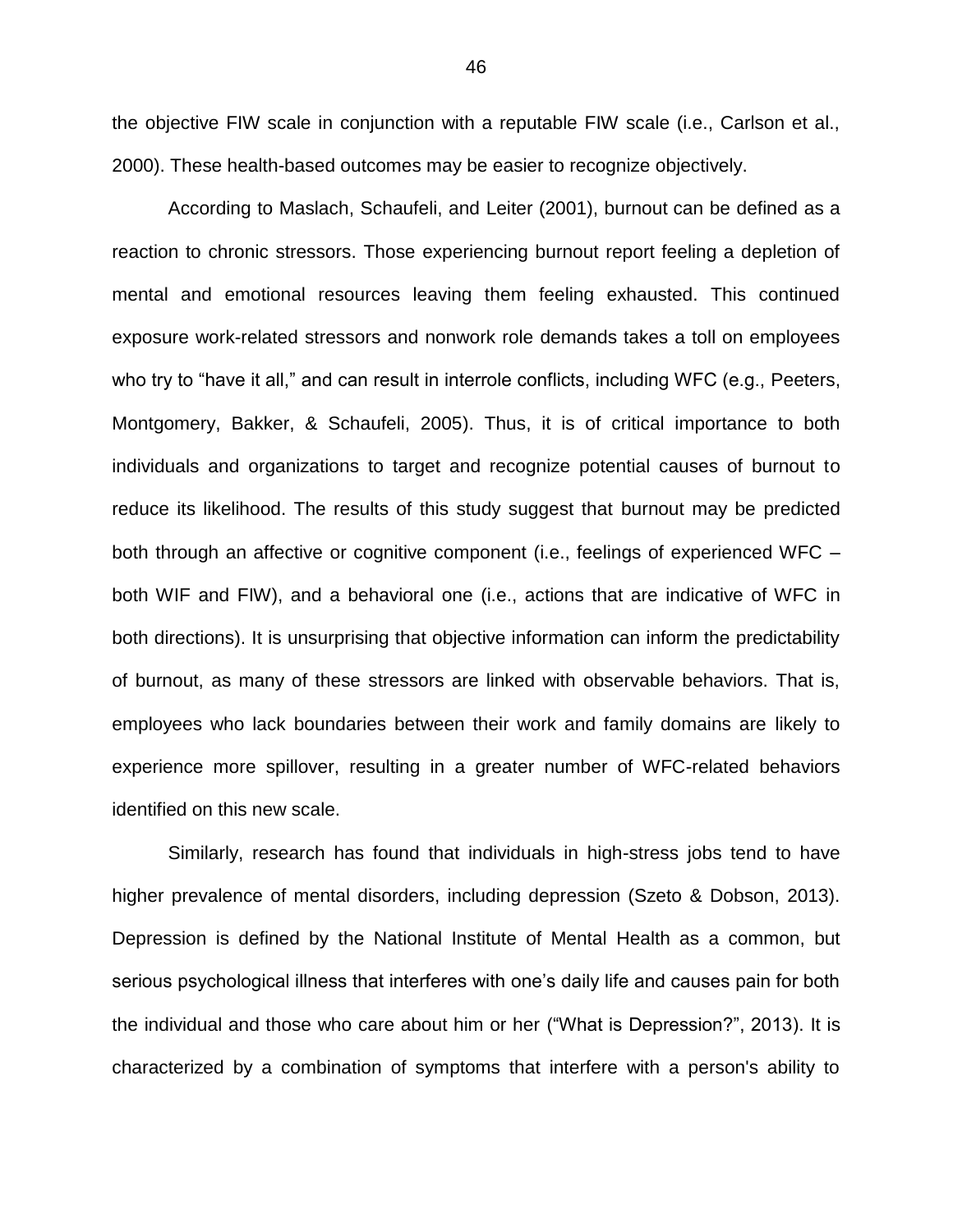work, sleep, study, eat, and enjoy once-pleasurable activities. Depression is disabling and prevents a person from functioning normally, which limits his or her effectiveness in any or all roles. Thus, the likelihood that one will experience depressive symptoms increases with higher levels of WFC. Some individuals may recognize that negative consequences result from long hours, intermittent leisure time, and other interruptions, particularly on one's emotional health. However, these people may not realize the extent of the emotional damage caused when one continues to battle the pressure of competing roles.

As a result, predicting depression can be enhanced by including objective measures above and beyond that of subjective measures, both for WIF and FIW. This could be the case because predicting depression may be confounded due to the stigma attached to it as a psychological disorder. Thus, individuals may not report symptoms of depression when asked about their experienced WFC, but the behaviors and resulting feelings they report may be indicative of a greater prevalence of depression than previously thought. This is especially true if the person believes that depressive symptoms are expected when one attempts to balance work and family role pressures. Other studies have also found indirect links between family-supportive workplace practices and lower levels of depression, through perceptions of control over work and family responsibilities (Thomas & Ganstter, 1995).

Interestingly, two additional outcomes (psychological strain, turnover intentions) were better predicted using the objective scale above and beyond Netemeyer's (1996) subjective WIF scale. Psychological strain can be defined as perceived increased levels of anxiety and stress, and a number of studies have found a connection between family-

47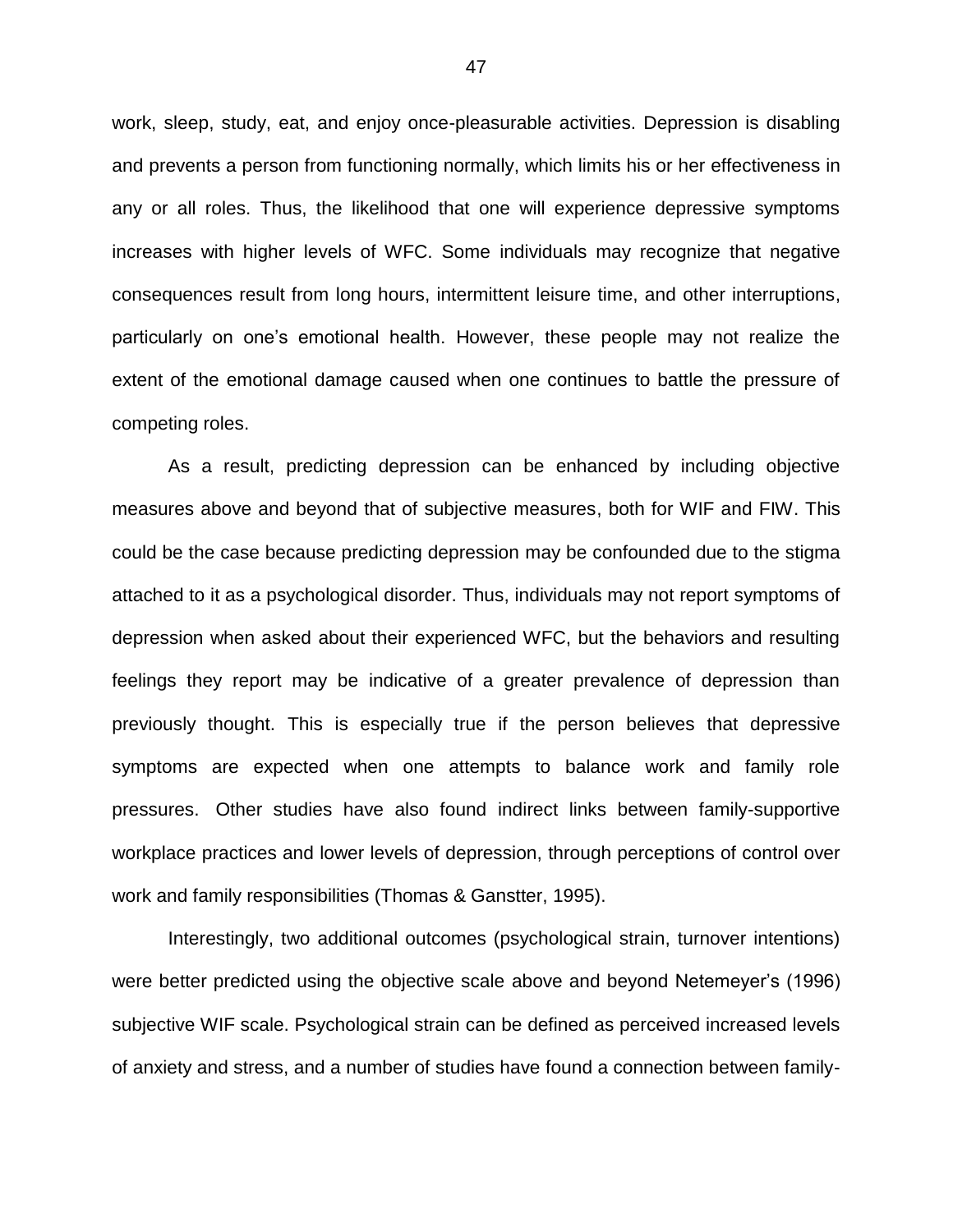friendly work policies (designed to lower WFC) and a reduction in psychological strain (e.g., Odle-Dusseau, Herleman, Britt, Moore, Castro, & McGurk, 2013). Given that perceptions are key to the definition of this construct, it is possible that the wide range of behaviors included in the objective scale provide a far richer view of WFC than the shorter subjective scales currently in use. Finally, one's intention to turnover was predicted by the objective WIF scale above and beyond that of the subjective WIF scale. One explanation for these findings could be that completing the objective measure primes individuals to evaluate aspects of their conflicting roles more thoroughly than they otherwise would, resulting in a more accurate assessment of their WFC and, subsequently, their intentions to turnover.

#### *Choosing "Frequency Data Only" Approach over Multiplicative Approach*

Results from this study suggest that individuals can likely agree on which behaviors are important without necessarily experiencing them similarly across all positions. Less variability was evident when responding to the "importance" of an item than frequency, which supports the use of frequency as a proxy for one's level of experienced WFC. Because participants could have been employed in a range of different job types and industries, not all items pertained to each individual (e.g., if one has an office phone, it may be more acceptable to accept personal calls at work than from a personal cell phone because it may be harder to differentiate professional from personal calls). Since these differences in responding to the frequency question exist, WFC was best represented by frequency of occurrence - after reducing items to only those that are deemed important.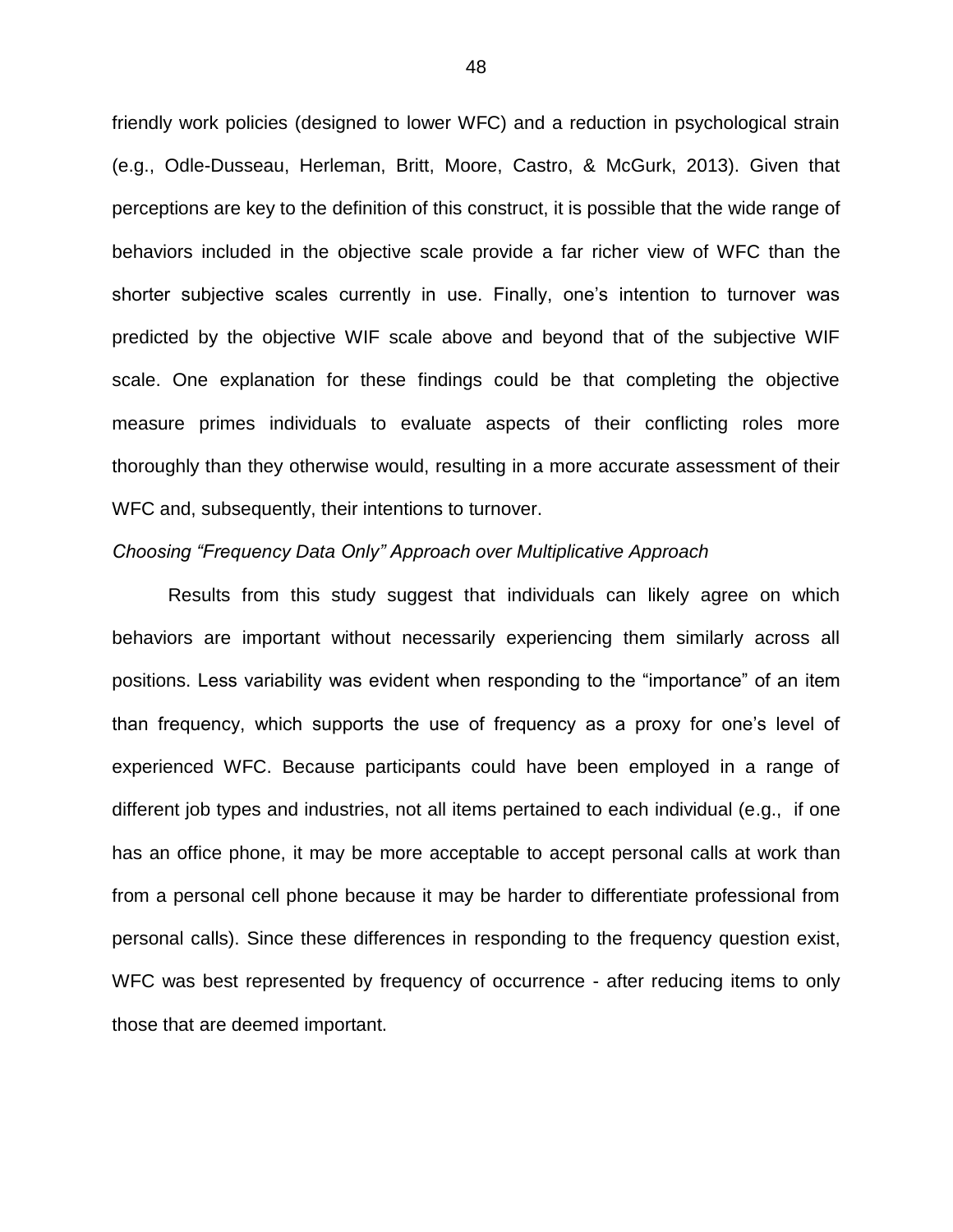Similarly, in using only the frequency information (after reducing items not deemed important), the researcher was able to eliminate the least important 12 items, since an additional cut-score was used. Because this scale is more *direct* in that way, even though it doesn't draw from as many data points (which, of course, offer more variability), true relationships are likely to shine through without additional noise. This method being used for both Waves 2 and 3 could have also added to the success of employing a cut-score for importance before using frequency data, as it creates a sense of consistency throughout the study analyses.

#### *Limitations*

As with any other research, this study was not without limitations. First and foremost, although the items represented in the objective scale are more behaviorallybased, observable, and verifiable, not all of the items in the scale could be considered "objective" based on a more conservative definition. While some items easily fit this "objective" category (e.g., "I bring my laptop with me when I go on vacation"), others may be more accurately defined as subjective evaluations of objective behaviors (e.g., "I forget to pay bills on time when my workload is heavy"). Future work on this scale should assess whether this is appropriate, particularly as it becomes more necessary for objective behaviors to guide responses when predicting across people in dyads.

With respect to the participants in the study, the Wave 1 sample included a blend of working adults heavily weighted in one industry (management consulting) and university students who split their time between work and school. Given that this initial sample served as a foundation for subsequent questionnaires and, ultimately, the analysis of the results, it is possible that it was not representative enough to generalize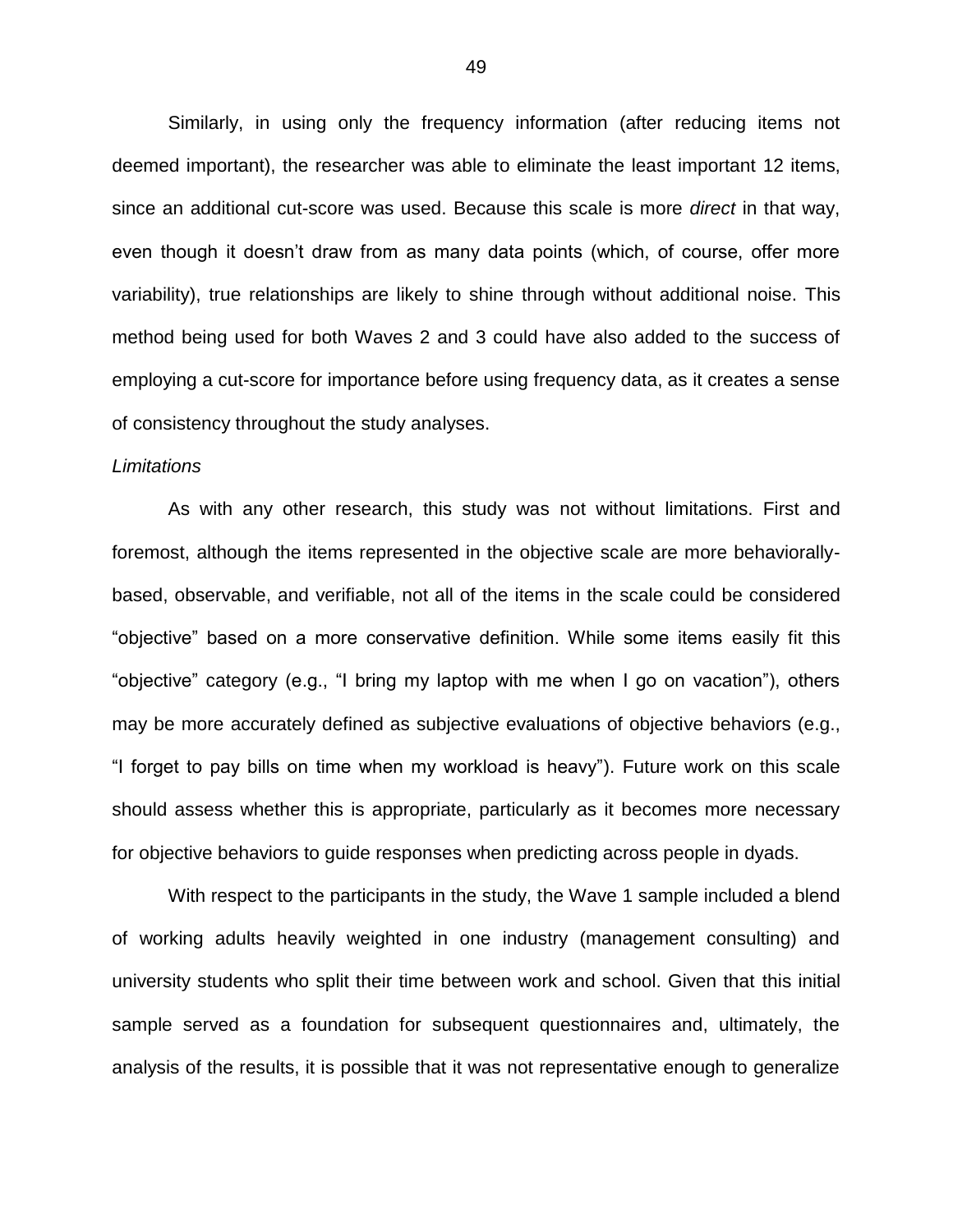widely. This may have also resulted in more homogenous items for the scale than originally intended, as evidenced by high internal consistency within the WIF and FIW scales. Additionally, because jobs and industries are so diverse, some items may not apply to all individuals (e.g., an administrative assistant may not ever need to take work home for the day or may not participate in conference calls). As a result, it is particularly difficult to identify content that is general enough to represent a broad range of blue and white collar jobs across industries and levels, yet specific enough to add predictive value.

Another issue of focus may have resulted from the questions used to generate discussion during the focus groups in Wave 1. Of specific interest is whether the instructions influenced the responses given by participants in a limiting way. Since all groups were asked to describe behaviors indicative of WFC as it was defined in the literature, some of the behaviors may have been more generic than was appropriate for use when two subscales were created (WIF, FIW). This may also have resulted in content that was more heavily weighted in the WIF domain. It seemed that focus group participants found it much easier to generate WIF-based items than FIW (56 vs. 26 items). Participants seemed more comfortable identifying ways in which family interfered with work, which could suggest a potential boundary issue. Specifically, for many people, the boundary for work tends to be much more defined, with a set schedule among other things, whereas "family" may be interpreted as everything else ("nonwork") (e.g., Bakker, Demerouti, & Dollard, 2008).

Additionally, some participants may have experienced fatigue as a result of the ambiguity of the WFC construct. Specifically, WFC can be confused with other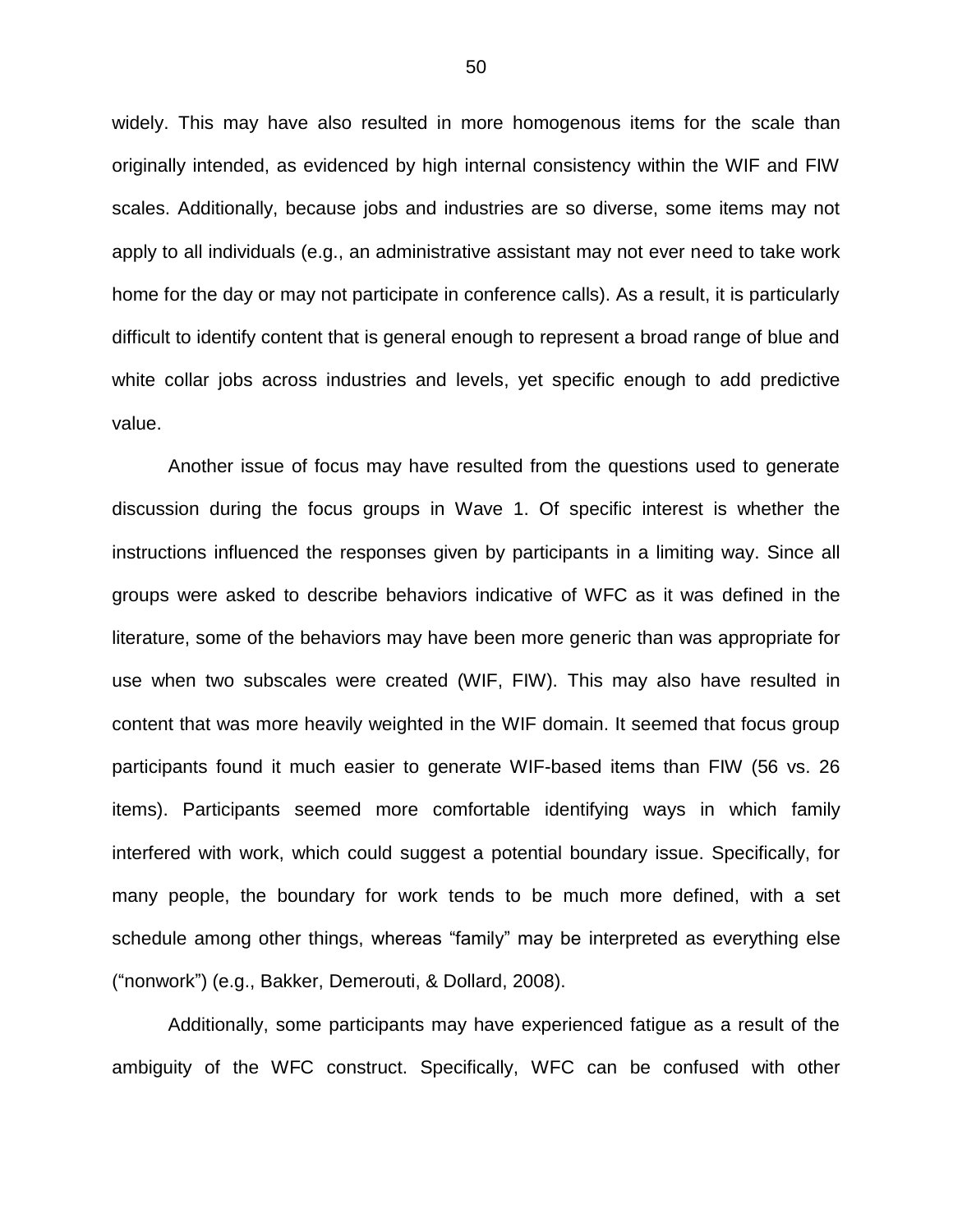constructs, including depression, stress, and burnout. Even though WFC was defined and described at the start of each focus group session, differing thoughts on what constitutes WFC may have resulted in differing response sets. This was evident in the strength of correlations between the objective scale content and the scales measuring these constructs. More specific definitions of each construct, highlighting the differences between each, during the first Wave may have reduced the number of items that better represented one of the outcome variables.

Another potential limitation results from the online data collection service offered by Mechanical Turk. MTurk, as it is commonly called, can be great for collecting data from working adults in a short period of time with a highly diverse sample, but timing of survey administration and time required to complete a survey could impact the types of participants in the study (e.g., posting a study at 2pm EST will likely reduce the number of Asian participants). Any time a researcher administers a survey, screening becomes more difficult due to dishonesty in reporting. This was addressed in the current study, in part using carelessness checks in Waves 2 and 3; however, it was still difficult to determine whether the participant was devoting their full attention when responding to each item. Likert scale responses, although common in the literature, may also be a limitation. For example, when an individual is asked to rate how frequently they engage in a behavior, doing so using a Likert scale can be difficult because they are estimating (e.g., do I *rarely* or *sometimes* engage in a behavior?).

Thus, with respect to the amount of time required to complete a survey, Wave 3 of the current study, which included the new objective measure, two subjective measures, and nine outcome measures, should have taken participants between 30

51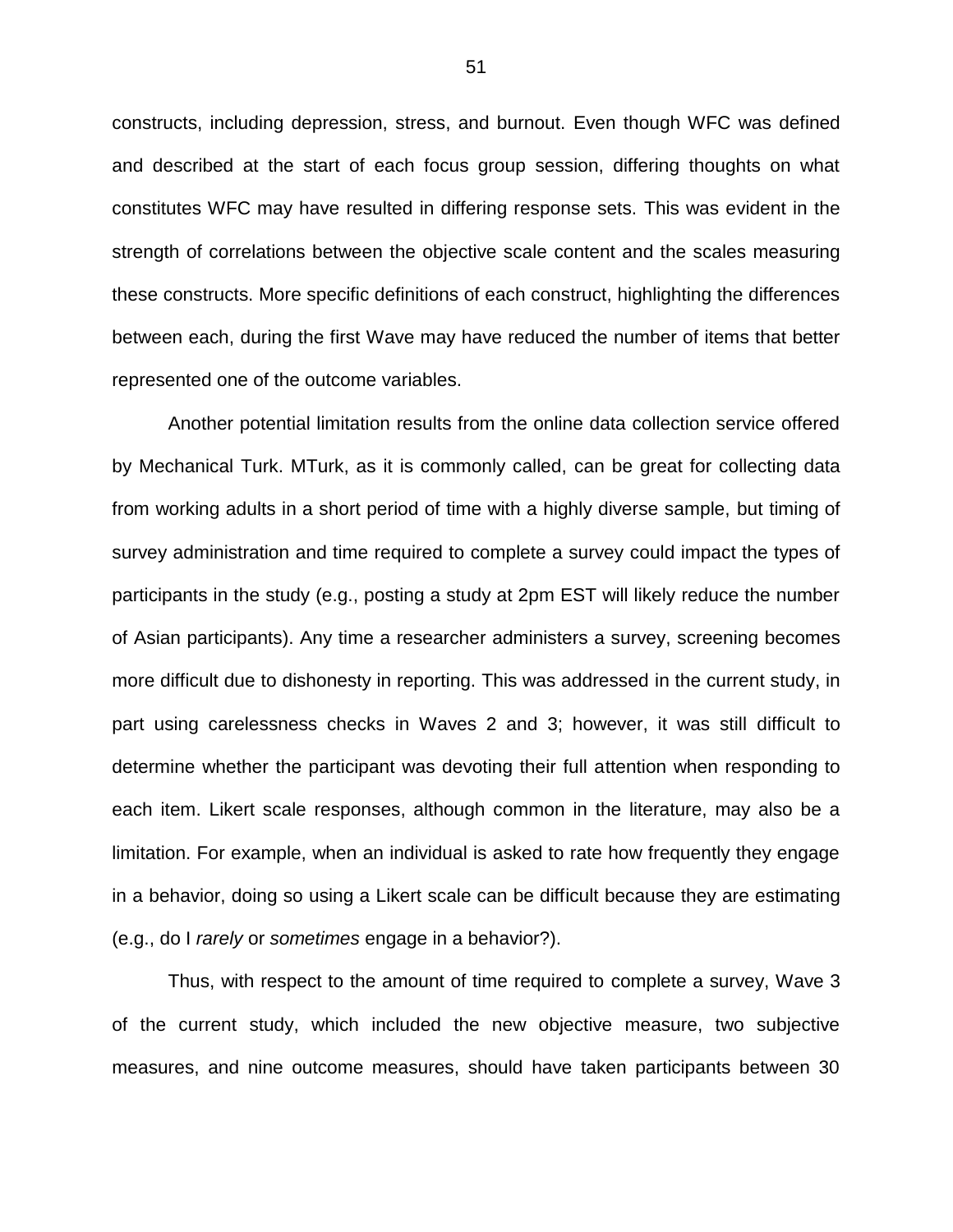and 45 minutes to complete. Many participants completed the survey much more quickly than expected; as a result, fatigue may explain why some of the outcome variables were not as strongly linked to the WFC measures in this study compared with others. Future studies may look to reduce the number of outcomes measured at a time to reduce the likelihood that fatigue impacts the results.

Finally, although there is more work to be done in validating this scale, from an efficiency and practicality standpoint, reducing the amount of information required from test-takers better utilizes their time and could potentially reduce fatigue effects. As a result, researchers are ever-seeking scale improvements such as the one suggested here. Specifically, this scale advances measurement in the WFC domain by adding predictive power through the inclusion of objective items measures. These measures offer the respondent a more anchored framework and a timeframe by which the person will be better able to reflect on their experiences and more easily recognize behaviors classified as WIF or FIW. Through the examination of observable behaviors and more tangible actions, one can become more knowledgeable about WFC to potentially recognize and address it within their relationships.

#### *Conclusions*

Beyond theoretical advances that can be made in better understanding the constructs of WFC, WIF, and FIW, practical implications result from the addition of objective measures. As a result of the development of this scale, organizations could seek a more accurate means of understanding WFC to help employees funnel their energy into more productive work while they spend their time at work. By setting more salient boundaries between one's work and non-work ("family") lives, organizations are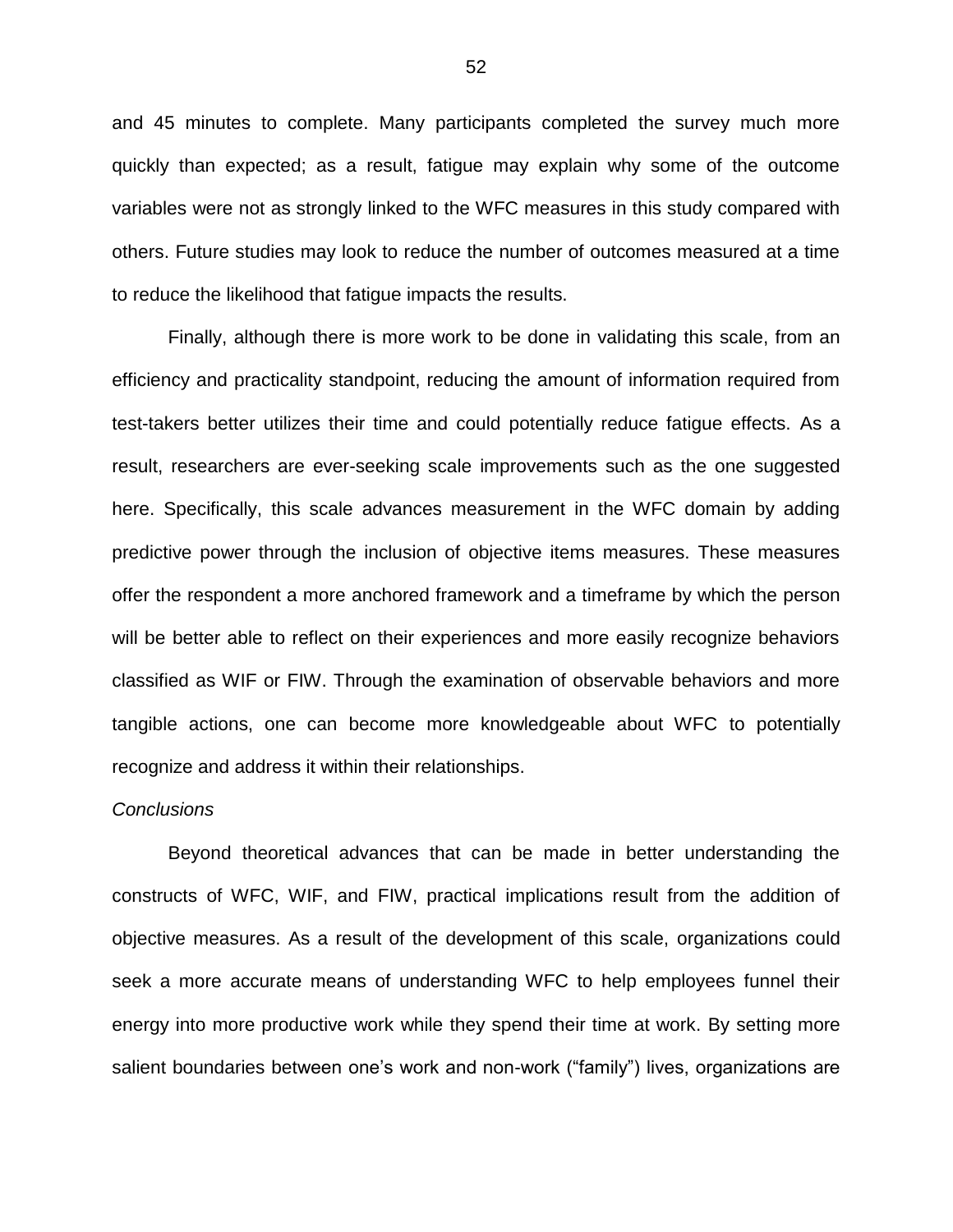likely to benefit. This could result in implementing more family-friendly interventions, training programs, and other opportunities.

#### *Future Research*

As a result of collecting information on the frequency one experiences each behavior and how this frequency can result in greater WFC when compared with other items, future analyses could use multiple regression to determine the degree to which each of the newly created items can predict WFC. This finding can then be validated in a second study to better understand WFC theoretically and practically.

One largely untapped area of research within the WFC domain involves *crossover*, or transmission among individuals. As discussed in Bakker et al. (2008), one of the next logical steps for researchers will be to explore the extent to which an employees' job demands may be related to their partners' home demands, WFC conflict, and work-related exhaustion. Thus, they have gone on to propose an integrative model to determine how one partner's job demands may ultimately affect the other person's well-being (Bakker et al., 2008). Thus, the new objective scale may ultimately enhance our understanding of how individuals, personal circumstances, and perceptions interact in such a way to become manifested as one's WFC when used in conjunction with a subjective scale for cross-person prediction.

The scale developed here holds promise as a useful tool for organizations interested in assessing WFC, beyond the subjective measures currently used to measure employee perceptions. Future studies could also investigate how heavily each item on this scale should be weighed in predicting WFC, which furthers its utility and theoretical usefulness.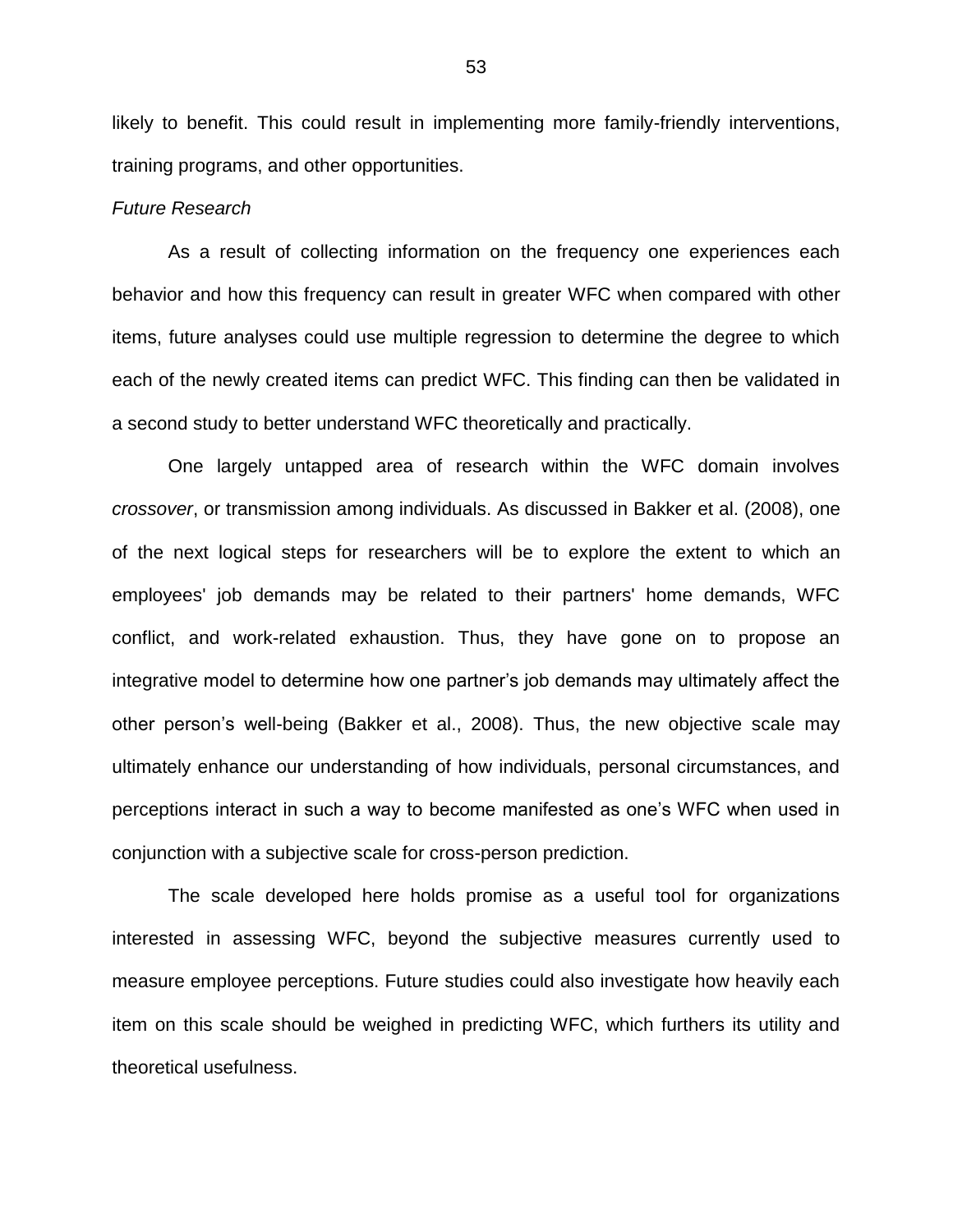### **APPENDIX A**

### QUESTIONS USED IN FOCUS GROUPS

- 1. What types of behaviors do you engage in that you feel might be representative of your work role interfering with your family role? For example, think of times where you have been late coming home from work or distracted by work once you arrived home. What were the reasons behind these situations?
- 2. In what specific ways do you believe your work interferes with your family time? How does your family interfere with your work time?
- 3. When was the last time you missed a family event or cut short time spent with family for a work-related reason? What other examples can you provide if you think back over the last month? Conversely, have you missed anything at work due to family obligations?
- 4. In what specific ways do your responsibilities at work distract you from your time spent away from work? In what ways do your family responsibilities distract you from your time spent at work?
- 5. What is the most common way in which your work might spillover into your family life? How might your family spillover into your work domain?
- 6. What types of behaviors do you engage in that alert your significant other that your work situation is burdening you? Is there anything behaviorally that you might do to signal that you are having a hard time meeting your family demands?
- 7. Similarly, what types of behaviors does your significant other engage in that signal his or her work responsibilities are interfering with his or her time away from the job? In what ways does it appear that family responsibilities are interfering with his or her work responsibilities?
- 8. Why do you believe your work sometimes interferes with family? Why might family demands interfere with work demands?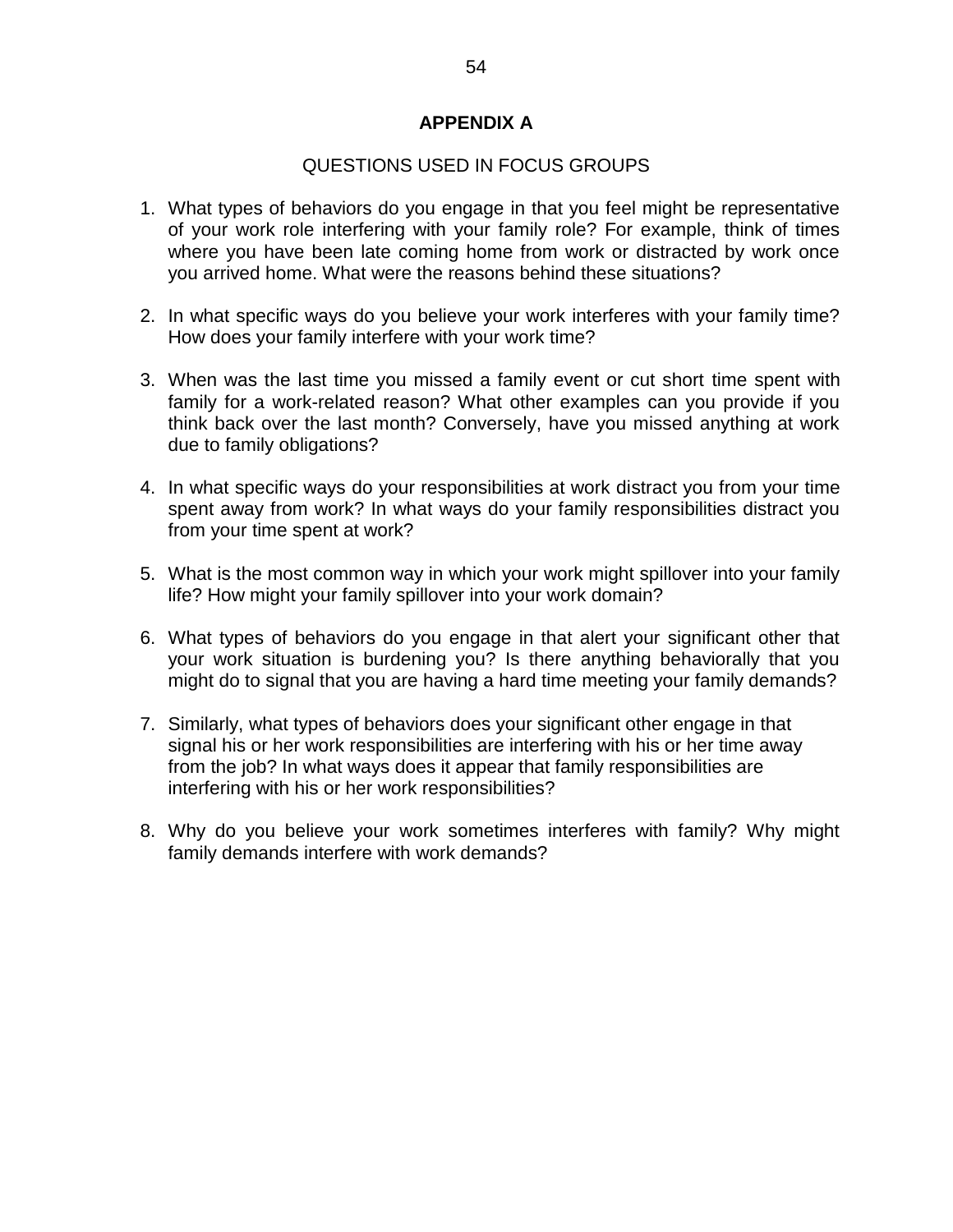# **APPENDIX B**

# CURRENT SCALES OF WORK-FAMILY CONFLICT

## **Netemeyer, Boles, & McMurrian (1996)**

*1-7 scale (1 = strongly disagree, 7 = strongly agree)*

### *WIF*

- 1. The demands of my work interfere with my home and family life.
- 2. The amount of time my job takes up makes it difficult to fulfill family responsibilities.
- 3. Things I want to do at home do not get done because of the demands my job puts on me.
- 4. My job produces strain that makes it difficult to fulfill family duties.
- 5. Due to work-related duties, I have to make changes to my plans for family activities.

*FIW*

- 6. The demands of my family or spouse/partner interfere with work-related activities.
- 7. I have to put off doing things at work because of demands on my time at home.
- 8. Things I want to do at work don't get done because of the demands of my family or spouse/partner.
- 9. My home life interferes with my responsibilities at work such as getting to work on time, accomplishing daily tasks, and working overtime.
- 10.Family-related strain interferes with my ability to perform job-related duties.

# **Carlson, Kacmar, & Williams (2000)**

*1-5 scale (1 = strongly disagree, 5 = strongly agree)*

*WIF*

- 1. My work keeps me from my family activities more than I would like.
- 2. The time I must devote to my job keeps me from participating equally in household responsibilities and activities.
- 3. I have to miss family activities due to the amount of time I must spend on work responsibilities.
- 4. The time I spend on family responsibilities often interfere with my work responsibilities.
- 5. The time I spend with my family often causes me not to spend time in activities at work that could be helpful to my career.
- 6. I have to miss work activities due to the amount of time I must spend on family responsibilities.
- 7. When I get home from work I am often too frazzled to participate in family activities/ responsibilities.
- 8. I am often so emotionally drained when I get home from work that it prevents me from contributing to my family.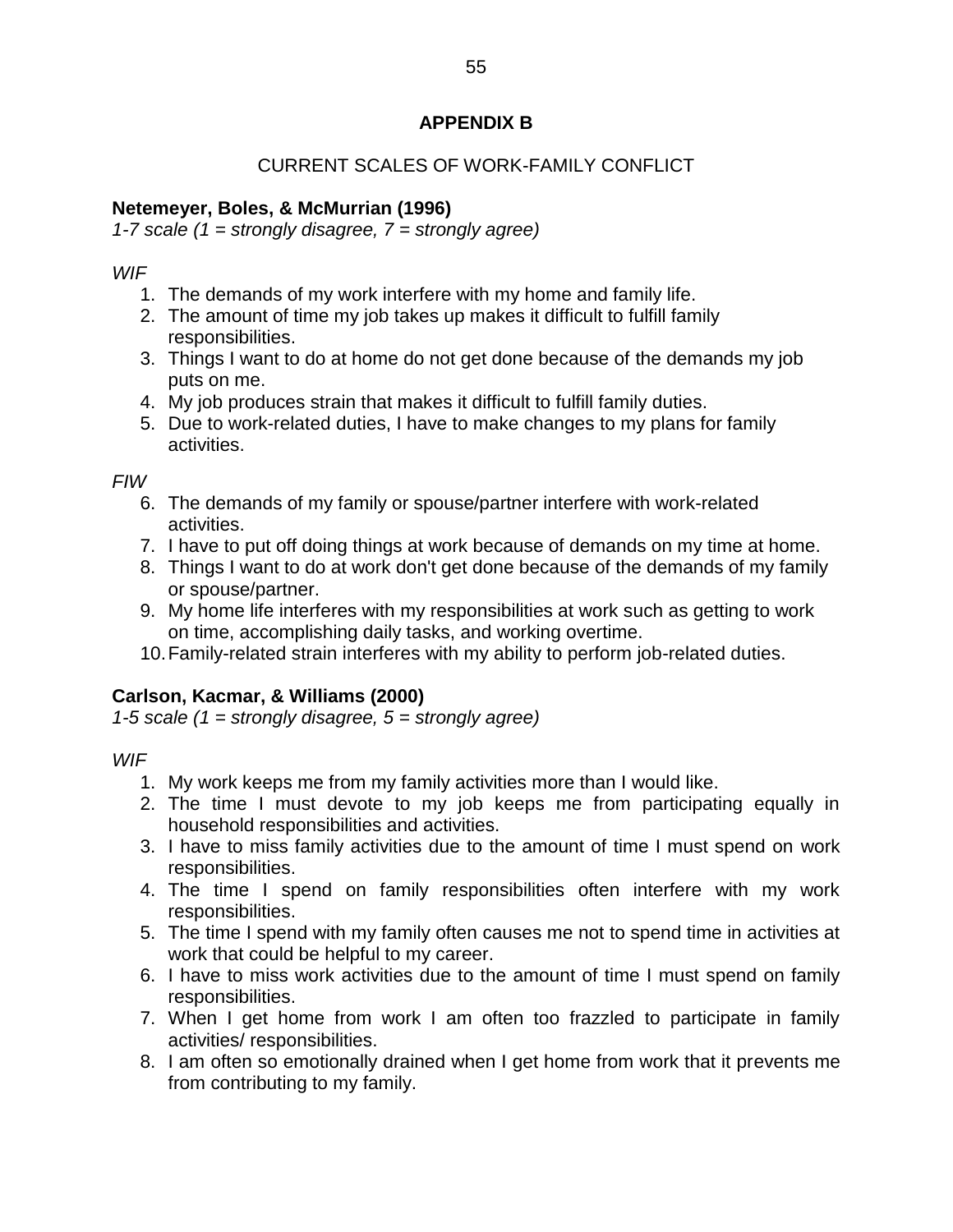9. Due to all the pressures at work, sometimes when I come home I am too stressed to do the things I enjoy.

#### *FIW*

- 10.Due to stress at home, I am often preoccupied with family matters at work.
- 11.Because I am often stressed from family responsibilities, I have a hard time concentrating on my work.
- 12.Tension and anxiety from my family life often weakens my ability to do my job.
- 13.The problem-solving behaviors I use in my job are not effective in resolving problems at home.
- 14.Behavior that is effective and necessary for me at work would be counterproductive at home.
- 15.The behaviors I perform that make me effective at work do not help me to be a better parent and spouse.
- 16.The behaviors that work for me at home do not seem to be effective at work.
- 17.Behavior that is effective and necessary for me at home would be counterproductive at work.
- 18.The problem-solving behavior that work for me at home does not seem to be as useful at work.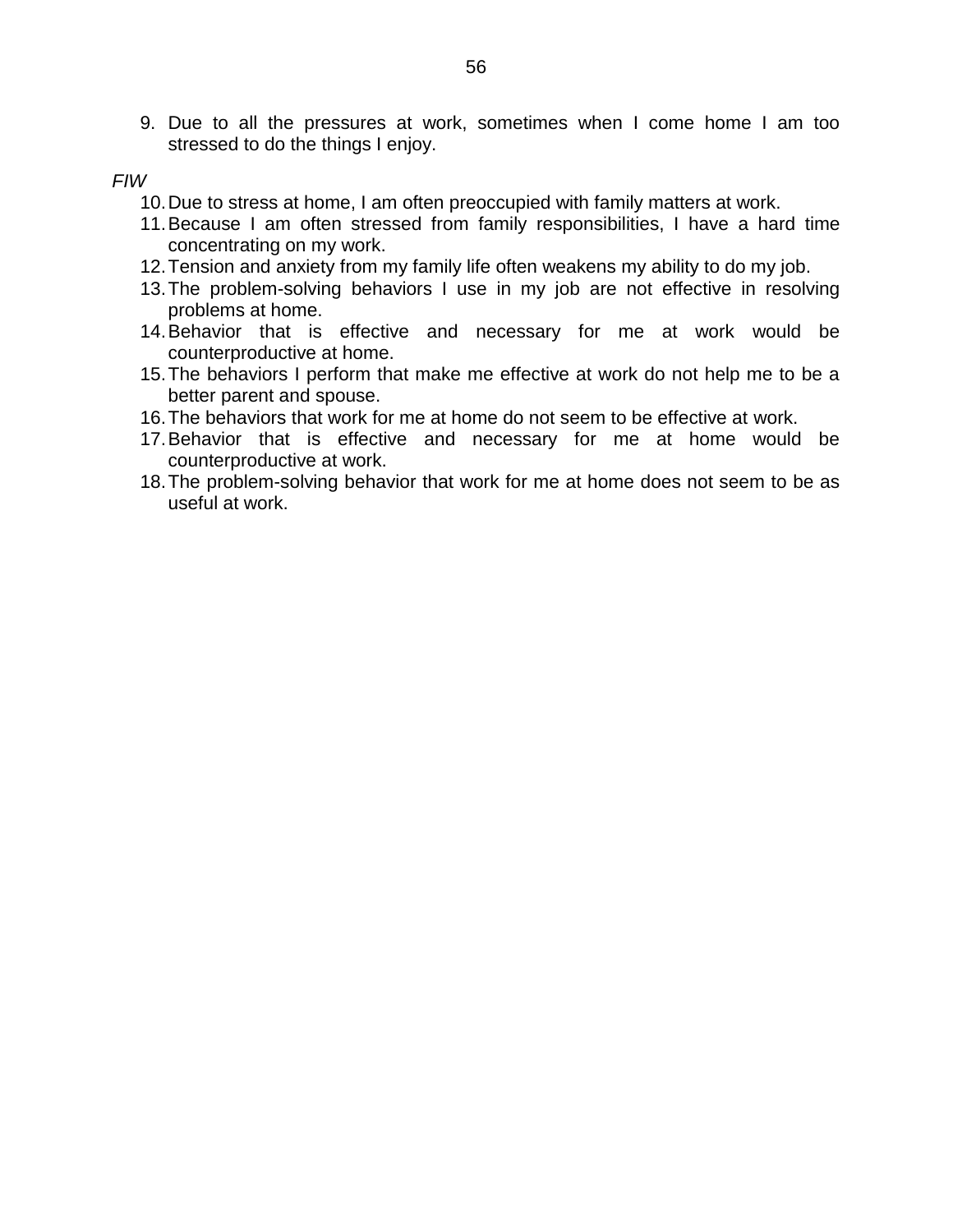# **APPENDIX C**

# SCALES OF OUTCOME MEASURES

## **Life Satisfaction (Diener, Emmons, Larsen, & Griffin, 1985)**

*(1 = strongly disagree, 7 = strongly agree)*

- 1. In most ways my life is close to my ideal.
- 2. The conditions of my life are excellent.
- 3. I am satisfied with my life.
- 4. So far I have gotten the important things I want in life.
- 5. If I could live my life over, I would change almost nothing.

### **Job Satisfaction (JDS; Hackman & Oldham, 1975)**

*(1 = very inaccurate, 5 = very accurate)*

- 1. People on this job often think of quitting. (R)
- 2. Most people on this job are very satisfied with the job.
- 3. Generally speaking, I am very satisfied with this job.
- 4. I frequently think of quitting this job. (R)
- 5. I feel a great sense of personal satisfaction when I do this job well.

### **Family Satisfaction (James et al, 1985; Schumm et al., 1986)**

*(1 = very dissatisfied, 5 = very satisfied)*

- 1. How satisfied are you with your family life?
- 2. How satisfied are you with your relationship with your spouse?
- 3. How satisfied are you with yourself as a parent?

### **Burnout (Shirom, 1989)**

*(1 = "Never or almost never", 7 = "Always or almost always")*

- 1. I feel tired.
- 2. I have no energy for going to work in the morning.
- 3. I feel physically drained.
- 4. I feel fed up.
- 5. I feel like my "batteries" are "dead".
- 6. I feel burned out.
- 7. My thinking process is slow.
- 8. I have difficulty concentrating.
- 9. I feel I'm not thinking clearly.
- 10. I feel I'm not focused in my thinking.
- 11. I have difficulty thinking about complex things.
- 12. I feel I am unable to be sensitive to the needs of coworkers and customers.
- 13. I feel I am not capable of investing emotionally in coworkers and customers.
- 14. I feel I am not capable of being sympathetic to co-workers and customers.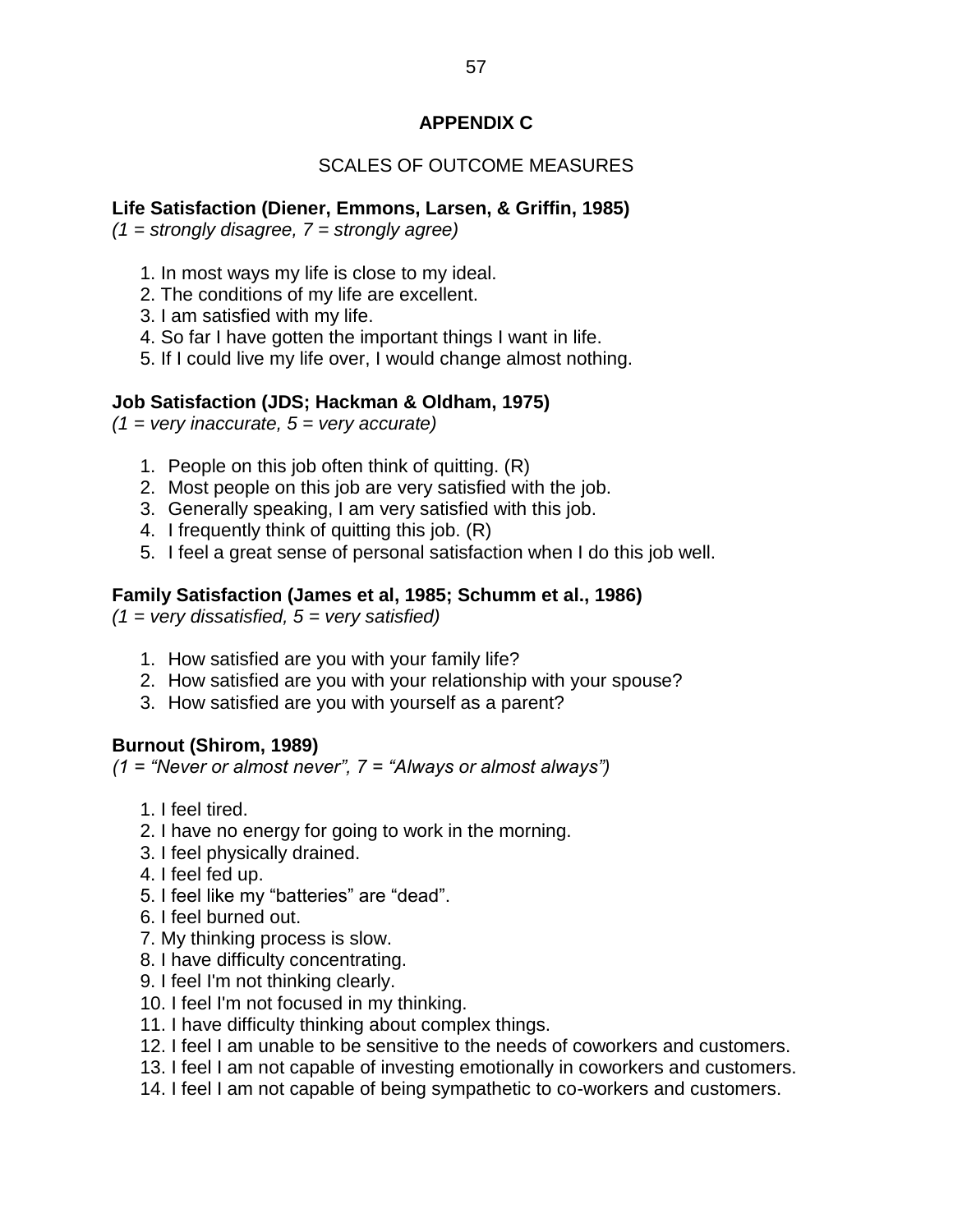## **Organizational Commitment (Meyer & Allen, 1990)**

*(1 = strongly disagree to 7 = strongly agree)*

- 1. I would be very happy to spend the rest of my career with this organization.
- 2. I enjoy discussing my organization with people outside it.
- 3. I really feel as if this organization's problems are my own.
- 4. I think that I could easily become as attached to another organization as I am to this one. (R)
- 5. I do not feel like "part of the family" at my organization. (R)
- 6. I do not feel "emotionally attached" to this organization. (R)
- 7. This organization has a great deal of personal meaning for me.
- 8. I do not feel a strong sense of belonging to my organization. (R)
- 9. I am not afraid of what might happen if I quit my job without having another one lined up. (R)
- 10. It would be very hard for me to leave my organization right now, even if I wanted to.
- 11. Too much of my life would be disrupted if I decided I wanted to leave my organization right now.
- 12. It wouldn't be too costly for me to leave my organization right now. (R)
- 13. Right now, staying with my organization is a matter of necessarily as much as desire.
- 14. I feel that I have too few options to consider leaving this organization.
- 15. One of the few serious consequences of leaving this organization would be the scarcity of available alternatives.
- 16. One of the major reasons I continue to work for this organization is that leaving would require considerable personal sacrifice – another organization may not match the overall benefits I have here.
- 17. I think that people these days move from company to company too often.
- 18. I do not believe that a person must always be loyal to his or her organization. (R)
- 19. Jumping from organization to organization does not seem at all unethical to me. (R)
- 20. One of the major reasons I continue to work for this organization is that I believe that loyalty is important and therefore feel a sense of moral obligation to remain.
- 21. If I got another offer from a better job elsewhere I would not feel it was right to leave my organization.
- 22. I was taught to believe in the value of remaining loyal to one organization.
- 23. Things were better in the days when people stayed with one organization for most of their careers.
- 24. I do not think that wanting to be a "company man" or "company woman" is sensible anymore. (R)

## **Turnover Intentions (Boroff & Lewin, 1997)**

*(1 = strongly disagree, 5 = strongly agree)*

- 1. I am seriously considering quitting this firm for an alternative employer.
- 2. During the next year, I will probably look for a new job outside this firm.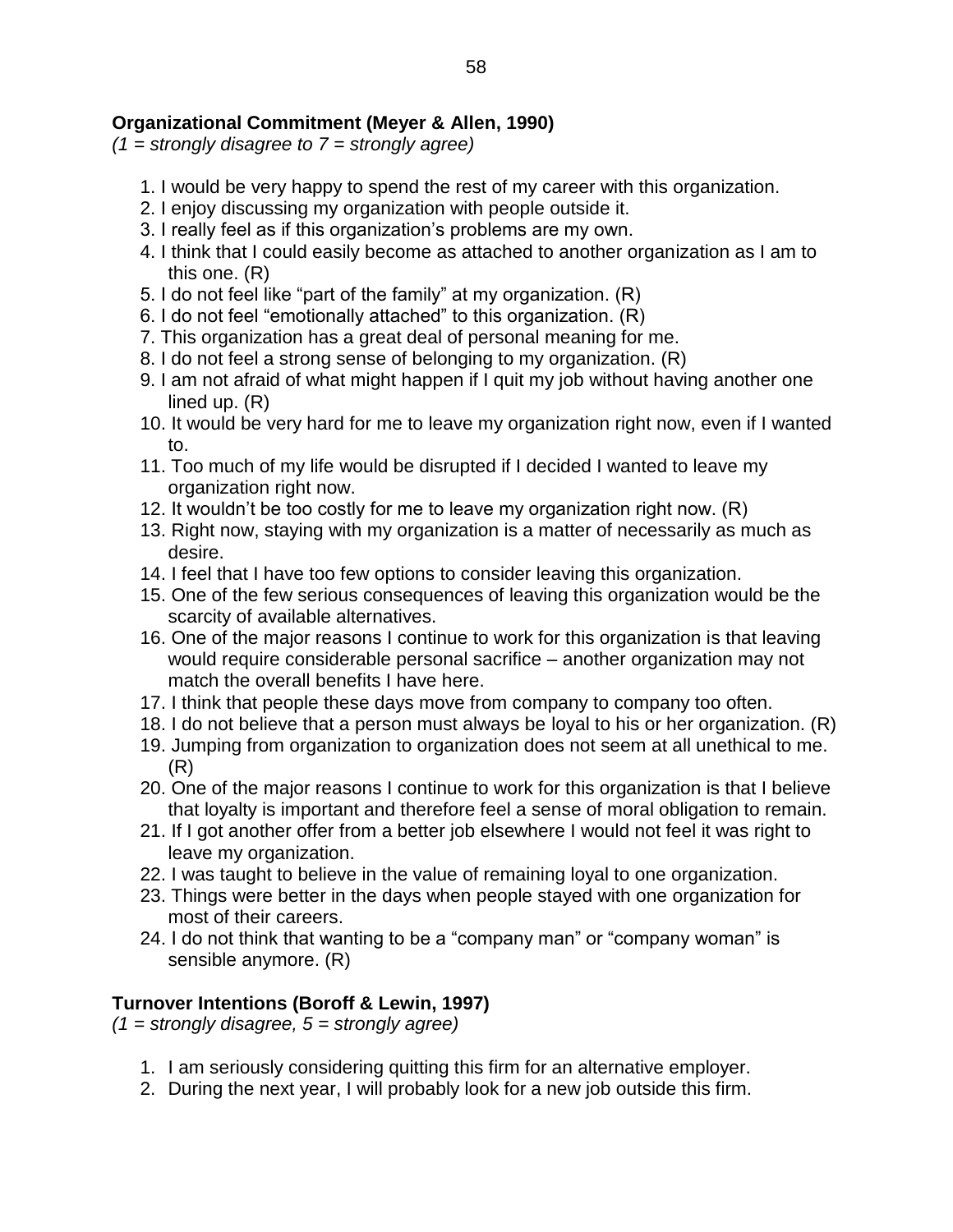## **Psychological Strain (Goldberg, 1972)**

*(0 = much more than usual, 3 = not at all)*

*Have you recently:* 

- 1. Been able to concentrate on whatever you're doing?
- 2. Lost much sleep over worry? (R)
- 3. Felt that you are playing a useful part in things?
- 4. Felt capable of making decisions about things?
- 5. Felt constantly under strain? (R)
- 6. Felt you couldn't overcome your difficulties? (R)
- 7. Been able to enjoy your normal day-to-day activities?
- 8. Been able to face up to your problems?
- 9. Been feeling unhappy or depressed? (R)
- 10.Been losing confidence in yourself? (R)
- 11.Been thinking of yourself as a worthless person? (R)
- 12.Been feeling reasonably happy all things considered?

### **Physical Health (Ware et al., 1996)**

1. In general, would you say your health is: (R) *1 = Excellent, 2 = Very good, 3 = good, 4 = fair, 5 = poor*

The following items are about activities you might do during a typical day. Does your health now limit you in these activities? If so, how much? *(1=Yes, limited a lot; 2=Yes, limited a little; 3=No, not limited at all)*

- 2. Moderate activities, such as moving a table, pushing a vacuum cleaner, bowling, or playing golf?
- 3. Climbing several flights of stairs

During the past 4 weeks, have you had any of the following problems with your work or other regular daily activities as a result of your physical health?

4. Accomplished less than you would like *(1=Yes, 2=No)*

5. Were limited in the kind of work or other activities *(1=Yes, 2=No)* During the past 4 weeks, have you had any of the following problems with your work or other regular daily activities as a result of any emotional problems (such as feeling depressed or anxious)?

- 6. Accomplished less than you would like *(1=Yes, 2=No)*
- 7. Didn't do work or other activities as carefully as usual *(1=Yes, 2=No)*
- 8. During the past 4 weeks, how much did pain interfere with your normal work (including both work outside the home and housework)? *(1= Not at all, 2 = A little bit, 3 = Moderately, 4 = Quite a bit, 5 = Extremely) (R)*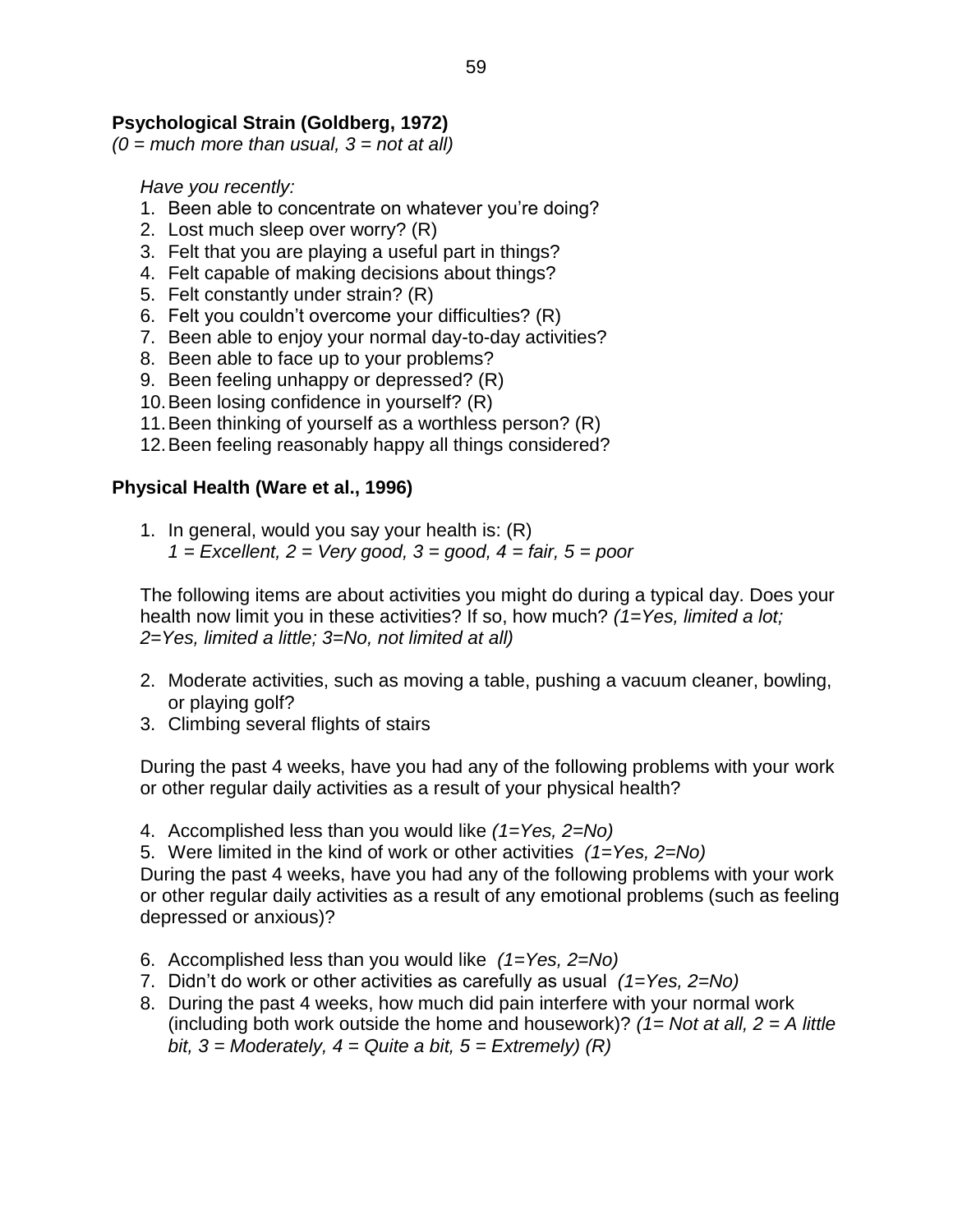These questions are about how you feel and how things have been with you during the past 4 weeks. For each question, please give the one answer that comes closest to the way you have been feeling. How much of the time during the past 4 weeks –

- 9. Have you felt calm and peaceful*? (1 = All the time, 2 = most of the time, 3 = a good bit of time, 4 = some of the time, 5 = a little of the time, 6 = none of the time)* (R)
- 10.Did you have a lot of energy? *(1 = All the time, 2 = most of the time, 3 = a good bit of time, 4 = some of the time, 5 = a little of the time, 6 = none of the time)*  $(R)$
- 11.Have you felt downhearted and blue? *(1 = All the time, 2 = most of the time, 3 = a good bit of time, 4 = some of the time, 5 = a little of the time, 6 = none of the time)* (R)
- 12.During the past 4 weeks, how much of the time has your physical health or emotional problems interfered with you social activities (like visiting with friends, relatives, etc.)?  $(1 = All$  the time,  $2 = most$  of the time,  $3 = some$  of the time,  $4 = a$ *little bit of the time, 5 = none of the time)* (R)

## **Depression – (Center for Epidemiologic Studies Depression Scale [CES-D]; Radloff, 1977)**

*(1 = Rarely or none of the time [<1 day], 2 = Some or a little of the time [1-2 days], 3 = Occasionally or a moderate amount of the time [3-4 days], 4 = Most or all of the time [5- 7 days])*

- 1. I was bothered by things that don't usually bother me.
- 2. I did not feel like eating; my appetite was poor.
- 3. I felt that I could not shake off the blues even with the help of my family or friends.
- 4. I felt that I was just as good as other people. (R)
- 5. I had trouble keeping my mind on what I was doing.
- 6. I felt depressed.
- 7. I felt everything I did was an effort.
- 8. I felt hopeful about the future. (R)
- 9. I thought my life had been a failure.
- 10. I felt fearful.
- 11. My sleep was restless.
- 12. I was happy. (R)
- 13. I talked less than usual.
- 14. I felt lonely.
- 15. People were unfriendly.
- 16. I enjoyed life. (R)
- 17. I had crying spells.
- 18. I felt sad.
- 19. I felt that people disliked me.
- 20. I could not get "going."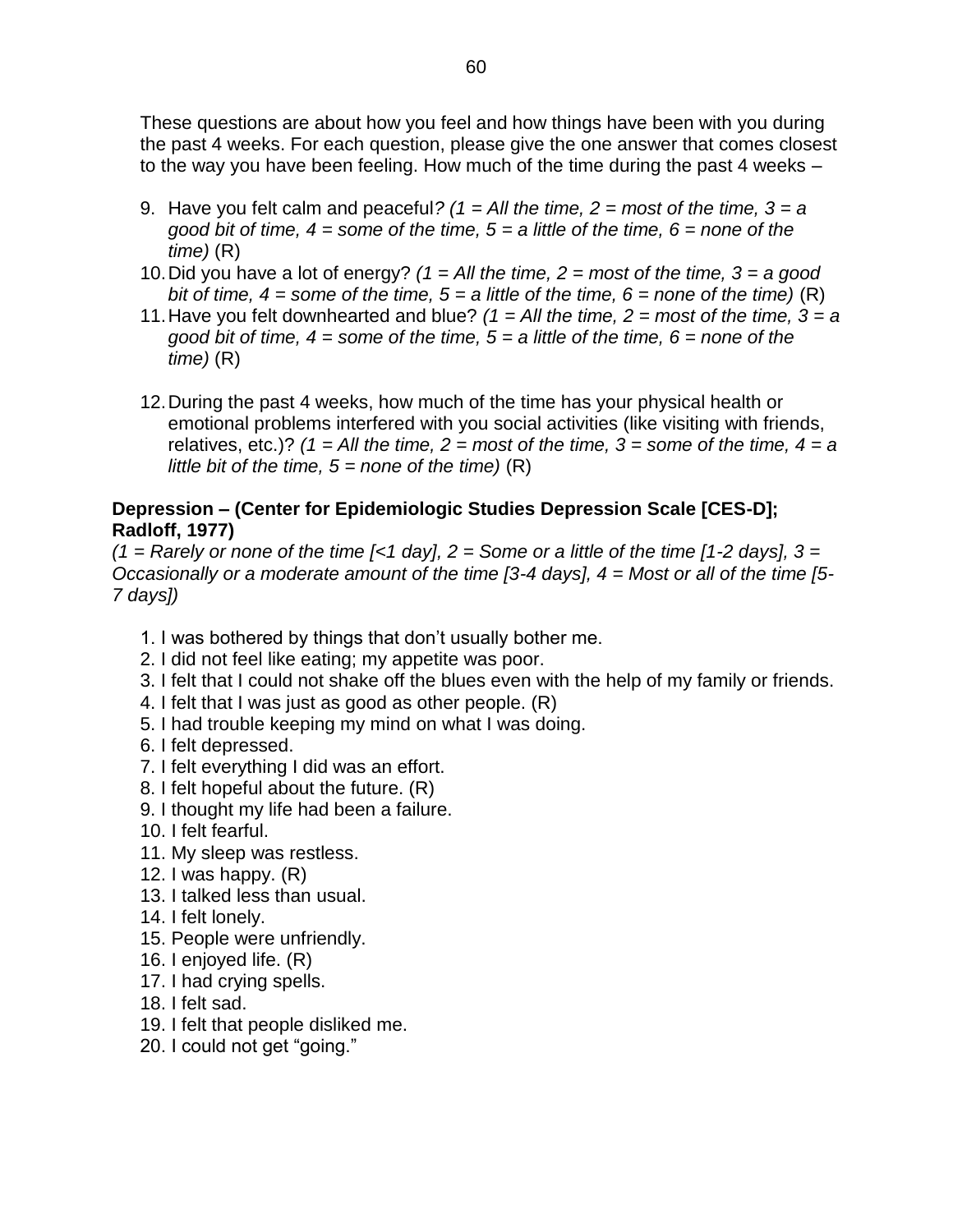# **APPENDIX D**

# ITEMS GENERATED FOR WAVE 2 FROM FOCUS GROUPS

### *WIF*

- 1. I eat irregularly when I am home because I am stressed with work obligations.
- 2. I choose food that is convenient when I am home because I am stressed from work.
- 3. Others notice a change in my weight when I have a heavy workload.
- 4. I go to bed earlier than usual when my workload is heavy.
- 5. My sleep is more restless when my workload is heavy.
- 6. I look tired around my family (e.g., dark under-eye circles, lack of color in face) when work is very busy.
- 7. I exercise less when I have had a busy day at work.
- 8. I don't look my best when I arrive home if I've been busy at work.
- 9. I talk to my family less after I arrive home when work was overwhelming than I normally would.
- 10.I call my friends less after I arrive home when work was overwhelming than I normally would.
- 11.I follow-up with friends and family via email rather than phone when work is overwhelming.
- 12.I am less engaged in my family conversations than I would be if work was less demanding.
- 13.I talk mostly about work when I am having conversations at home with my family.
- 14.I am easily frustrated with others outside of work when I have had a stressful day at work.
- 15.I don't share personal news regularly with my friends and family when work is demanding.
- 16.I attend fewer social outings with my friends if my workload is heavy.
- 17.I use time I should spend with my family to catch up on work responsibilities.
- 18.I respond to work email at home when I should be spending time with my family.
- 19.I leave for work early when I anticipate a heavy workload.
- 20.I arrive home from work late when I have a lot of work to do.
- 21.I need time to transition from work to home when I am stressed from work.
- 22.I participate in additional work meetings (e.g., conference calls) while I am at home with my family.
- 23.I pick fights with family members when I get home if I have had a very busy day at work.
- 24.Work distracts me when I am spending time with my family.
- 25.I am less attentive to my family's needs or interests when work is demanding.
- 26.I don't "have time" for members of my family when I have a heavy workload.
- 27.I buy members of my family gifts to make up for my lack of time with them due to the heavy demands of work.
- 28.I complain to my family about my work more when I am overwhelmed than when I am not.
- 29.I speak honestly, even if what I say is hurtful, when I am stressed about work.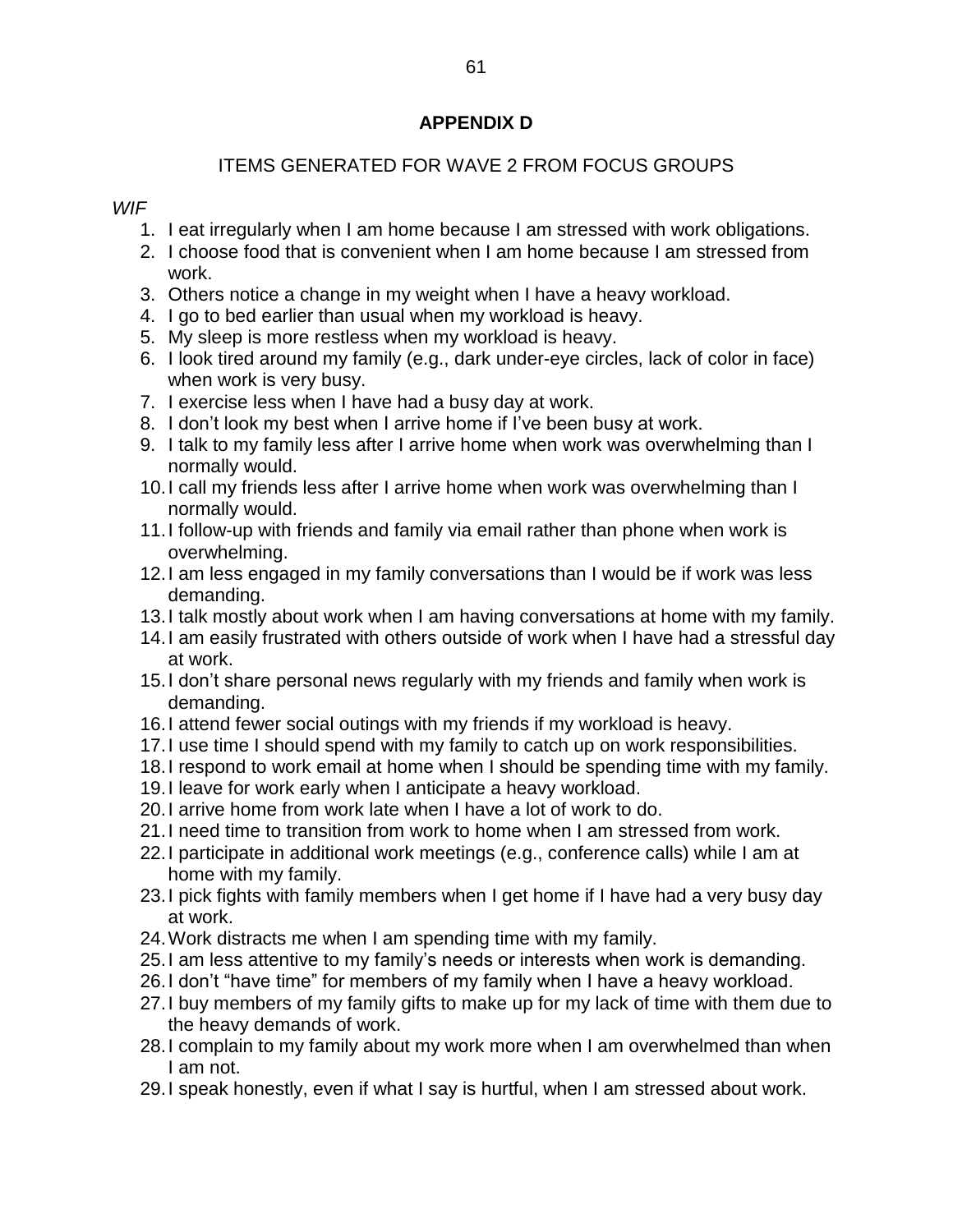- 30.I don't notice behavioral changes in others as much when I have heavy work demands.
- 31.I smile less when I am stressed about work.
- 32.My health is compromised when my workload is heavy.
- 33.I am less romantic with my significant other when I have a lot to do at work.
- 34.I touch others less (e.g., hugs, back rubs) when I am burdened by work than when my workload is normal.
- 35.I take fewer walks (e.g., with others or with a pet) when my workload is heavy.
- 36.I plan vacations around my workload.
- 37.I take fewer vacations with my spouse and/or family because of the demands of work.
- 38.I bring my laptop for work when I go on vacation.
- 39.I forget about family or social plans when my workload is heavy.
- 40.I don't clean up the messes I make at home (e.g., vacuuming, washing dishes or laundry) when my workload is heavy.
- 41.I forget to pay bills on time when my workload is heavy.
- 42.I put off running errands (e.g., getting groceries) when my work demands are heavy.
- 43.My car appears messier when I have a heavy workload.
- 44.I am less interested in doing activities I would normally enjoy (e.g., go to the movie theater, go shopping, meeting with friends) when I have a heavy workload.
- 45.I neglect to make and/or attend personal appointments (e.g., doctor, dentist) when I am stressed with work.
- 46.I watch more television to wind down when my workload is heavy compared with a normal day.
- 47.I change into my lounge clothes when I come home from work when I have had a particularly stressful day.
- 48.I have trouble making arrangements to get my child to and from school when I have heavy work demands.
- 49.I actively clean my home more than usual when my workload is heavy.
- 50.I turn away offers from people who try to help me when I am stressed from work.
- 51.I threaten others over whom I have power (e.g., "Do you really want your job?") when work is particularly stressful.
- 52.My significant other and I delayed having children due to the increasing demands of work.
- 53.I drive fast coming home from work when it has been a stressful day.
- 54.I have to coordinate care for my pet when I stay late at work.
- 55.I drink alcohol when I get home more on days that have been stressful at work than those that are less stressful.
- 56.I carry two cell phones (one for work, one for personal calls) everywhere I go because of the expectations set by my work.

## *FIW*

- 57.I have no choice but to make personal phone calls while I am work.
- 58.I have no choice but to send or respond to personal text messages while I am work.
- 59.I schedule personal appointments while I am work.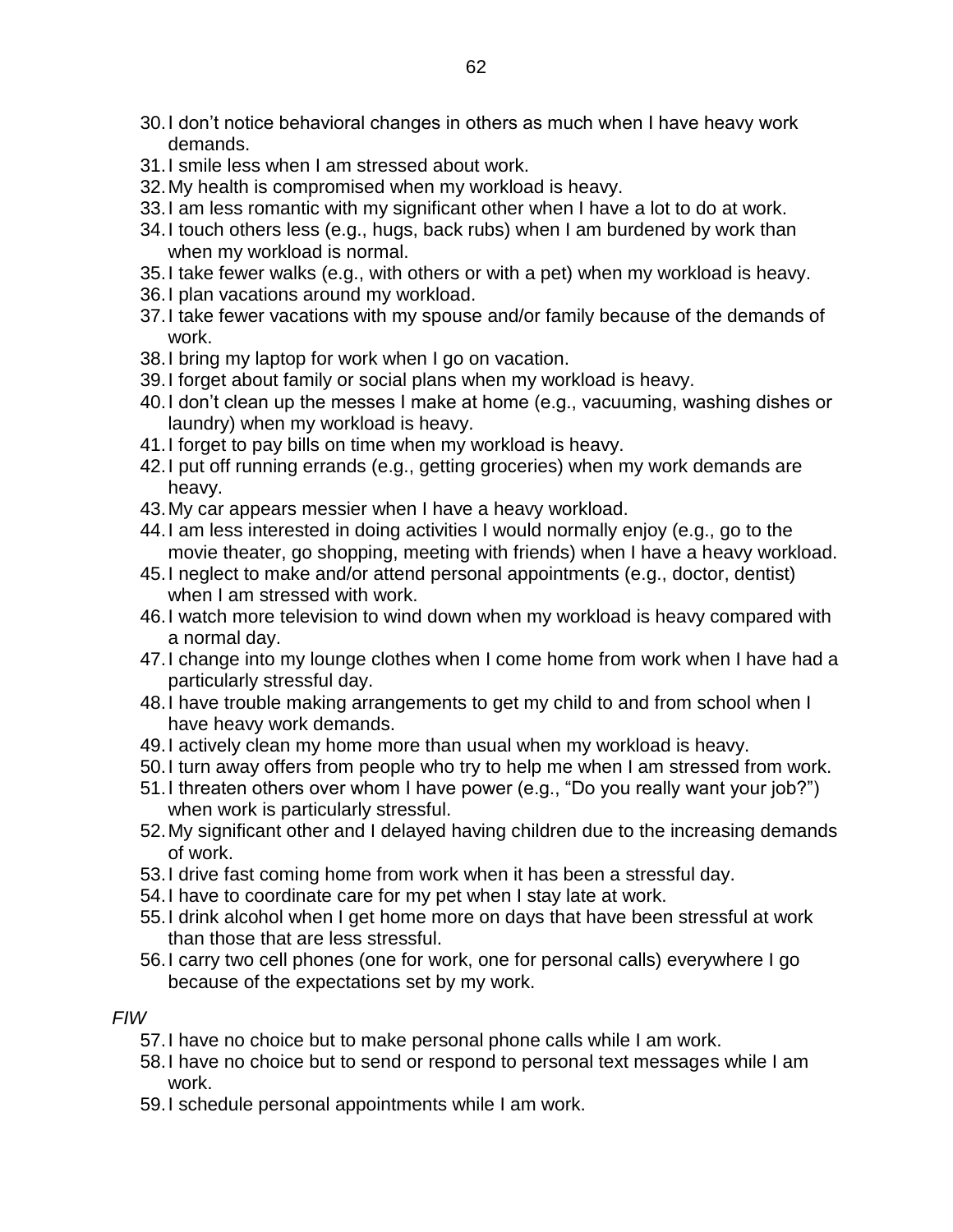- 60.I am distracted at work when I am stressed about issues with my family.
- 61.I arrive to work late when I have a lot going on with my family.
- 62.I leave work early to attend personal appointments.
- 63.I leave work early to be with my family sooner when there are issues going on at home.
- 64.I am unprepared for my work day when my family life is stressful.
- 65.I am short-tempered with coworkers when I am battling stress from my family life.
- 66.I become argumentative with my spouse if one of us needs to leave work for a family-related reason (e.g., sick child, family flying in from out of town, pet appointments).
- 67.I discount things that would otherwise be important to me when I have a lot of family pressures.
- 68.If my family keeps me up at night, I am less productive the next day at work.
- 69.I talk less with my colleagues at work when I am preoccupied with family issues.
- 70.I care less about my appearance at work if my family life is stressful.
- 71.I take significantly longer than usual to complete routine work tasks when I am stressed from family issues compared to when I am not.
- 72.I make more mistakes in my work (e.g., typos, data entry errors) when I have family stress.
- 73.I forget or confuse deadlines for my work projects when I am distracted by my family life.
- 74.I have asked for a reduced number of work hours to accommodate family issues.
- 75.I shut my door at work when I am really concerned with issues in my family life.
- 76.I take longer breaks at work (e.g., take longer or more frequent walks, delay doing work by talking to others) when I am really concerned with issues in my family life.
- 77.My family members or friends visit me at work.
- 78.I visit social media site(s) during work hours.
- 79.I ask for help from coworkers when I am feeling stressed about my family.
- 80.I vent to coworkers about personal matters during work hours.
- 81.I smoke cigarettes more at work when I am stressed from issues at home.
- 82. I cry at work when I am really concerned with issues in my family life.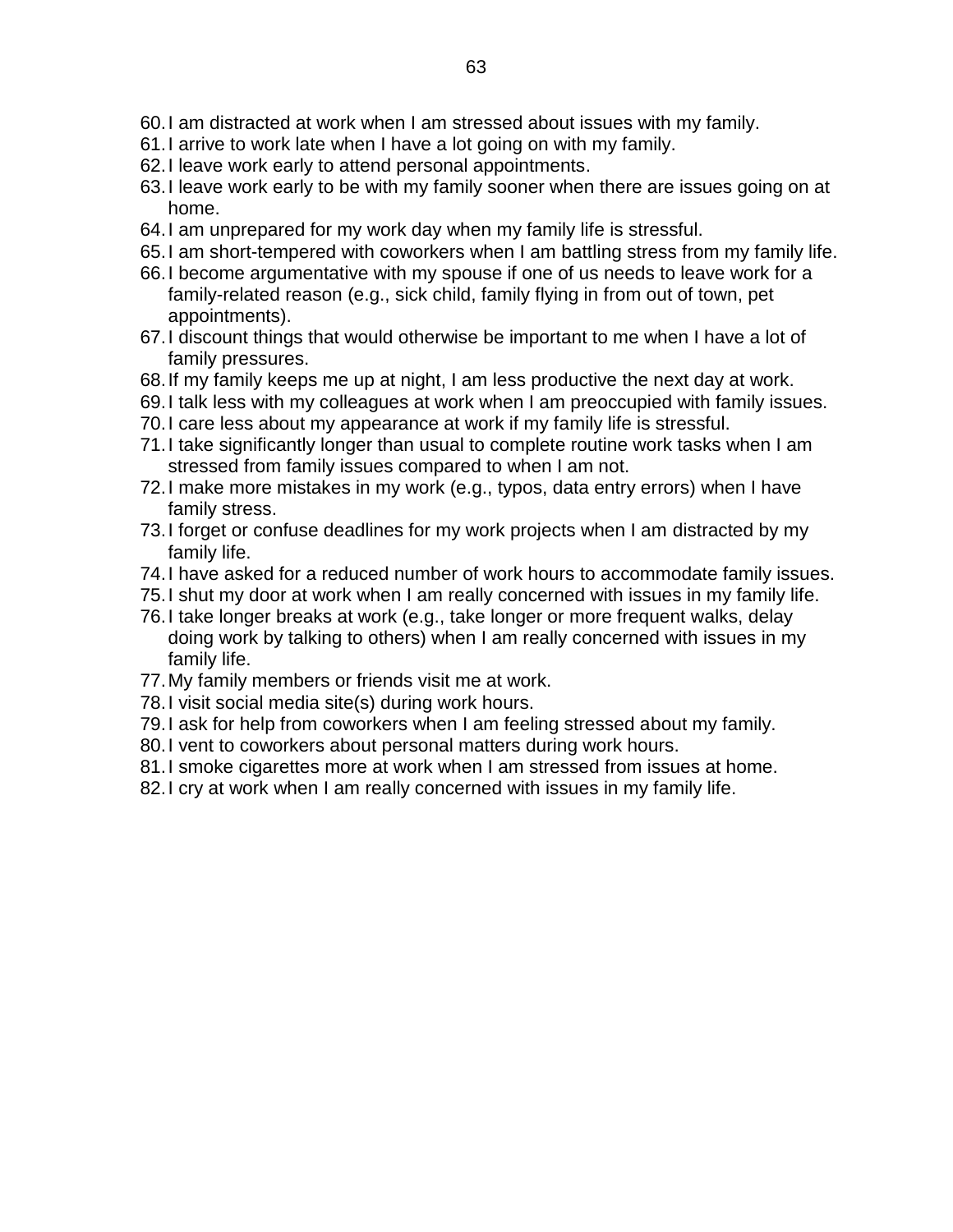## **APPENDIX E**

## ITEMS RETAINED FOR WAVE 3

#### *WIF*

- 1. I eat irregularly when I am home because I am stressed with work obligations.
- 2. I choose food that is convenient when I am home because I am stressed from work.
- 3. Others notice a change in my weight when I have a heavy workload.
- 4. I go to bed earlier than usual when my workload is heavy.
- 5. My sleep is more restless when my workload is heavy.
- 6. I look tired around my family (e.g., dark under-eye circles, lack of color in face) when work is very busy.
- 7. I exercise less when I have had a busy day at work.
- 8. I don't look my best when I arrive home if I've been busy at work.
- 9. I talk to my family less after I arrive home when work was overwhelming than I normally would.
- 10.I call my friends less after I arrive home when work was overwhelming than I normally would.
- 11.I follow-up with friends and family via email rather than phone when work is overwhelming.
- 12.I am less engaged in my family conversations than I would be if work was less demanding.
- 13.I talk mostly about work when I am having conversations at home with my family.
- 14.I am easily frustrated with others outside of work when I have had a stressful day at work.
- 15.I don't share personal news regularly with my friends and family when work is demanding.
- 16.I attend fewer social outings with my friends if my workload is heavy.
- 17.I use time I should spend with my family to catch up on work responsibilities.
- 18.I respond to work email at home when I should be spending time with my family.
- 19.I leave for work early when I anticipate a heavy workload.
- 20.I arrive home from work late when I have a lot of work to do.
- 21.I need time to transition from work to home when I am stressed from work.
- 22.I participate in additional work meetings (e.g., conference calls) while I am at home with my family.
- 23.I pick fights with family members when I get home if I have had a very busy day at work.
- 24.Work distracts me when I am spending time with my family.
- 25.I am less attentive to my family's needs or interests when work is demanding.
- 26.I don't "have time" for members of my family when I have a heavy workload.
- 27.I buy members of my family gifts to make up for my lack of time with them due to the heavy demands of work.
- 28.I complain to my family about my work more when I am overwhelmed than when I am not.
- 29.I speak honestly, even if what I say is hurtful, when I am stressed about work.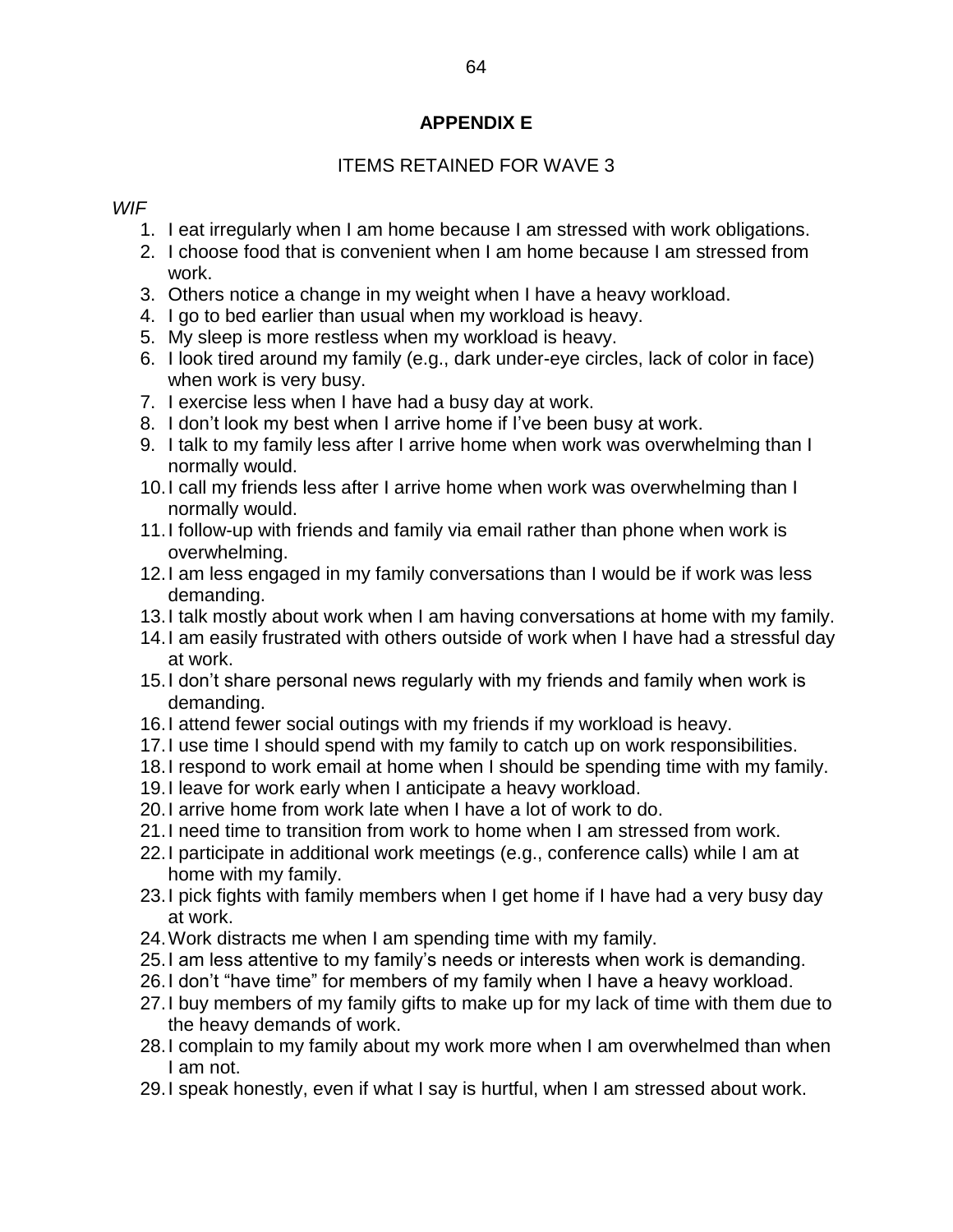- 30.I don't notice behavioral changes in others as much when I have heavy work demands.
- 31.I smile less when I am stressed about work.
- 32.My health is compromised when my workload is heavy.
- 33.I am less romantic with my significant other when I have a lot to do at work.
- 34.I touch others less (e.g., hugs, back rubs) when I am burdened by work than when my workload is normal.
- 35.I take fewer walks (e.g., with others or with a pet) when my workload is heavy.
- 36.I plan vacations around my workload.
- 37.I take fewer vacations with my spouse and/or family because of the demands of work.
- 38.I bring my laptop for work when I go on vacation.
- 39.I forget about family or social plans when my workload is heavy.
- 40.I don't clean up the messes I make at home (e.g., vacuuming, washing dishes or laundry) when my workload is heavy.
- 41.I forget to pay bills on time when my workload is heavy.
- 42.I put off running errands (e.g., getting groceries) when my work demands are heavy.
- 43.My car appears messier when I have a heavy workload.
- 44.I am less interested in doing activities I would normally enjoy (e.g., go to the movie theater, go shopping, meeting with friends) when I have a heavy workload.
- 45.I neglect to make and/or attend personal appointments (e.g., doctor, dentist) when I am stressed with work.
- 46.I watch more television to wind down when my workload is heavy compared with a normal day.
- 47.I change into my lounge clothes when I come home from work when I have had a particularly stressful day.
- 48.I have trouble making arrangements to get my child to and from school when I have heavy work demands.
- 49.I actively clean my home more than usual when my workload is heavy.
- 50.I turn away offers from people who try to help me when I am stressed from work.
- 51.I threaten others over whom I have power (e.g., "Do you really want your job?") when work is particularly stressful.
- 52.My significant other and I delayed having children due to the increasing demands of work.
- 53.I drive fast coming home from work when it has been a stressful day.

*FIW*

- 54.I have no choice but to make personal phone calls while I am work.
- 55.I have no choice but to send or respond to personal text messages while I am work.
- 56.I schedule personal appointments while I am work.
- 57.I am distracted at work when I am stressed about issues with my family.
- 58.I arrive to work late when I have a lot going on with my family.
- 59.I leave work early to attend personal appointments.
- 60.I leave work early to be with my family sooner when there are issues going on at home.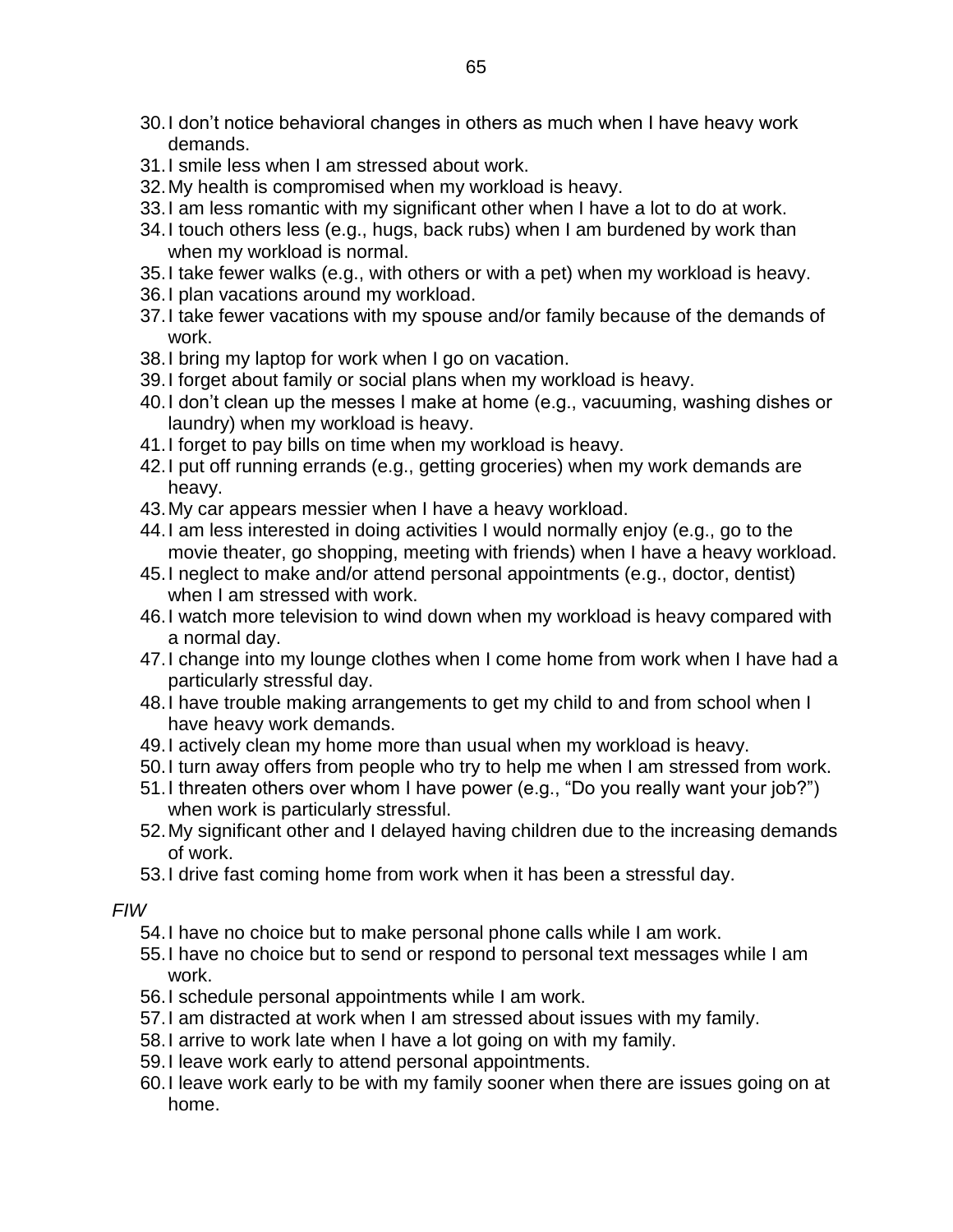- 61.I am unprepared for my work day when my family life is stressful.
- 62.I am short-tempered with coworkers when I am battling stress from my family life.
- 63.I become argumentative with my spouse if one of us needs to leave work for a family-related reason (e.g., sick child, family flying in from out of town, pet appointments).
- 64.I discount things that would otherwise be important to me when I have a lot of family pressures.
- 65.If my family keeps me up at night, I am less productive the next day at work.
- 66.I talk less with my colleagues at work when I am preoccupied with family issues.
- 67.I care less about my appearance at work if my family life is stressful.
- 68.I take significantly longer than usual to complete routine work tasks when I am stressed from family issues compared to when I am not.
- 69.I make more mistakes in my work (e.g., typos, data entry errors) when I have family stress.
- 70.I forget or confuse deadlines for my work projects when I am distracted by my family life.
- 71.I have asked for a reduced number of work hours to accommodate family issues.
- 72.I shut my door at work when I am really concerned with issues in my family life.
- 73.I take longer breaks at work (e.g., take longer or more frequent walks, delay doing work by talking to others) when I am really concerned with issues in my family life.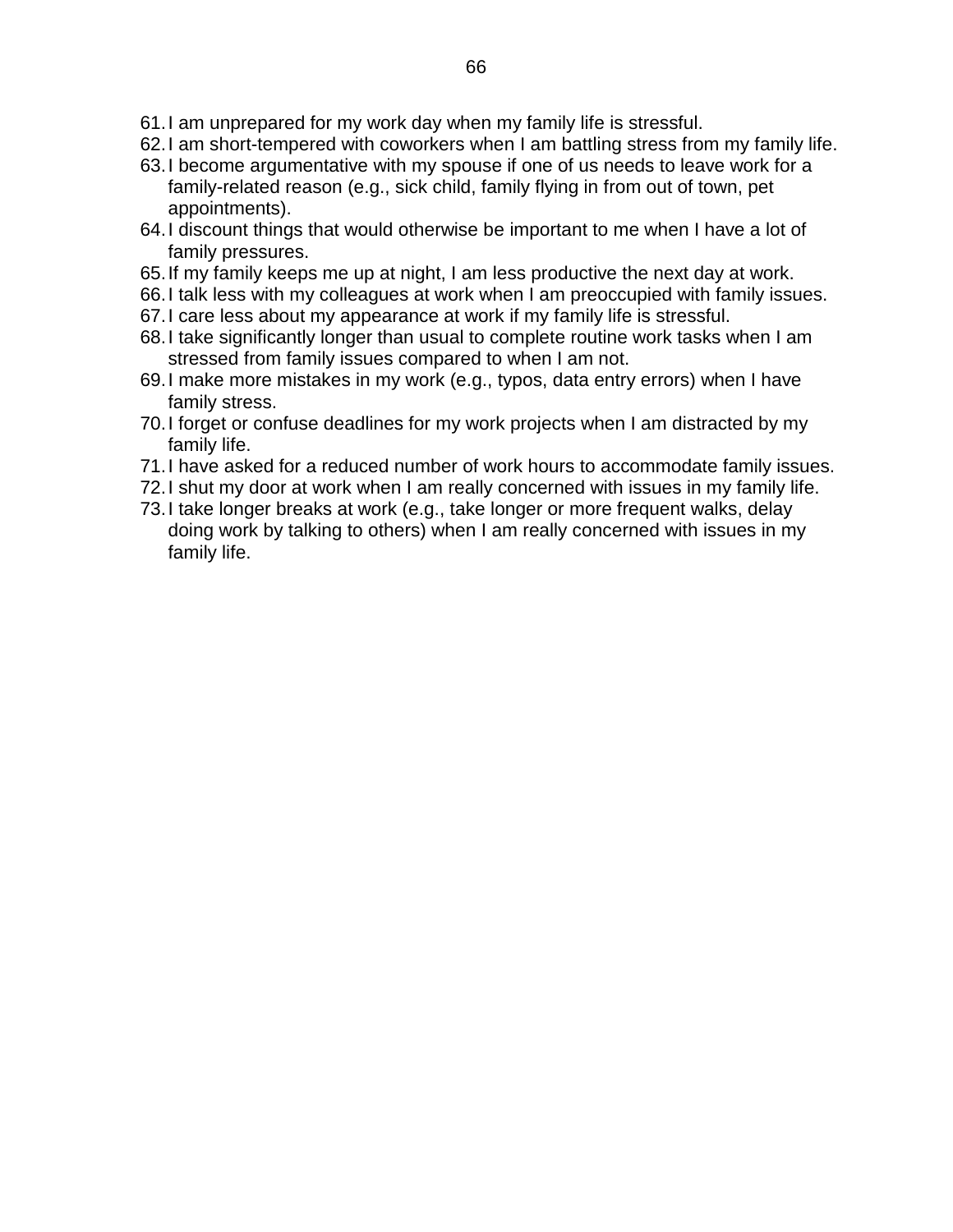#### **APPENDIX F**

# FINAL SET OF ITEMS FOR OBJECTIVE WFC SCALE

#### *WIF*

- 1. I eat irregularly when I am home because I am stressed with work obligations.
- 2. I choose food that is convenient when I am home because I am stressed from work.
- 3. I go to bed earlier than usual when my workload is heavy.
- 4. My sleep is more restless when my workload is heavy.
- 5. I look tired around my family (e.g., dark under-eye circles, lack of color in face) when work is very busy.
- 6. I exercise less when I have had a busy day at work.
- 7. I don't look my best when I arrive home if I've been busy at work.
- 8. I talk to my family less after I arrive home when work was overwhelming than I normally would.
- 9. I call my friends less after I arrive home when work was overwhelming than I normally would.
- 10.I follow-up with friends and family via email rather than phone when work is overwhelming.
- 11.I am less engaged in my family conversations than I would be if work was less demanding.
- 12.I talk mostly about work when I am having conversations at home with my family.
- 13.I am easily frustrated with others outside of work when I have had a stressful day at work.
- 14.I don't share personal news regularly with my friends and family when work is demanding.
- 15.I attend fewer social outings with my friends if my workload is heavy.
- 16.I use time I should spend with my family to catch up on work responsibilities.
- 17.I respond to work email at home when I should be spending time with my family.
- 18.I leave for work early when I anticipate a heavy workload.
- 19.I arrive home from work late when I have a lot of work to do.
- 20.I need time to transition from work to home when I am stressed from work.
- 21.I pick fights with family members when I get home if I have had a very busy day at work.
- 22.Work distracts me when I am spending time with my family.
- 23.I am less attentive to my family's needs or interests when work is demanding.
- 24.I don't "have time" for members of my family when I have a heavy workload.
- 25.I complain to my family about my work more when I am overwhelmed than when I am not.
- 26.I speak honestly, even if what I say is hurtful, when I am stressed about work.
- 27.I don't notice behavioral changes in others as much when I have heavy work demands.
- 28.I smile less when I am stressed about work.
- 29.My health is compromised when my workload is heavy.
- 30.I am less romantic with my significant other when I have a lot to do at work.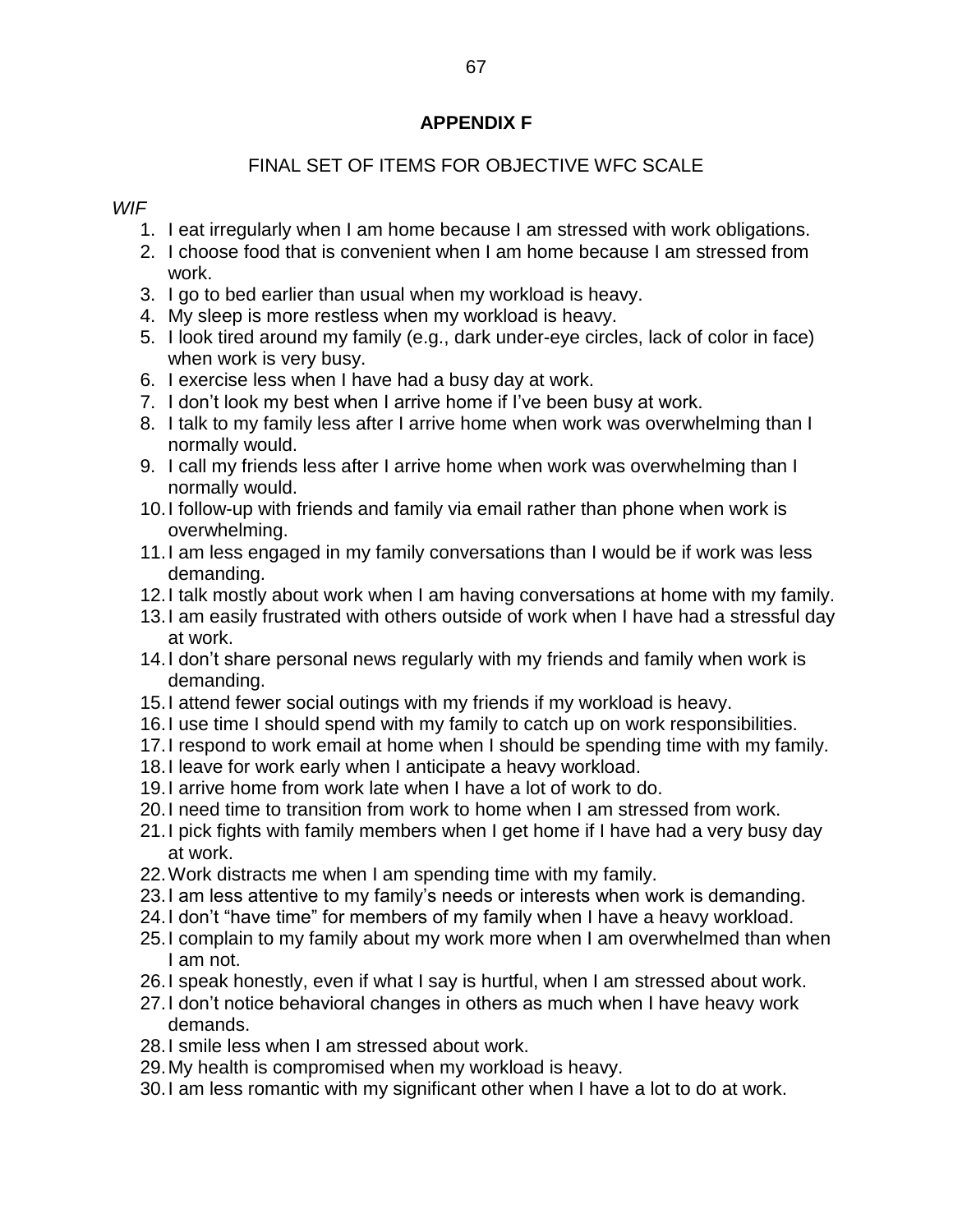- 31.I touch others less (e.g., hugs, back rubs) when I am burdened by work than when my workload is normal.
- 32.I take fewer walks (e.g., with others or with a pet) when my workload is heavy.
- 33.I plan vacations around my workload.
- 34.I take fewer vacations with my spouse and/or family because of the demands of work.
- 35.I bring my laptop for work when I go on vacation.
- 36.I forget about family or social plans when my workload is heavy.
- 37.I don't clean up the messes I make at home (e.g., vacuuming, washing dishes or laundry) when my workload is heavy.
- 38.I forget to pay bills on time when my workload is heavy.
- 39.I put off running errands (e.g., getting groceries) when my work demands are heavy.
- 40.I am less interested in doing activities I would normally enjoy (e.g., go to the movie theater, go shopping, meeting with friends) when I have a heavy workload.
- 41.I neglect to make and/or attend personal appointments (e.g., doctor, dentist) when I am stressed with work.
- 42.I watch more television to wind down when my workload is heavy compared with a normal day.
- 43.I have trouble making arrangements to get my child to and from school when I have heavy work demands.
- 44.I turn away offers from people who try to help me when I am stressed from work.
- 45.My significant other and I delayed having children due to the increasing demands of work.

#### *FIW*

- 1. I drive fast coming home from work when it has been a stressful day.
- 2. I have no choice but to make personal phone calls while I am work.
- 3. I am distracted at work when I am stressed about issues with my family.
- 4. I arrive to work late when I have a lot going on with my family.
- 5. I leave work early to attend personal appointments.
- 6. I leave work early to be with my family sooner when there are issues going on at home.
- 7. I am unprepared for my work day when my family life is stressful.
- 8. I am short-tempered with coworkers when I am battling stress from my family life.
- 9. I become argumentative with my spouse if one of us needs to leave work for a family-related reason (e.g., sick child, family flying in from out of town, pet appointments).
- 10.I discount things that would otherwise be important to me when I have a lot of family pressures.
- 11.If my family keeps me up at night, I am less productive the next day at work.
- 12.I talk less with my colleagues at work when I am preoccupied with family issues.
- 13.I care less about my appearance at work if my family life is stressful.
- 14.I take significantly longer than usual to complete routine work tasks when I am stressed from family issues compared to when I am not.
- 15.I make more mistakes in my work (e.g., typos, data entry errors) when I have family stress.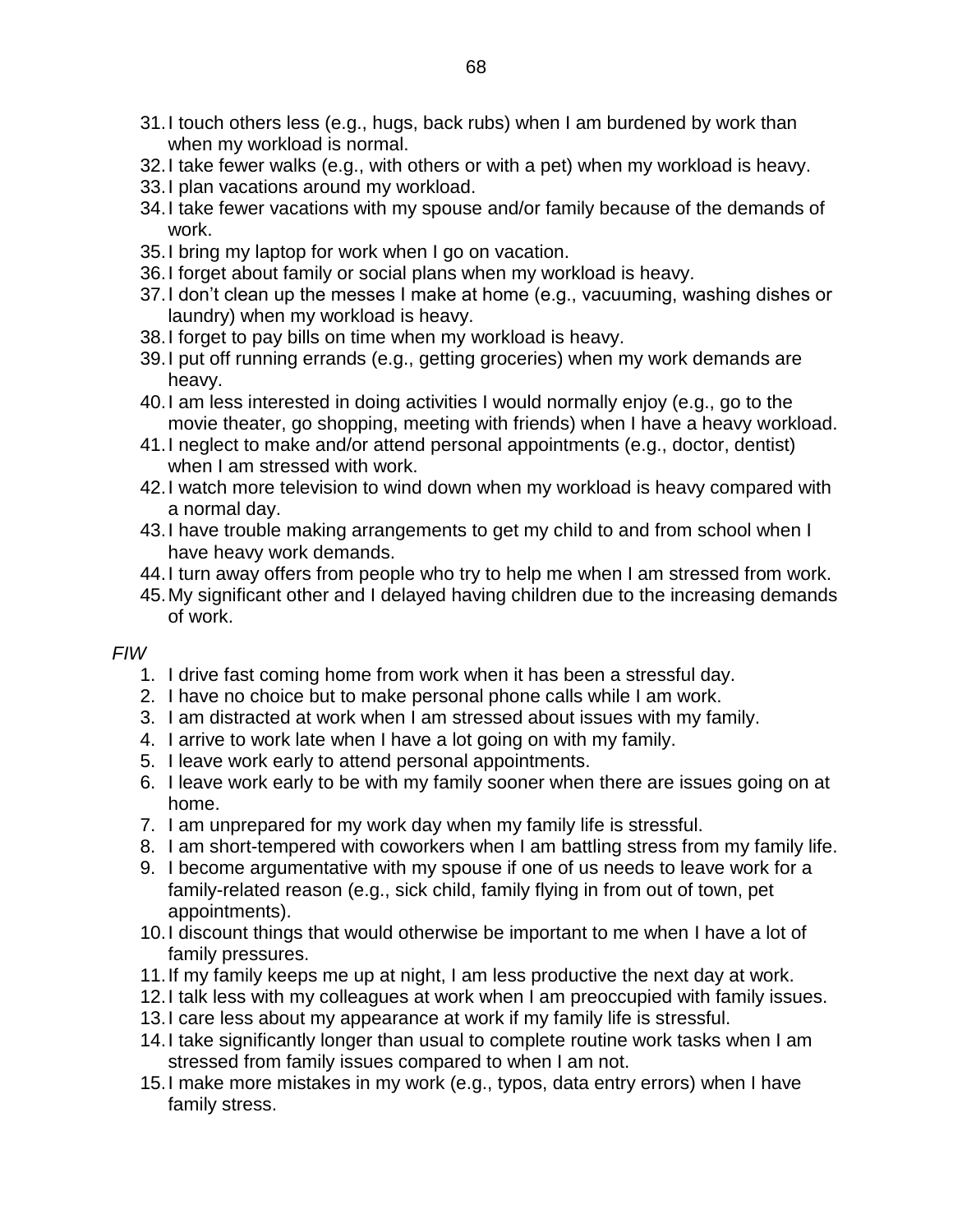- 16.I forget or confuse deadlines for my work projects when I am distracted by my family life.
- 17.I have asked for a reduced number of work hours to accommodate family issues.
- 18.I take longer breaks at work (e.g., take longer or more frequent walks, delay doing work by talking to others) when I am really concerned with issues in my family life.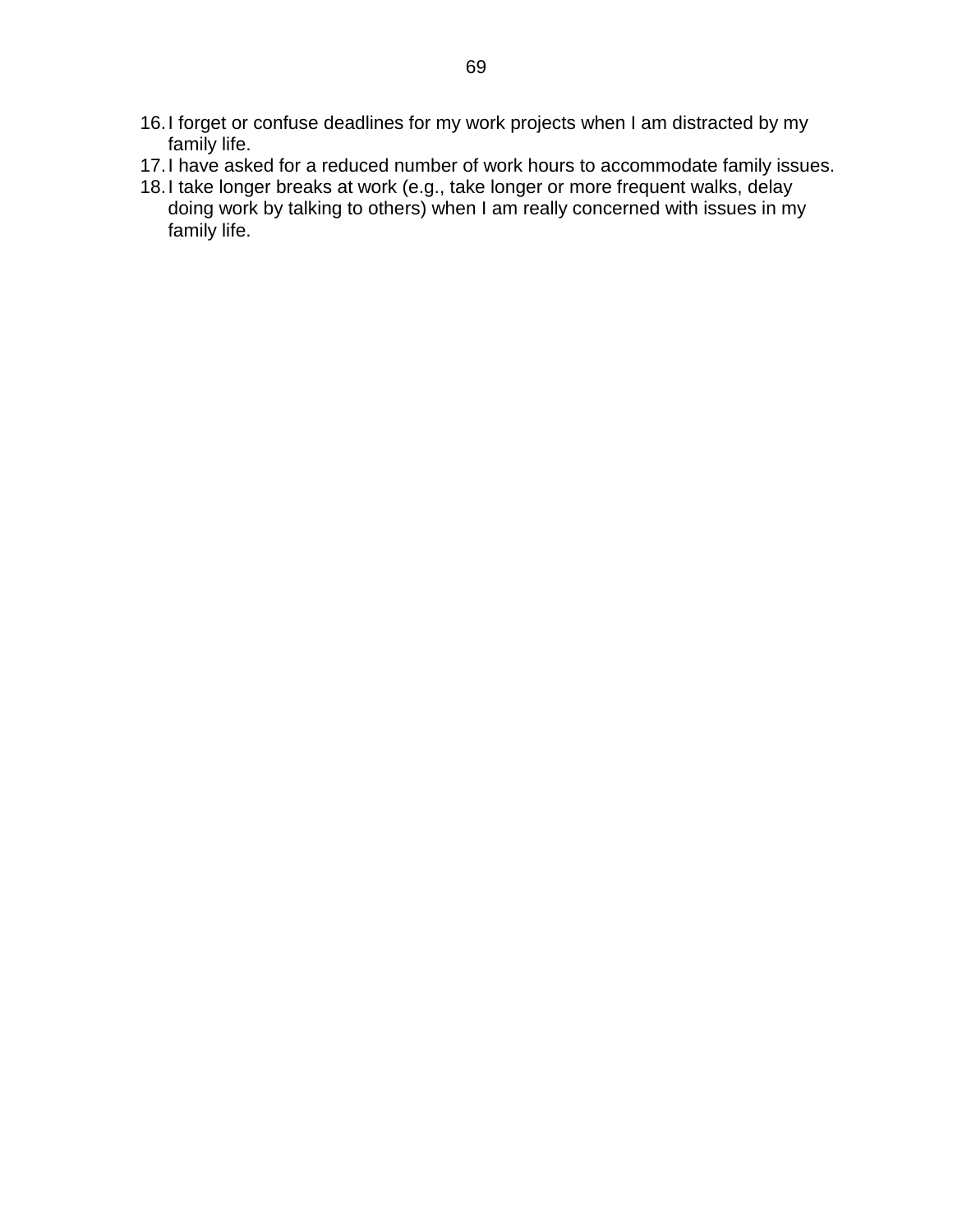# **APPENDIX G**

Table 1

٠

# *Current Measures of Work-Family Conflict*

| Author (Year)                                   | Number of items |
|-------------------------------------------------|-----------------|
|                                                 |                 |
|                                                 |                 |
| Carlson, Kacmar, & Williams (2000)              | 18              |
| Kopelman, Greenhaus, & Connoly (1983)           | 4               |
| <b>Burley (1989)</b>                            | 4               |
| <b>Small &amp; Riley (1990)</b>                 | 15              |
| Holohan & Gilbert (1979)                        | 4               |
| Burke, Weir, & Du Wors (1980)                   | 8               |
| Pleck, Staines, & Lang (1978)                   | 16              |
| Frone, Russell, & Cooper (1992a; 1992b; 1993)   | 4               |
| Gutek, Searle, & Klepa (1991)                   | 2               |
| Thompson (1985)                                 | 8               |
| <b>Wiley (1987)</b>                             | 5               |
| Loerch, Russell, & Rush (1989)                  | 5               |
| Matsui, Ohsawa, & Onglatco (1995)               | 5               |
| Netemeyer, Boles, & McMurrian (1996)            | 10              |
| O'Driscoll, Ilgen, & Hildreth (1992)            | 14              |
| Rice, Frone, & McFarlin (1992)                  |                 |
| Boyar, Carson, Mosley, Maertz, & Pearson (2006) | 7               |
|                                                 |                 |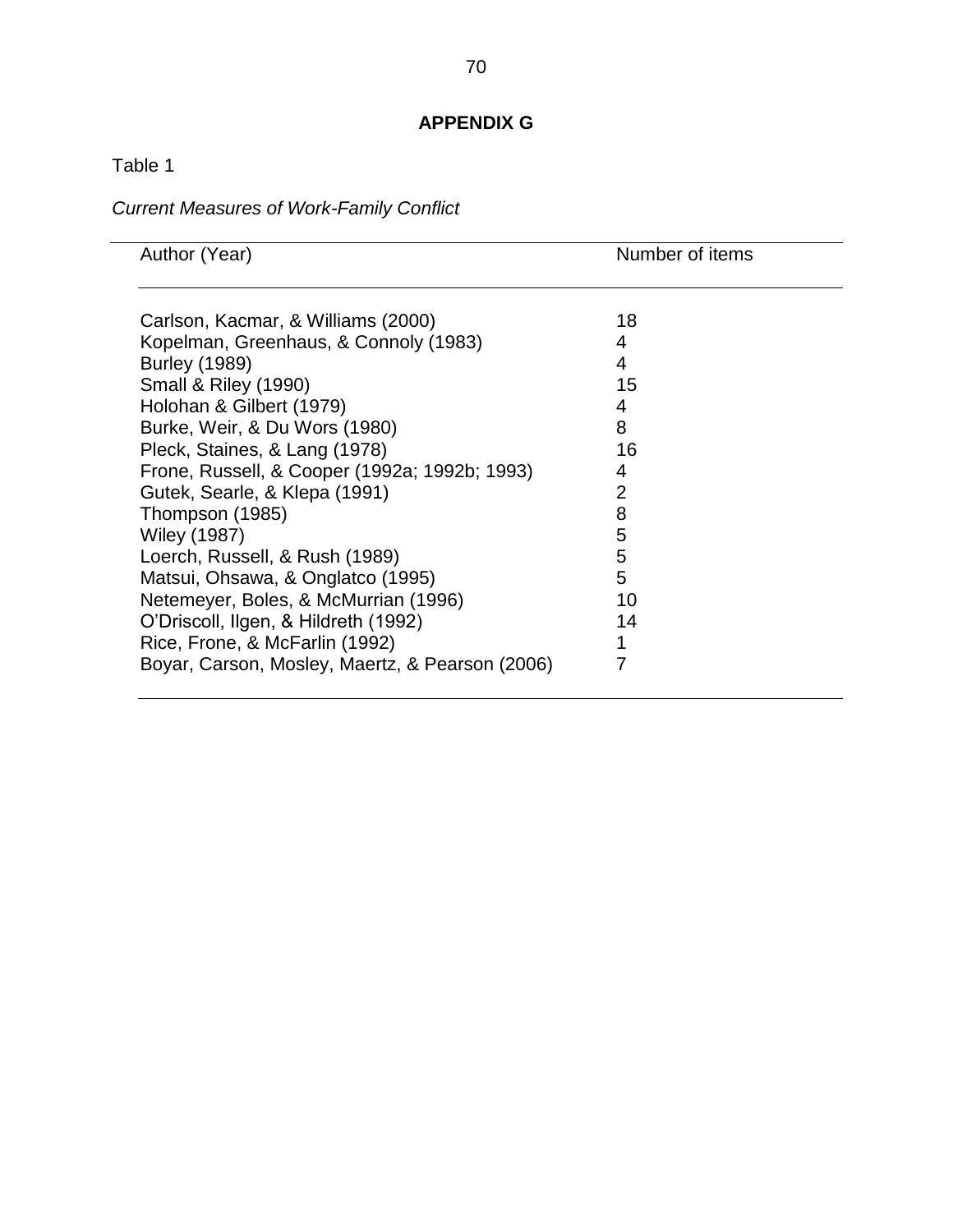|                           | <b>WIF</b>  |                          | <b>FIW</b>  |  |
|---------------------------|-------------|--------------------------|-------------|--|
| Item                      | <b>CITC</b> | Item                     | <b>CITC</b> |  |
| 1                         | .618        | $\mathbf 1$              | .504        |  |
| $\overline{c}$            | .593        | $\overline{c}$           | .406        |  |
| $\ensuremath{\mathsf{3}}$ | .172        | 3                        | .566        |  |
| 4                         | .596        | $\overline{\mathcal{A}}$ | .692        |  |
| 5                         | .544        | 5                        | .559        |  |
| $\overline{6}$            | .456        | $\overline{6}$           | .531        |  |
| $\overline{7}$            | .491        | $\overline{7}$           | .657        |  |
| $\bf 8$                   | .625        | 8                        | .615        |  |
| 9                         | .492        | $\boldsymbol{9}$         | .537        |  |
| 10                        | .347        | 10                       | .738        |  |
| 11                        | .665        | 11                       | .449        |  |
| 12                        | .502        | 12                       | .485        |  |
| 13                        | .609        | 13                       | .503        |  |
| 14                        | .657        | 14                       | .707        |  |
| 15                        | .647        | 15                       | .631        |  |
| 16                        | .619        | 16                       | .697        |  |
| 17                        | .545        | 17                       | .526        |  |
| 18                        | .499        | 18                       | .608        |  |
| 19                        | .641        |                          |             |  |
| 20                        | .574        |                          |             |  |
| 21                        | .705        |                          |             |  |
| 22                        | .741        |                          |             |  |
| 23                        | .698        |                          |             |  |
| 24                        | .468        |                          |             |  |
| 25                        | .416        |                          |             |  |
| 26                        | .449        |                          |             |  |
| 27                        | .597        |                          |             |  |
| 28                        | .656        |                          |             |  |
| 29                        | .549        |                          |             |  |
| 30                        | .607        |                          |             |  |
| 31                        | .597        |                          |             |  |
| 32                        | .346        |                          |             |  |
| 33                        | .605        |                          |             |  |
| 34                        | .486        |                          |             |  |
| $35\,$                    | .699        |                          |             |  |
| 36                        | .438        |                          |             |  |

# *Corrected Item-Total Correlations*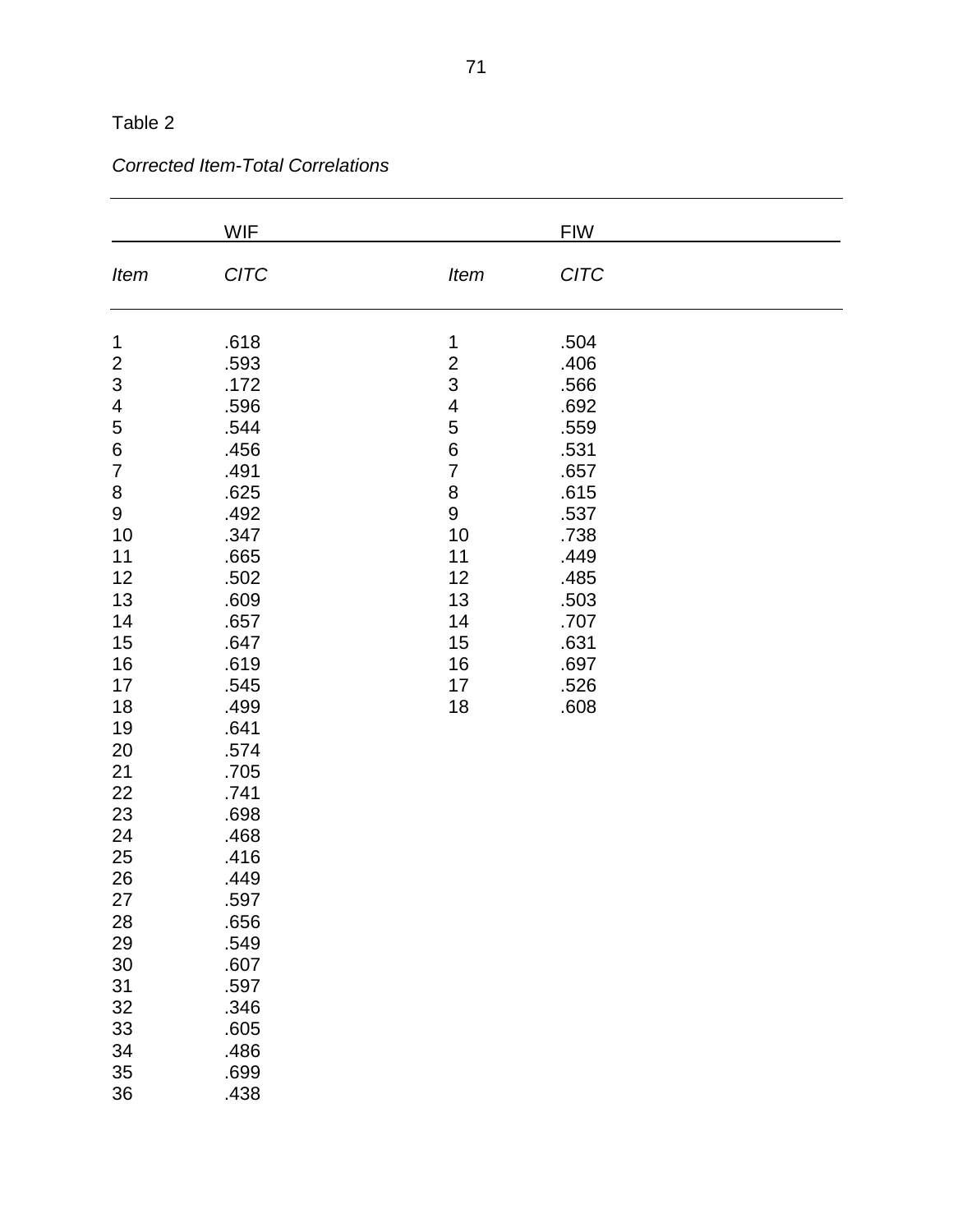|             | <b>WIF</b>  |             | <b>FIW</b>  |  |
|-------------|-------------|-------------|-------------|--|
| <b>Item</b> | <b>CITC</b> | <b>Item</b> | <b>CITC</b> |  |
| 37          | .462        |             |             |  |
| 38          | .551        |             |             |  |
| 39          | .671        |             |             |  |
| 40          | .672        |             |             |  |
| 41          | .339        |             |             |  |
| 42          | .331        |             |             |  |
| 43          | .489        |             |             |  |
| 44          | .305        |             |             |  |

 $N = 226$ . CITC stands for corrected item-total correlations. Actual item content for each scale can be found in Appendix F.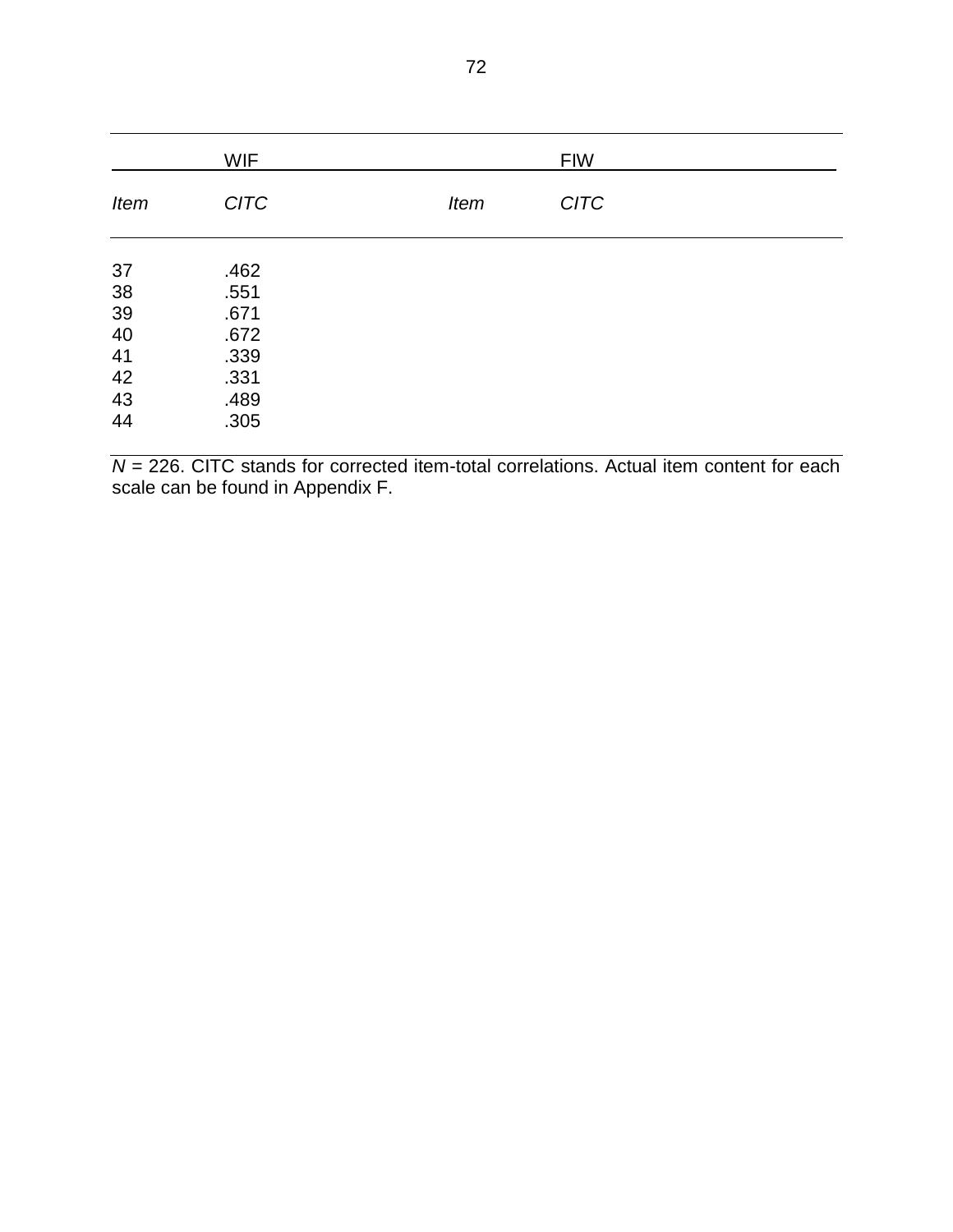#### *Correlation Coefficients using the Multiplicative Approach as an Indicator of WFC*

|                     |            | WIF Only   |            |            | FIW Only  |           |
|---------------------|------------|------------|------------|------------|-----------|-----------|
| Outcome             | Netemeyer  | Carlson    | Objective  | Netemeyer  | Carlson   | Objective |
| Life Sat            | $-.274**$  | $-.205**$  | $-164*$    | $-0.043$   | $-064$    | .003      |
| Job Sat             | $-0.316**$ | $-0.255**$ | $-142*$    | $-081$     | $-143*$   | $-0.044$  |
| <b>Family Sat</b>   | $-0.258**$ | $-.219**$  | $-0.085$   | $-0.175**$ | $-117$    | $-0.016$  |
| Org Com             | .076       | $-061$     | $-0.056$   | .019       | .033      | $-0.021$  |
| <b>Burnout</b>      | $.517**$   | .488**     | .457**     | $.279**$   | $.339**$  | $.329**$  |
| Turnover            | $.256**$   | $.251**$   | $.207**$   | .028       | .083      | .064      |
| <b>Psych Strain</b> | $-0.335**$ | $-.306**$  | $-0.297**$ | $-172*$    | $-.241*$  | $-153*$   |
| Health              | $-.311***$ | $-0.257**$ | $-0.206**$ | $-0.183**$ | $-.208**$ | $-136*$   |
| Depression          | .389**     | $.351**$   | $.407**$   | $.261**$   | $.365**$  | .287**    |

Note: *N* = 223. Outcome variables include life satisfaction (life sat), job satisfaction (job sat), family satisfaction (family sat), organizational commitment (org com), burnout, turnover intentions (turnover), psychological strain (psych strain), health, and depression. The objective scale includes a total of 73 items for this approach.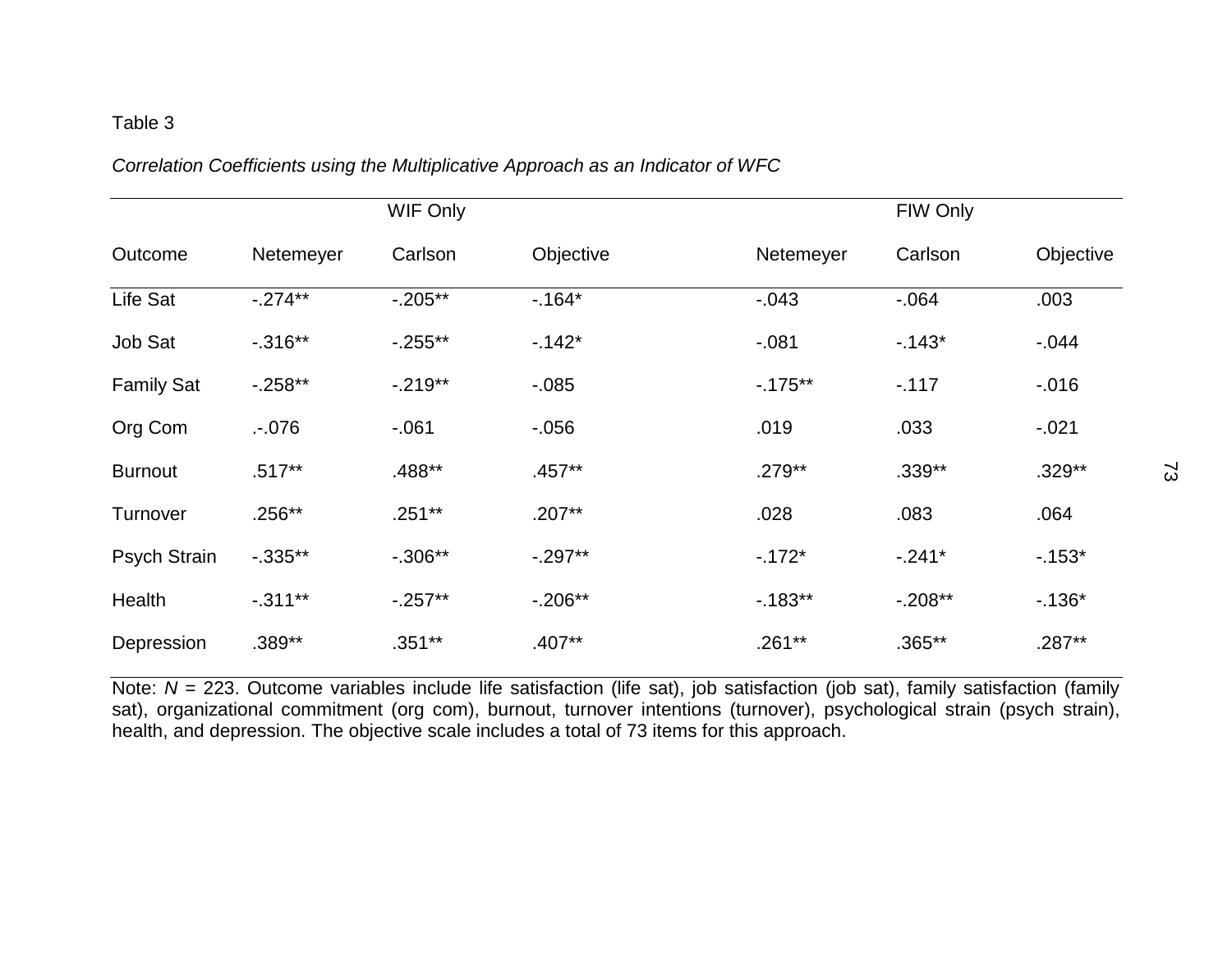# *Correlation Coefficients using the Frequency Data Approach as an Indicator of WFC*

|                     |            | <b>WIF Only</b> |            |           | FIW Only  |           |
|---------------------|------------|-----------------|------------|-----------|-----------|-----------|
| Outcome             | Netemeyer  | Carlson         | Objective  | Netemeyer | Carlson   | Objective |
| Life Sat            | $-.274**$  | $-0.206**$      | $-.239**$  | $-0.047$  | $-062$    | $-0.016$  |
| Job Sat             | $-0.326**$ | $-0.260**$      | $-0.178**$ | $-0.087$  | $-.160*$  | $-068$    |
| <b>Family Sat</b>   | $-0.267**$ | $-.225**$       | $-.211**$  | $-187**$  | $-126$    | $-0.082$  |
| Org Com             | $-0.085$   | $-065$          | $-0.055$   | .017      | .019      | $-0.027$  |
| <b>Burnout</b>      | .509**     | .495**          | .564**     | $.291**$  | $.355***$ | $.328**$  |
| Turnover            | $.249**$   | $.252**$        | $.261**$   | .036      | .085      | .070      |
| <b>Psych Strain</b> | $-.339**$  | $-.309**$       | $-.341**$  | $-174**$  | $-.247**$ | $-156*$   |
| Health              | $-0.316**$ | $-0.258**$      | $-.250**$  | $-184**$  | $-.200**$ | $-145*$   |
| Depression          | $.386**$   | $.350**$        | $.503**$   | $.265***$ | $.352**$  | .297**    |

Note: *N* = 226. Outcome variables include life satisfaction (life sat), job satisfaction (job sat), family satisfaction (family sat), organizational commitment (org com), burnout, turnover intentions (turnover), psychological strain (psych strain), health, and depression. The objective scale includes a total of 61 items for this approach.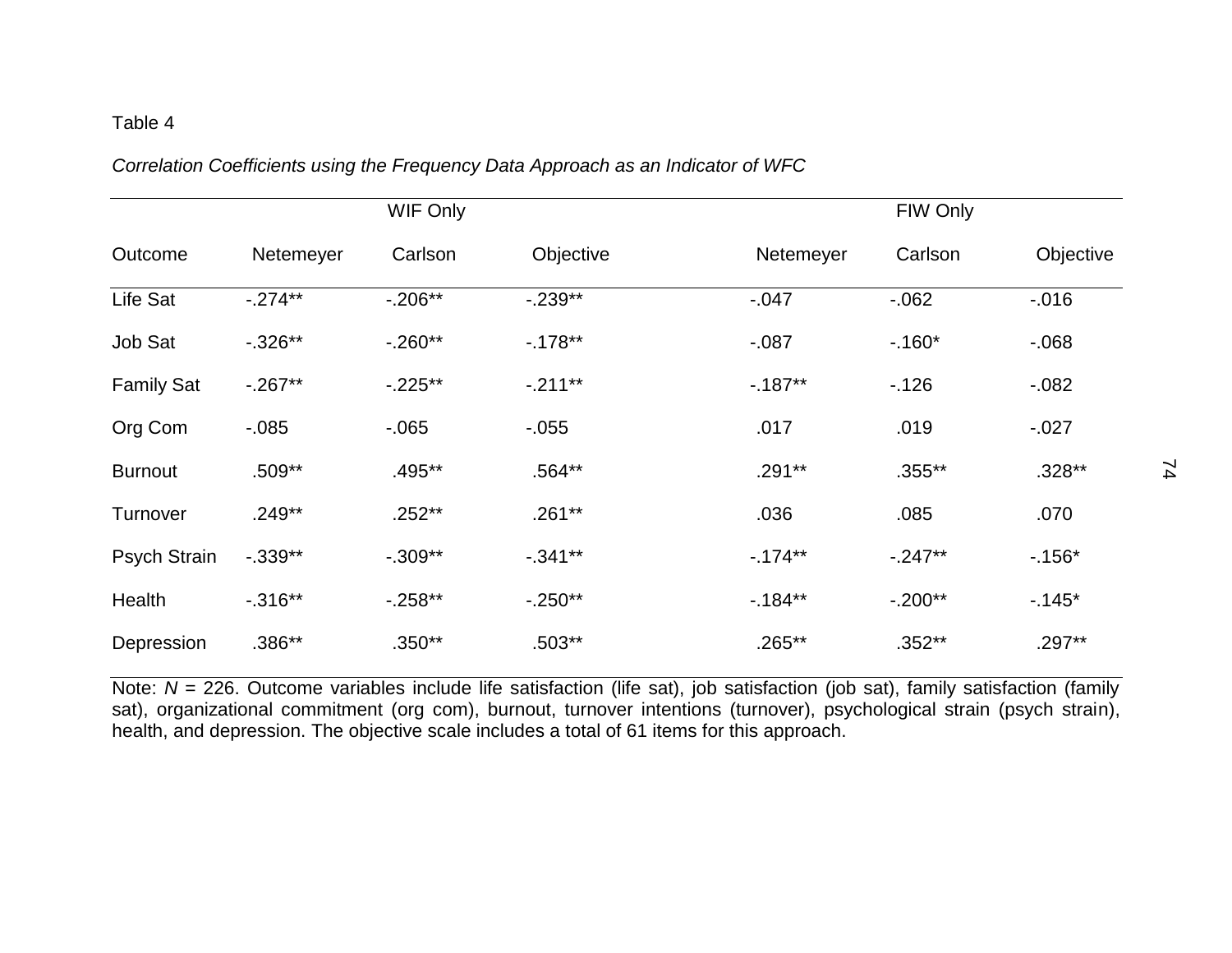#### *Correlation Coefficients for All Variables*

| Variables                                                                                      | М    | SD <sub>1</sub> |                                                                  | $\overline{\mathbf{2}}$ | $\mathbf{3}$ | $\overline{4}$ | $5\phantom{.0}$ | 6 | $\overline{7}$ | 8 | 9 | 10 | 11 | 12 | 13 | 14 | 15 |
|------------------------------------------------------------------------------------------------|------|-----------------|------------------------------------------------------------------|-------------------------|--------------|----------------|-----------------|---|----------------|---|---|----|----|----|----|----|----|
| 1 Life Sat                                                                                     |      | 4.46 1.27       | $  -$                                                            |                         |              |                |                 |   |                |   |   |    |    |    |    |    |    |
| 2 Job Sat                                                                                      | 3.33 |                 | $.85$ $.31***$ ---                                               |                         |              |                |                 |   |                |   |   |    |    |    |    |    |    |
| 3 Fam Sat                                                                                      | 4.55 |                 | $.74$ $.39**$ $.21**$ ---                                        |                         |              |                |                 |   |                |   |   |    |    |    |    |    |    |
| 4 Org Com                                                                                      |      |                 | 4.15 .72 .11 .56** .03 ---                                       |                         |              |                |                 |   |                |   |   |    |    |    |    |    |    |
| 5 Burnout                                                                                      |      |                 | $3.47$ $1.19$ $-0.33$ ** $-0.27$ ** $-0.30$ ** $-0.14$ ** $-0.5$ |                         |              |                |                 |   |                |   |   |    |    |    |    |    |    |
| 6 Turnover                                                                                     |      |                 | $2.65$ 1.27 $-.24**-.62**-.27**-.62**$ .41** ---                 |                         |              |                |                 |   |                |   |   |    |    |    |    |    |    |
| 7 Strain                                                                                       | 2.63 |                 | $.38$ $.46**$ $.35**$ $.25**$ $.10$ $.42**$ $.22**$              |                         |              |                |                 |   |                |   |   |    |    |    |    |    |    |
| 8 Health                                                                                       | 2.48 |                 | .26 .31** .38** .16* .10 -.34** -.24** .33** ---                 |                         |              |                |                 |   |                |   |   |    |    |    |    |    |    |
| 9 Depression  1.90  .55  -.44**-.37**-.29**-.11  .46**  .25**-.59**-.39**---                   |      |                 |                                                                  |                         |              |                |                 |   |                |   |   |    |    |    |    |    |    |
| 10 Net (WIF) 4.17 1.40 -.27**-.33**-.27**-.09 .51** .25** -.34**-.32** .39**---                |      |                 |                                                                  |                         |              |                |                 |   |                |   |   |    |    |    |    |    |    |
| 11 Carl (WIF) 2.86 .74 -.21**-.26**-.23**-.07 .50** .25**-.31**-.26** .35** .73**---           |      |                 |                                                                  |                         |              |                |                 |   |                |   |   |    |    |    |    |    |    |
| 12 New (WIF) 2.86 .63 -.24**-.18**-.21**-.06 .56** .26**-.34**-.25** .50** .67** .62**---      |      |                 |                                                                  |                         |              |                |                 |   |                |   |   |    |    |    |    |    |    |
| 13 Net (FIW) 3.27 1.48 -.05 -.09 -.19** .02 .29** .04 -.17 -.18** .27* .49** .47**--           |      |                 |                                                                  |                         |              |                |                 |   |                |   |   |    |    |    |    |    |    |
| 14 Carl (FIW) 2.85 .82 -.06 -.16* -.13 .02 .36** .09 -.25** -.21** .35** .60** .52** .62** --- |      |                 |                                                                  |                         |              |                |                 |   |                |   |   |    |    |    |    |    |    |
|                                                                                                |      |                 |                                                                  |                         |              |                |                 |   |                |   |   |    |    |    |    |    |    |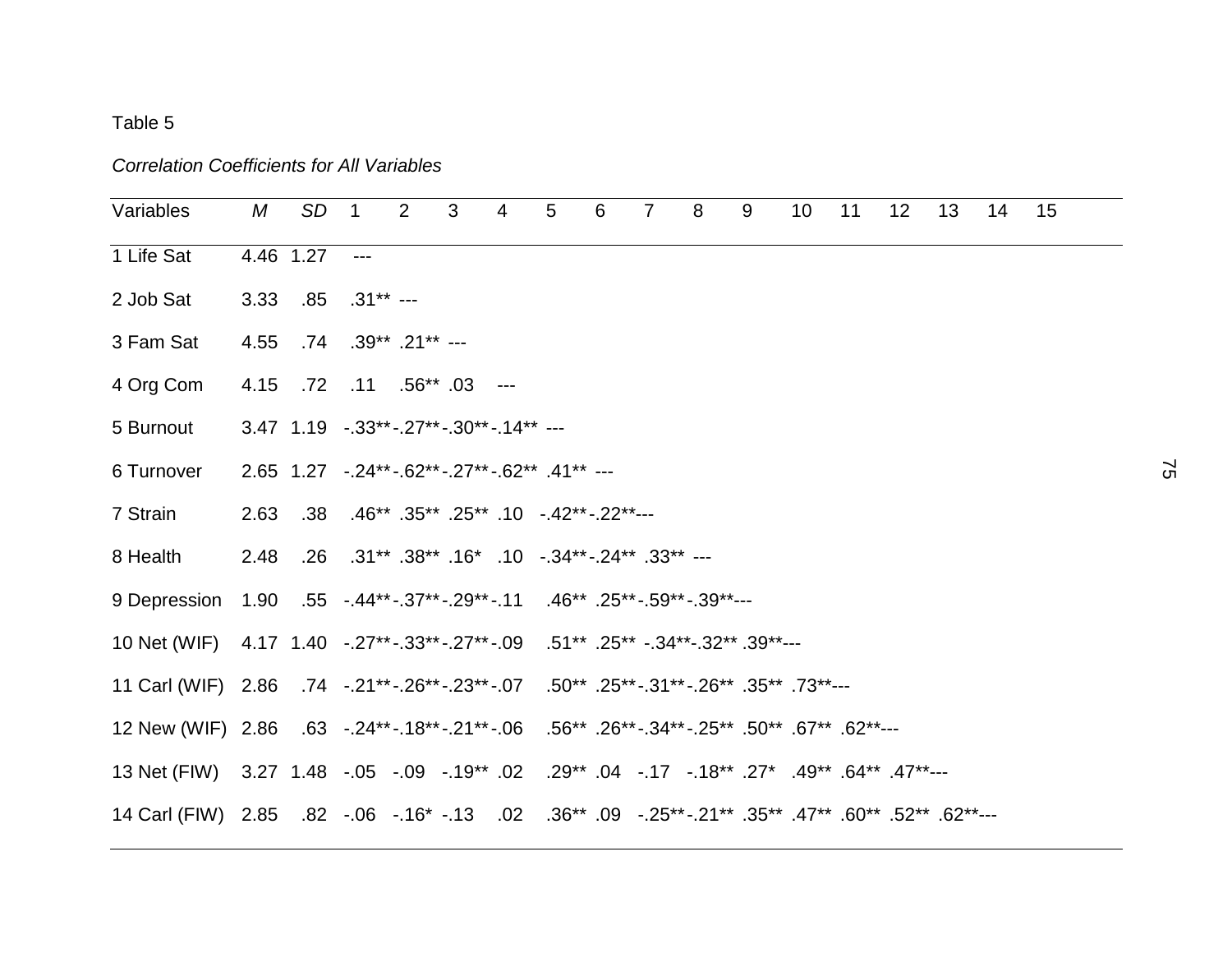| Variables                                                                                                      |  | M SD 1 2 3 4 5 6 7 8 9 |  |  |  | 10 11 12 13 14 15 |  |  |  |
|----------------------------------------------------------------------------------------------------------------|--|------------------------|--|--|--|-------------------|--|--|--|
| 150**55. **58. **69. **51. **44. **35. **18. -*14. **13. 143. 10. -.16 .16. -.11 .50. -.05 .50. 15 .50. 15 .55 |  |                        |  |  |  |                   |  |  |  |

Note: *N* = 226. Outcome variables include life satisfaction (life sat), job satisfaction (job sat), family satisfaction (fam sat), organizational commitment (org com), burnout, turnover intentions (turnover), psychological strain (strain), health, and depression. Subjective measures include Netemeyer et al., 1996 (Net; WIF and FIW separated) and Carlson et al., 2000 (Carl; WIF and FIW separated). The objective measure is identified by "New", also separated by WIF and FIW.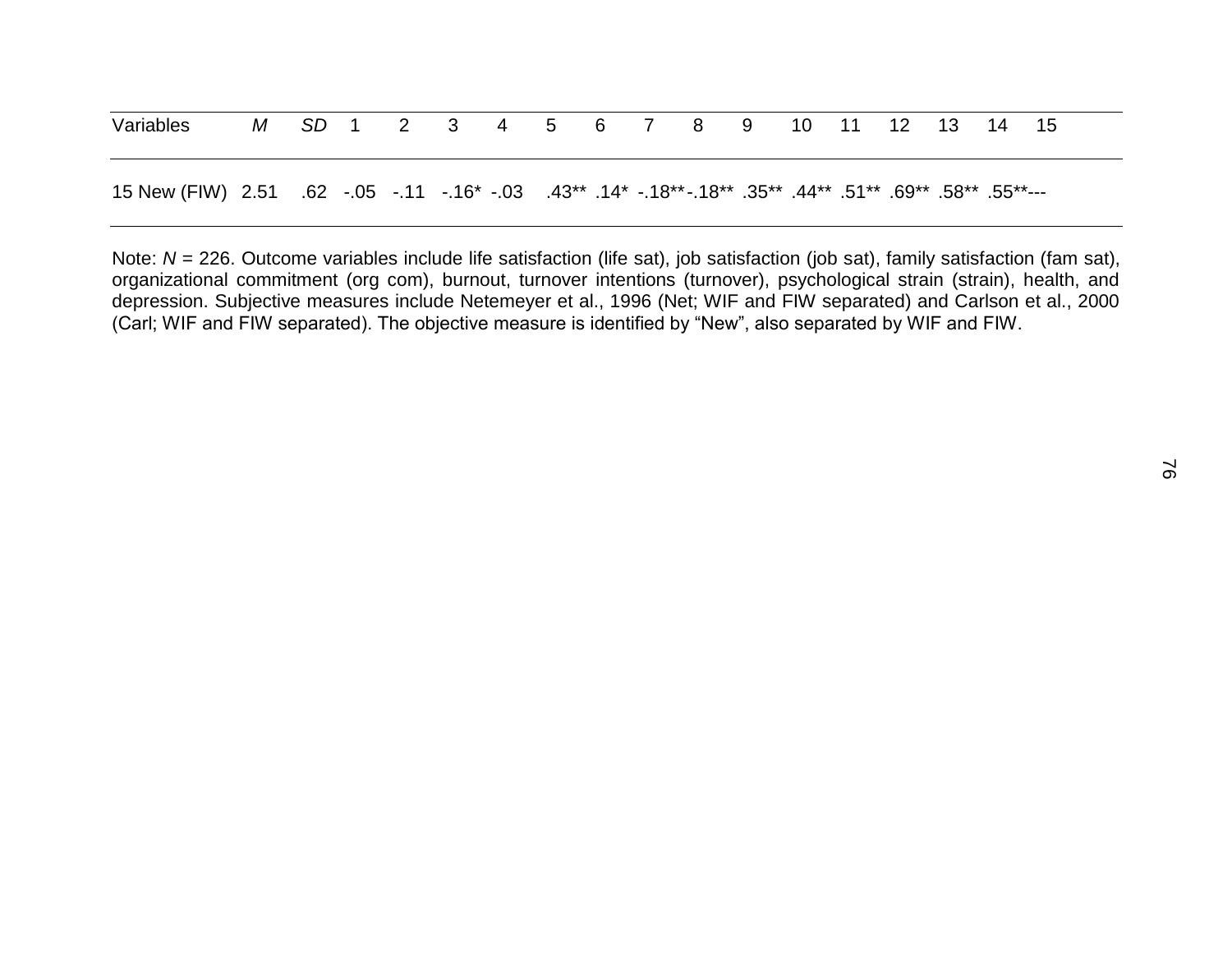*Hierarchical Multiple Regression of Objective and Subjective Measures of WIF and FIW on Life Satisfaction*

|                            |        | <b>WIF</b>      |          |          | <b>FIW</b> |          |
|----------------------------|--------|-----------------|----------|----------|------------|----------|
| Variable                   | B      | SE <sub>B</sub> | $\beta$  | B        | SE B       | $\beta$  |
|                            |        |                 |          |          |            |          |
| Subjective WIF (Netemeyer) | $-187$ | .078            | $-.207*$ |          |            |          |
| Objective WIF              | $-199$ | .174            | $-0.099$ |          |            |          |
| Intercept = $5.809$        |        |                 |          |          |            |          |
| Subjective FIW (Carlson)   |        |                 |          | $-0.074$ | .124       | $-0.048$ |
| <b>Objective FIW</b>       |        |                 |          | $-0.051$ | .164       | $-0.025$ |
| Intercept = $4.801$        |        |                 |          |          |            |          |
| $R^2$ Change               |        | .005            |          |          | .000       |          |
| F for change in $R^2$      |        | 1.315           |          |          | .099       |          |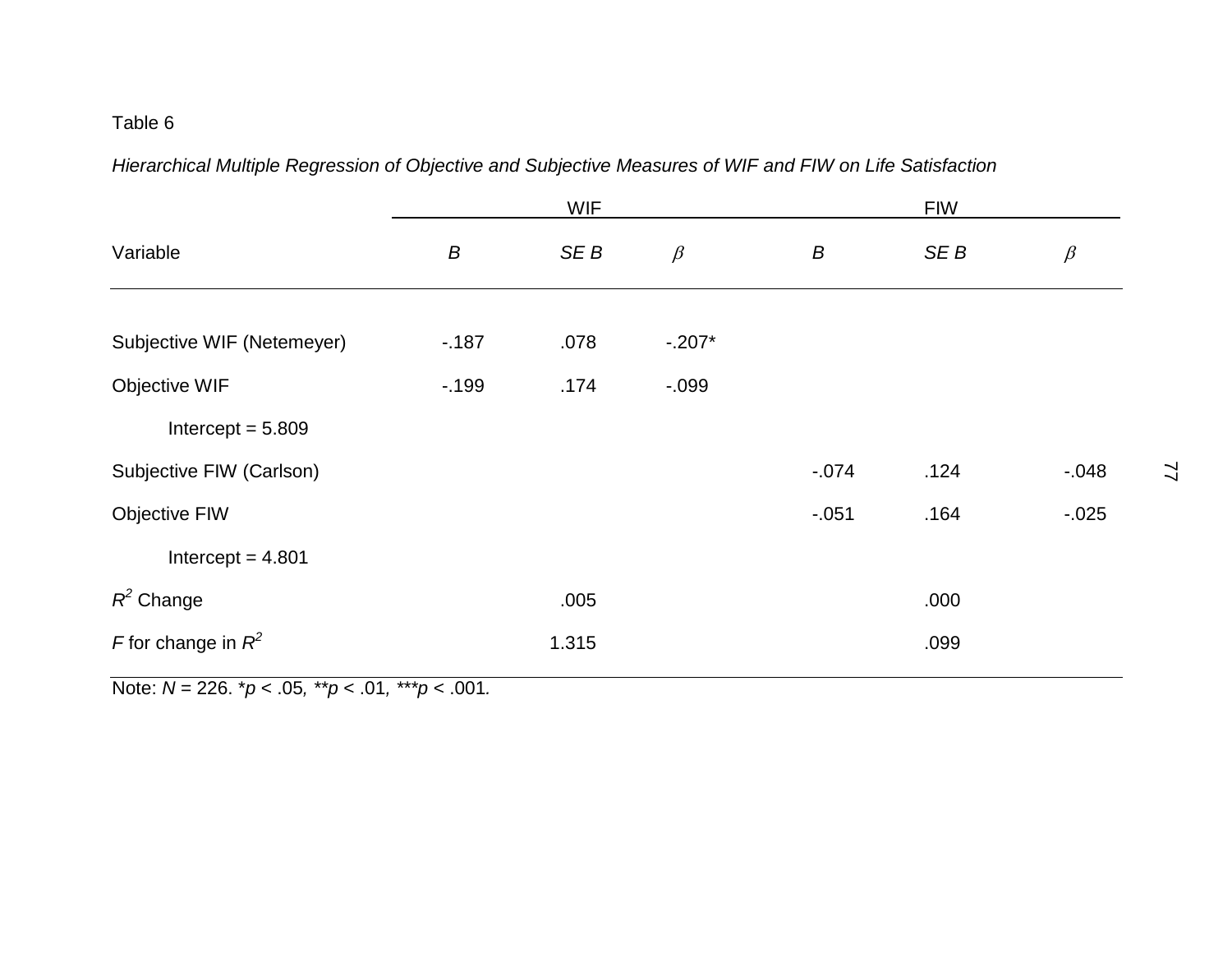*Hierarchical Multiple Regression of Objective and Subjective Measures of WIF and FIW on Job Satisfaction*

|                            |         | <b>WIF</b> |            |          | <b>FIW</b> |          |
|----------------------------|---------|------------|------------|----------|------------|----------|
| Variable                   | B       | SEB        | $\beta$    | B        | SE B       | $\beta$  |
|                            |         |            |            |          |            |          |
| Subjective WIF (Netemeyer) | $-.228$ | .052       | $-.376***$ |          |            |          |
| Objective WIF              | .100    | .115       | .075       |          |            |          |
| Intercept = $3.988$        |         |            |            |          |            |          |
| Subjective FIW (Carlson)   |         |            |            | $-146$   | .082       | $-.141$  |
| <b>Objective FIW</b>       |         |            |            | $-0.047$ | .108       | $-0.034$ |
| Intercept = $3.861$        |         |            |            |          |            |          |
| $R^2$ Change               |         | .003       |            |          | .001       |          |
| F for change in $R^2$      |         | .762       |            |          | .187       |          |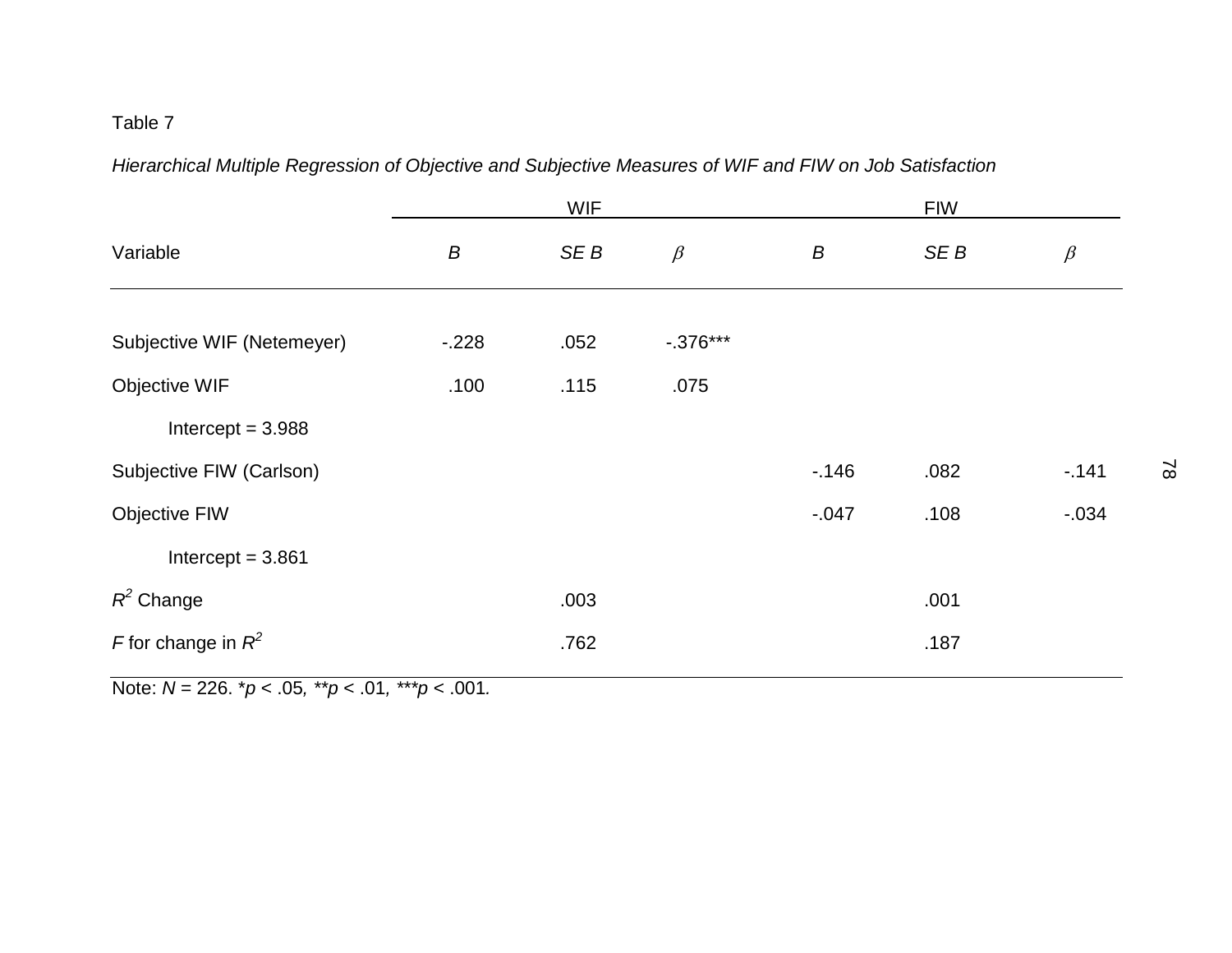*Hierarchical Multiple Regression of Objective and Subjective Measures of WIF and FIW on Family Satisfaction*

|                            |        | <b>WIF</b> |           |          | <b>FIW</b> |          |
|----------------------------|--------|------------|-----------|----------|------------|----------|
| Variable                   | B      | SE B       | $\beta$   | B        | SE B       | $\beta$  |
|                            |        |            |           |          |            |          |
| Subjective WIF (Netemeyer) | $-120$ | .046       | $-.229**$ |          |            |          |
| Objective WIF              | $-066$ | .102       | $-0.057$  |          |            |          |
| Intercept = $5.238$        |        |            |           |          |            |          |
| Subjective FIW (Carlson)   |        |            |           | $-0.052$ | .071       | $-0.057$ |
| <b>Objective FIW</b>       |        |            |           | $-147$   | .094       | $-124$   |
| Intercept = $5.064$        |        |            |           |          |            |          |
| $R^2$ Change               |        | .002       |           |          | .011       |          |
| F for change in $R^2$      |        | .432       |           |          | 2.436      |          |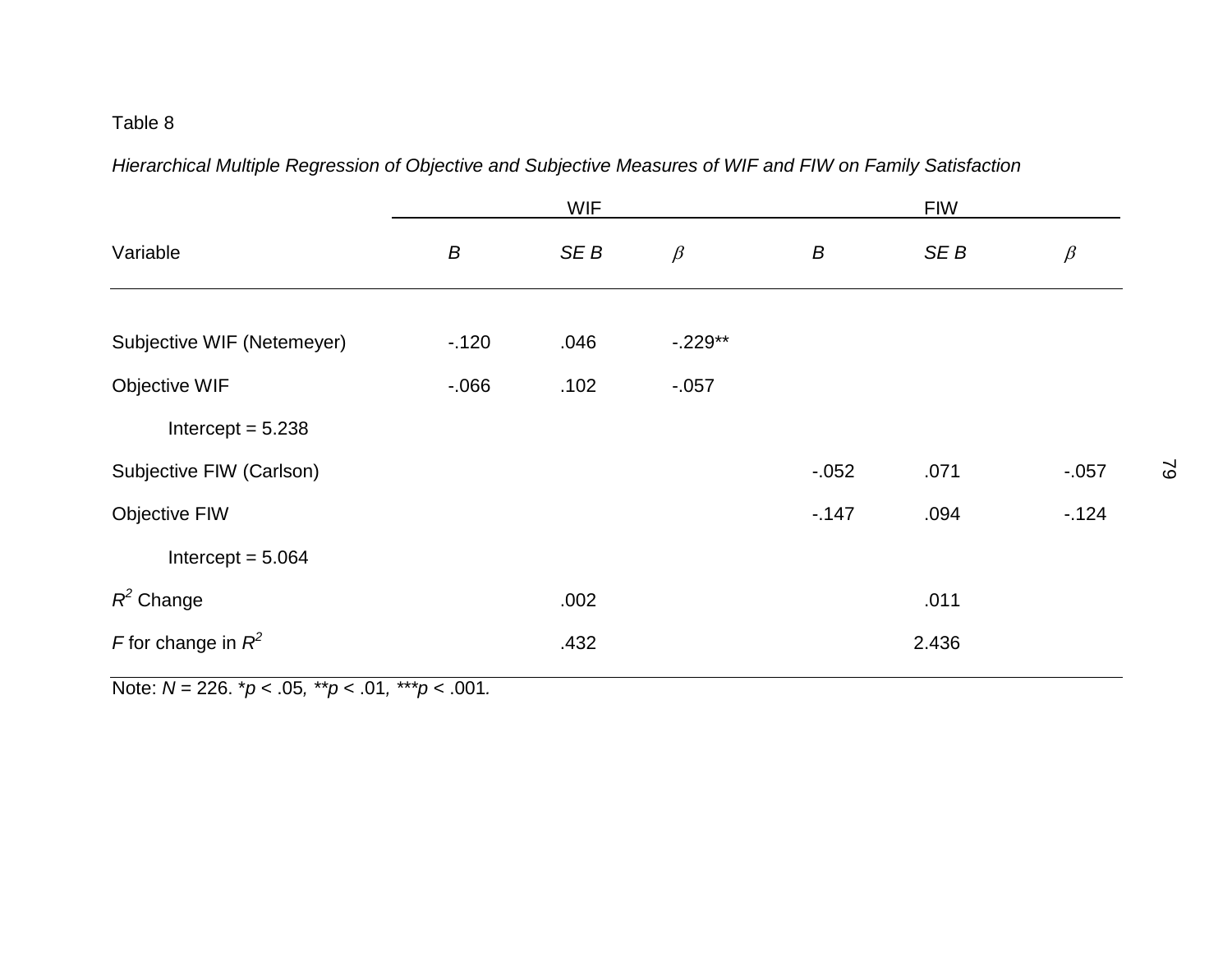*Hierarchical Multiple Regression of Objective and Subjective Measures of WIF and FIW on Organizational Commitment*

|                            |          | <b>WIF</b> |         |        | <b>FIW</b> |          |
|----------------------------|----------|------------|---------|--------|------------|----------|
| Variable                   | B        | SE B       | $\beta$ | B      | SE B       | $\beta$  |
| Subjective WIF (Netemeyer) | $-0.045$ | .046       | $-.087$ |        |            |          |
| Objective WIF              | .004     | .103       | .004    |        |            |          |
| Intercept = $4.321$        |          |            |         |        |            |          |
| Subjective FIW (Carlson)   |          |            |         | .044   | .071       | .050     |
| <b>Objective FIW</b>       |          |            |         | $-065$ | .093       | $-0.056$ |
| Intercept = $4.186$        |          |            |         |        |            |          |
| $R^2$ Change               |          | .000       |         |        | .002       |          |
| F for change in $R^2$      |          | .002       |         |        | .489       |          |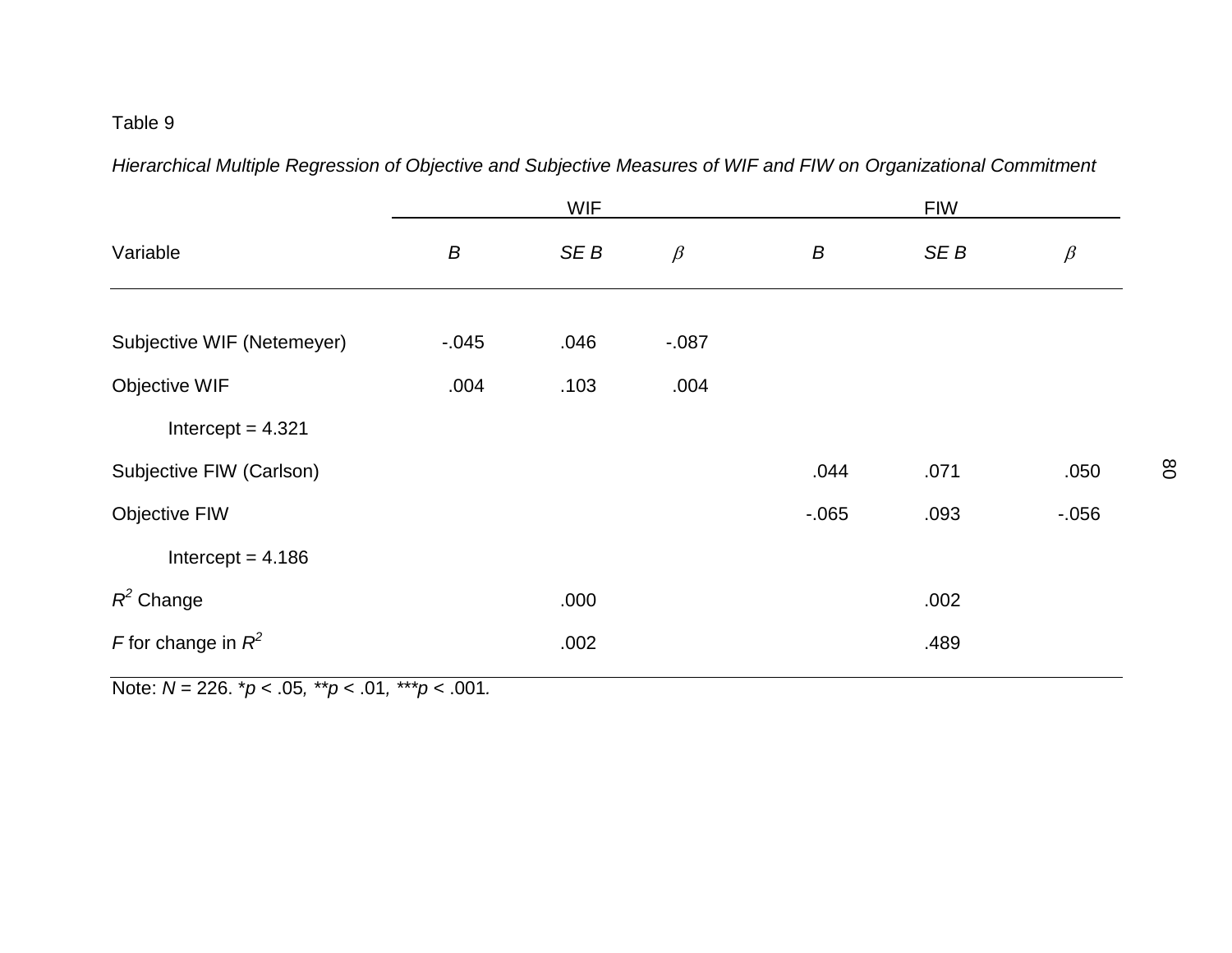*Hierarchical Multiple Regression of Objective and Subjective Measures of WIF and FIW on Burnout*

|                            |      | <b>WIF</b> |           |      | <b>FIW</b> |           |
|----------------------------|------|------------|-----------|------|------------|-----------|
| Variable                   | B    | SE B       | $\beta$   | B    | SE B       | $\beta$   |
|                            |      |            |           |      |            |           |
| Subjective WIF (Netemeyer) | .201 | .062       | $.236**$  |      |            |           |
| Objective WIF              | .764 | .138       | $.405***$ |      |            |           |
| Intercept = $.447$         |      |            |           |      |            |           |
| Subjective FIW (Carlson)   |      |            |           | .247 | .105       | $.170*$   |
| <b>Objective FIW</b>       |      |            |           | .645 | .138       | $.336***$ |
| Intercept = $1.143$        |      |            |           |      |            |           |
| $R^2$ Change               |      | $.090***$  |           |      | $.078***$  |           |
| F for change in $R^2$      |      | 30.725     |           |      | 21.987     |           |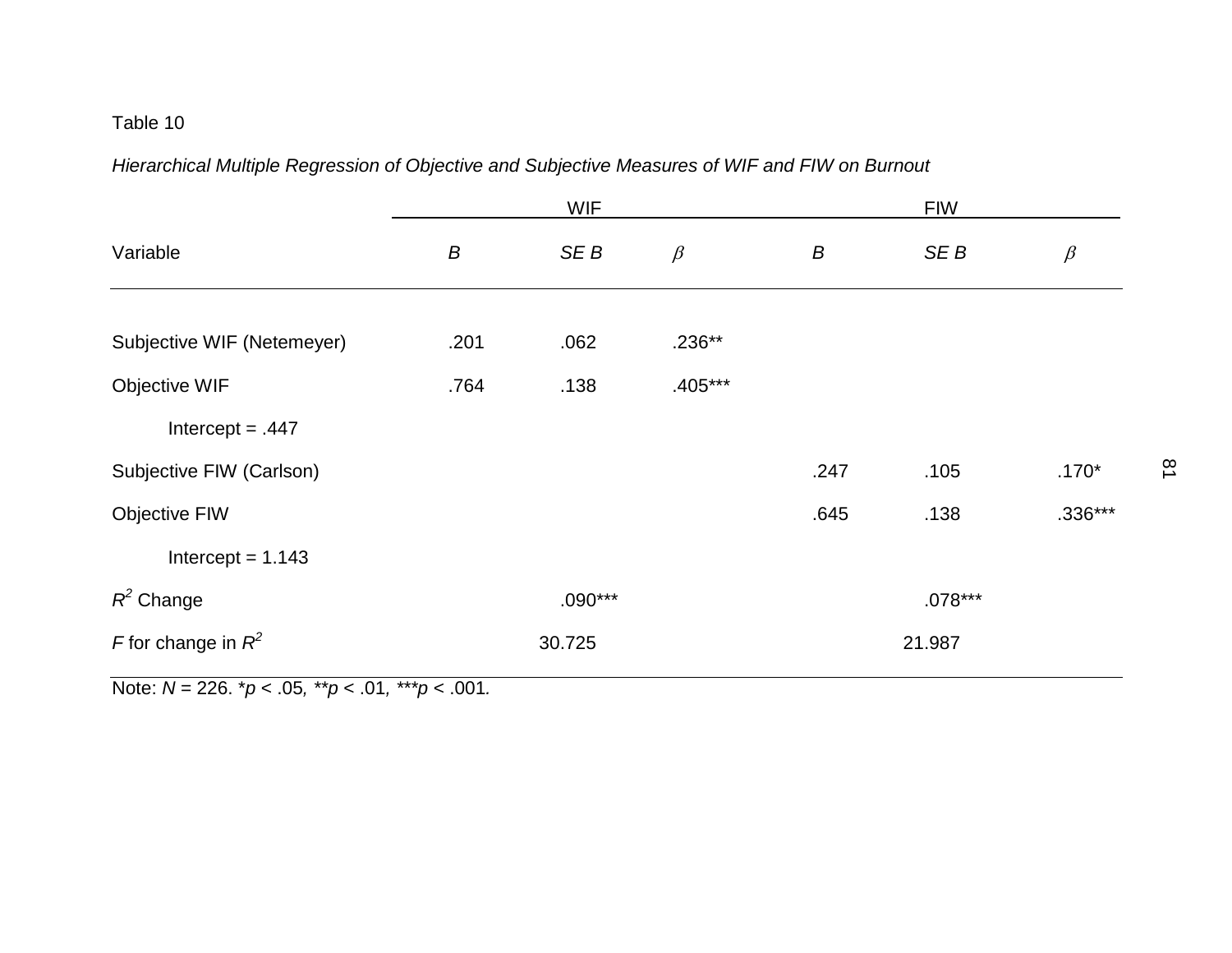*Hierarchical Multiple Regression of Objective and Subjective Measures of WIF and FIW on Turnover Intentions*

|                            |      | <b>WIF</b> |         |      | <b>FIW</b> |         |
|----------------------------|------|------------|---------|------|------------|---------|
| Variable                   | B    | SE B       | $\beta$ | B    | SE B       | $\beta$ |
|                            |      |            |         |      |            |         |
| Subjective WIF (Netemeyer) | .121 | .079       | .134    |      |            |         |
| Objective WIF              | .344 | .175       | $.171*$ |      |            |         |
| Intercept = $1.156$        |      |            |         |      |            |         |
| Subjective FIW (Carlson)   |      |            |         | .017 | .124       | .011    |
| <b>Objective FIW</b>       |      |            |         | .275 | .163       | .134    |
| Intercept = $1.143$        |      |            |         |      |            |         |
| $R^2$ Change               |      | $.016*$    |         |      | .012       |         |
| F for change in $R^2$      |      | 3.870      |         |      | 2.841      |         |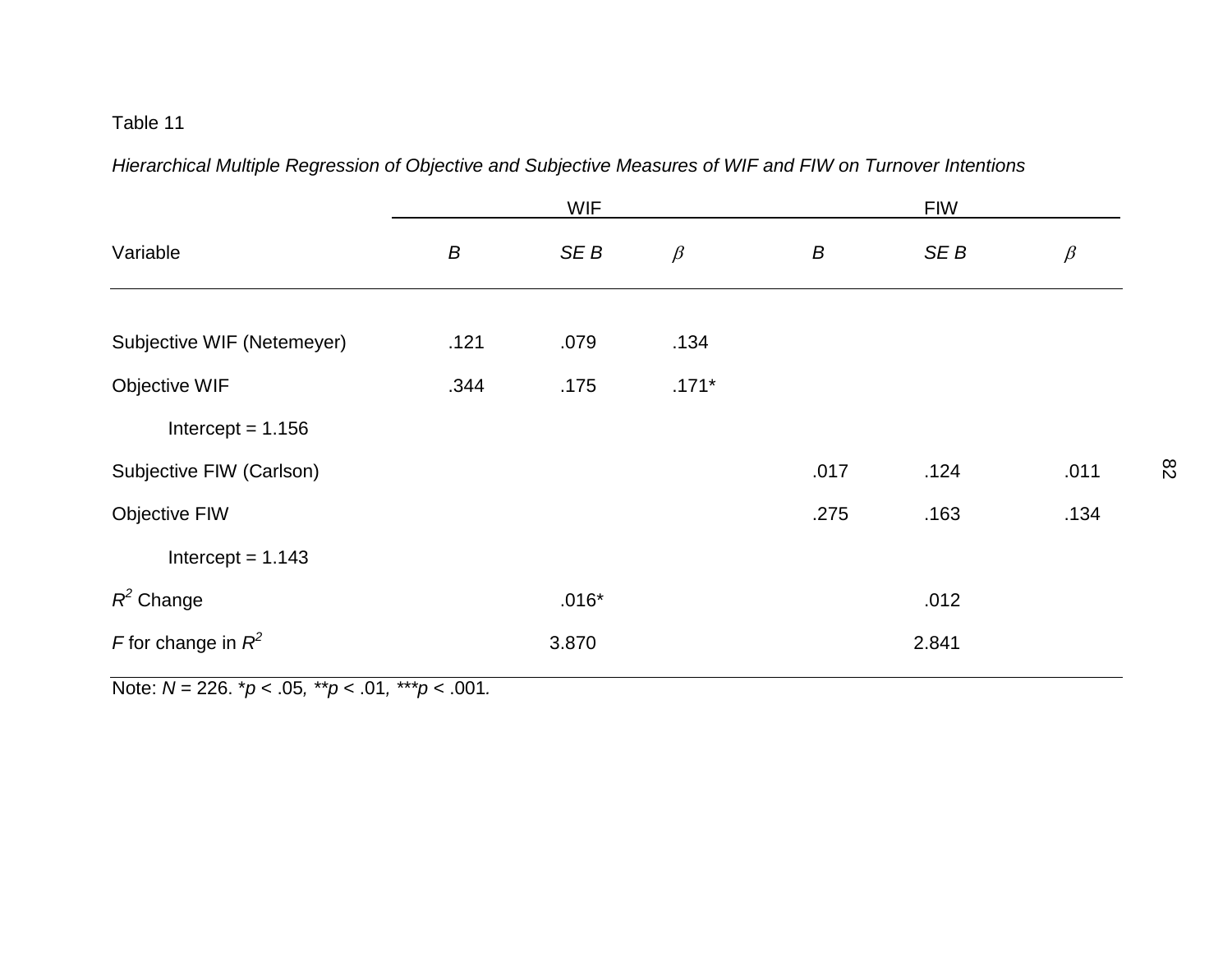*Hierarchical Multiple Regression of Objective and Subjective Measures of WIF and FIW on Psychological Strain*

|                            | <b>WIF</b> |         |          |          | <b>FIW</b> |            |  |
|----------------------------|------------|---------|----------|----------|------------|------------|--|
| Variable                   | B          | SE B    | $\beta$  | B        | SE B       | $\beta$    |  |
|                            |            |         |          |          |            |            |  |
| Subjective WIF (Netemeyer) | $-0.054$   | .023    | $-.200*$ |          |            |            |  |
| Objective WIF              | $-123$     | .050    | $-.207*$ |          |            |            |  |
| Intercept = $3.205$        |            |         |          |          |            |            |  |
| Subjective FIW (Carlson)   |            |         |          | $-0.98$  | .036       | $-0.213**$ |  |
| <b>Objective FIW</b>       |            |         |          | $-0.037$ | .047       | $-061$     |  |
| Intercept = $3.002$        |            |         |          |          |            |            |  |
| $R^2$ Change               |            | $.023*$ |          |          | .003       |            |  |
| F for change in $R^2$      |            | 6.044   |          |          | .621       |            |  |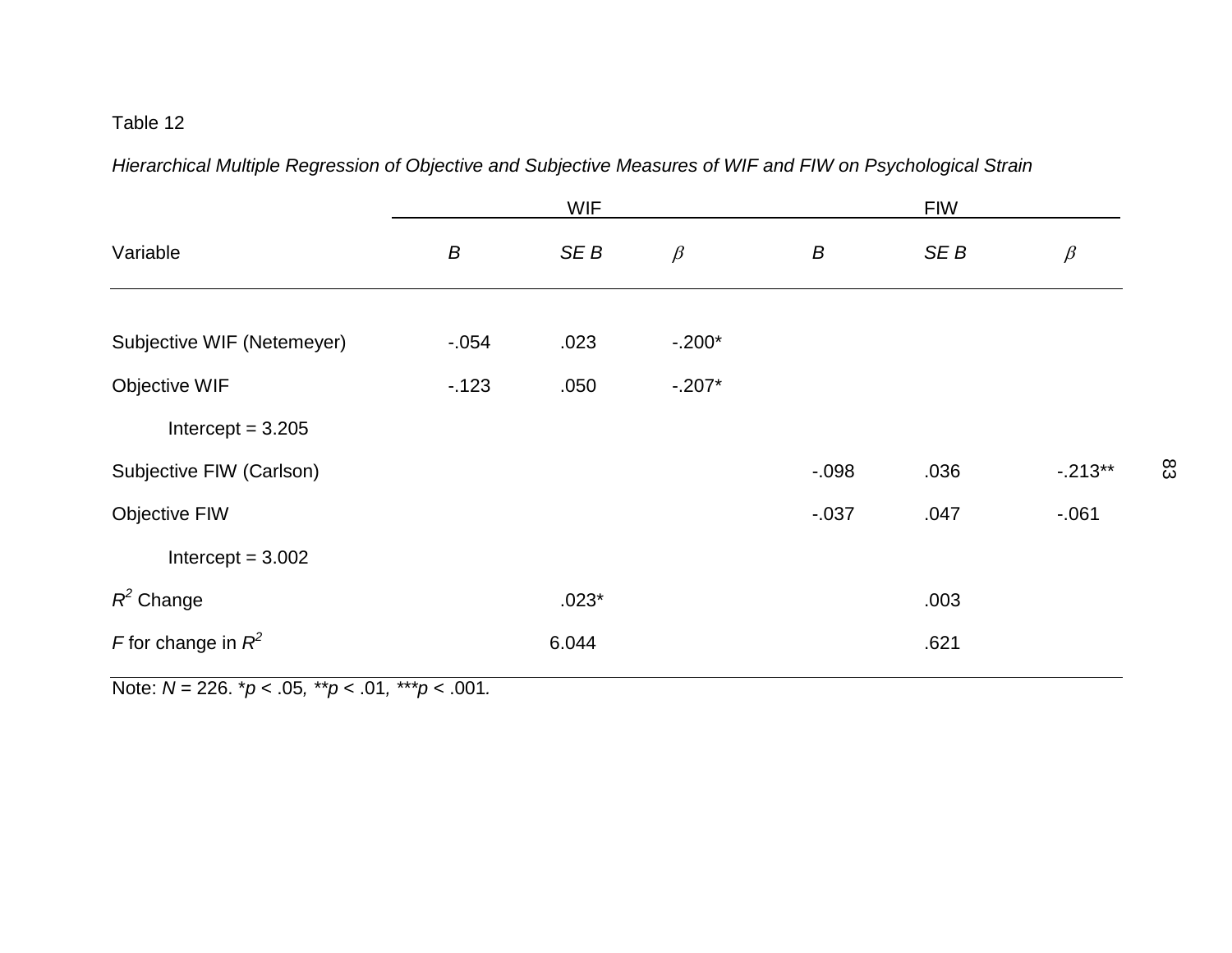*Hierarchical Multiple Regression of Objective and Subjective Measures of WIF and FIW on Health*

|                            |          | <b>WIF</b>      |           |          | <b>FIW</b> |          |
|----------------------------|----------|-----------------|-----------|----------|------------|----------|
| Variable                   | B        | SE <sub>B</sub> | $\beta$   | B        | SE B       | $\beta$  |
|                            |          |                 |           |          |            |          |
| Subjective WIF (Netemeyer) | $-.051$  | .016            | $-.271**$ |          |            |          |
| Objective WIF              | $-0.028$ | .036            | $-068$    |          |            |          |
| Intercept = $2.774$        |          |                 |           |          |            |          |
| Subjective FIW (Carlson)   |          |                 |           | $-0.050$ | .025       | $-157*$  |
| <b>Objective FIW</b>       |          |                 |           | $-0.038$ | .033       | $-0.089$ |
| Intercept = $2.721$        |          |                 |           |          |            |          |
| $R^2$ Change               |          | .003            |           |          | .006       |          |
| F for change in $R^2$      |          | .624            |           |          | 1.295      |          |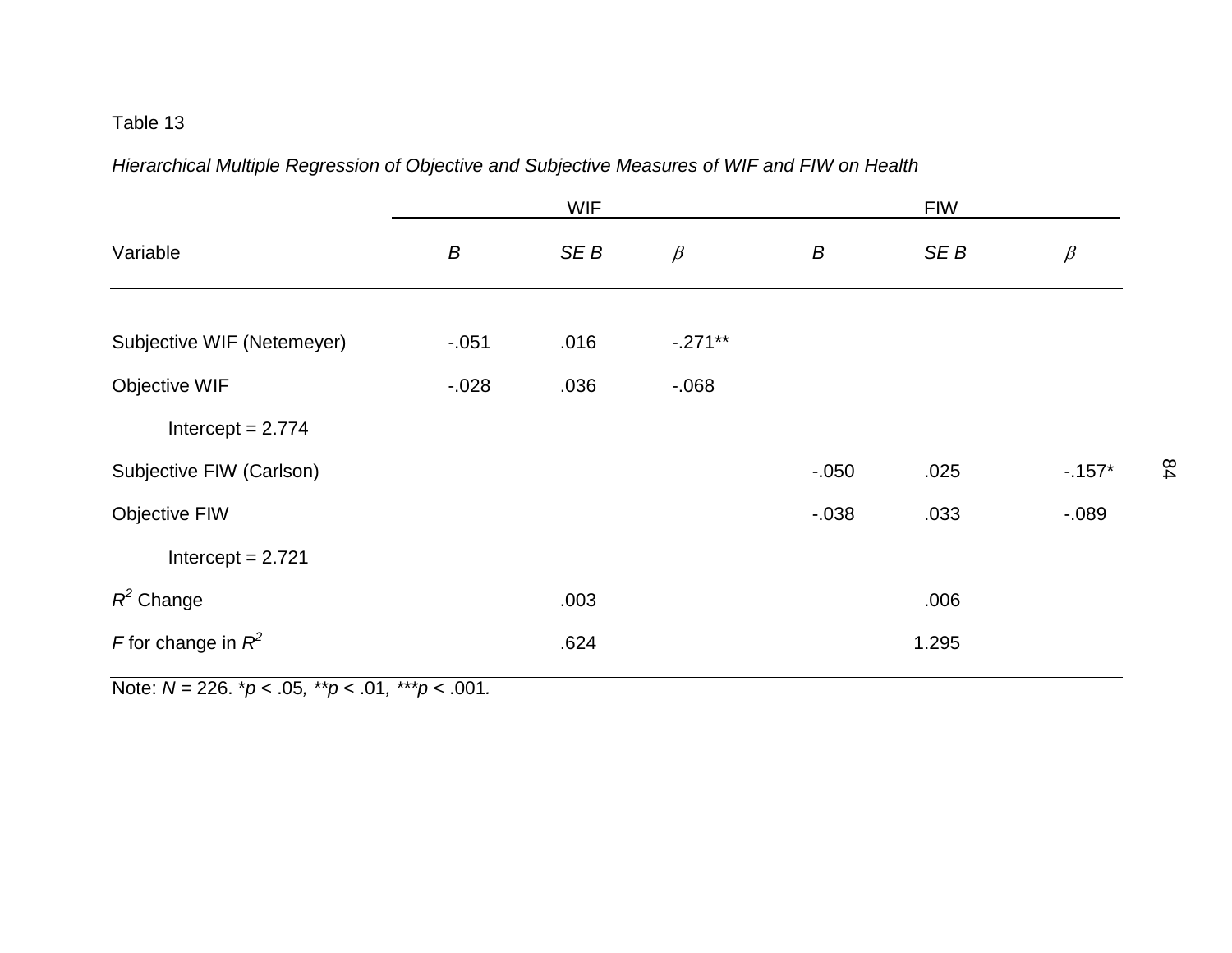*Hierarchical Multiple Regression of Objective and Subjective Measures of WIF and FIW on Depression*

|                            | <b>WIF</b> |           |           |      | <b>FIW</b> |          |  |
|----------------------------|------------|-----------|-----------|------|------------|----------|--|
| Variable                   | B          | SE B      | $\beta$   | B    | SE B       | $\beta$  |  |
|                            |            |           |           |      |            |          |  |
| Subjective WIF (Netemeyer) | .034       | .031      | .086      |      |            |          |  |
| Objective WIF              | .388       | .068      | $.445***$ |      |            |          |  |
| Intercept = $.648$         |            |           |           |      |            |          |  |
| Subjective FIW (Carlson)   |            |           |           | .156 | .050       | $.231**$ |  |
| <b>Objective FIW</b>       |            |           |           | .193 | .065       | $.218**$ |  |
| Intercept $= .970$         |            |           |           |      |            |          |  |
| $R^2$ Change               |            | $.108***$ |           |      | $.033**$   |          |  |
| F for change in $R^2$      |            | 32.547    |           |      | 8.726      |          |  |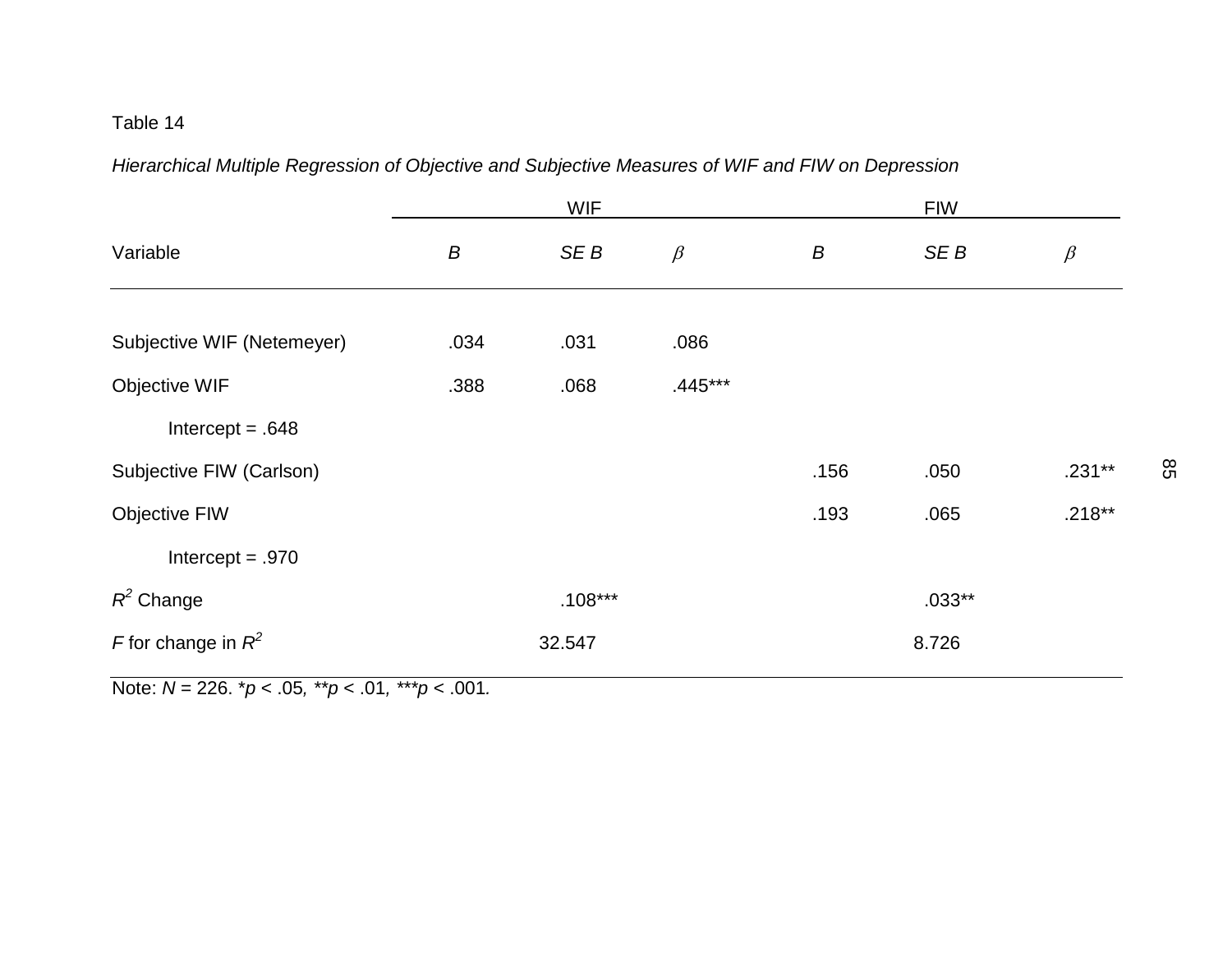#### **REFERENCES**

- Adams, G.A., King, L.A., & King, D.W. (1996). Relationships of job and family involvement, family social support, and work–family conflict with job and life satisfaction. *Journal of Applied Psychology, 81*, 411-420.
- Allen, T.D. (2001). Family-supportive work environments: The role of organizational perceptions. *[Journal of Vocational Behavior,](http://www.sciencedirect.com/science/journal/00018791) 58*, 414-435.
- Allen, T.D., Herst, D.E.L., Bruck, C.S., & Sutton, M. (2000). Consequences associated with work-to-family conflict: A review and agenda for future research. *Journal of Occupational Health Psychology, 5*, 278-308.
- Allen, M.J., & Yen, W.M. (1979). *Introduction to Measurement Theory.* Prospect Heights, IL: Waveland Press, Inc.
- Amstad, F.T., Meier, L.L., Fasel, U., Elfering, A., & Semmer, N.K. (2011). A metaanalysis of work–family conflict and various outcomes with a special emphasis on cross-domain versus matching-domain relations. *Journal of Occupational Health Psychology, 16,* 151-169.
- Ashforth, B.E., Kreiner, G.E., & Fugate, M. (2000). All in a day's work: Boundaries and micro role transitions. *Academy of Management Review, 25,* 472–491.
- Bakker, A.B., Demerouti, F., & Dollard, M.F. (2008).How job demands affect partners' experience of exhaustion: Integrating WFC and crossover theory. *Journal of Applied Psychology, 93*, 901-911.
- Baltes, B.B., Zhdanova, L.S., & Clark, M.A. (2011). Examining the relationships between personality, coping strategies, and work–family conflict. *Journal of Business and Psychology*, *26*, 517-530.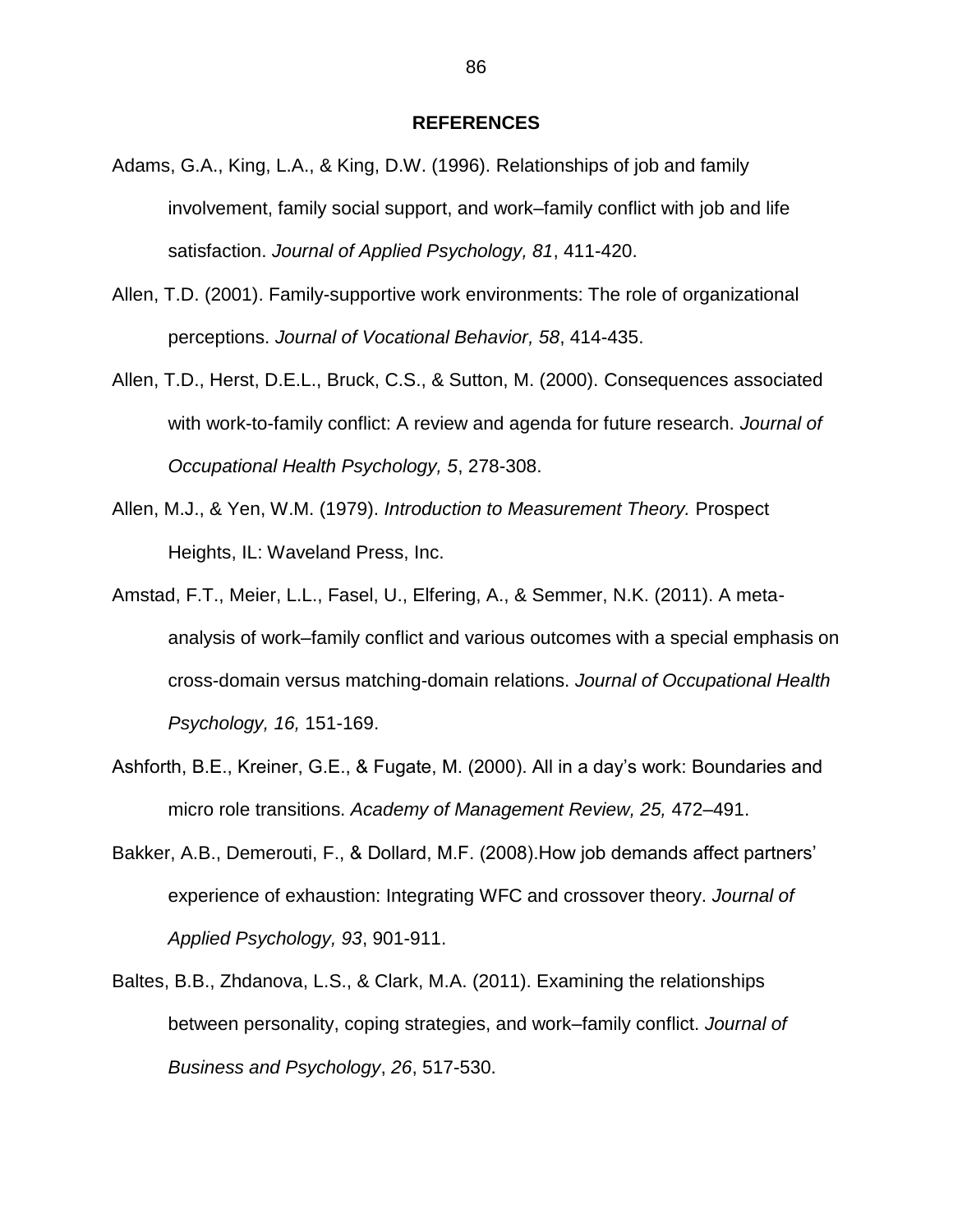- Bolger, N., & Zuckerman, A. (1995). A framework for studying personality in the stress process. *Journal of Personality and Social Psychology, 69*, 890-902.
- Bollen, K. A., & Lennox, R. (1991). Conventional wisdom on measurement: A structural equation perspective. *Psychological Bulletin, 100,* 305-314.
- Boroff, K.E., & Lewin, D. (1997). Loyalty, voice and intent to exit a union firm: a conceptual and empirical analysis. *Industrial & Labor Relations Review, 51*, 50- 63.
- Boyar, S.L., Carson, C.M., Mosley Jr, D.C., Maertz Jr, C.P., & Pearson, A.W. (2006). Assessment of the validity of Netemeyer et al.'s (1996) WFC and FWC scales. *International Journal of Conflict Management*, *17*, 34-44.
- Boyar, S.L., Maertz, C.P., Pearson, A.W., & Keough, S. (2003). WFC: A model of linkages between work and family domain variables and turnover intentions. *Journal of Managerial Issues, 15,* 175-190.
- Brief, A.P., Burke, M.J., George, J.M., Robinson, B.S., & Webster, J. (1988). Should negative affectivity remain an unmeasured variable in the study of job stress? *Journal of Applied Psychology, 73,* 193-198.
- Bruck, C.S., Allen, T.D., & Spector, P.E. (2002). The relation between work–family conflict and job satisfaction: A finer-grained analysis. *Journal of Vocational Behavior, 60*, 336-353.
- Burke, R.J. (1988). Some antecedents and consequences of work–family conflict. *Journal of Social Behavior and Personality, 3*, 287–302.
- Burke, R.J., Weir, T., & Du Wors, R.E. (1980). Work demands on administrators and spouse well-being. *Human Relations, 33*, 253-278.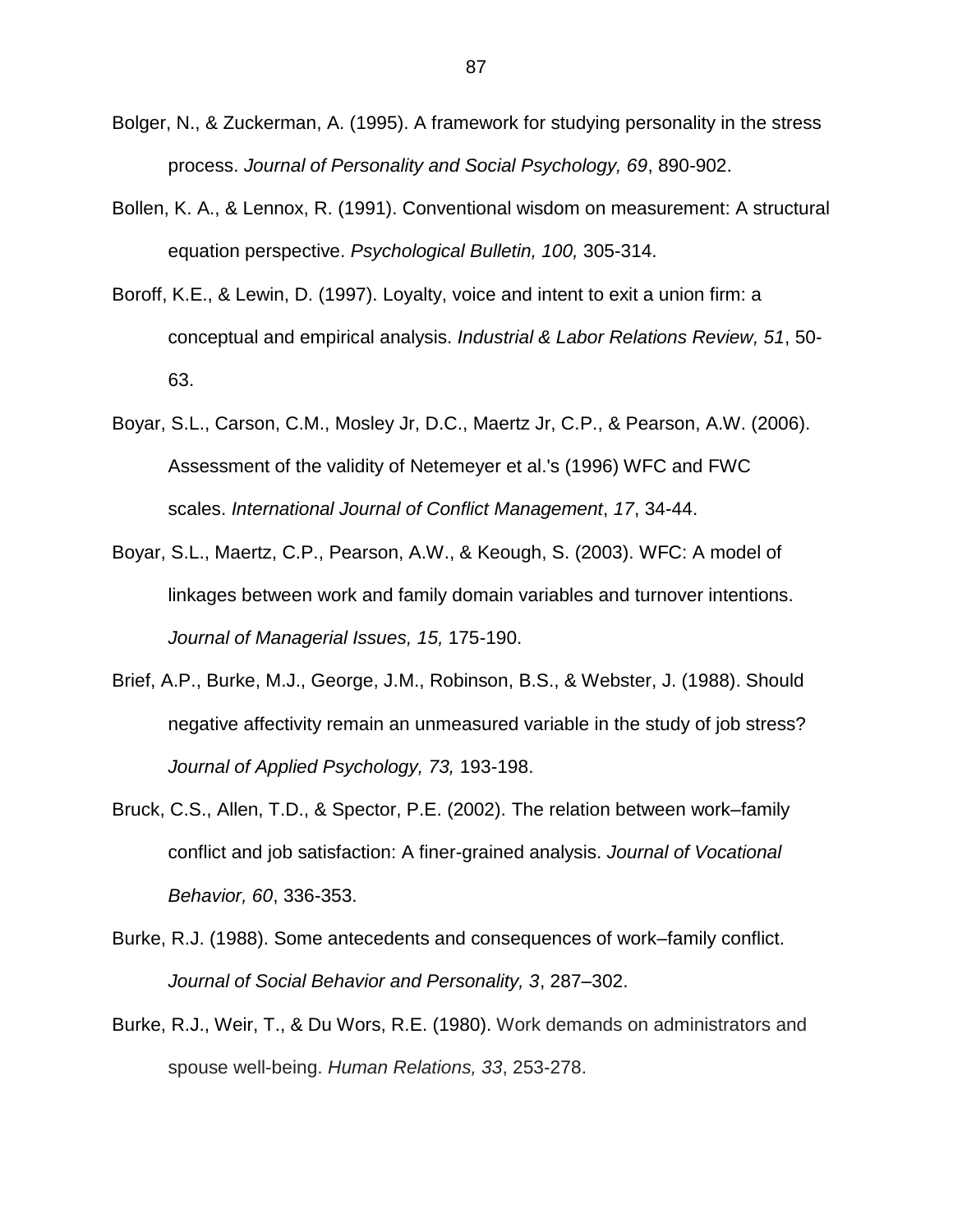- Burley, K. (1989). *Work–family conflict and marital adjustment in dual career couples: A comparison of three time models*. Unpublished doctoral dissertation, Claremont Graduate School, Claremont, CA.
- Byron, K. (2005). A meta-analytic review of work–family conflict and its antecedents. *[Journal of Vocational Behavior,](http://www.sciencedirect.com/science/journal/00018791) 67*, 169-198.
- Carlson, D.S. (1999). Personality and role variables as predictors of three forms of WFC. *Journal of Vocational Behavior, 55,* 236-253.
- Carlson, D.S., Kacmar, K.M., & Williams, L.J. (2000). Construction and initial validation of a multidemensional measure of work–family conflict. *Journal of Vocational Behavior, 56*, 249-276.
- Clark, S.C. (2000). Work/family border theory: A new theory of work/family balance. *Human Relations, 53,* 747–770.
- Diamantopoulos, A., & Winklhofer, H.M. (2001). Index construction with formative indicators: An alternative to scale development. *Journal of Marketing Research, 38,* 269-277.
- Diener, E., Emmons, R.A., Larsen, R.J., & Griffin, S. (1985). The satisfaction with life scale. *Journal of Personality Assessment, 49*, 71-75.
- Duxbury, L.E., & Higgins, C.A. (1991). Gender differences in work–family conflict. *Journal of Applied Psychology, 76*, 60–74.
- Evans, P., & Bartolomé, F. (1984). The changing pictures of the relationship between career and family. *Journal of Occupational Behaviour, 5,* 9–21.
- Fisher, G.G., Bulger, C.A., & Smith, C.S. (2009). Beyond work and family: A measure of work/nonwork interference and enhancement. *Journal of Occupational Health Psychology, 14*, 441-456.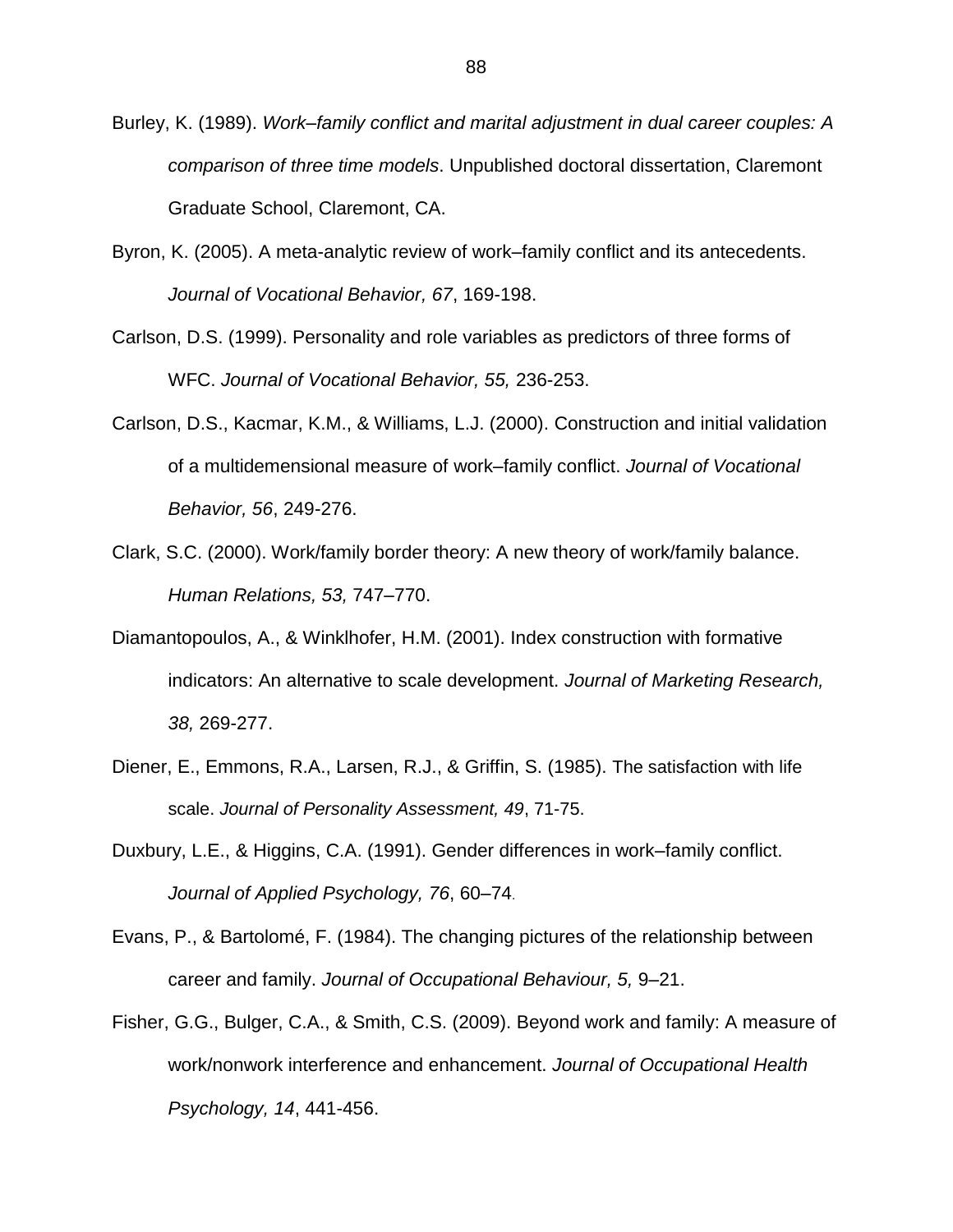- Ford, M.T., Heinen, B.A., & Langkamer, K.L. (2007). Work and family satisfaction and conflict: A meta-analysis of cross-domain relations. *Journal of Applied Psychology, 92*, 57–80.
- Frese, M., & Semmer, N. (1986). Shiftwork, stress, and psychosomatic complaints: A comparison between workers in different shiftwork schedules, non-shiftworkers, and former shiftworkers. *Ergonomics, 29,* 99-114.
- Friede, A., & Ryan, A.M. (2005). The importance of the individual: How self-evaluations influence the work-family interface. In Ellen Ernst Kossek, Susan J. Lambert (ed.) *Work and Life Integration: Organizational, Cultural, and Individual Perspectives,*  Lawrence Earlbaum Associates, Inc., 193-209.
- Frone, M.R., Russell, M., & Cooper, M. (1992). Prevalence of WFC: Are work and family boundaries asymmetrically permeable? *Journal of Organizational Behavior, 13*, 723-729.
- Goldberg, D.P. (1978). Manual of the General Health Questionnaire. Windsor: NFER.
- Goode, W.J. (1960). A theory of role strain. *American Sociological Review, 25*, 483-496.
- Greenhaus, J.H. (1988). The intersection of work and family roles: Individual, interpersonal, and organizational issues. *Journal of Social Behavior and Personality, 3,* 23-44.
- Greenhaus, J.H., Allen, T.D., Spector, P.E. (2006), Health consequences of work–family conflict: The dark side of the work–family interface. In Pamela L. Perrewé, Daniel C. Ganster (ed.) *Employee Health, Coping and Methodologies (Research in Occupational Stress and Well-being, Volume 5)*, Emerald Group Publishing Limited, 61-98.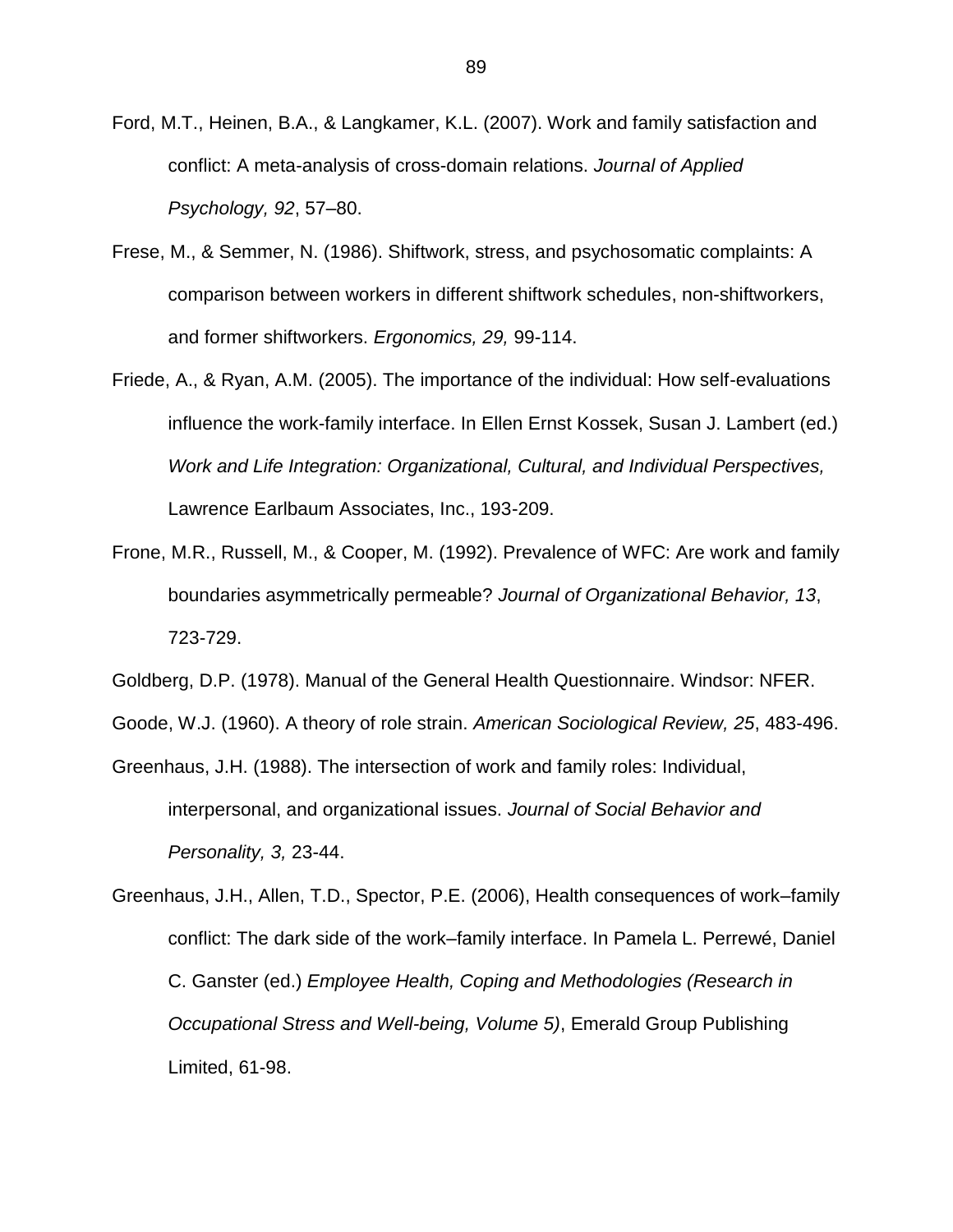- Greenhaus, J.H., & Beutell, N.J. (1985). Sources of conflict between work and family roles. *Academy of Management Review*, *10*, 76-88.
- Greenhaus, J.H., Collins, K.M., & Shaw, J.D. (2003). The relation between work–family balance and quality of life*. Journal of Vocational Behavior, 63*, 510-531.
- Gronlund, A. (2007). More control, less conflict? Job demand–control, gender and work–family conflict. *Gender, Work, & Organization, 14*, 476-497.
- Gutek, B.A., Searle, S., & Klepa, L. (1991). Rational versus gender role explanations for work-family conflict. *Journal of Applied Psychology*, *76*, 560-568.
- Hackman, J. R., & Oldham, G. R. (1975). Development of the Job Diagnostic Survey. *Journal of Applied Psychology, 60,* 159-170.
- Hammer, L.B., Bauer, T.N., & Grandey, A.A. (2003). Work–family conflict and workrelated withdrawal behaviors. *Journal of Business and Psychology, 17*, 419–436.
- Hauser, R.M. (1971). *Socioeconomic Background and Educational Performance.* Rose Monograph Series. Washington, DC: American Sociological Association.
- Holohan, C.K., & Gilbert, L.A. (1979). Conflict between major life roles: Women and men in dual career couples. *Human Relations, 32*, 451-467.
- James, D.E., Schumm, W.R., Kennedy, C.E., Grigsby, C.C., Shectman, K.L., & Nichols, C.W. (1985). Characteristics of the Kansas Parental Satisfaction Scale among two samples of married parents. *Psychological Reports, 57,* 163–169.
- Judge, T.A., Boudreau, J.W., & Bretz, R.D. (1994). Job and life attitudes of male executives. *Journal of Applied Psychology, 79,* 767-782.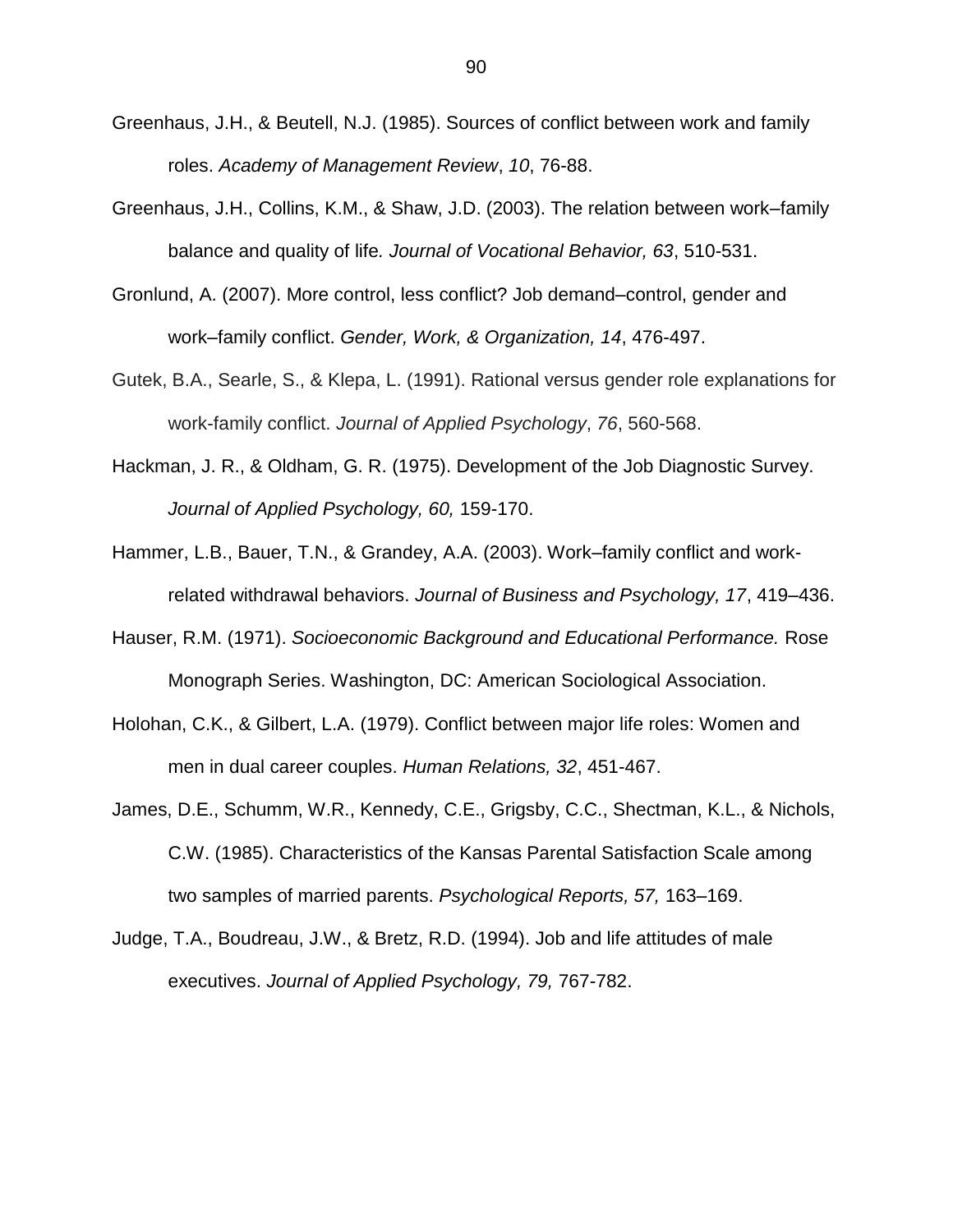Kanner, A.D., Coyne, J.C, Schaefer, C., & Lazarus, R.S. (1981). Comparison of two modes of stress measurement: Daily hassles and uplifts versus major life events. *Journal of Behavioral Medicine, 1,* 1-39.

Katz, D., & Kahn, R. (1978). The social psychology of organizations. New York: Wiley.

Kofodimos, J. R. (1993). Balancing act. San Francisco: Jossey-Bass.

- Kopelman, R.E., Greenhaus, J.H., & Connolly, T.F. (1983). A model of work, family, and interrole conflict: A construct validation study. *[Organizational Behavior and](http://www.sciencedirect.com/science/journal/00305073)  [Human Performance,](http://www.sciencedirect.com/science/journal/00305073) 32*, 198-215.
- Kossek, E.E., Baltes, B.B., & Matthews, R.A. (2011). How work–family research can finally have an impact in organizations. *Industrial and Organizational Psychology, 4*, 352-369.
- Kossek, E.E., & Ozeki, C. (1998). Work–family conflict, policies, and the job–life satisfaction relationship: A review and directions for organizational behavior– human resources research. *Journal of Applied Psychology, 83*, 139-149.
- Kossek, E.E., & Ozeki, C. (1999). Bridging the work-family policy and productivity gap: A literature review. *Community, Work & Family*, *2*, 7-32.
- Lambert, S.J., & Kossek, E.E. (2005). Future frontiers: Enduring challenges and established assumptions in the work-life field. In E.E. Kossek & S.J. Lambert, *Work and Life Integration: Organizational, Cultural, and Individual Perspectives.* New Jersey, Lawrence Erlbaum Associates, Inc., 517-519.
- Leiter, M.P., & Durup, M.J. (1996). Work, home, and in-between: A longitudinal study of spillover. *Journal of Applied Behavioral Science, 32*, 29–47.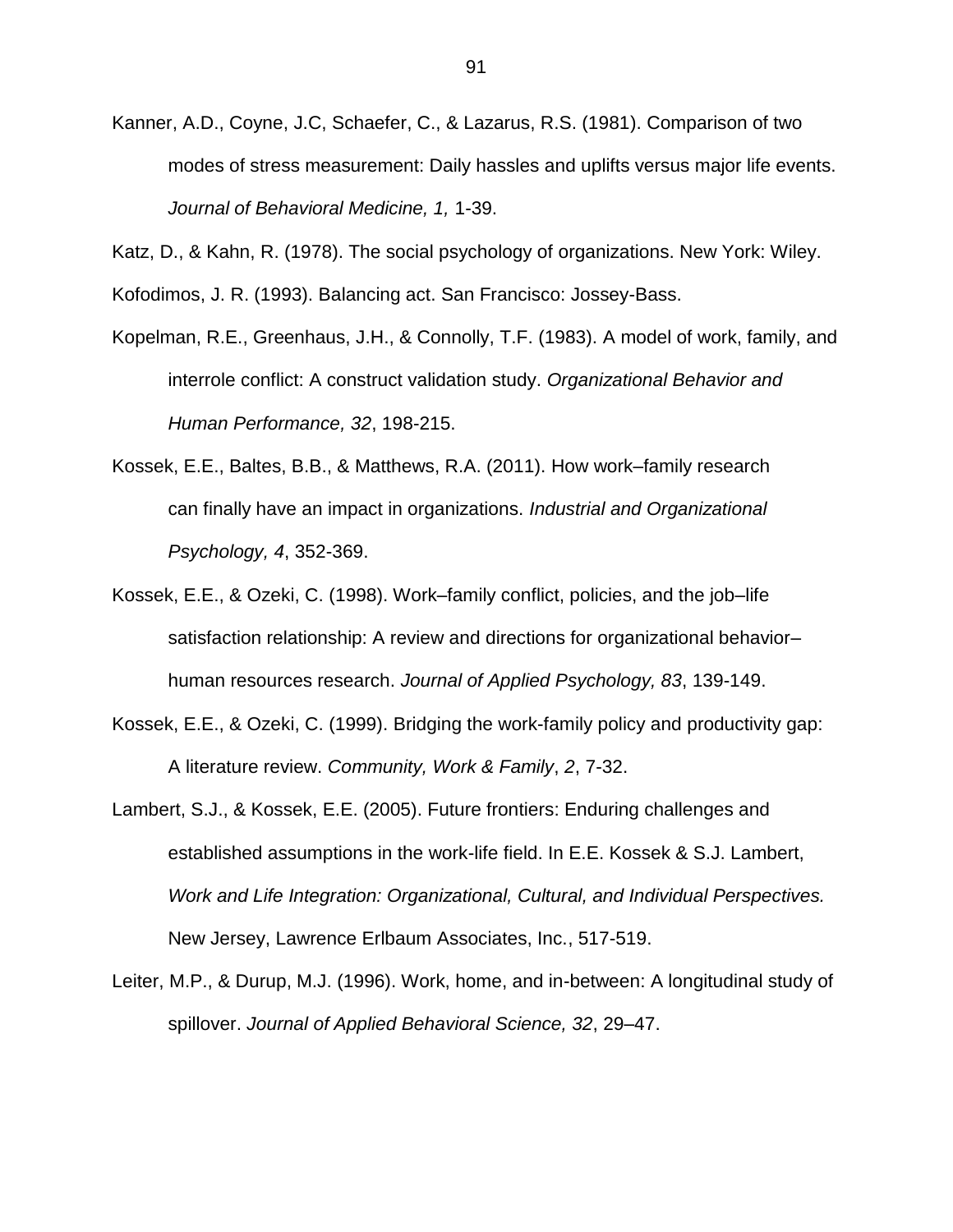- Loerch, K.J., Russell, J.E., & Rush, M.C. (1989). The relationships among family domain variables and work-family conflict for men and women. *Journal of Vocational Behavior*, *35*, 288-308.
- MacCallum, R.C., & Browne, M.W. (1993). The use of causal indicators in covariance structure models: Some practical issues. *Psychological Bulletin, 114*, 533-541.
- Marks, S.R., & MacDermid, S.M. (1996). Multiple roles and the self: A theory of role balance. *Journal of Marriage and the Family, 58,* 417–432.
- Maslach, C., Schaufeli, W.B., & Leiter, M.P. ( 2001). Job burnout. *Annual Review of Psychology*, *52*, 397– 422.
- Matsui, T., Ohsawa, T., & Onglatco, M.L. (1995). Work-family conflict and the stressbuffering effects of husband support and coping behavior among Japanese married working women. *Journal of Vocational Behavior*, *47*, 178-192.
- Matthews, R.A., & Barnes-Farrell, J.L. (2010). Development and initial evaluation of an enhanced measure of boundary flexibility for the work and family domains. *Journal of Occupational Health Psychology, 15*, 330-346.
- [Matthews, R.A.](http://www.ncbi.nlm.nih.gov/pubmed?term=%22Matthews%20RA%22%5BAuthor%5D), [Kath, L.M.](http://www.ncbi.nlm.nih.gov/pubmed?term=%22Kath%20LM%22%5BAuthor%5D), & [Barnes-Farrell, J.L.](http://www.ncbi.nlm.nih.gov/pubmed?term=%22Barnes-Farrell%20JL%22%5BAuthor%5D) (2010). A short, valid, predictive measure of WFC: Item selection and scale validation. *Journal of Occupational Health Psychology, 1,* 75-90.
- Mesmer-Magnus, J.R., & Viswesvaran, C. (2005). Convergence between measures of work-to-family and family-to-work conflict: A meta-analytic examination. *Journal of Vocational Behavior, 67*, 215-232.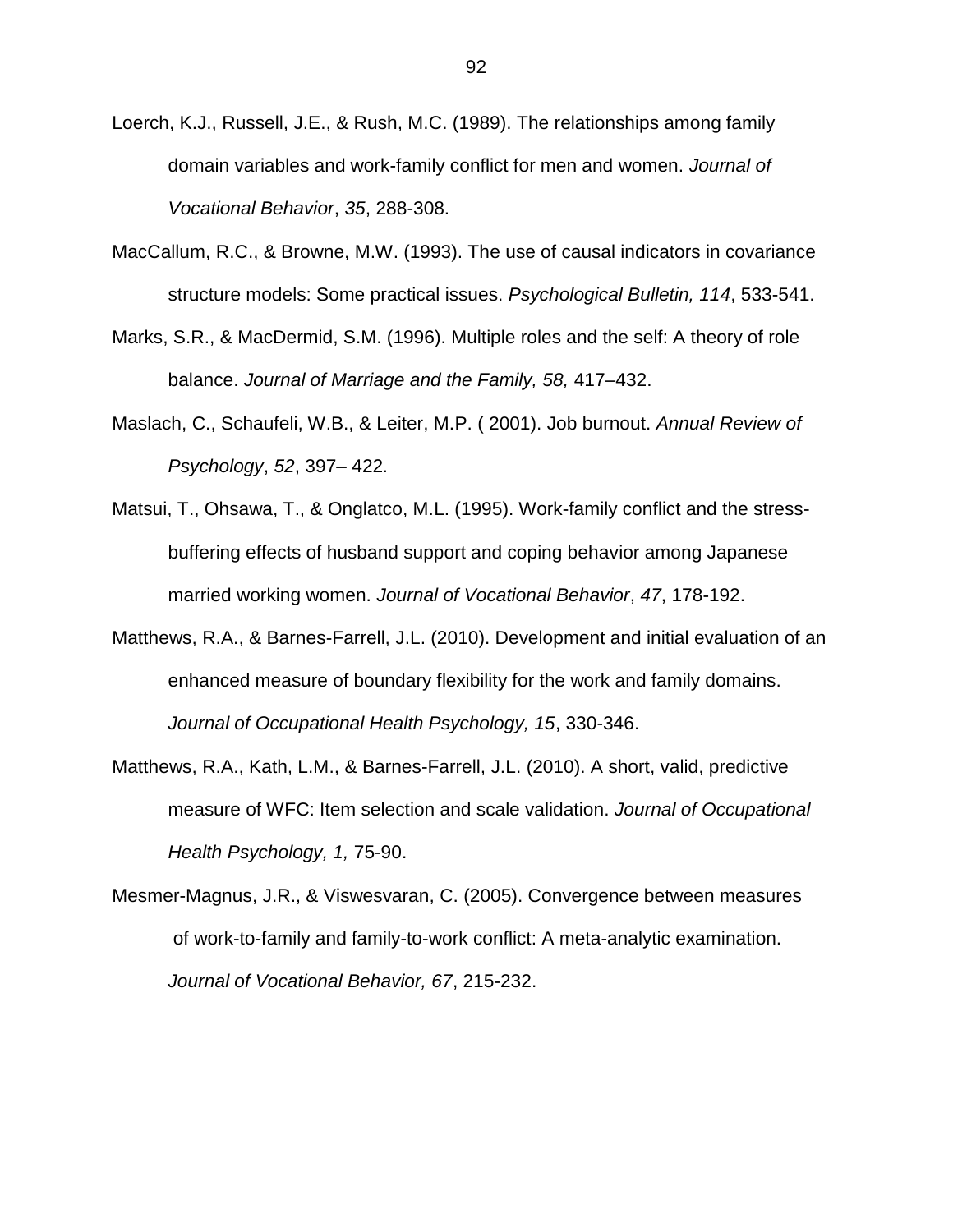Meyer, N.J., & Allen, J.P. (1990). The measurement and antecedents of affective, continuance, and normative commitment to the organization. *Journal of Occupational Psychology, 63*, 1-18.

- Michel, J.S., Mitchelson, J.K., Pichler, S., & Cullen, K.L. (2010). Clarifying relationships among work and family social support, stressors, and work–family conflict. *Journal of Vocational Behavior, 76,* 91–104.
- Netemeyer, R.G., Boles, J.S., & McMurrian, R. (1996). Development and validation of work–family conflict and family-work conflict scales*. Journal of Applied Psychology, 81,* 400–410.
- O'Driscoll, M.P., Ilgen, D.R., & Hildreth, K. (1992). Time devoted to job and off-job activities, interrole conflict, and affective experiences. *Journal of Applied Psychology, 77*, 272-279.
- Odle-Dusseau, H.N., Herleman, H.A., Britt, T.W., Moore, D.D., Castro, C.A., & McGurk, D. (2013). Family-supportive work environments and psychological strain: A longitudinal test of two theories. *Journal of Occupational Health Psychology, 18*, 27-36.
- Parkes, K.R. (1999). Shiftwork, job type, and the work environment as joint predictors of health-related outcomes. *Journal of Occupational Health Psychology, 4*, 256-268.
- Perrewé, P.L., & Spector, P.E. (2002). Personality research in the organizational sciences. *Human Resource Management, 21,* 1-63.
- Peeters, M. C. W., Montgomery, A. J., Bakker, A. B., & Schaufeli, W. B. (2005). Balancing work and home: How job and home demands are related to burnout. *International Journal of Stress Management*, *12*, 43-61.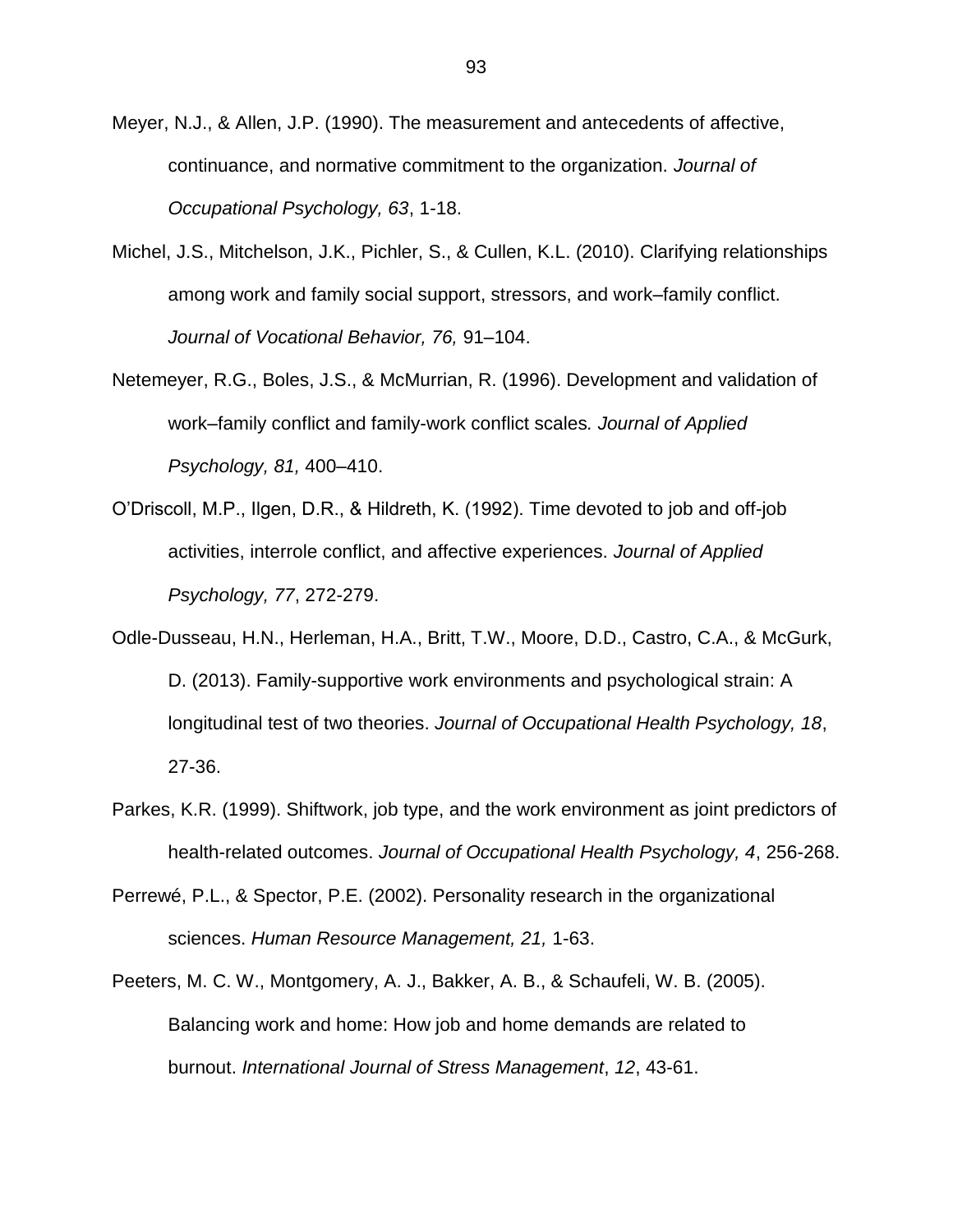- Pleck, J.H., Staines, G.L., & Lang, L. (1978). Work and family life: First reports on workfamily interference and workers' formal child care arrangements. From the 1977 Quality of Employment Survey, working paper no. 11. Cambridge, MA: Wellesley College Center for Research on Women.
- Radloff, L.S. (1977). The CES-D scale: A self-report depression scale for research in the general population. *Applied Psychological Measurement, 1,* 385-401.
- Rice, R.W., Frone, M.R., & McFarlin, D.B. (1992). [Work-nonwork conflict and the](http://web.ebscohost.com.proxy.lib.wayne.edu/ehost/viewarticle?data=dGJyMPPp44rp2%2fdV0%2bnjisfk5Ie46bZMsqa2S7Sk63nn5Kx95uXxjL6vrUm3pbBIr6meULintVKup55oy5zyit%2fk8Xnh6ueH7N%2fiVa%2bus0uup7FLsaykhN%2fk5VXj5KR84LPui%2ffepIzf3btZzJzfhrunt1Gwo7BRsquvRa6mrz7k5fCF3%2bq7fvPi6ozj7vIA&hid=108)  [perceived quality of life.](http://web.ebscohost.com.proxy.lib.wayne.edu/ehost/viewarticle?data=dGJyMPPp44rp2%2fdV0%2bnjisfk5Ie46bZMsqa2S7Sk63nn5Kx95uXxjL6vrUm3pbBIr6meULintVKup55oy5zyit%2fk8Xnh6ueH7N%2fiVa%2bus0uup7FLsaykhN%2fk5VXj5KR84LPui%2ffepIzf3btZzJzfhrunt1Gwo7BRsquvRa6mrz7k5fCF3%2bq7fvPi6ozj7vIA&hid=108) Journal of Organizational Behavior, 13, 155-168.
- Schumm, W.R., Jurich, A.P., & Bollman, S.R. (1986). Characteristics of the Kansas Family Life Satisfaction Scale in a regional sample. *Psychological Reports, 58,*  975–980.
- Shirom, A. (1989). Burnout in work organizations. In C. L. Cooper, & I. Robertson (Eds.), *International Review of Industrial and Organizational Psychology*, NY: Wiley, 26-48.
- Small, S.A., & Riley, D. (1990). Toward a multidimensional assessment of work spillover into family life. *Journal of Marriage and the Family, 52,* 51-61.
- Spector, P.E., Jex, S.M., & Chen, P.Y. (1995). Relations of incumbent affect-related personality traits with incumbent and objective measures of characteristics of jobs. *Journal of Organizational Behavior, 16,* 59-65.
- Sturges, J., & Guest, D. (2004). Working to live or living to work? Work/life balance early in the career. *Human Resource Management Journal, 14*, 5-20.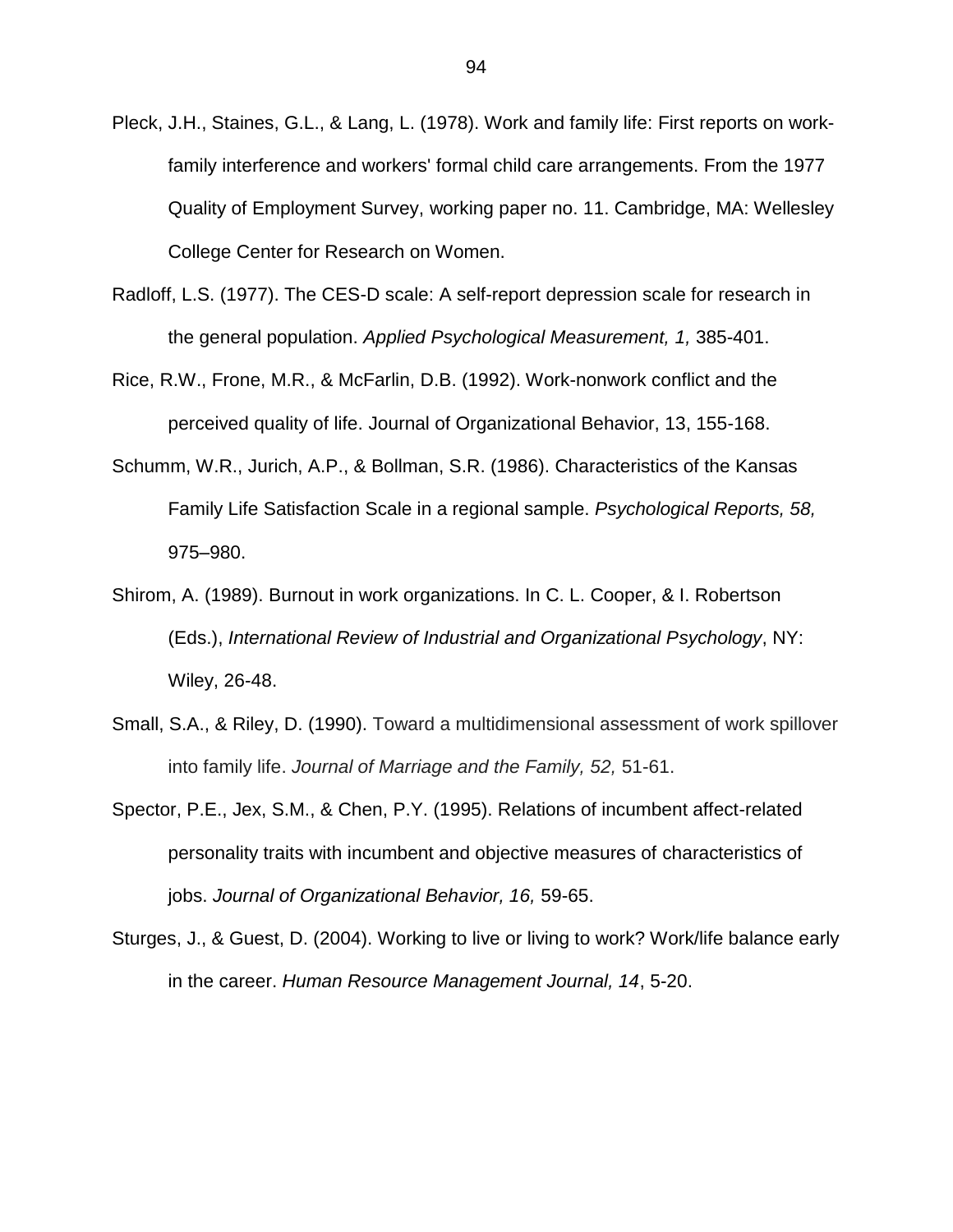- Szeto, A.H., & Dobson, K.S. (2013). Mental disorders and their association with perceived work stress: An investigation of the 2010 Canadian Community Health Survey. *Journal of Occupational Health Psychology, 18*, 191-197.
- Thomas, L., & Ganster, D. (1995). Impact of family supportive work variables on WFC and strain: A control perspective. *Journal of Applied Psychology*, *80*, 6– 15.
- Thompson, C. A. (1985). *The effect of coping on the relationship between work– nonwork conflict, stress, and work and nonwork outcomes*. Unpublished dissertation, The University of Tennessee, Knoxville, TN.
- Ware Jr, J.E., Kosinski, M., & Keller, S.D. (1996). A 12-Item Short-Form Health Survey: construction of scales and preliminary tests of reliability and validity. *Medical care*, *34*, 220-233.
- Watson, D. (1988). Intra-individual and inter-individual analyses of positive and negative affect: Their relation to health complaints, perceived stress, and daily activities. *Journal of Personality and Social Psychology, 54,* 1020–1030.
- Watson, D., & Clark, L.A. (1984). Negative Affectivity: The disposition to experience aversive emotional states. *Psychological Bulletin, 96,* 465-490.
- Watson, D., Pennebaker, J.W, & Folger, R. (1987). Beyond Negative Affectivity: Measuring stress and satisfaction in the workplace. *Journal of Organizational Behavior Management, 8,* 141-157.
- Westman, M., & Etzion, D. (1995). Crossover of stress, strain and resources from one spouse to another. *Journal of Organizational Behavior*, *16*, 169–181.
- Wiley, D.L. (1987). The relationship between work/nonwork role conflict and job-related outcomes: Some unanticipated findings. *Journal of Management, 13,* 467–472.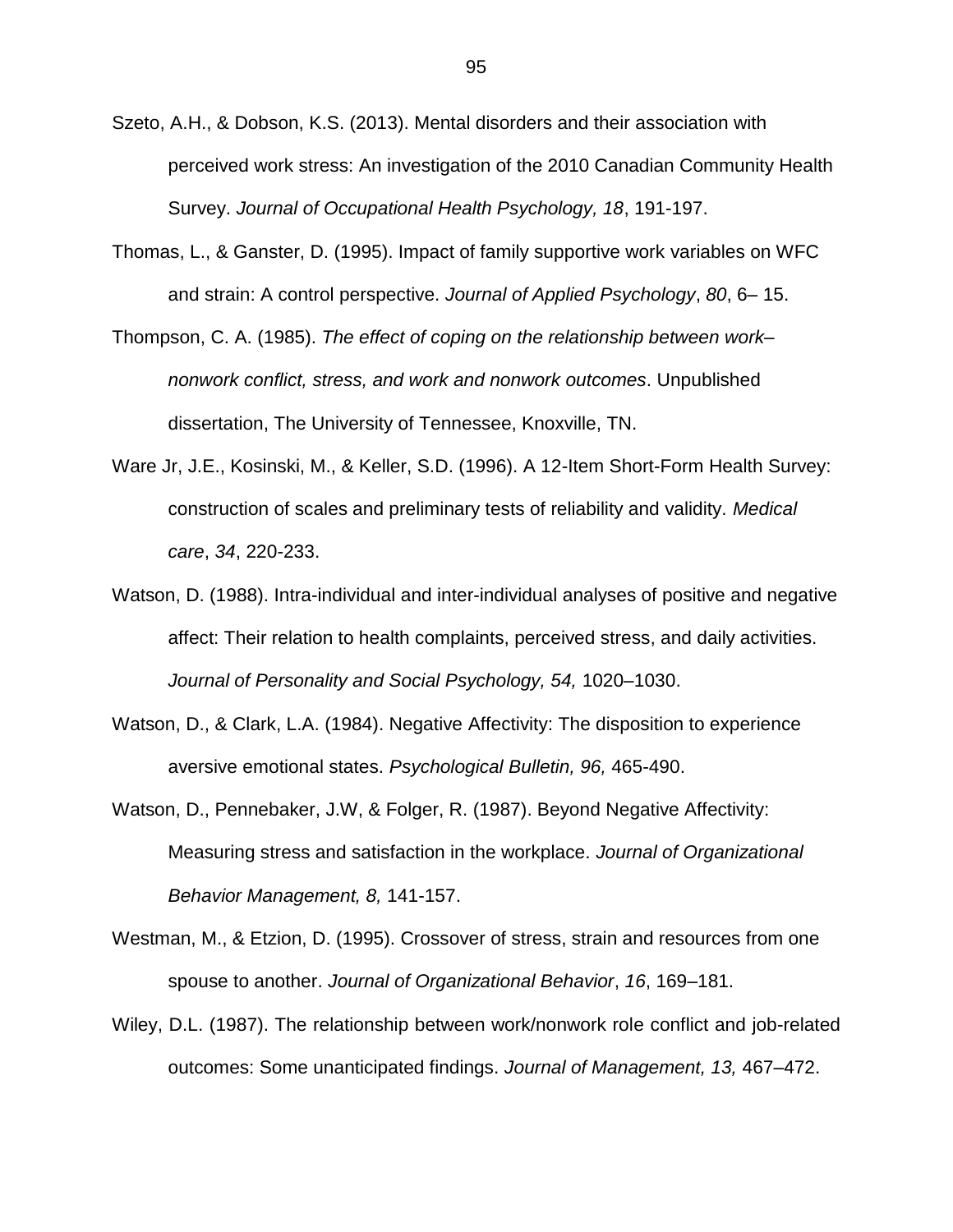What is depression? (2013). Retrieved on September 9, 2013, from

[http://www.nimh.nih.gov/health/topics/depression/index.shtml.](http://www.nimh.nih.gov/health/topics/depression/index.shtml)